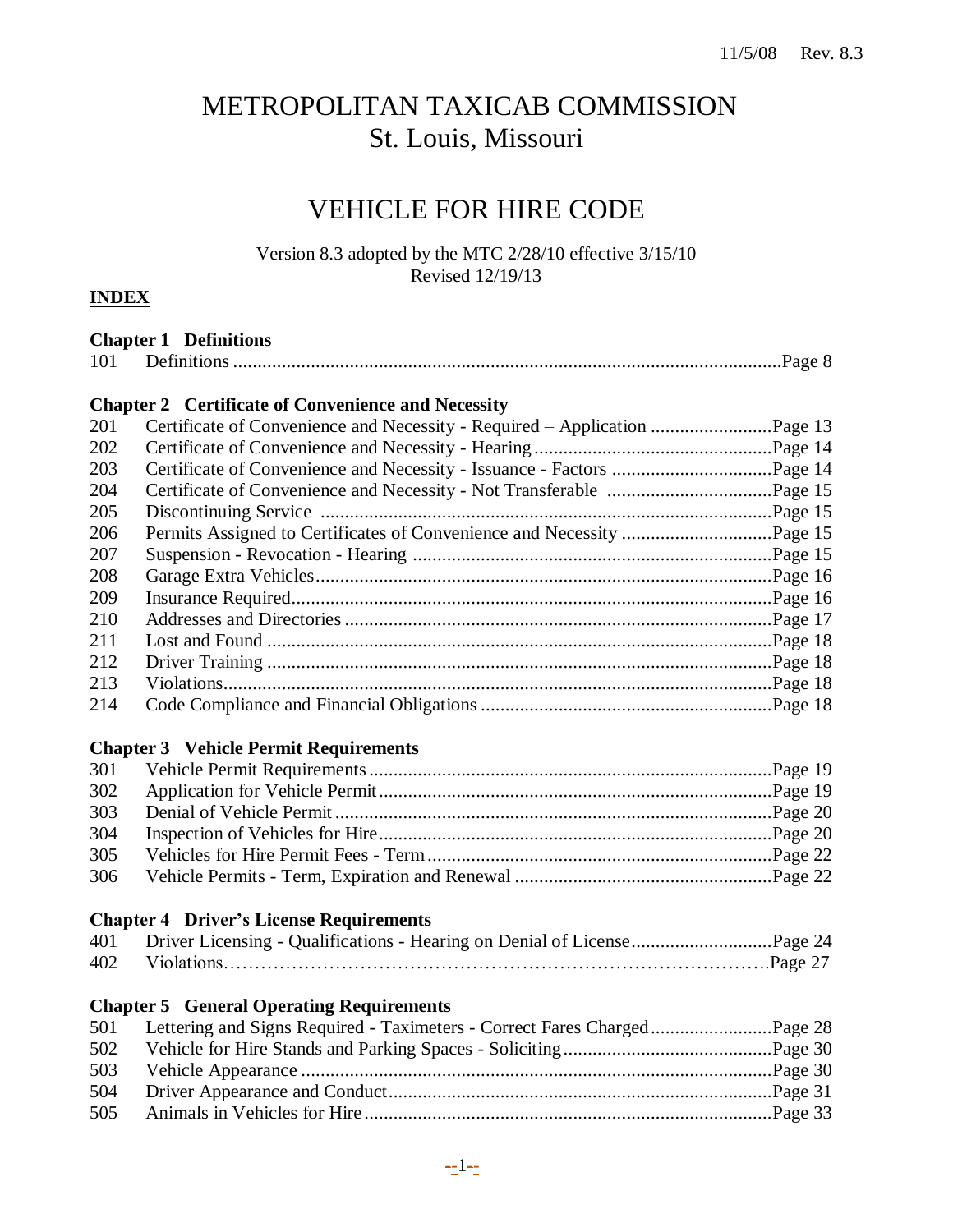| 506  |                                                                                        |  |
|------|----------------------------------------------------------------------------------------|--|
| 507  |                                                                                        |  |
|      |                                                                                        |  |
|      | <b>Chapter 6</b> Special Requirements                                                  |  |
| 601  |                                                                                        |  |
| 602  |                                                                                        |  |
| 603  |                                                                                        |  |
| 604  |                                                                                        |  |
| 605  |                                                                                        |  |
| 606  | Special Requirements for Non-Emergency Medical Transport Vehicles Page 39              |  |
| 607  |                                                                                        |  |
| 608  |                                                                                        |  |
| 609  |                                                                                        |  |
| 610  |                                                                                        |  |
| 611  |                                                                                        |  |
|      |                                                                                        |  |
|      | <b>Chapter 7 Hotel Rules</b>                                                           |  |
| 701  |                                                                                        |  |
|      |                                                                                        |  |
|      | <b>Chapter 8 Solicitation Prohibited - Abuse and Force Prohibited</b>                  |  |
| 801  |                                                                                        |  |
|      |                                                                                        |  |
|      | Chapter 9 Amendments - Rules Promulgated by the Director - Surcharges                  |  |
| 901  |                                                                                        |  |
|      |                                                                                        |  |
|      | <b>Chapter 10 Enforcement</b>                                                          |  |
|      |                                                                                        |  |
|      |                                                                                        |  |
|      | <b>Chapter 11 Measures to Ensure Compliance - Suspensions or Revocation of License</b> |  |
| 1101 |                                                                                        |  |
|      |                                                                                        |  |
|      | <b>Chapter 12 Method of Appeal</b>                                                     |  |
| 1201 |                                                                                        |  |
| 1202 |                                                                                        |  |
| 1203 |                                                                                        |  |
| 1204 |                                                                                        |  |
| 1205 |                                                                                        |  |
| 1206 |                                                                                        |  |
| 1207 |                                                                                        |  |
| 1208 |                                                                                        |  |
| 1209 |                                                                                        |  |
| 1210 |                                                                                        |  |
| 1211 |                                                                                        |  |
| 1212 |                                                                                        |  |
|      |                                                                                        |  |
|      | <b>Chapter 13 Compliance with the Americans with Disabilities Act</b>                  |  |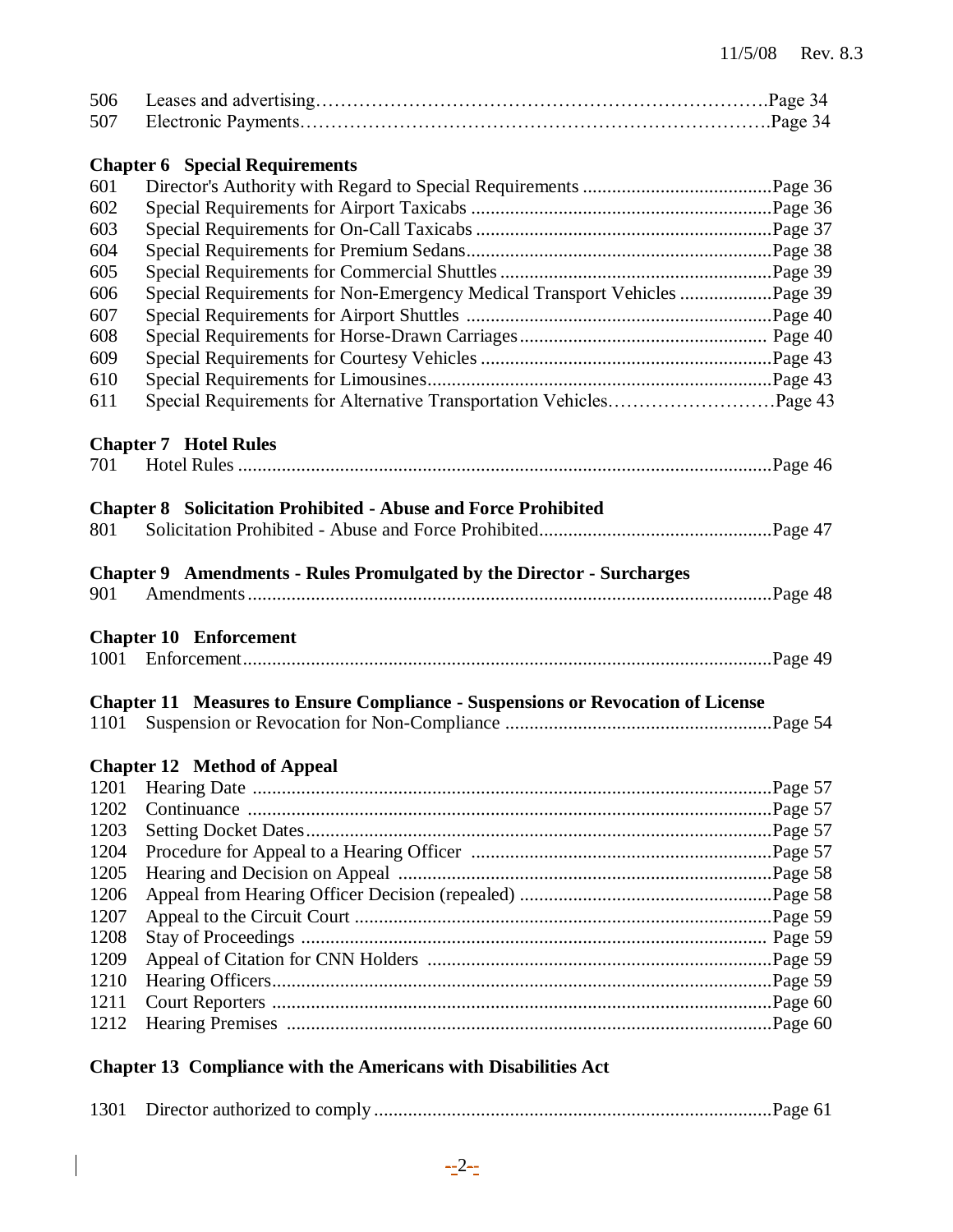# DIRECTOR'S RULES PROMULGATED

# **Director Rules revised 2/21/2011**

# **Director Rules Chapter 2,**

| Section 201 A: Information on Application                                                               | Page 62 |
|---------------------------------------------------------------------------------------------------------|---------|
| Section 201.A.1: Purchase, sale and transfer of assets – leases of vehicles for hire                    | Page 62 |
| Section 202 B: Fees, where to send, form and contents                                                   | Page 62 |
| Section 207 A: time for filing appeal                                                                   | Page 64 |
| Section 209: Levels of insurance required, proof of insurance, curing lapse                             | Page 64 |
| Section 210: CCN holder form for contact information                                                    | Page 65 |
| Section 210 A: Approved telephone equipment                                                             | Page 65 |
| Section 211 A: Training programs to be offered by CCN holders,<br>by MTC; approval of programs, manuals | Page 65 |
| Section 214: Contents of CCN applications for recertification                                           | Page 66 |
| Chapter 3,                                                                                              |         |
| Section 301 A: Removal from service forms                                                               | Page 66 |
| Section 301 B: Non-owner/operator permits                                                               | Page 66 |
| Section 302 .B .1: Valid leases                                                                         | Page 66 |
| Section 302 .E: Placement of permits                                                                    | Page 66 |
| Section 304: Inspections                                                                                | Page 67 |
| Section 304 .D: Inspection standards & fees                                                             | Page 67 |
| Chapter 4,                                                                                              |         |
| Section 401 .A .3: Transfer of MTC license by a driver                                                  | Page 68 |
| Section 401 .A .4: Temporary MTC license                                                                | Page 68 |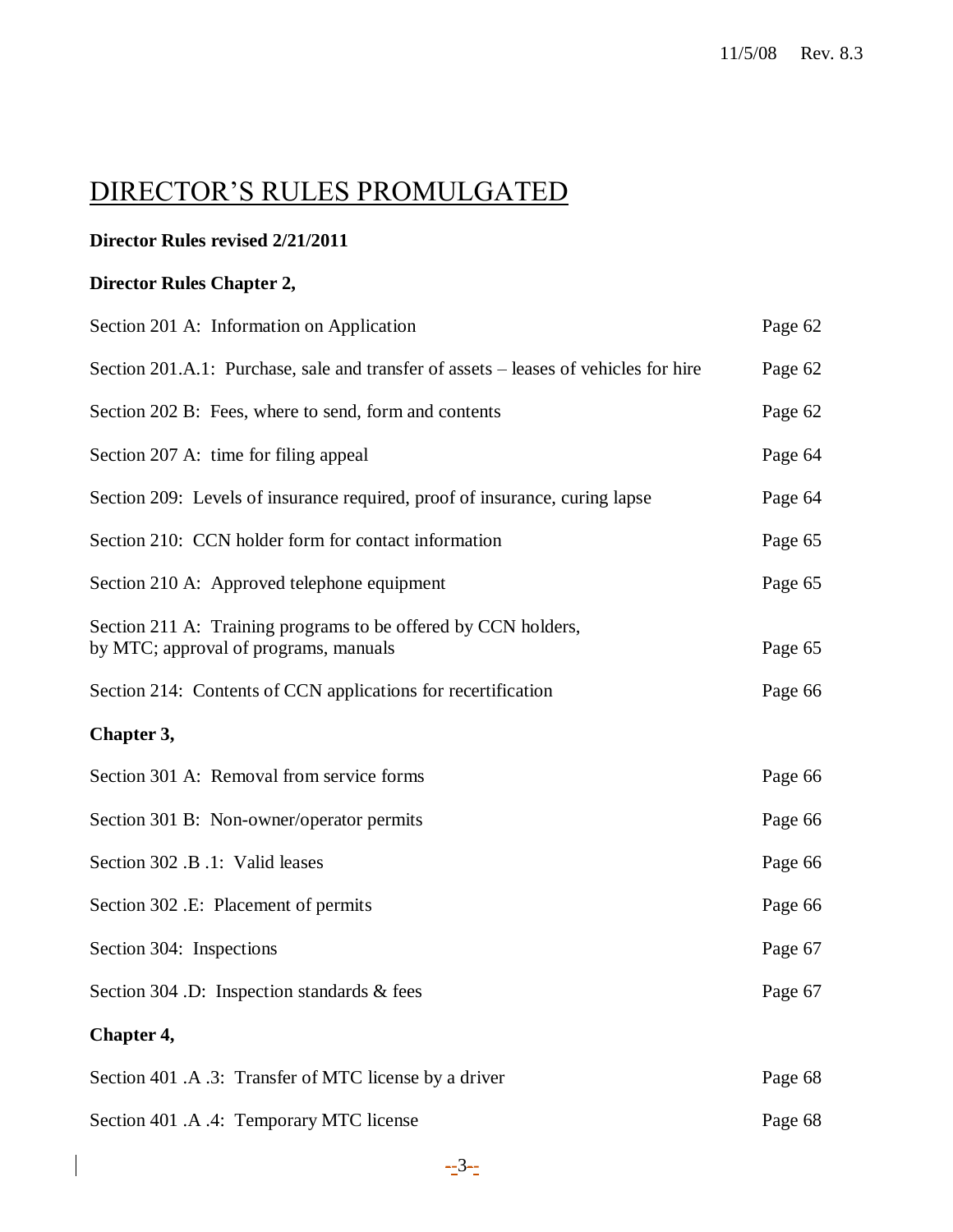| Section 401 .B .4: Reporting change in status of State License                  | Page 68 |
|---------------------------------------------------------------------------------|---------|
| Section 401 .B .6: Statement of physician                                       | Page 67 |
| Section 401 .B .8: Fees for driving record                                      | Page 67 |
| Section 401 .B .14: Drivers' training courses                                   | Page 67 |
| Section 401 B. 15: Failure to comply with finger printing requirement           | Page 67 |
| Section 401 B 16: Copies of the VHC available where                             | Page 67 |
| Section 401.C.2.e: Criminal activity                                            | Page 68 |
| Section 401.D: How to display MTC license                                       | Page 68 |
| Section 401.E: Current fee for MTC driver's license                             | Page 68 |
| Section 401.F: Fee for replacement license                                      | Page 68 |
| Section 401.G: After expiration                                                 | Page 68 |
| Section 401.H: Chapter 12 appeals available only to current MTC license holders | Page 69 |
| Chapter 5,                                                                      |         |
| Section 501.D Signage                                                           | Page 69 |
| Section 501.K Fares for 2012                                                    | Page 69 |
| Section 501 K.2 Exiting airport parking through cash lanes prohibited           | Page 69 |
| Section 501 F: Meter inspection procedure                                       | Page 69 |
| Section 501.M: Major credit cards                                               | Page 69 |
| Section 502: Location of approved taxicab stands                                | Page 69 |
| Section 503.A: Appearance of vehicle's exterior                                 | Page 69 |
| Section 503.B: Appearance of vehicle's interior                                 | Page 69 |
| Section 503.C: Appearance of vehicle's trunk                                    | Page 70 |
| Section 504.B: Driver uniform schemes                                           | Page 70 |
|                                                                                 |         |

 $\begin{array}{c} \hline \end{array}$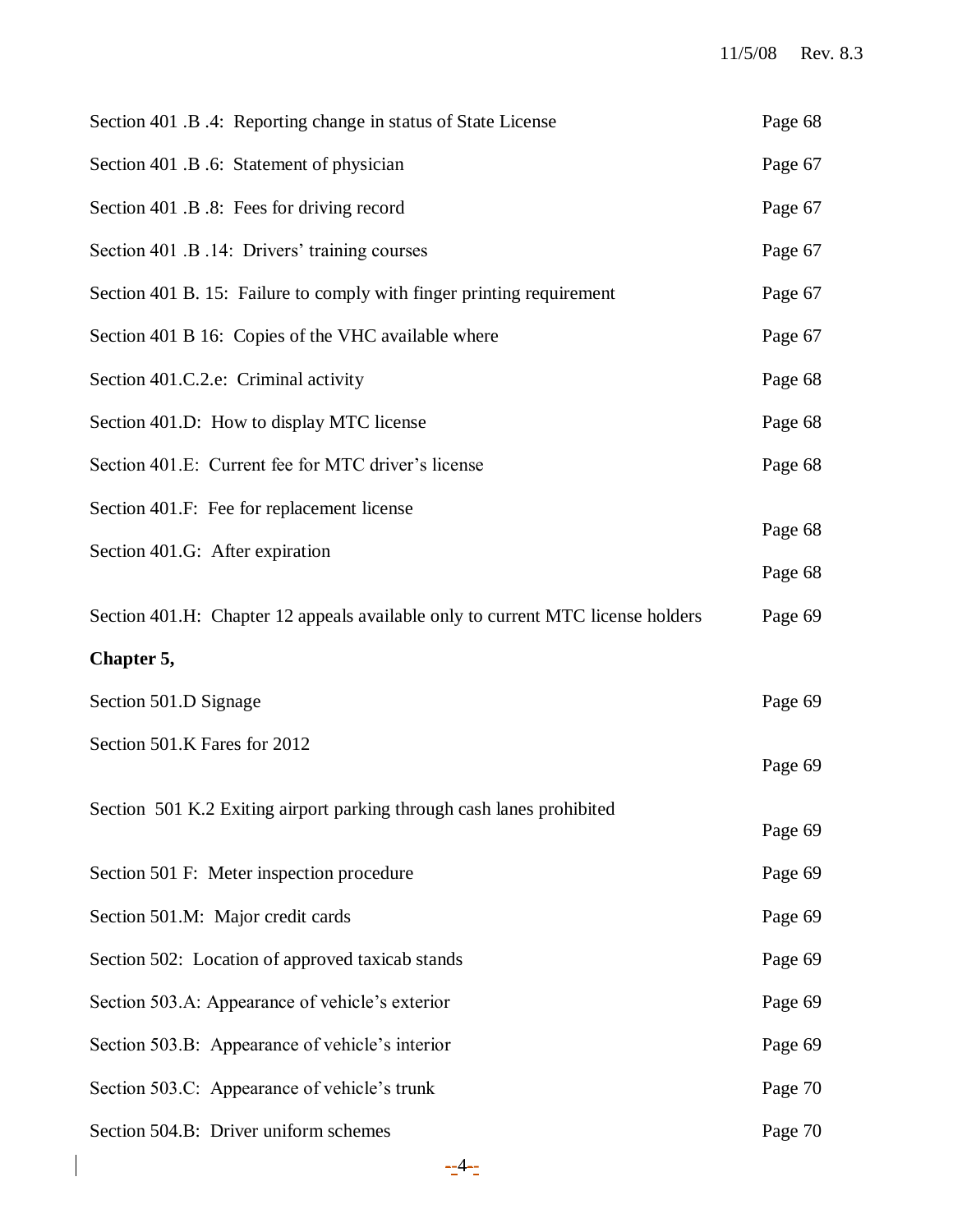| Section 504.B.4.b: Driver caps                                  | Page 70 |
|-----------------------------------------------------------------|---------|
| Section 504 B. 10: Exemption for religious garb                 | Page 70 |
| Section 504.F: Professional demeanor explained                  | Page 70 |
| Section 504.H: Smoking prohibited                               | Page 70 |
| Section 504.I: CCN holder safety violations                     | Page 70 |
| Section 504.K: Application of this section                      | Page 70 |
| Section 504.O: Carrying non-passengers                          | Page 70 |
| Section 504.Q: Email notification when acceptable               | Page 70 |
| Section 504.S: Display of MTC driver's license                  | Page 70 |
| Section 504 U: Reserved for further rules                       | Page 70 |
| Section 506 C: Owner advertising                                | Page 71 |
| Section 507: Electronic Payments                                | Page 71 |
| Chapter 6,                                                      |         |
| Section 602.D: Training attendance mandatory                    | Page 72 |
| Section 603.G: Display of passenger name                        | Page 72 |
| Section 603.H: Meter must be operated on flat fee trips         | Page 72 |
| Section 604.B: Proper display of premium sedan permits          | Page 72 |
| Section 604.D: Hotels summoning premium sedans                  | Page 72 |
| Section 604.H: Proper display of passenger name by on-call taxi | Page 72 |
| Section 604.L: Premium vintage sedans                           | Page 72 |
| Section 605.A: Shuttle stops                                    | Page 72 |
| Section 606.B: Proper display of NEMT permit                    | Page 72 |
| Section 606.C: Uniforms of NEMT drivers                         | Page 72 |
| Section 606.G: Insurance requirements for NEMTs                 | Page 73 |
|                                                                 |         |

 $\overline{\phantom{a}}$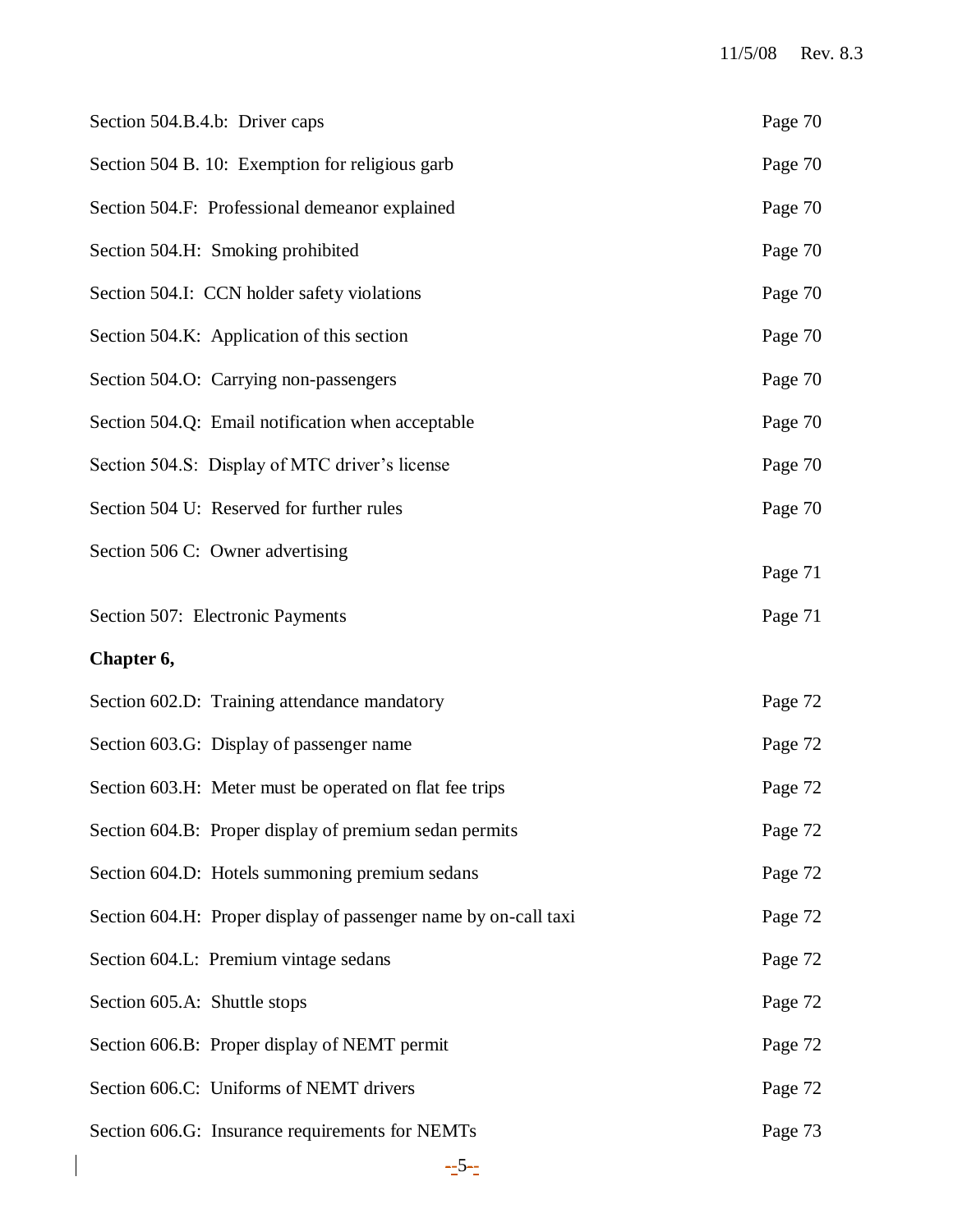| Section 607.A: Shuttle stops to be submitted annually                                       | Page 73 |
|---------------------------------------------------------------------------------------------|---------|
| Section 608 C: Carriages to remain in curb lane                                             | Page 73 |
| Section 608.D.1: Notification of changes in animal stock                                    | Page 73 |
| Section 608.D.3: Requirements for horse drawn carriage animals                              | Page 73 |
| Section 608 D.10: Protection for reporting safety/health violations<br>for carriage animals | Page 73 |
| Section 608.E.8: Proper display of carriage driver's MTC license                            | Page 73 |
| Section 609.A: Age of courtesy vehicles                                                     | Page 73 |
| Section 609.B: Proper markings of courtesy vehicles                                         | Page 73 |
| Section 611 C: Alternative transport to remain in curb lane<br>Chapter 7,                   | Page 73 |
| Section 701.F: Proper display of passenger name for on-call taxicabs                        | Page 74 |
| Section 701.G: Sleeping in cab a violation of this section                                  | Page 74 |
| Chapter 8,<br><b>NONE</b>                                                                   |         |
| Chapter 9,                                                                                  |         |
| Section 901.B: Procedure for promulgating Director's Rules                                  | Page 74 |
| Section 901.C: Fuel surcharge                                                               | Page 74 |
| Section 901.E: State of Emergency                                                           | Page 74 |
| Chapter 10,                                                                                 |         |
| Section 1001.A: Inspections under this section are ongoing                                  | Page 74 |
| Section 1001.B: Direct confrontation between drivers/agents prohibited                      | Page 75 |
| Section 1001.C: Adequate proof of insurance                                                 | Page 75 |
| Chapter 11,                                                                                 |         |
| Section 1101.A.1: Examples of Code violations by CCN holders                                | Page 75 |

 $\overline{\phantom{a}}$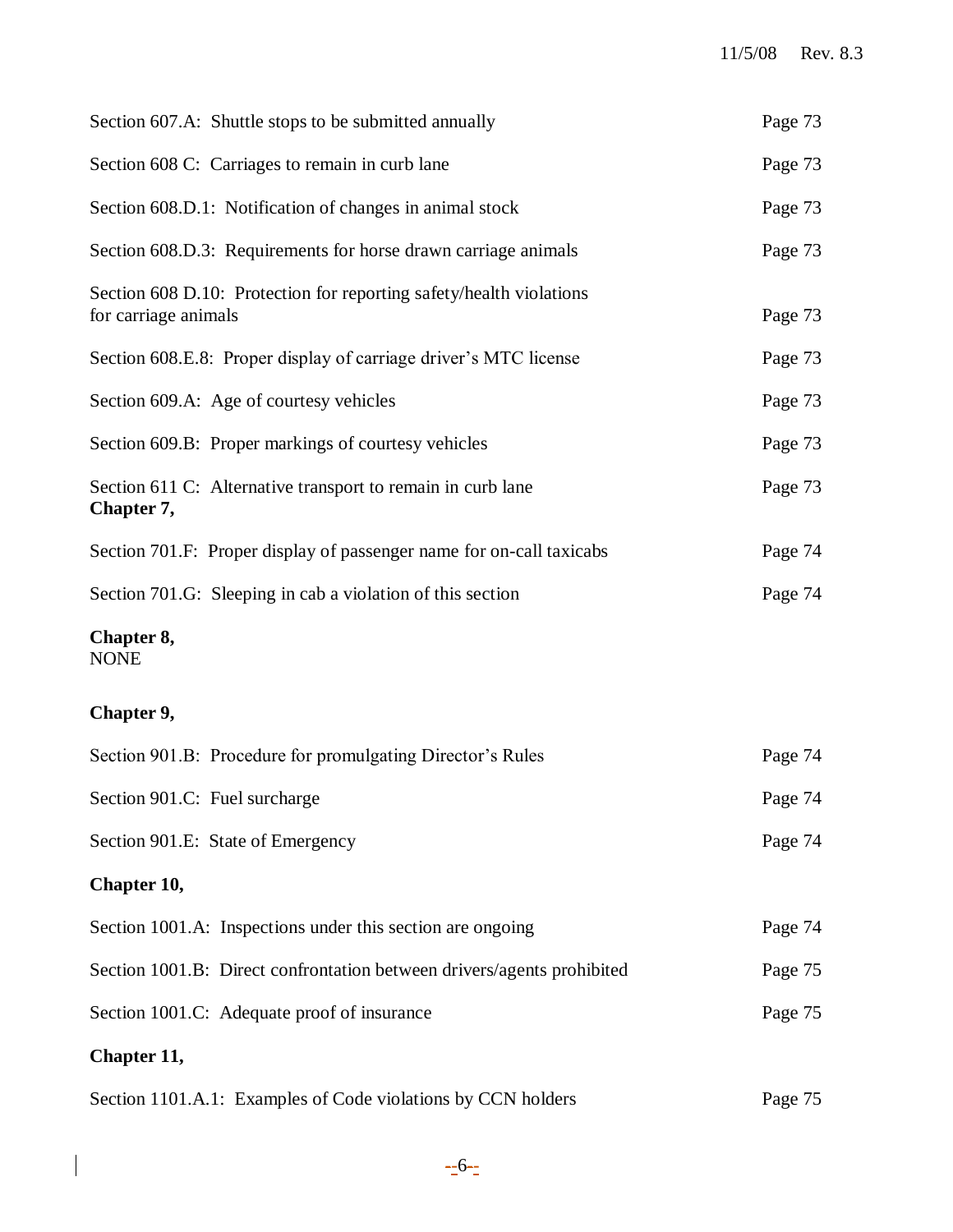| Section 1101.A.2: Failure to supervise violations               | Page 75 |
|-----------------------------------------------------------------|---------|
| Section 1101.C: Valid State license required for MTC license    | Page 76 |
| Section 1101.D.1: Examples of dangerous driving record          | Page 76 |
| Section 1101.D.3.b: Moral turpitude                             | Page 76 |
| Section 1101.E: Notices sent to last known address              | Page 76 |
| Section 1101.F: Hearing will be on the merits                   | Page 76 |
| Section 1101.H: Length of suspensions and revocations           | Page 76 |
| Section 1101.I: Anonymous complaints                            | Page 76 |
| Chapter 12,                                                     |         |
| Section 1201.A: Failure to appear                               | Page 76 |
| Section 1202.A: Continuance                                     | Page 76 |
| Section 1204.A.4: Procedure for Appeal to a Hearing Officer     | Page 76 |
| Section 1206.A: (withdrawn)                                     | Page 77 |
| Section 1206.B: (withdrawn)                                     | Page 77 |
| Section 1301.I: Record of Trips Required; limitation on numbers | Page 77 |

 $\begin{array}{c} \hline \end{array}$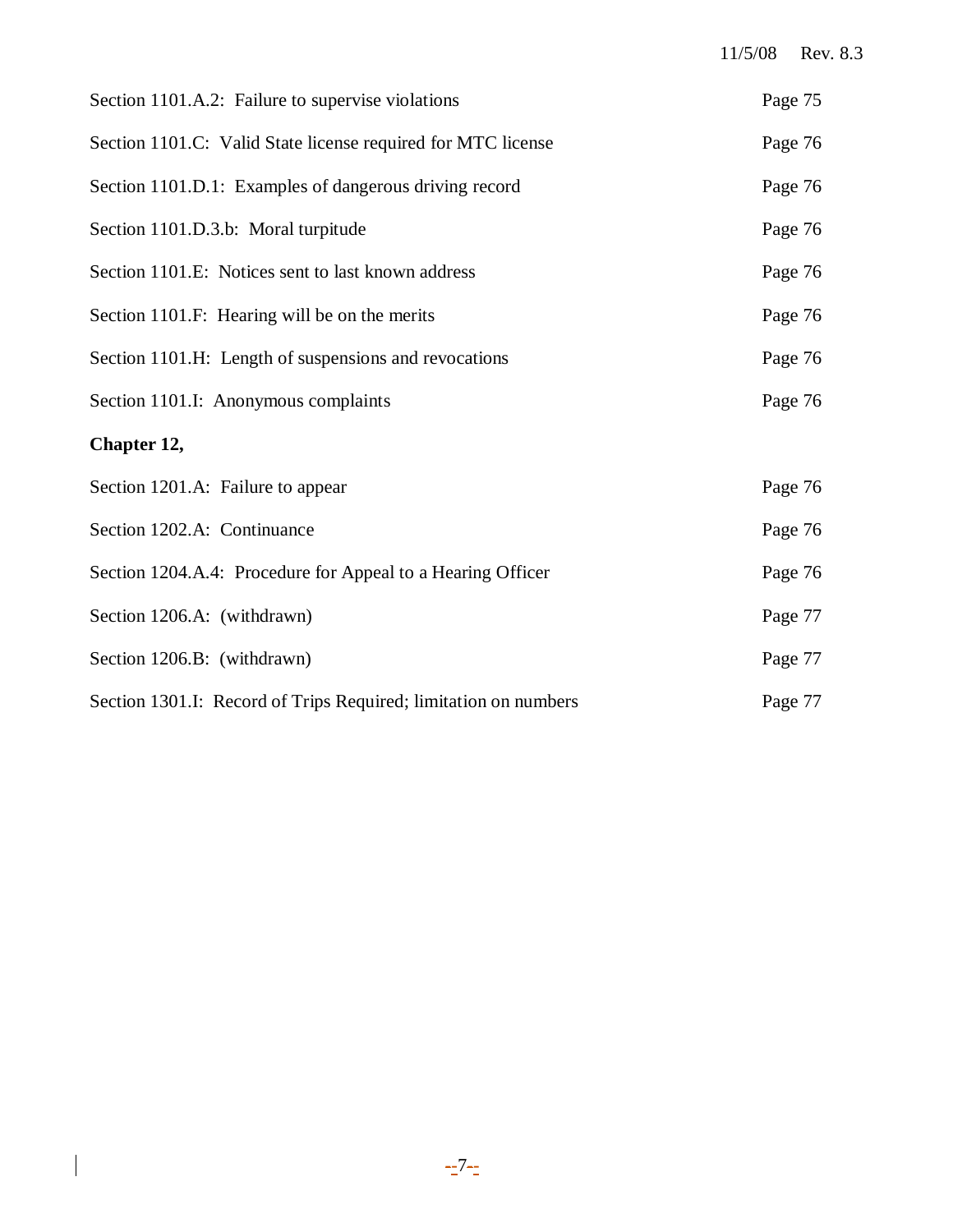#### **VEHICLE FOR HIRE CODE**

#### **CHAPTER 1 – DEFINITIONS**

#### **101 Definitions.**

- A. Unless it is apparent from context that a different meaning is intended, the following words shall have the meaning given them in this code:
	- 1. Airport: shall mean Lambert-St. Louis International Airport and any other airport located within the city or county of St. Louis and designated by the Mayor of the City St. Louis or the St. Louis County Executive.
	- 2. Airport Shuttle: shall mean any motor vehicle operated by or under written contractual agreement with Lambert St. Louis International Airport under federal Department of Transportation guidelines, Missouri Department of Transportation guidelines, or the equivalent guidelines of another state which provides chartered or non-chartered passenger transportation for a fee to or from Lambert International Airport to or from another location within the district and which is permitted by the MTC,
	- 3. Airport Shuttle Permit:shall mean a permit issued by the MTC to an airport shuttle company for the operation of a specific airport shuttle.
	- 4. Airport Taxicab: shall mean a taxicab which picks up or drops off passengers for hire exclusively at the Airport, transports them to places they designate by no regular or specific route, and the charge therefore is made on the basis of distance traveled as indicated by the Taximeter. Airport Taxicabs shall seat a minimum of three passengers in the rear seat.
	- 5. Airport Taxicab Permit: shall mean a permit issued by the MTC to an airport taxicab company for the operation of a specific airport taxicab.
	- 6. Alternative Transportation Vehicle: shall mean pedicabs, rickshaws or golf carts operated and powered by persons or by electric or combustion motors for hire and permitted under this class.
	- 7. Alternative Transportation Vehicle Permit: shall mean a permit issued by the MTC to a company operating alternative transportation vehicles for the operation of a specific alternative transportation vehicle.
	- 8. Carriages and Horse-drawn vehicles: shall mean the provision of services, or the offering of the services, of a horse-drawn vehicle for payment. "Horse-drawn vehicle" shall mean a wagon, coach, carriage or other vehicle which is powered in whole or in part by one or more horses, mules, or other animals.
	- 9. Carriages and Horse-drawn vehicles permit: shall mean a permit issued by the MTC to a company operating carriages or horse drawn vehicles for the operation of a specific carriage or horse drawn vehicle.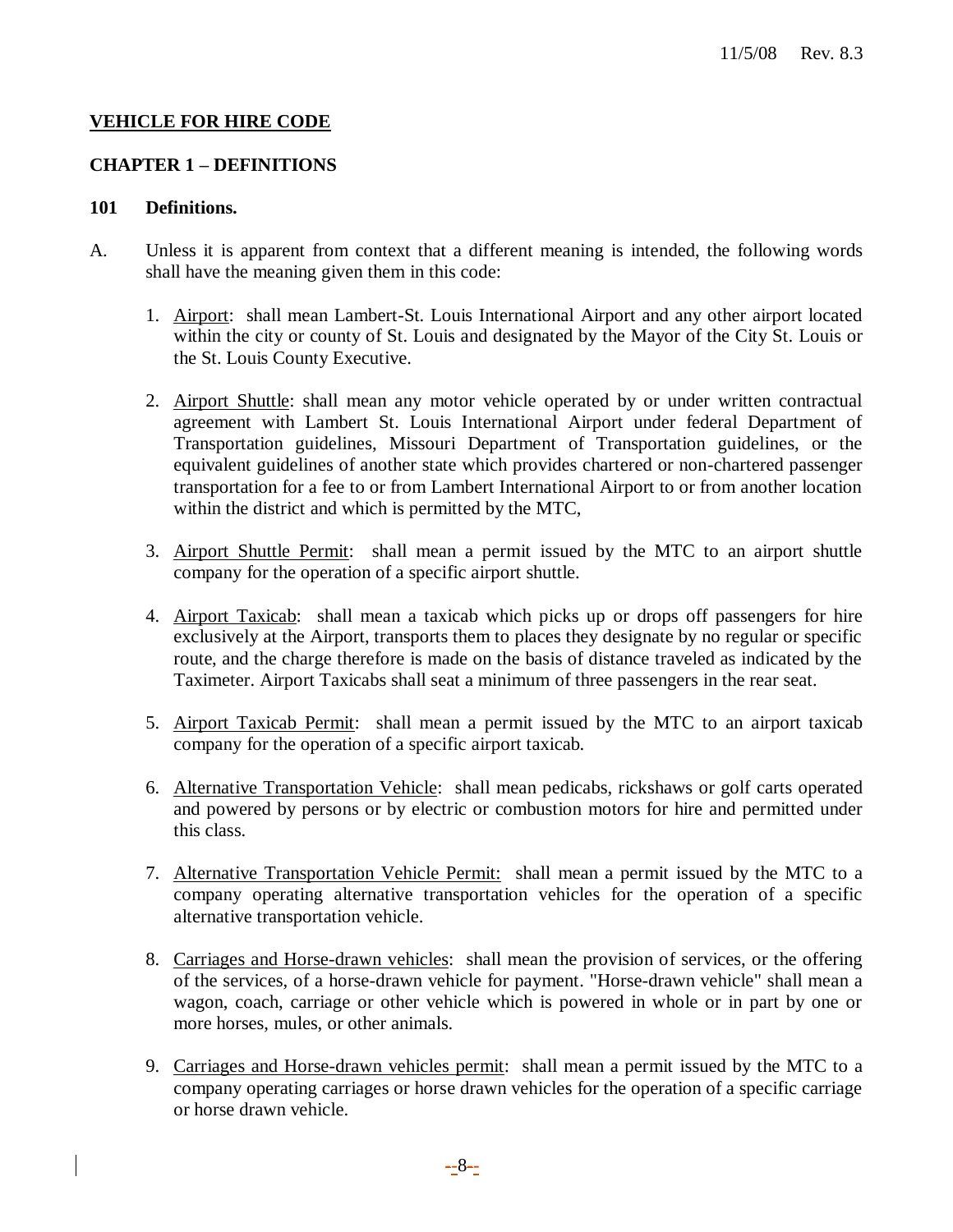- 10. Certificate of Convenience and Necessity: shall mean that certificate issued by the MTC authorizing a person to hold permits from the MTC and operate vehicles in a class designated by the MTC or to provide a service involved in the operation of a vehicle for hire business in a class designated by the MTC.
- 11. Certificate of Convenience and Necessity (CCN) Holder or Certificate Holder: shall mean any person, as defined under this chapter, holding one or more Certificates of Convenience and Necessity (CCN).
- 12. Certified Taximeter Inspector: shall mean a person certified by the MTC to inspect, seal, adjust and otherwise calibrate taximeters.
- 13. Charter Basis: shall mean exclusive use of a motor vehicle to a single chartering party for a specific period of time during which the chartering party shall have exclusive right to the use of the service.
- 14. City: shall mean the City of St. Louis.
- 15. City Court Summons: shall mean a uniform citation for enforcing City ordinances as they pertain to the VHC.
- 16. Commercial Shuttle: A commercial shuttle is defined as a motor vehicle licensed under MTC guidelines, under federal Department of Transportation guidelines, Missouri Department of Transportation guidelines, or the equivalent guidelines of another state which provides non-chartered passenger transportation for a fee from one location within the district to another location within the district.
- 17. Commercial Shuttle Permit: shall mean a permit issued by the MTC to a commercial shuttle company for the operation of a specific commercial shuttle.
- 18. Commission: shall mean the Metropolitan Taxicab Commission (MTC).
- 19. County**:** shall mean St. Louis County including the municipalities therein and all unincorporated areas.
- 20. County Court Summons: shall mean a uniform citation for enforcing County ordinances as they pertain to the VHC.
- 21. Courtesy Vehicle**:** shall mean any motor vehicle used by a hotel or commercial business for transportation of its customers or patrons on the streets of the city or county for no charge which may or may not display promotional advertising including, but not limited to, hotel shuttle vehicles. For the Purposes of the VHC references to Courtesy Vehicles shall include Promotional Vehicles. *(amended 12/20/12)*
- 22. Courtesy Vehicle Permit: shall mean a permit issued by the MTC to a company which operates courtesy vehicles for the operation of a specific courtesy vehicle.
- 23. Director: shall mean the person holding the title of Chief Operating Officer of the MTC as designated by the MTC or the Director's authorized agents.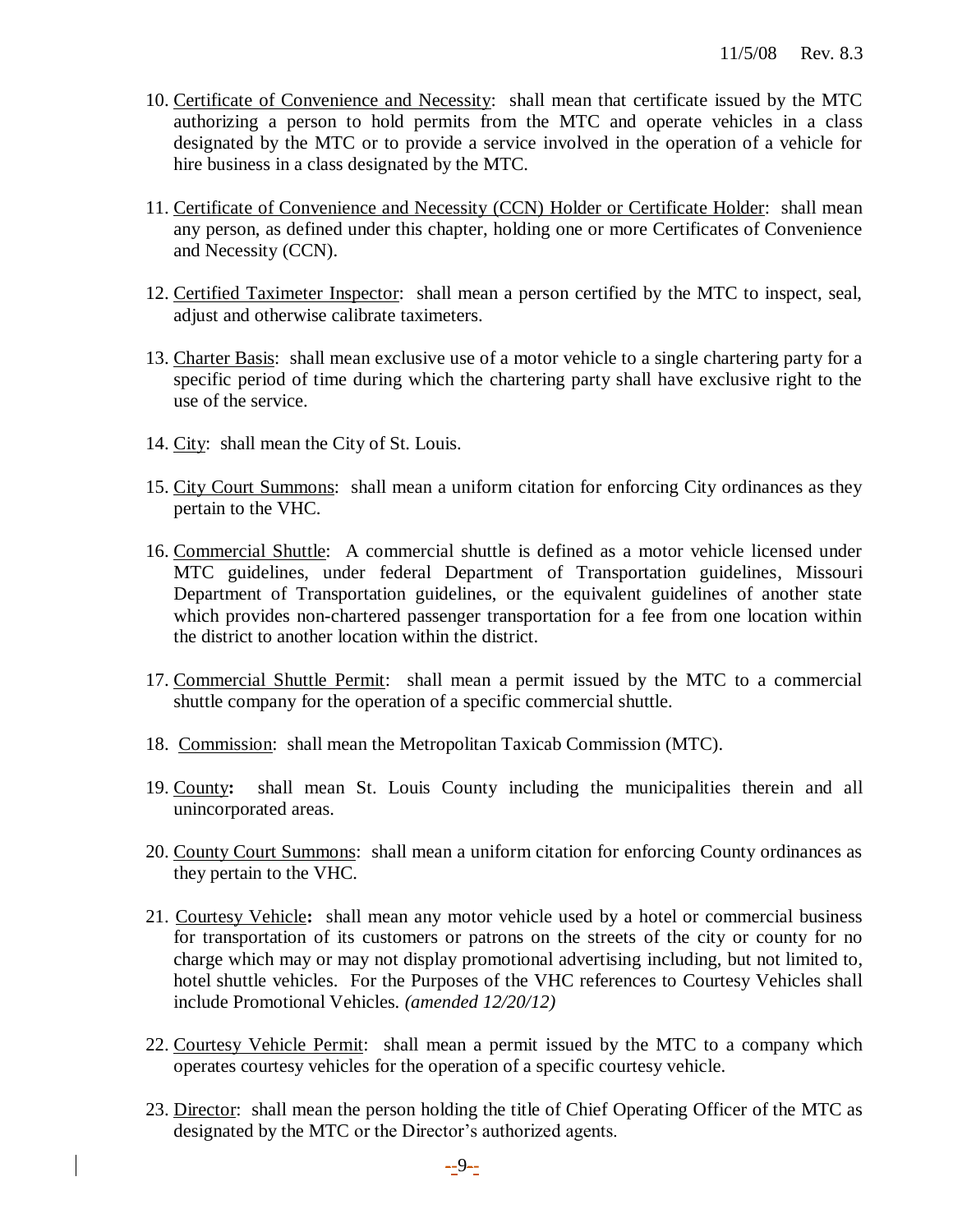- 24. Dispatch Service: Dispatch Service shall include the use of any electronic communication including internet pages, e-mail, text message, push notification or application for the connection of any communication between passenger and driver or agent thereof. *(revised 10/21/13)*
- 25. Driver: shall mean any person holding a MTC driver's license.
- 26. Garage Extra Vehicle: shall mean a vehicle for hire not in service but kept only to serve as a temporary replacement for a vehicle under repair or otherwise temporarily out of service. Garage extras must be clearly designated as such by a capital "GX" appearing before the vehicle number.
- 27. Handicap Accessible Vehicle: Shall be a vehicle for hire specifically designed and certified to transport passengers suffering from physical handicaps including those who are wheelchair bound as well as being capable of accommodating non-handicap passengers. *(added 3/28/11)*
- 28. Hearing Officer**:** shall mean one or more persons appointed by the MTC to hear and decide appeals in accordance with 67.1818 RSMo and pursuant to Chapter 12 of this code.
- 29. Hotel/Motel Representative: shall mean any employee, subcontractor, person, persons engaged in loading, unloading, calling for, or securing of the services of any MTC licensed vehicle or driver.
- 30. Indicia**:** shall mean any indicator or marking that would indicate to the general public that a vehicle was a taxicab of any class or other vehicle for hire. This term includes, but is not limited to, a top light, signage or other markings or a taximeter.
- 31. Lessee: shall mean a person who has permission to operate a vehicle for hire pursuant to a written lease agreement with the CCN holder under whose permit the lease will be held for an airport shuttle, airport taxicab, alternative transportation vehicle, carriage, commercial shuttle, courtesy vehicle, limousine, premium sedan, non-emergency medical transport vehicle, or on-call taxicab whether the lease includes a vehicle or is for the right to operate a vehicle for hire under the CCN holder's CCN. (*amended 11/17/10)*
- 32. Limousine: shall mean any motor vehicle designed by the original manufacturer to be modified in length by a coach builder who shall be a qualified vehicle manufacturer for use as a limousine to transport not more than eight passengers including a driver, on a prearranged basis and conforming to the same requirements under this code as vehicles licensed under the premium sedan class of service.
- 33. Limousine permit: shall mean a permit issued by the MTC to a company which operates limousines for the operation of a specific limousine.
- 34. Luxury Vehicle: shall mean a full size, four-door, model of vehicle, including a vintage vehicle as set out in the rules promulgated by the Director that has not been altered from the manufacturer's original specifications.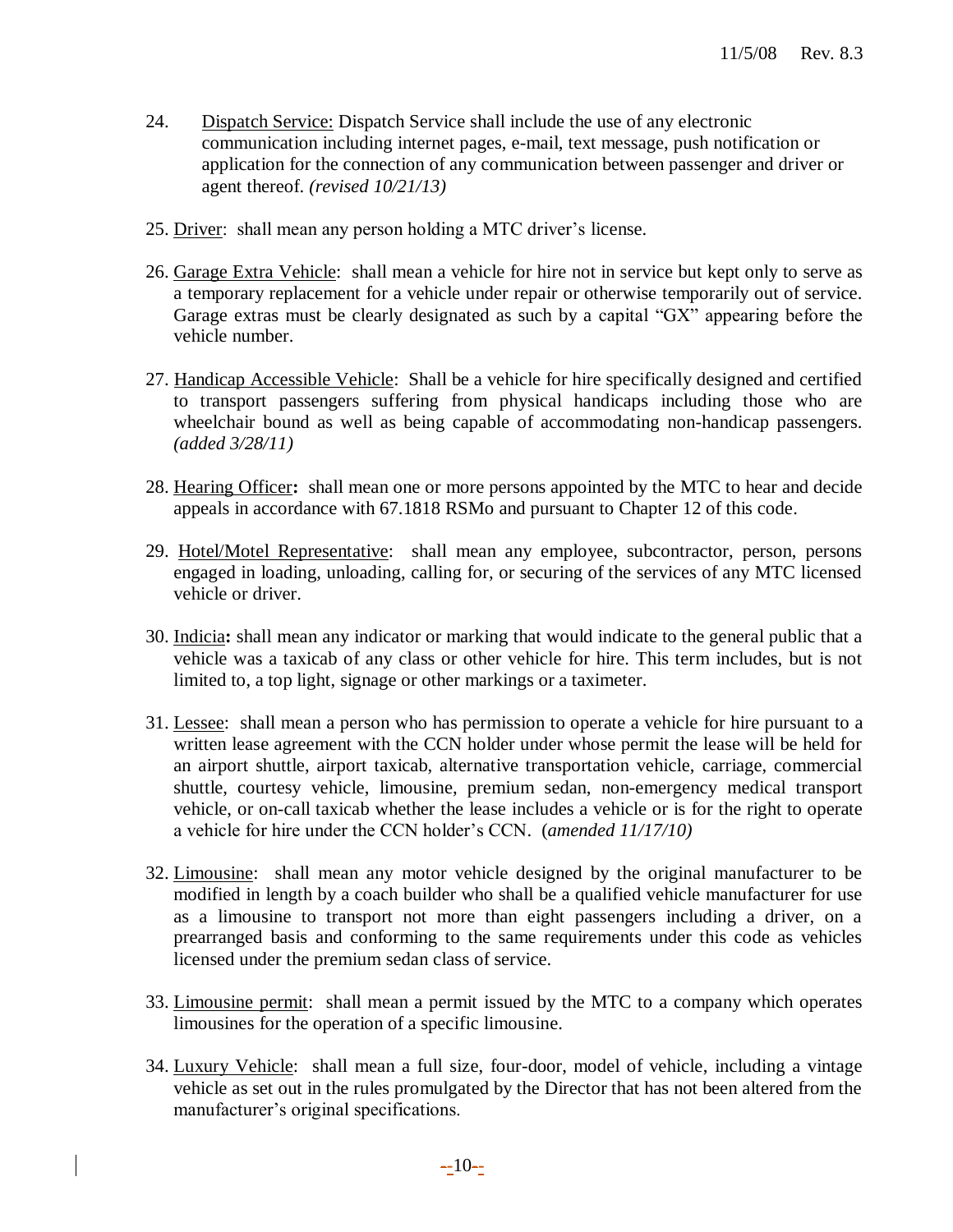- 35. MTC: shall mean the Metropolitan Taxicab Commission.
- 36. MTC Driver's License: shall mean a license issued by the MTC which shall authorize the holder to operate a particular type of vehicle for hire, which shall be as indicated on his or her MTC driver's license.
- 37. MTC Summons**:** A citation issued by Agents of the MTC for violations of the taxi code that will be adjudicated at the MTC Level.
- 38**.** Major Credit Cards**:** American Express, Discover, Visa and MasterCard and further cards set out in the Director's Rules from time to time..
- 40. Managing Officer: shall mean the chief executive officer of a CCN holder who is so designated in the application for a CCN on file with the MTC.
- 41. Municipality:shall mean a city, town or village that has been duly incorporated in accordance with the laws of the state of Missouri.
- 42. Non-emergency Medical Transport Vehicle: shall mean any motor vehicle or stretcher van used to transport not more than eight passengers including the driver, on a prearranged basis for visits to medical care providers or other destinations related to health and welfare that require "protective oversight" of passengers with special needs; but shall not mean an ambulance*. (amended 5/29/13)*
- 43. On-Call Taxicab**:** shall mean any motor vehicle engaged in the business of carrying persons for hire on the streets of the city and/or county, whether the same is hailed on the streets by a passenger or is operated from a street stand, from a garage on a regular route, or between fixed termini on a schedule, and where no regular or specific route is traveled; passengers are taken to and from such places as they designate; the charge for motor vehicles is made on the basis of distance traveled as indicated by a taximeter. On-call taxicabs shall seat a minimum of three passengers in the rear seats.
- 44. On-Call Taxicab Permit**:** shall mean a license issued by the MTC to a CCN holder for the operation of a specific on-call taxicab.
- 45. Operator of a Vehicle for Hire Company: Any person or entity that, directly or indirectly causes a vehicle in commerce to provide transportation to another person for a fee at the request of such other person and receives a fee for so providing as a part of the total fee paid by the person receiving such transportation. (*added 4/23/13*)
- 46. Owner: shall mean the person indicated on the state motor vehicle registration as the owner of a vehicle for hire.
- 47. Permit: shall mean a decal or other indicia approved by the Director and issued by the MTC to a CCN holder for the operation of a specific vehicle for hire within the class of vehicles permitted as an airport shuttle, airport taxi cabs, alternative transportation vehicle, carriage or horse drawn vehicle, commercial shuttle, courtesy vehicle, limousine, nonemergency medical transport vehicle, on-call taxicab or premium sedan.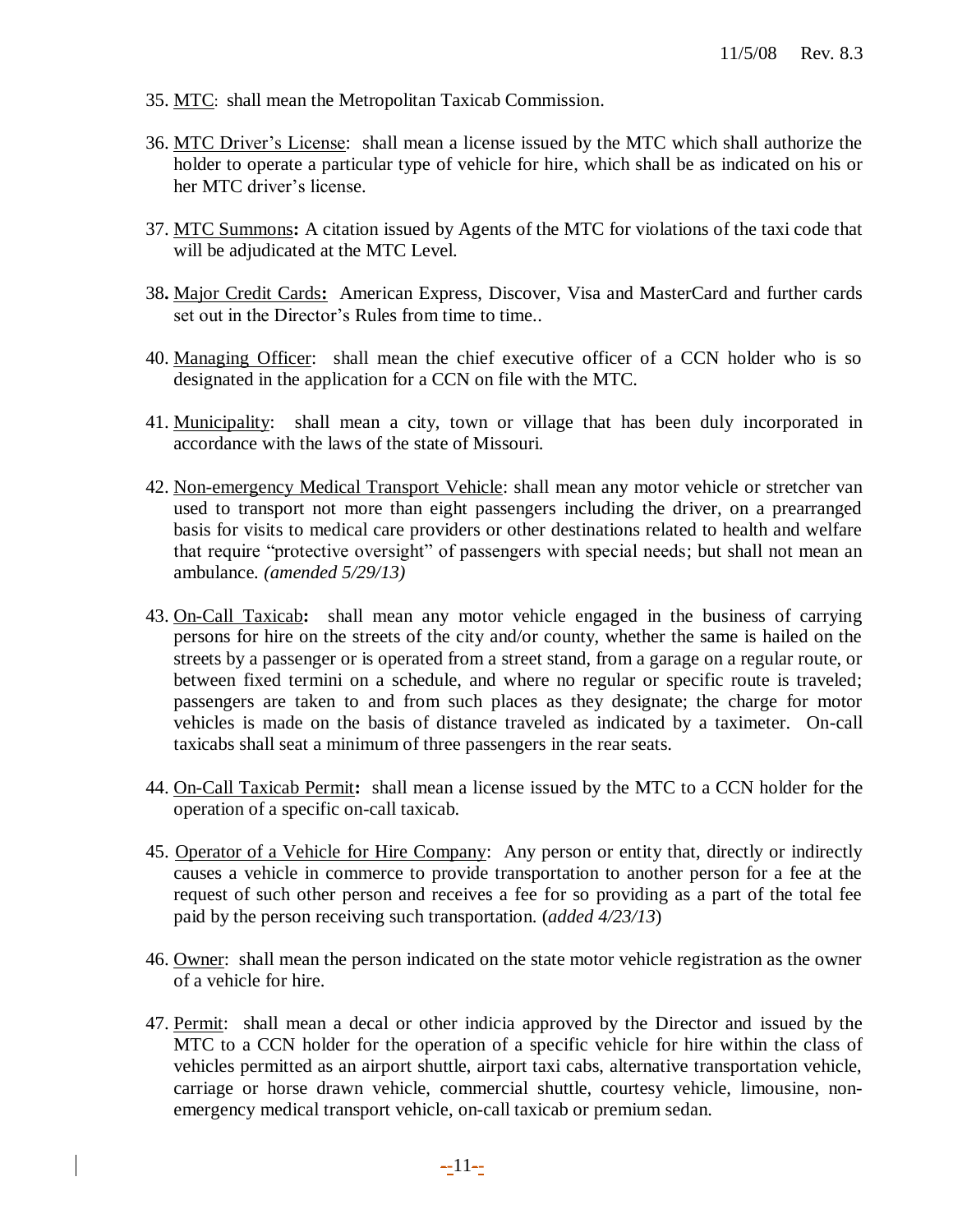- 48. Person: shall mean any individual, partnership, limited liability company, company, corporation, association, joint venture, club, and any trustee or receiver appointed by any court of competent jurisdiction.
- 49. Prearranged**:** shall mean that the transportation has been arranged, contracted or booked in advance of the service via telephone, facsimile or computer before the vehicle for hire is dispatched to render the transportation service or any service ancillary to the transportation such as loading baggage.
- 50. Premium Sedan**:** shall mean a full size luxury motor vehicle which has been approved by the Director to engage in the business of carrying persons for hire on the streets of the city or county which seats a total of eight or fewer passengers including a driver and which is required by this code to carry in the vehicle a manifest or trip ticket containing the date, time of pickup**,** the trip number, and the name and pickup address of the passenger or passengers who have prearranged for the use of the vehicle, and the charge is a prearranged fixed contract price quoted for transportation between termini selected by the passenger. Premium sedans must be luxury vehicles and shall only be operated on a prearranged charter basis.
- 51. Premium Sedan Permit**:** shall mean a permit issued by the MTC to a premium sedan company for the operation of a specific premium sedan or vintage premium sedan.
- 52. Promotional Vehicle: shall mean any motor vehicle used by a commercial business of any sort for the transportation of passengers for no charge to or from destinations within the MTC area whether those passengers are customers of the business providing the transportation or not and whether or not the vehicle in which the transport is provided displays promotional advertising.
- 53. Service Animal: shall mean an animal trained to guide or assist a person with a disability.
- 54. Service Category: shall mean a specified service comprised entirely of airport shuttles, airport taxicabs, alternative transportation vehicles, carriages, commercial shuttles, courtesy vehicles, dispatching service, limousine, non-emergency medical transport vehicles, on call taxicabs or premium sedans.(*amended 4/23/13)*
- 55. Street: shall mean any street, alley, avenue, boulevard, court, lane or public thoroughfare or public place.
- 56. Taximeter: shall mean a meter instrument or device attached to an on-call taxicab or airport taxicab which measures mechanically or electronically the distance driven and the waiting time upon which the fare is based.
- 57. VHC: Vehicle for Hire Code.
- 58. Vehicle for Hire: shall refer collectively to airport shuttles**,** airport taxicabs, alternative transportation vehicles, commercial shuttles, courtesy vehicles, limousine, non-emergency medical transport vehicles, on-call taxicabs**,** premium sedans, promotional vehicles or vintage premium sedans and any motor vehicle engaged in the business of carrying persons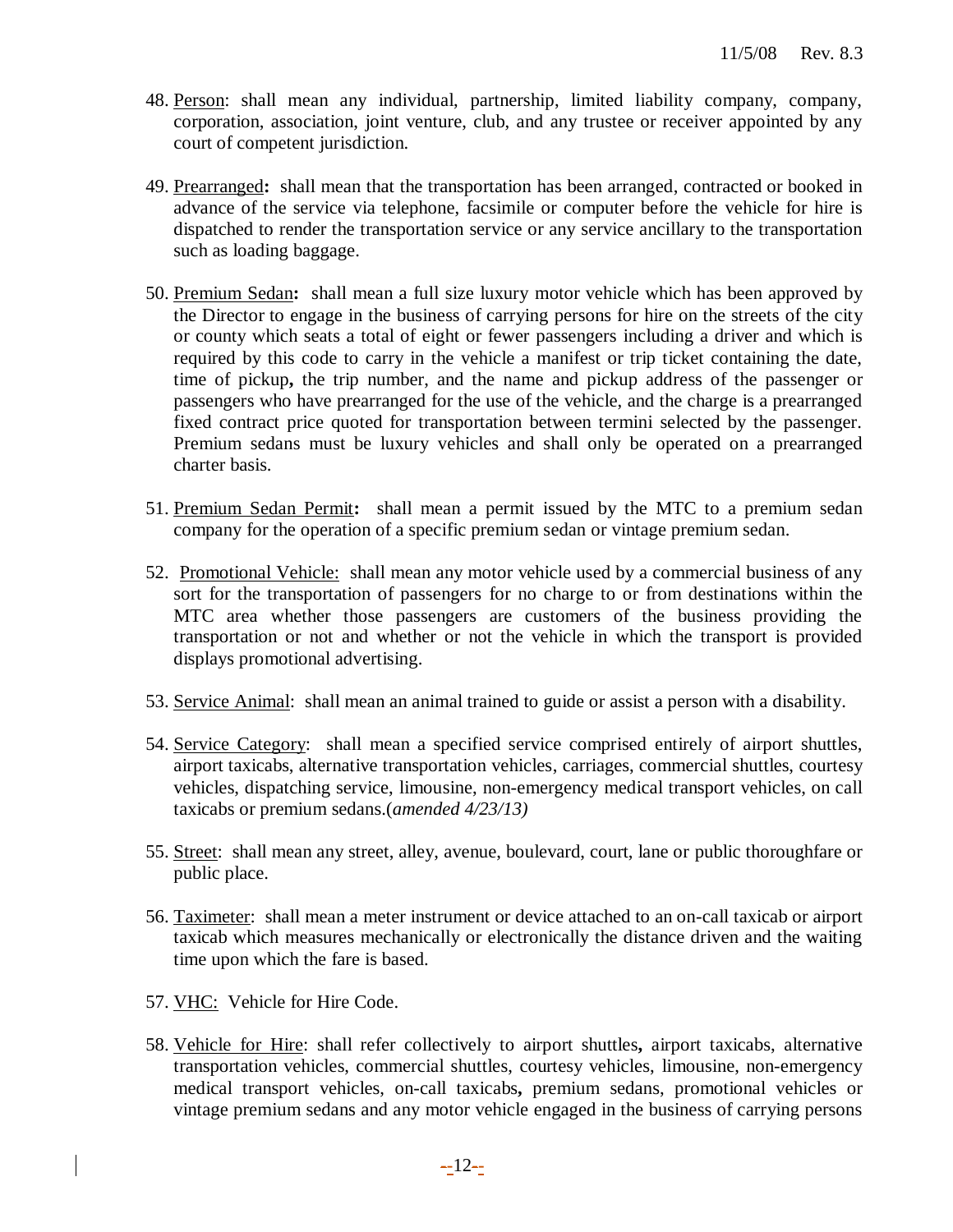for hire on the streets of the city or county where the compensation for said transportation is made either directly or indirectly.(*amended 6/17/13)*

- 59. Vintage Premium Sedan: shall mean any motor vehicle that complies with the definition of a premium sedan, has a model year greater than twenty (20) years old, is an authentic model and not a "kit car" or replica, has a minimum seating capacity of three (3) passengers including the driver, and is exceptionally maintained in both appearance and physical condition.
- 60. Violation: shall mean a violation of the Vehicle for Hire Code; for purposes of disposition under the Vehicle for Hire Code the date of a violation shall be the date that a citation for a violation was initially rendered and shall become effective only after an administrative penalty is paid voluntarily or a suspension is served voluntarily or after a hearing officer has upheld a citation and the decision of that hearing officer has not been appealed or has not been overturned on appeal.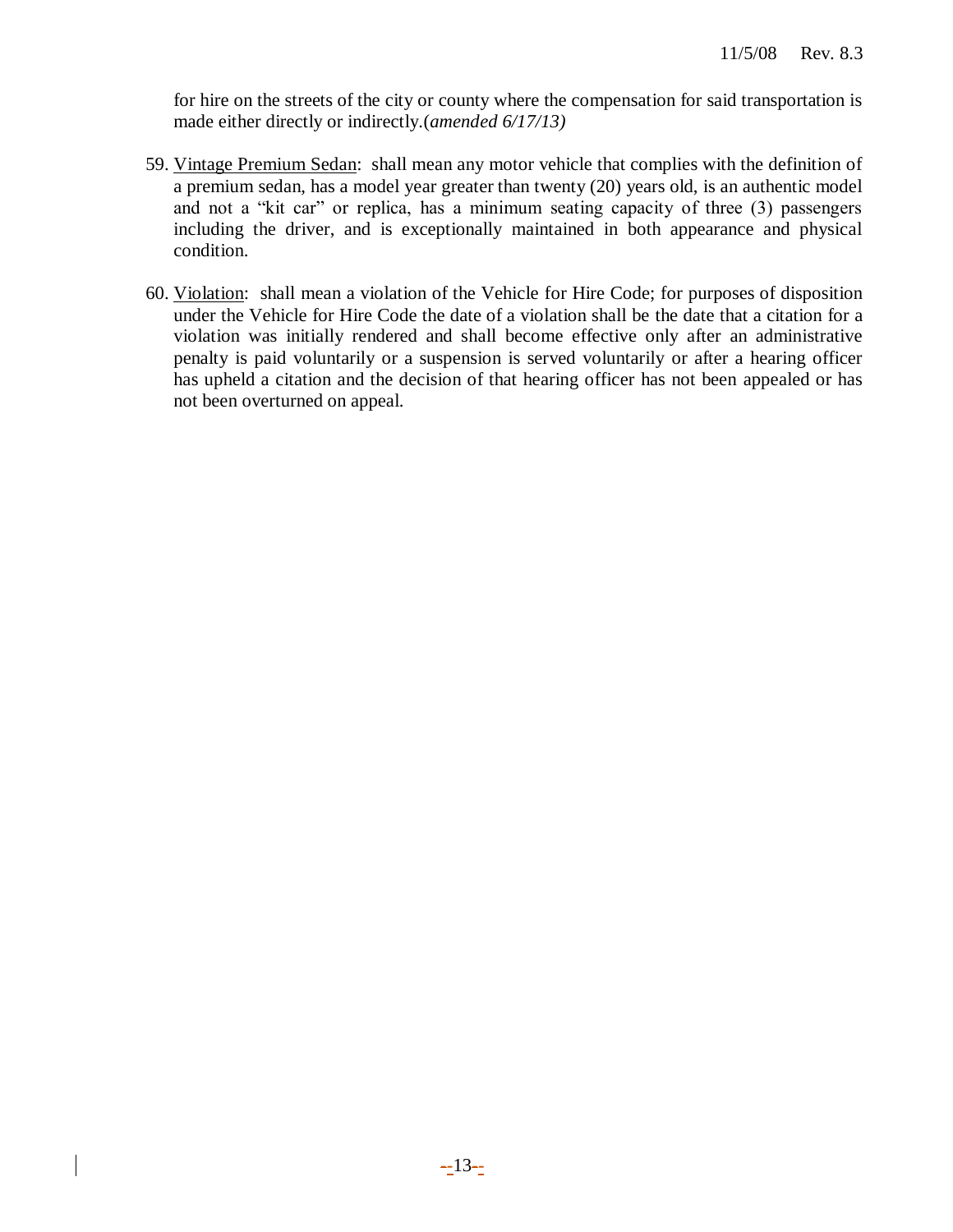## **CHAPTER 2 – CERTIFICATE OF CONVENIENCE AND NECESSITY**

#### **201 Certificate of Convenience and Necessity Required - Application**.

- A. All Certificates of Convenience and Necessity (hereinafter CCN) are and upon issuance remain the exclusive property of the MTC and may not be sold, transferred or otherwise alienated without written authorization from the MTC. Upon revocation of a CCN the permits allocated to it under this code cease to exist unless reauthorized by the MTC. Under no circumstances are CCN's ever the property of the holder of the CCN. All contact information provided with a CCN application must be kept current after the issuance of a CCN. Any change of address, telephone or electronic mail must be provided to the MTC within seven (7) days of becoming effective.
	- 1. No Person shall own**,** operate or lease a vehicle for hire service, purchase any assets from a vehicle for hire service to be issused in the conduct of a similar service or conduct dispatch operations without first obtaining a CCN or appropriate permit, permission or license for the operation of such service from the MTC. *(revised 10/21/13)*
	- 2. An application for a CCN or any modification shall be addressed to the MTC on forms provided by the MTC. Forms may be designed by the Director so as to elicit appropriate information for the type of CCN sought. For example, a CCN application for a Dispatch Service CCN would not require information regarding the type of vehicles to be operated. (*amended 4/23/13)*
	- 3. This application shall be in writing, verified by the affidavit of the applicant, or if the applicant be a corporation, a limited liability company or an association of persons of any kind, by its duly authorized officer or agent, and shall state the following facts:
		- a. The full name and business address, telephone numbers and email addresses of the applicant, and if a partnership, the same information for all partners; if a corporation, limited liability company or association of persons, the same information for all principals or stakeholders and all officers and directors thereof and a fictitious name registration if any.
		- b. The full name, address and full contact information of the managing officer who shall be designated as the person to whom all correspondence from the MTC shall be addressed and who shall be the official representative in dealing with the MTC.
		- c. The service category under which the applicant is proposing to provide service or is providing service.
		- d. What, if any, previous experience the applicant has had, or if the applicant is a partnership, the partners therein have had, or if the applicant is a corporation or other association of persons, the officers and directors have had, in the service category for which application is made.
		- e. The number of vehicles the applicant desires to operate.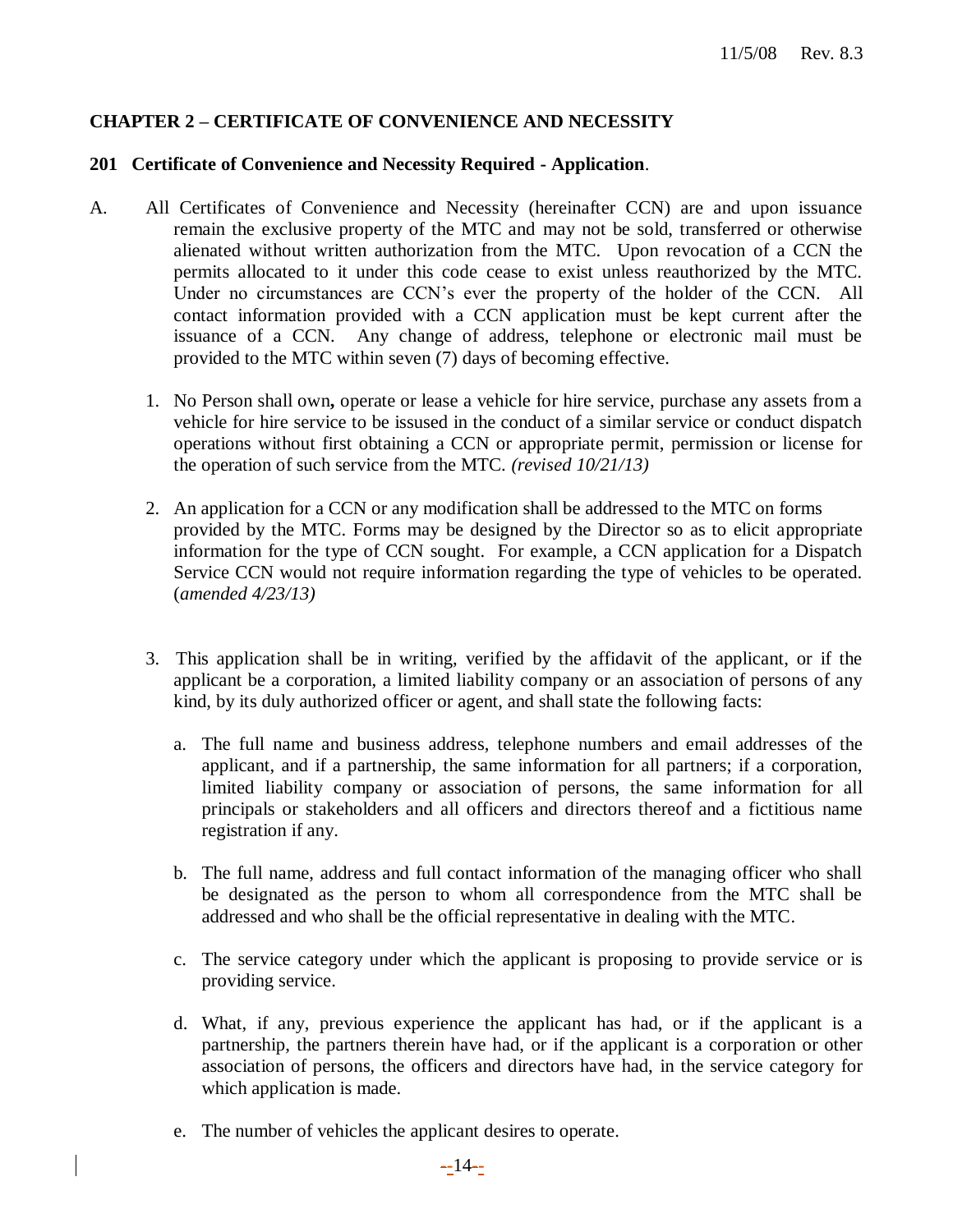- f. The color scheme proposed to be used or currently being used.
- g. The passenger capacity of each vehicle according to manufacturer's rating.
- h. The type, model and description of vehicle for hire to be used or being used, engine horsepower or identification and description of other means of motivation, and name of the manufacturer as well as the age of each vehicle.
- i.Agreement by the applicant that the applicant will provide operational oversight for its services to include the training of company drivers, the monitoring of driver compliance with this code and the general fitness and continuing maintenance of vehicles in operation under each CCN.
- j. A detailed description of what the applicant is proposing to undertake including any merger or acquisition of any assets to be used in the operation of a new or existing CCN and they way in which those assets will be used or deployed and whether it is anticipated that such merger or acquisition will give rise to a need for further permits either immediately or in the reasonably foreseeable future.

#### **202 Certificate of Convenience and Necessity - Hearing**.

- A. Upon the filing of an original application for a CCN, the MTC shall conduct a hearing thereon to determine the public convenience and necessity. Notice of this hearing shall be given to all persons interested at least ten days before the date set for the hearing. The kind of notice, the place of hearing and all facts connected with or relating to the hearing, shall be determined by the MTC.
- B. All costs pertaining to the application for issuance of a new CCN, the sale or acquisition of a company currently operating CCN's or the merger of company's currently operating CCN's shall be born by the applicant and be payable at the time of the application. A schedule or estimate of this cost shall be set out in the Director's Rules.

#### **203 Certificate of Convenience and Necessity - Issuance - Factors.**

A. The MTC shall have power to issue or refuse to issue any CCN as the public welfare, convenience or necessity may require. In determining whether public convenience and necessity require the certification of vehicles for hire for which application may be made, the MTC shall take into consideration whether the demands of the public require the proposed or additional vehicle for hire service within the jurisdiction of the MTC; whether existing vehicle for hire service is sufficient to properly meet the needs of the public; the financial responsibility of the applicant; the number, kind, type of equipment and the color scheme proposed to be used; the increased traffic congestion and demand for increased parking space upon the streets within the jurisdiction of the MTC which may result, and whether the safe use of the streets by the public, both vehicular and pedestrian, will be preserved by the granting of the additional certificate; and other relevant facts as the MTC may deem advisable or necessary. These and other factors to be considered in such a determination shall be set out under the Director's Rules.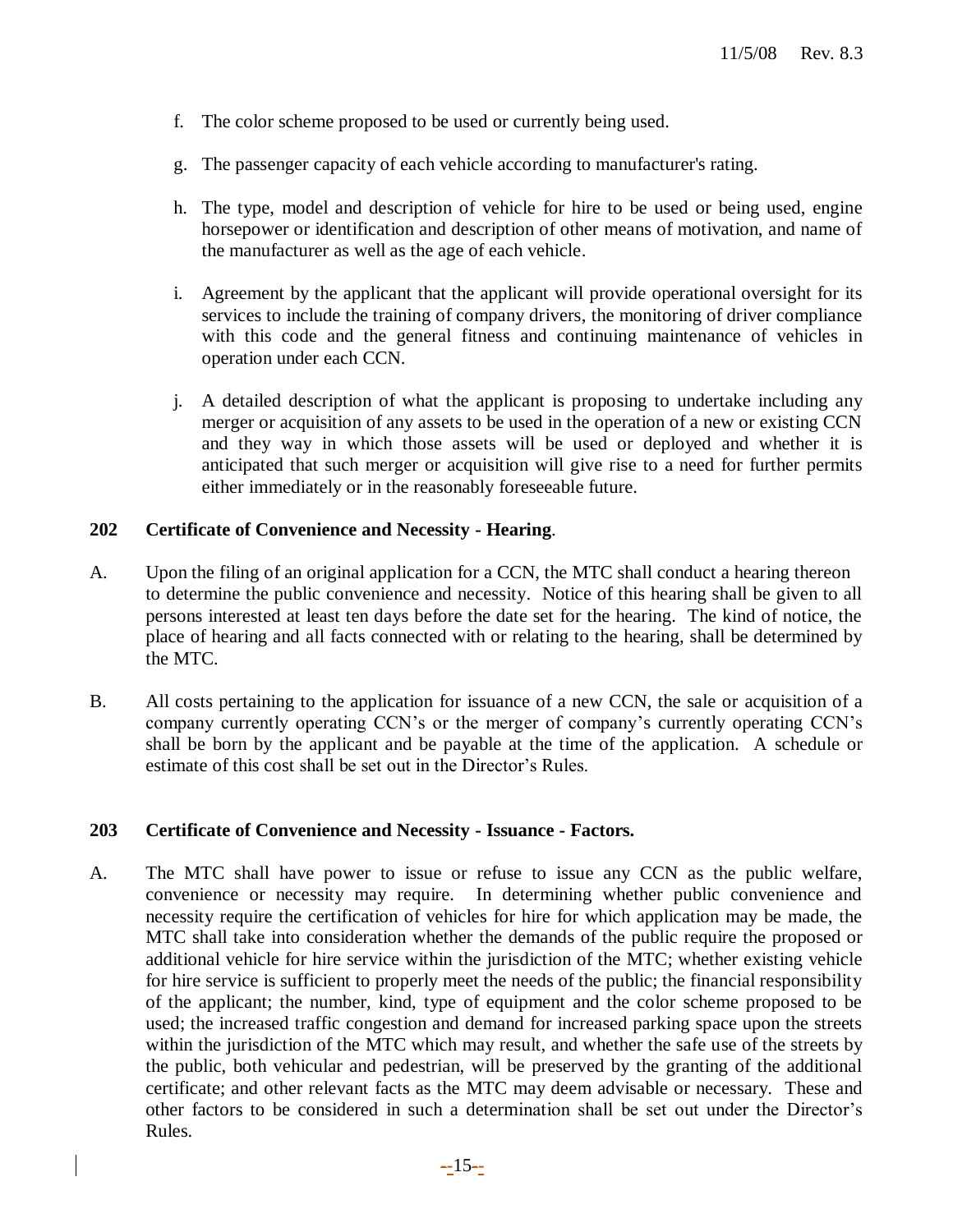B. If the MTC shall find that the public convenience and necessity requires the operation of additional vehicles for hire, the MTC shall issue its certificate to such effect. If the MTC denies the application, a notice of denial shall be mailed by certified mail to the applicant and shall state the procedure for appeal pursuant to Chapter 12 of this code.

## **204 Certificate of Convenience and Necessity - Not Transferable**.

A. No holder of a CCN may sell, assign, lease or otherwise transfer the rights and privileges granted there under to any other person without first having been granted permission to do so by the MTC. In the event that the CCN holder is a natural person then upon the death of that person the CCN shall be considered to have passed per the decedent's will or by statute if the decedent died intestate. Within 90 days of the closure of the decedent's estate, the heir must apply to the MTC for approval as holder of the CCN. Violations of this section shall result in the revocation of the CCN involved.

## **205 Discontinuing Service.**

- A. No person who has been granted a CCN to operate vehicles for hire may discontinue operating for more than five (5) continuous days without first filing with the MTC and obtaining permission from the MTC to discontinue operation. Failing to obtain such permission shall result in the suspension or revocation of the CCN. Vehicles taken out of service with the permission of the MTC will not lose their permits as long as the fees for those permits are paid.
- B. Any person wishing to discontinue service voluntarily must give at least ten (10) days notice to the MTC. Failure to give such notice by the CCN holder shall be a Class I violation and shall prohibit the issuance of any CCN in the future to such CCN holder.

## **206 Permits Assigned to Certificates of Convenience and Necessity.**

A. Permits may only be assigned to the holder of a valid CCN. Every permit that is not renewed annually will be forfeited and further permits may be acquired only through the MTC approved acquisition of a company which has additional valid permits. *(amended 10/22/10)*

## **207 Suspension - Revocation - Hearing.**

A. If a CCN holder fails to follow any of the provisions of this Code or is thirty (30) days or more in arrears on any financial obligation to the MTC, then administrative penalties up to \$200 and suspension or revocation may be brought by the Director. If revocation or suspension is sought then notice of revocation or suspension shall be sent by certified mail to the certificate holder, which notice shall provide ten (10) days from the date on the notice for the certificate holder to file an appeal pursuant to Chapter 12 of this code. The notice shall state the reasons for revocation and the procedures for appeal pursuant to Chapter 12 of this Code. Actions for suspension or revocation shall be stayed during the pendency of an appeal as provided in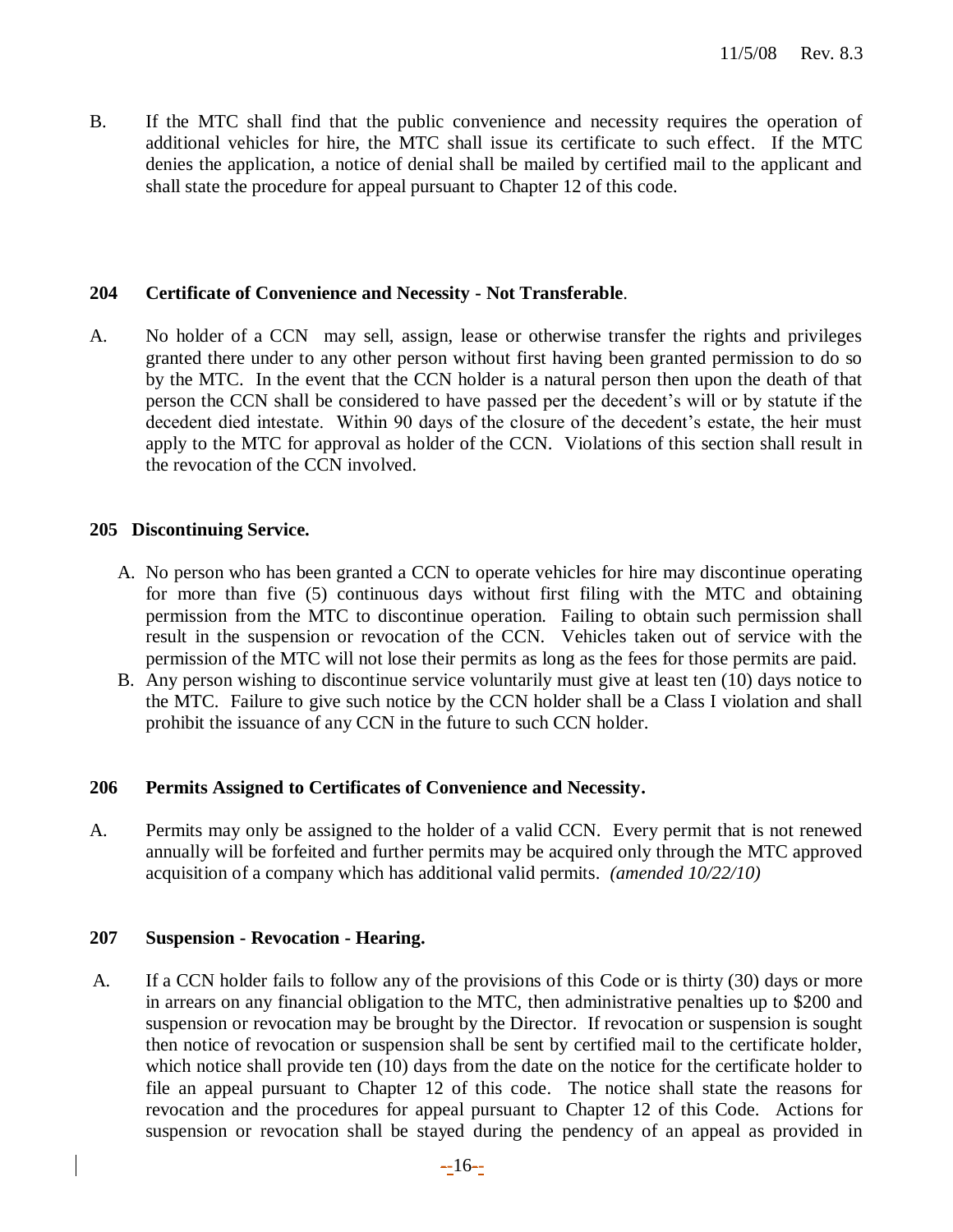Chapter 12. In the event that the Director revokes a CCN then the Director shall give notice to the chiefs of police of the City and the County and appropriate municipalities that the certificate and vehicle licenses have been revoked. No certificate or vehicle permit shall thereafter be reinstated or renewed by the MTC until the owner or lessee has obtained a new CCN and vehicle permits.

## **208 Garage Extra Vehicles.**

A. Permit fees for garage extra vehicles shall be paid by the CCN Holder during the regular renewal process. When a garage extra is deployed the driver of the extra will report to the MTC and obtain an additional temporary permit for that period of time the extra is used. The CCN holder may have garage extras in a number not to exceed 5% of its fleet rounded to the nearest whole number. All such vehicles must be of the same color scheme as the rest of the fleet with which they operate and when such a vehicle is put into service it must first pass inspection, the CCN holder must designate a fleet number of the vehicle proceeded by the letters GX. The Missouri State License plate will also indicate the GX preface. The vehicle may then be operated until the vehicle it has temporarily replaced, as designated to the MTC is placed back into service. The CCN holder must notify the MTC whenever a Garage Extra is deployed. This notification may be faxed or emailed to the MTC office and will also indicate the location of the vehicle it is replacing. A Garage Extra will not be used as a permanent replacement vehicle. Failure to notify the MTC could result in the loss of the garage extra privilege. Repeated failures to notify the MTC shall result in the loss of the privilege.

#### **209 Insurance Required.**

- A. For the safety of the traveling public, insurance shall be required for all vehicles regulated by the MTC:
	- 1. Every vehicle for hire shall be insured and carry minimum motor vehicle liability insurance in the sum of two hundred thousand (\$200,000.00) dollars combined single limit for any one (1) accident unless otherwise provided in this code or the Director's Rules.
	- 2. If the minimum insurance requirements of the Missouri Motor Vehicle Financial Responsibility Law exceed the amounts in this section such Missouri minimum requirements shall automatically become the minimum requirements of this section.
- B. A non-emergency medical transport vehicle must meet the coverage requirements for commercial automobile liability insurance set by the MTC or the applicable federal, state, and local laws and regulations, whichever is greater. The minimum auto liability insurance coverage required for any Non-Emergency Medical Transport Vehicle is three hundred thousand (\$300,000.00) combined single limit (CSL) unless otherwise provided in this code or the Director's Rules.
- C. Insurance required for carriages shall be one million dollars (\$1,000,000.00) combined single limit unless otherwise provided in this code or the Director's Rules.
- D. The insurance shall be carried with a firm or corporation which has been duly licensed or permitted to carry on such business in the State of Missouri, and shall be kept and maintained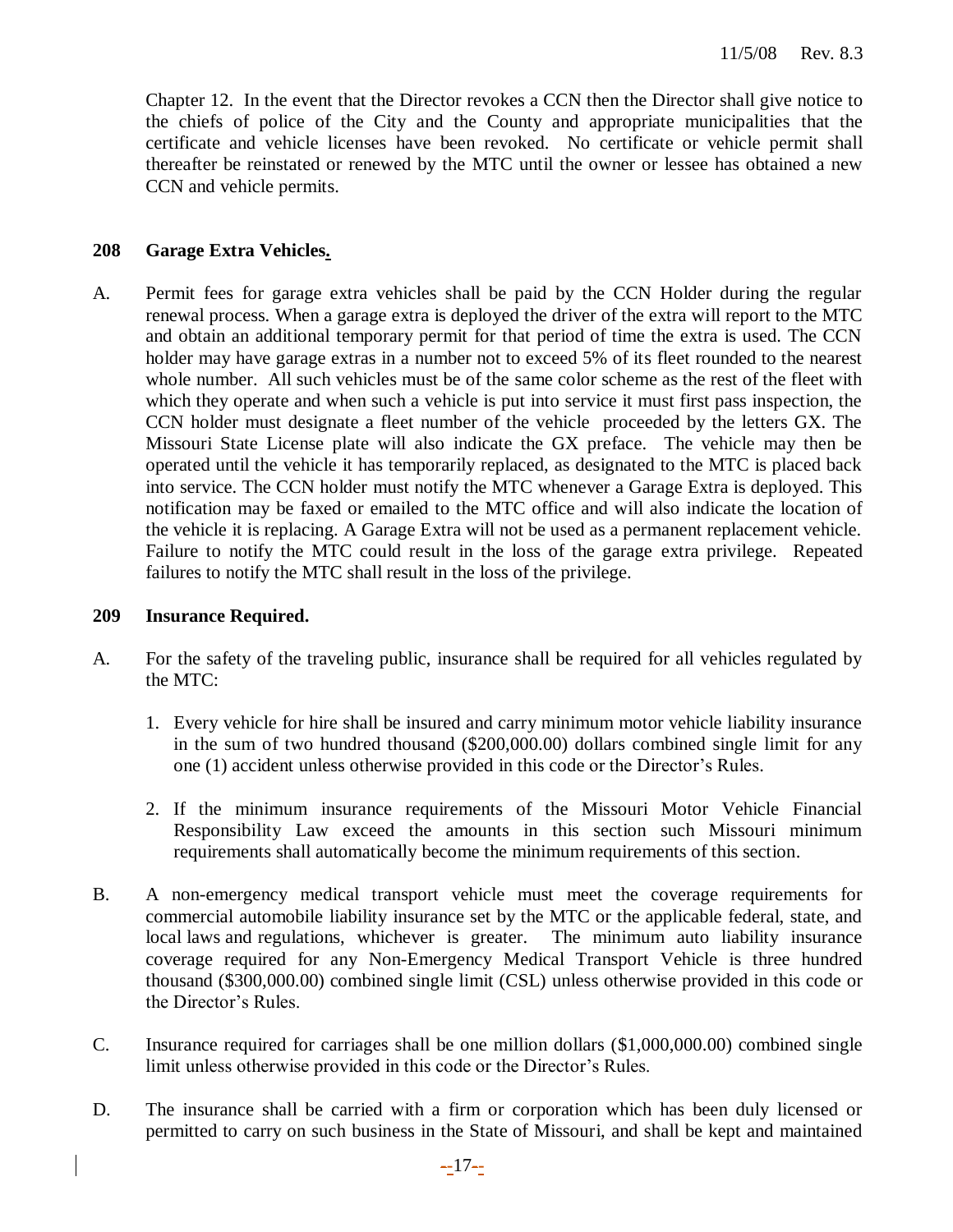continuously in force and effect. Each policy shall be endorsed to state that coverage will not be suspended, cancelled, or the limits reduced, except after receipt by the Director of thirty (30) days prior written notice. A verified copy of the insurance policy shall be filed with the Director, with the certificate of the insurer that the policy is in full force and effect.

- E. It shall be a violation of this code to lease or operate a vehicle for hire that is not insured to the extent required herein.
	- 1. The burden of proving that adequate insurance is in force shall be upon owner of the vehicle for hire.
	- 2. Failure to provide proof of adequate insurance upon request by the Director or his agents shall be grounds for immediate suspension of the vehicle permit which shall remain in effect until such time as the owner is able to prove that adequate insurance is in place.
- F. In addition to any other remedies, in the event any insurance required by this section lapses and is not immediately renewed, the CCN and the vehicle licenses issued there under shall be immediately suspended. Upon compliance with all provisions of this code, the CCN and vehicle licenses issued there under may be reinstated by the Director with or without a hearing.
	- 1. Due to the potential adverse impact that a lack of adequate insurance might have on the traveling public no stay of a suspension under this section by virtue of an appeal under Chapter 12 shall be available. Only the presentation by the CCN holder to the Director of a valid and adequate certificate of insurance or the Order of a Hearing Officer will act to lift such a suspension.
- G. All CCN holders of vehicles for hire permits shall maintain in the vehicle a valid insurance identification card as required by the State of Missouri and defined by the Revised Statutes of the State of Missouri §303.024 and failure to do so shall be a violation of this code.
	- 1. The operator of the vehicle for hire shall exhibit the insurance identification card on the demand of any peace officer, commercial vehicle inspector, MTC enforcement agent, or taxi starter during any inspection, investigation, or accident or upon request while that officer, inspector, agent, or starter is engaged in the performance of their duties. Failure of any driver to comply with any request to exhibit the insurance card to these persons shall be a violation under this code.
	- 2. Violations of this section not otherwise specified shall result in a Class III violation.

# **210 Addresses and Directories.**

A. Each certificate holder is required to have and maintain a non-residential office address and business telephone number and electronic mail (email) address on file with the Director to which can be directed any reports of lost articles, complaints, inquiries, and related matters, and shall maintain a listing in at least one business directory commonly available to the public. Telephones must be answered during all hours of operation and must have some means of taking messages. Messages, either telephonic or electronic left by the MTC during business hours must be returned before close of business that same day. Messages left after hours must be returned before noon of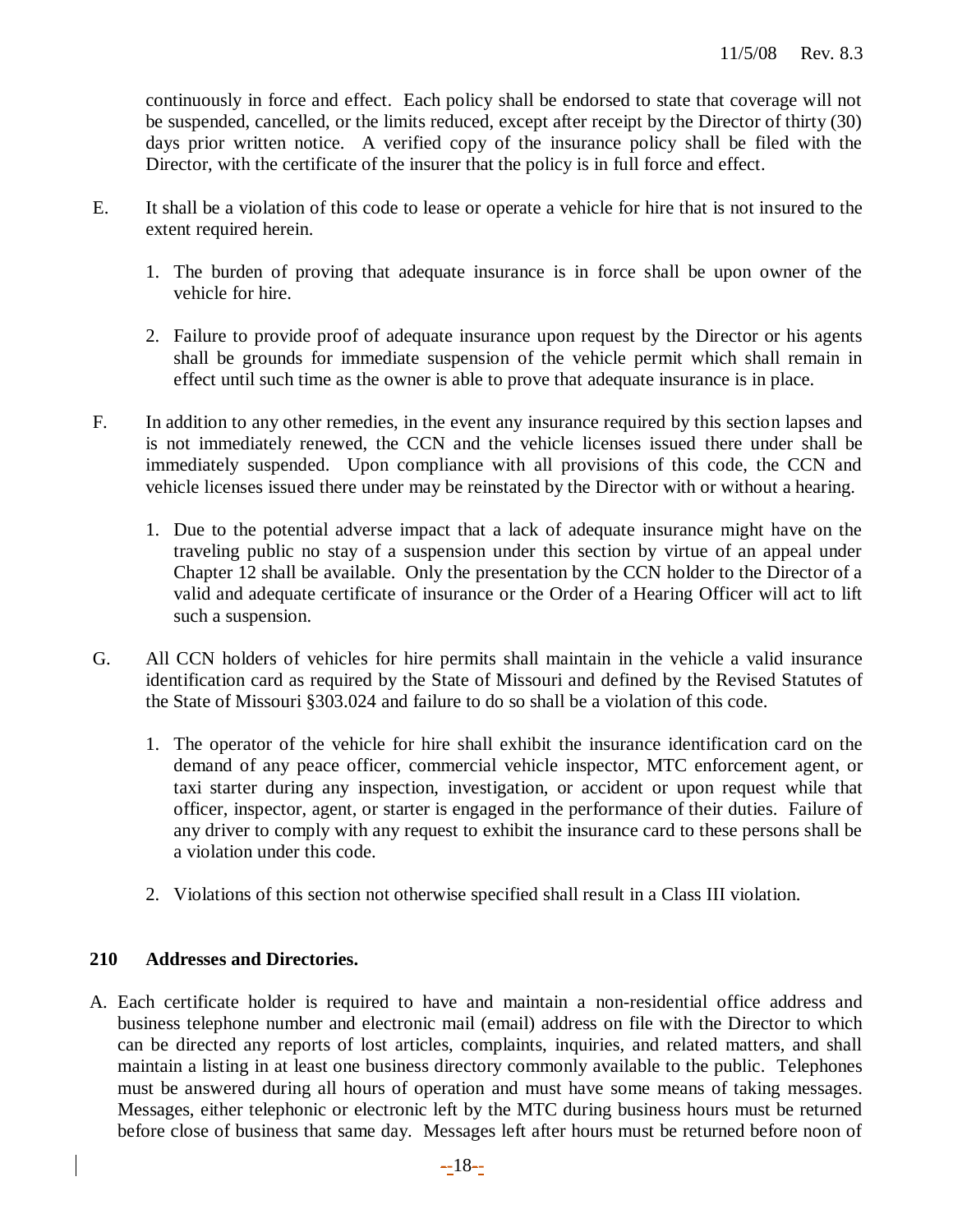the next business day. The Director may implement this section by further detail as set out in the Director's Rules.

**B.** Violations of this section shall result in a Class II violation.

## **211 Drivers Training.**

A. Subject to the Director's approval, CCN holders (in all appropriate classes) must develop and implement a training program and procedure manual for licensed cab drivers that are affiliated with that CCN Holder. At a minimum, the program and manual should deal with general street knowledge, basic customer service skills, and safety. Violation of this section 211 shall be a Class II violation. (*amended 4/23/13*)

#### **212 Violations**.

A. Violations of this Chapter not otherwise specified shall result in a Class III violations. When a violation involves a CCN holder as opposed to a driver only the administrative penalty portion of the class of violation shall apply and not the points.

#### **213 Code Compliance and Financial Obligations.**

- A. A current CCN holder seeking to renew a CCN or to merge or acquire another CCN must not have any outstanding code violations nor any outstanding financial obligations to the MTC, nor any outstanding unsatisfied judgments as a result of operating as a CCN holder unless payment arrangements have been agreed and are current or the judgment is being appealed or renewal, merger or acquisition will be denied. (*amended 11/17/10)*
- B. Any CCN holder filing for bankruptcy or committing any act of insolvency shall immediately forfeit its right to operate a CCN. The MTC shall immediately assume control of the CCN in question and shall operate the CCN through a receiver or other appropriate means until the permits attached thereto can be disposed of either through reassignment, sale, revocation, retirement or otherwise. *(amended 11/29/11)*

## **214 Validation of CCN.**

A. During the calendar year 2010 and every other year thereafter in January all holders of CCN's must reapply to the Director for a revalidation of the CCN. Any CCN holder failing to so reapply shall have its CCN revoked at year's end. *(amended 11/17/10)*

## **215 Dispatch Certificate of Convenience and Necessity** *(revised 10/21/13)*

A. No entity or dispatch business may dispatch a vehicle, person or entity without a valid Certificate of Convenience and Necessity. *(revised 10/21/13)*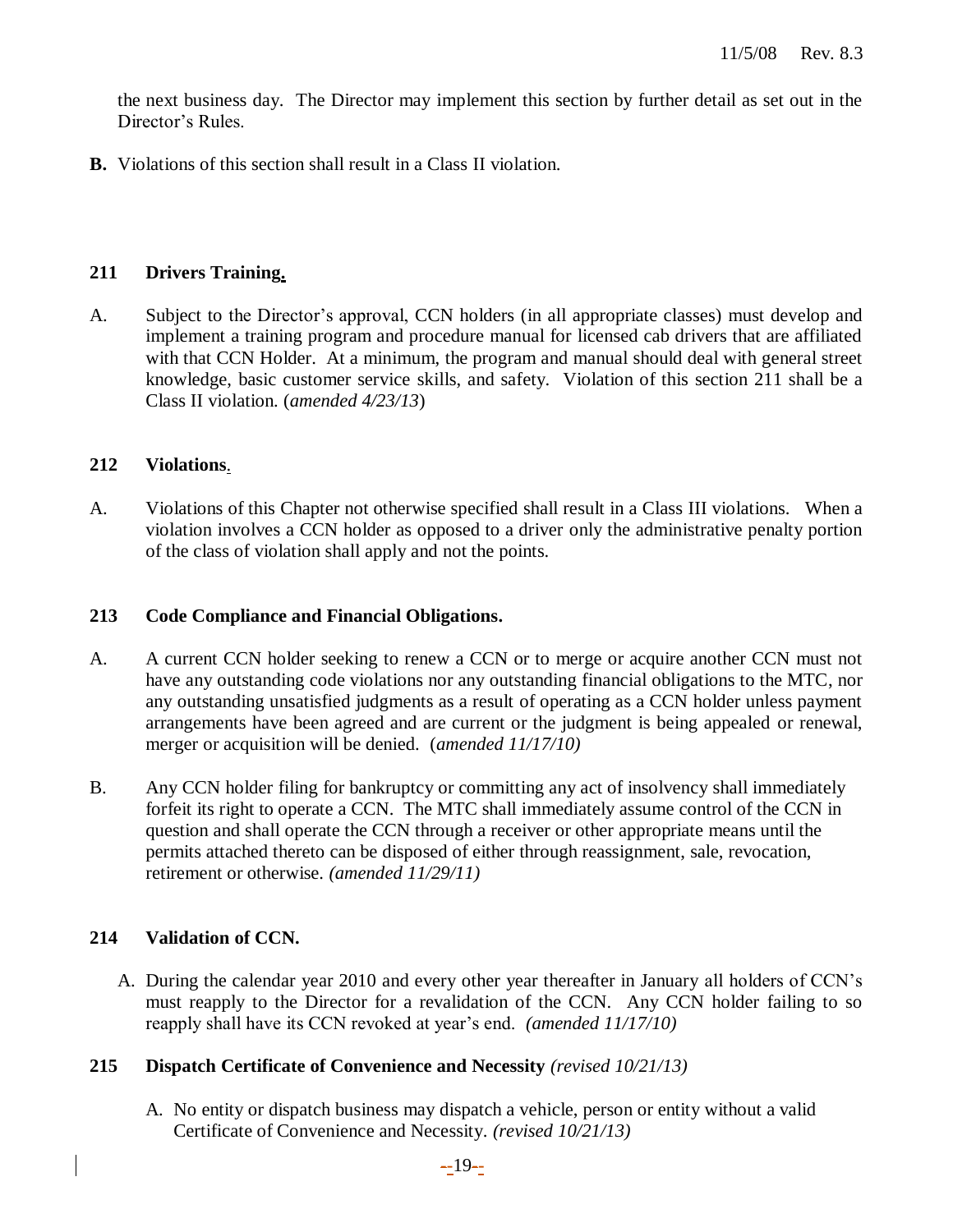- B. The holder of a CCN for a Dispatching Service may only contract with other CCN holders for the provision of its service and may never contract directly with non-CCN holders. Contracting with persons other than other CCN holders will be a Class I violation and be grounds for revocation of the CCN. Additionally each CCN holder operating under this section shall provide notice to the MTC within ten (10) working days if it enters into a new contract with a CCN holder with whom it did not previously contract. Failure to abide by this provision shall be a Class I violation.
- C. The holder of a CCN for a dispatching service must maintain records for all bookings for at least a two year period and must provide those records to the MTC upon request of the Director within ten (10) working days. Failure of a CCN holder to maintain the required records or to provide them in a timely fashion upon request shall be a Class I violation and be grounds for revocation of the CCN.
- D. Any CCN holder who in addition to owning and operating vehicles for hire directly also has its own dispatching services shall not be subject to any additional requirements as set forth in this section.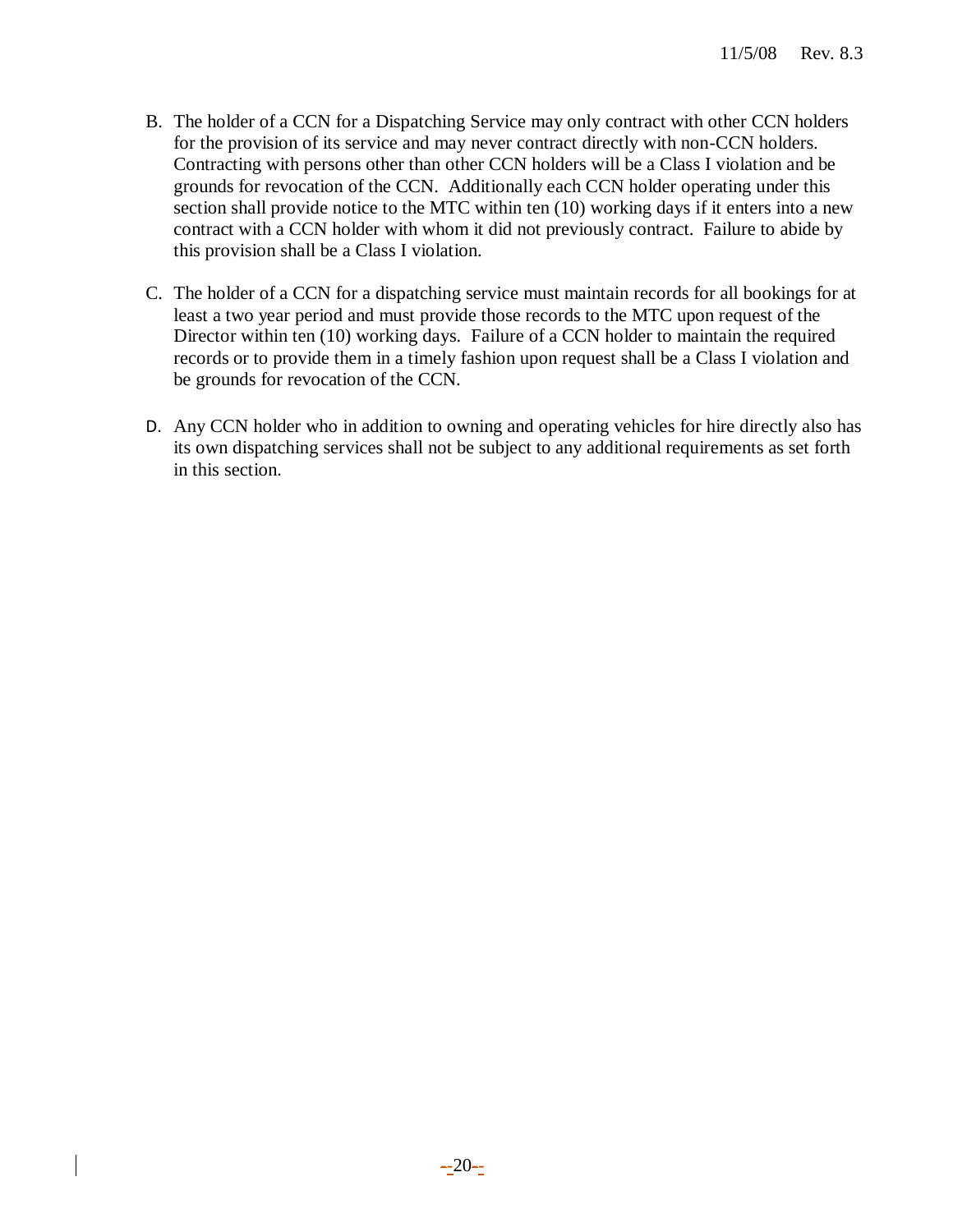## **CHAPTER 3 – VEHICLE LICENSE REQUIREMENTS**

#### **301 Vehicle Permit Requirements.**

- A. No person shall operate or lease a vehicle for hire without first obtaining a permit for such vehicle for hire from the MTC. The applicant may apply for and the MTC may issue a permit for an airport shuttle**,** airport taxicab, an alternative transportation vehicle, a carriage or horse drawn vehicle, a commercial shuttle, a courtesy vehicle, a handicap accessible vehicle, a nonemergency medical transport vehicle, a premium sedan or an on-call taxi but not more than one kind of permit may be issued for any specific vehicle. Each permit shall be issued for a specific vehicle, provided however, that the Director may authorize the transfer of a permit to a substitute vehicle if the Director determines that such a substitute vehicle complies with all requirements of this code.
- B. Notwithstanding the provisions of section A above, no vehicle permit shall be required if said vehicle for hire is permitted by a county or municipality outside the city and county, but only as long as:
	- 1. Such vehicle for hire does not operate point-to-point within the city or county, and
	- 2. Said licensing authority allows vehicles licensed by the MTC to operate within its boundaries without further licensing or permitting requirements or fees, and
	- 3. The aforementioned county or municipal license is valid for the current year, and
	- 4. The owner, lessee and each person who operates said vehicles complies with all ordinance requirements of the said county or municipality as well as all applicable provisions of this code, including MTC authority and sanctions.
- C. Any person violating this section shall be subject to a Class IV violation. Sale or other disposition of any vehicle shall not release a violator from the obligation to satisfy any administrative penalty imposed by the MTC through its agents.

## **302 Application for Vehicle Permit.**

- A. An application for a permit for a vehicle for hire shall be filed with the Director.
- B. An applicant for a permit for a vehicle for hire shall provide the following information and proof for each application:
	- 1. For all vehicles for hire, proof that the applicant is the CCN holder for each vehicle for which a permit is requested.
	- 2. The seating capacity of each vehicle proposed to be used as a vehicle for hire. Such capacity shall not exceed the manufacturer's rating.
	- 3. The year, make and model of vehicle, horsepower if applicable, vehicle identification number (VIN), and the length of time such vehicle has been in use.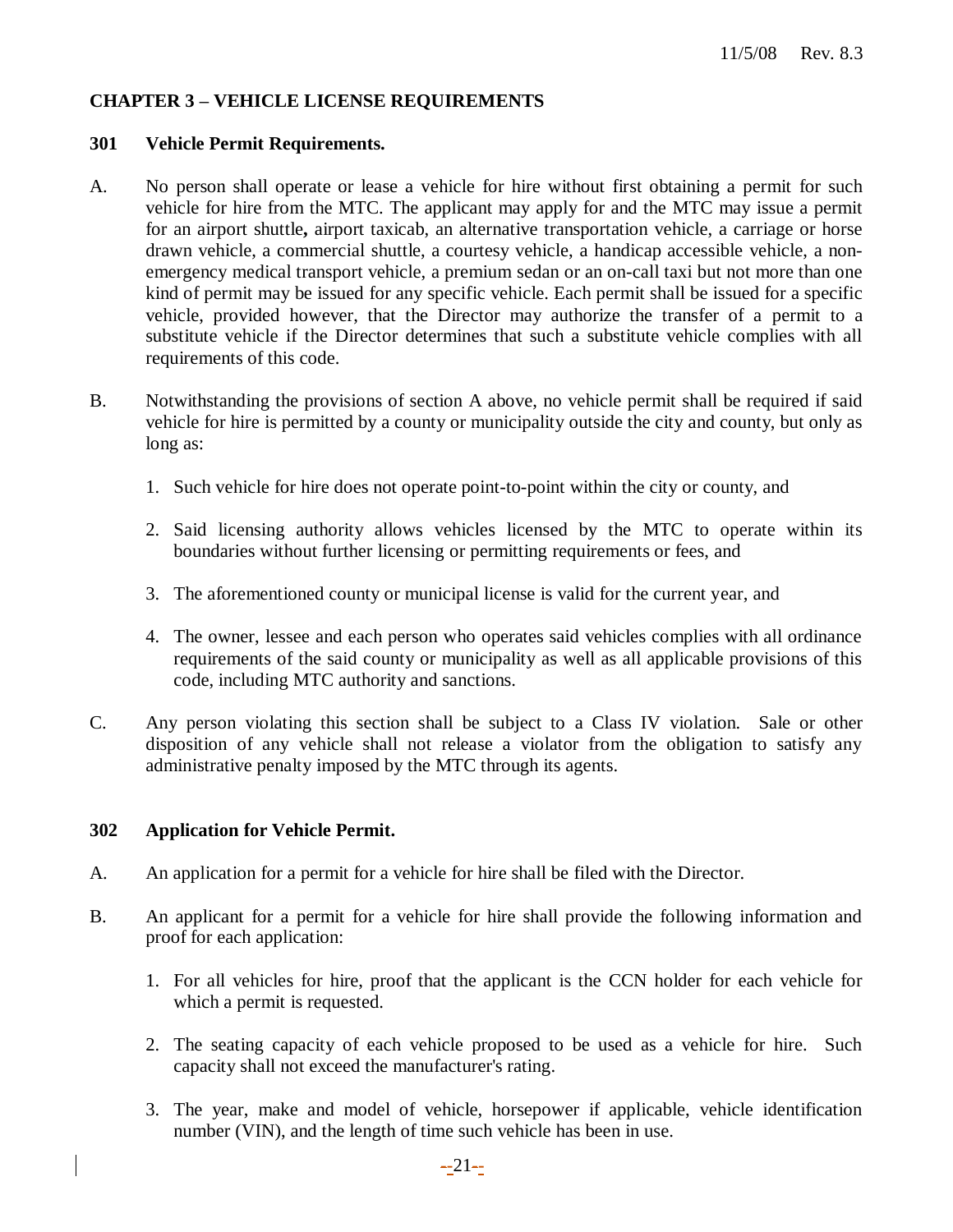- 4. A copy of the State of Missouri inspection or the inspection of the state in which the vehicle is registered if one is required by that state, MTC inspection, and Missouri or other state vehicle registration for the vehicle.
- 5. For airport taxicabs and on-call taxicabs, adequate proof that the MTC has tested the taximeter and sealed it within the last sixty (60) days.
- 6. Certification that the applicant will comply with all current and future rules and regulations promulgated by the MTC.
- 7. Whether applicant is applying for an airport taxicab permit, on-call taxicab permit, courtesy vehicle permit, limousine permit, premium sedan permit, carriage permit, alternative transportation vehicle permit or non-emergency medical transport vehicle permit.
- 8. Proof of insurance as required by this code.
- 9. A CCN from the MTC. *(section amended11/17/10)*
- C. After compliance with the foregoing, the MTC may issue a vehicle permit under the appropriate CCN to the applicant which shall be valid from the date of the application upon payment of a fee as described herein. *(amended 11/17/10)*
- D. When an applicant has applied for a vehicle permit, the Director may issue, at the time of acceptance of the application, a temporary vehicle permit to the applicant, which shall expire upon rejection of the application or issuance of a permanent permit. *(amended 11/17/10)*
- E. A vehicle permit may be in the form of what is commonly known as a "hang tag" which shall be placed upon the rear-view mirror of the permitted vehicle. A vehicle permit may also take the form a decal which shall be placed as designated by the Director.
- F. Only MTC personnel are permitted to remove a permit from a vehicle for hire. Unauthorized removal may result in the denial of a new permit.

## **303 Denial of Vehicle Permit.**

- A. If the Director denies a vehicle permit, the denial shall:
	- 1. Be in writing.
	- 2. State the reason(s) for the denial.
	- 3. Refer to the procedure for appeal pursuant to chapter 12 of this code.
	- 4. Be sent by first class mail to the applicant.

## **304 Inspection of Vehicle for Hire** .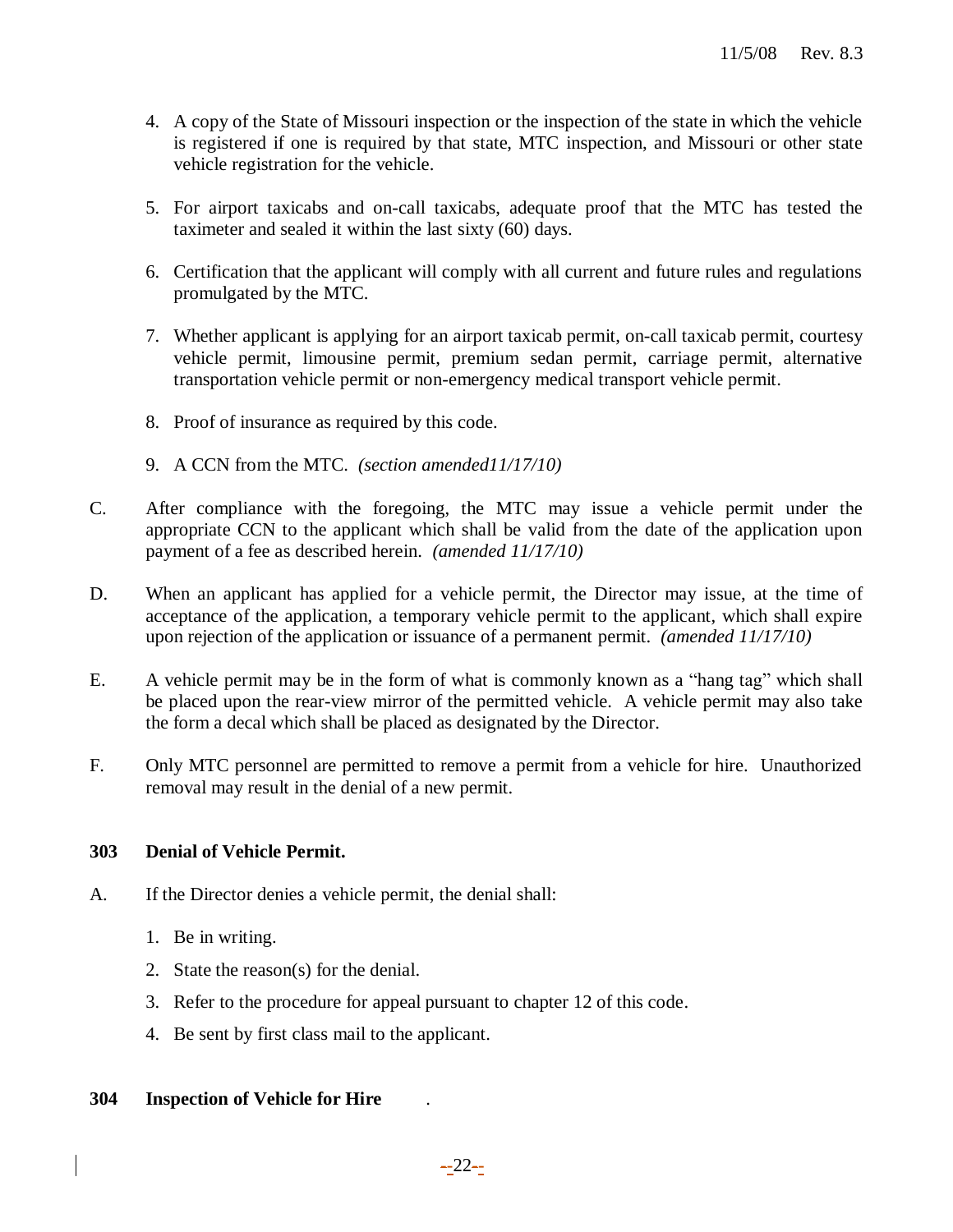- A. Each permitted vehicle shall be subject to inspection by the MTC as follows:
	- 1. Initial licensing inspection upon initial application for a permit to add, replace or otherwise put a vehicle into service under a CCN.
	- 2. Annual renewal inspection upon the renewal of a permit under a CCN.
	- 3. Prior to re-entering service after being removed from service by action of the MTC for code violations in regard to appearance or operation.
	- 4. At the discretion of the Director, inspections may be scheduled and performed at the same time as certification of the taximeter, if any.
- B. Upon receipt of a completed application and payment of the current authorized inspection fee as determined annually by the MTC and published annually in the Director's Rules. The Director shall cause an initial inspection of each vehicle for hire for cleanliness and general operational fitness pursuant to this section. Inspection fees must be paid prior to each inspection or re-inspection.
	- 1. The applicant shall correct all deficiencies until such vehicle passes the Director's inspection.
	- 2. Vehicles with deficiencies shall be tagged at the place of inspection and removed from service for correction of any defects.
	- 3. During such period the vehicle shall not be operated as a vehicle for hire.
	- 4. Inspections for cleanliness and general operational fitness shall be performed annually thereafter before license renewal. Violations of subsections A and B shall be Class III violations.
- C. The Director shall maintain constant vigilance over all vehicles for hire, and shall cause an inspection annually of all such vehicles for cleanliness and general operational fitness before the renewal of any license therefore as set out above, and at the complaint of any person, as often as may be necessary to ascertain that such vehicles are kept in continued fitness for public use. Upon reasonable belief that a vehicle is not fit for public use, the Director may require that such vehicle be inspected and fees paid in accordance with the procedures set out herein.
- D. The Director shall set and publish inspection fees and standards as a part of the rules promulgated by the Director.
- E. It shall be unlawful and a violation of this code to lease or drive or otherwise return to service a vehicle for hire that has failed any inspection until such vehicle has passed a re-inspection. Violations of this subsection E shall be a Class III violation.
- F. Airport taxicab, handicap accessible vehicle and on-call taxicab fare registers or taximeters shall be tested and sealed to the vehicle at least annually, but more often if required under the Director's Rules, and then only by MTC personnel. A copy of the "placed in service receipt" will be filed with the Director. Such inspection shall be made before the issuance of any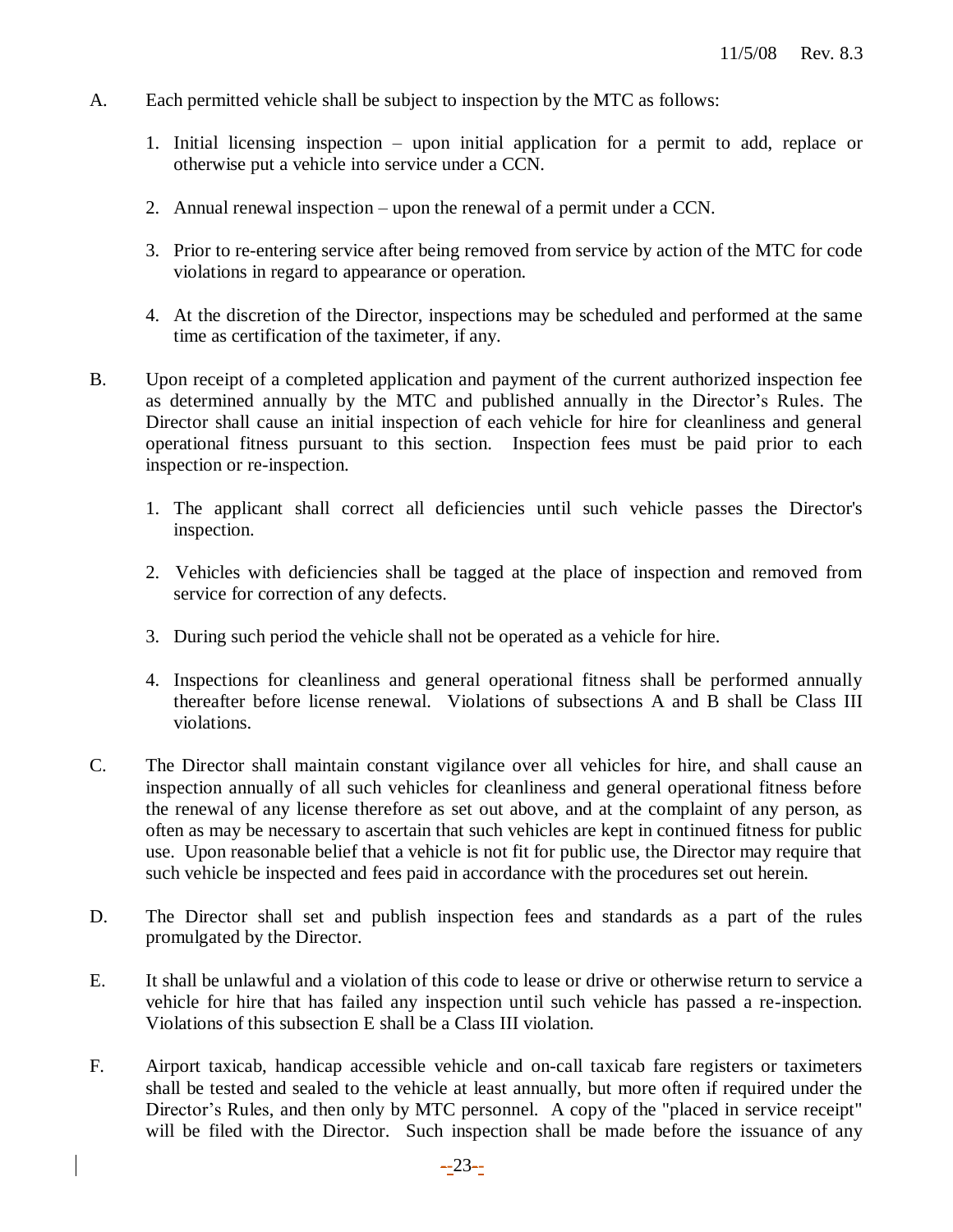license therefore, and shall be made thereafter upon renewal, or at the complaint of any person at such fee as annually determined by the MTC.

- 1. When a complaint concerning the accuracy of a taximeter is received, the Director will initiate an investigation. If the fare register or taximeter is inaccurate, the owner or lessee shall pay the passenger for any overpayment by the passenger due to any inaccuracy.
- G. The Director's Rules shall set out the conditions under which vehicles meters may be operated, such as tire size. Operating a vehicle contrary to this section shall be a Class II violation of this code.
- H. It shall be a Class I violation of this code to tamper with or alter any meter or device used to calculate, display or present any rates or charges to passengers without the written authorization of the Director.

## **305 Vehicle for Hire Permit Fees - Term.**

- A. The annual per vehicle license fee for an owner or lessee of an airport shuttle, airport taxicab, alternative transportation vehicle, carriage or horse drawn vehicle, commercial shuttle, courtesy vehicle, handicap accessible vehicle, limousine, non-emergency medical transport vehicle, oncall taxi or premium sedan shall be as follows:
	- 1. As determined annually by the MTC and published in a schedule by the Director.
- B. The MTC shall distribute the appropriate permit to the CCN holder.
- C. No fees shall be required for vehicles for hire duly licensed by another county or a municipality operating for limited purposes and subject to the conditions set forth herein.

## **306 Vehicle Permits - Term, Expiration and Renewal.**

- A. Vehicle permits shall expire as follows:
	- 1. All airport taxicab permits shall expire on the thirtieth  $(30<sup>th</sup>)$  day of April of each year, and shall be renewed annually prior to such expiration date.
	- 2. All carriage and alternative transportation vehicle permits shall expire on the thirtieth (30th) day of April of each year and shall be renewed annually prior to such expiration date.
	- 3. All on-call taxicab and handicap accessible permits shall expire on the thirtieth  $(30<sup>th</sup>)$  day of June of each year and shall be renewed annually prior to such expiration date.
	- 4. All courtesy vehicle permits shall expire on the thirty-first  $(31<sup>st</sup>)$  day of July of each year and shall be renewed annually prior to such expiration date.
	- 5. All non-emergency medical transport vehicle permits shall expire on the thirty-first  $(31<sup>st</sup>)$ day of August of each year and shall be renewed annually prior to such expiration date.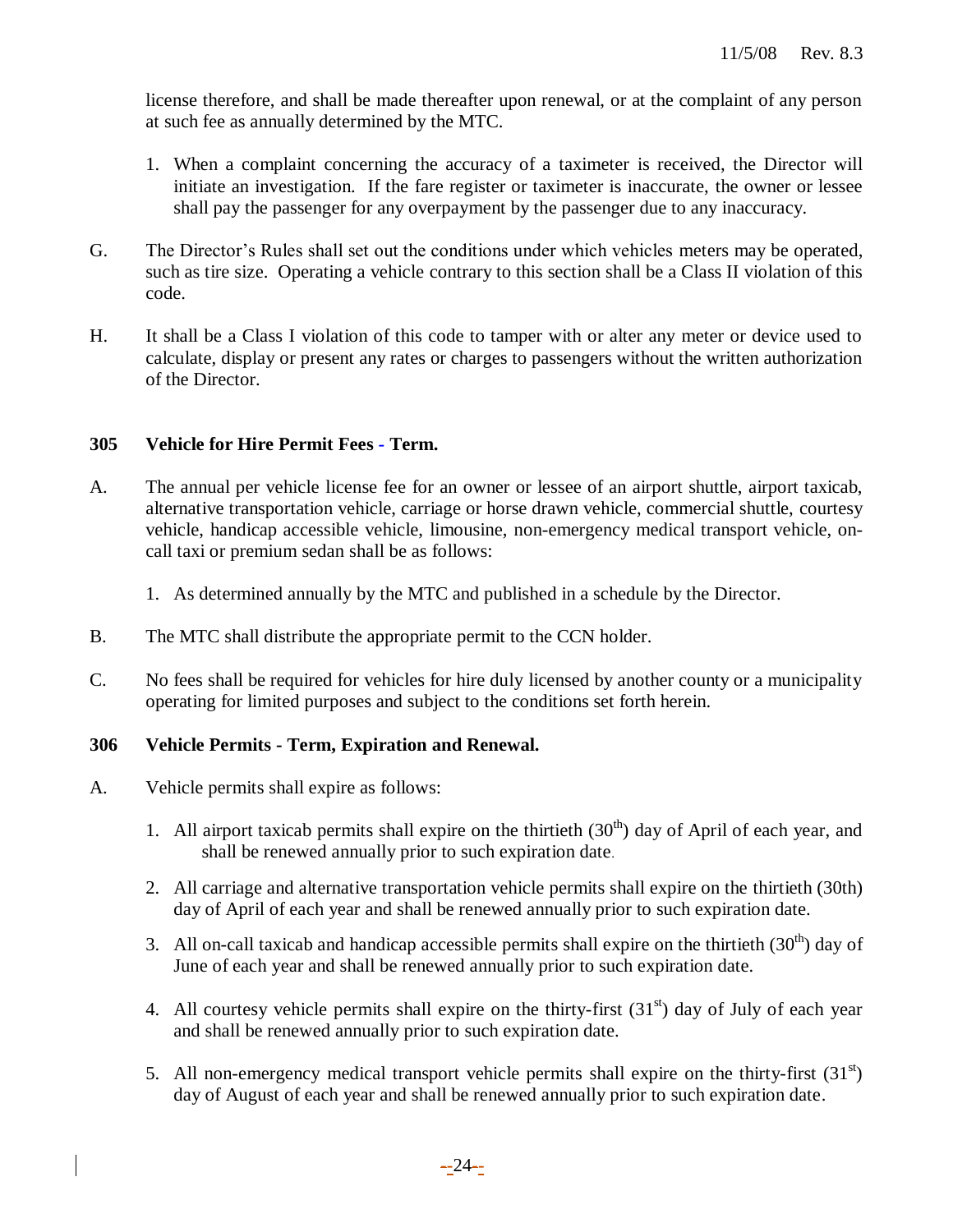- 6. All premium sedan permits shall expire on the thirty-first  $(31<sup>st</sup>)$  day of October of each year and shall be renewed annually prior to such expiration date. *(amended 11/29/11)*
- B. A CCN holder shall file an application for all vehicle permits with the Director along with the appropriate renewal fee. If the application is approved, the fee paid, and the vehicle passes all appropriate inspections, the Director shall issue the renewal. If the vehicle fails the Director's inspection, the CCN holder may repair the vehicle and re-present it until the vehicle passes inspection and is issued the renewal permit, but may not allow any person to operate such vehicle during the period of ongoing failure. Vehicles presented for re-inspection for a second or subsequent re-inspection shall be subject to the appropriate inspection fee. *(amended 11/17/10)*
- C. Violations of this Chapter not otherwise specified shall be a Class IV violation. (*Amended 11/17/10)*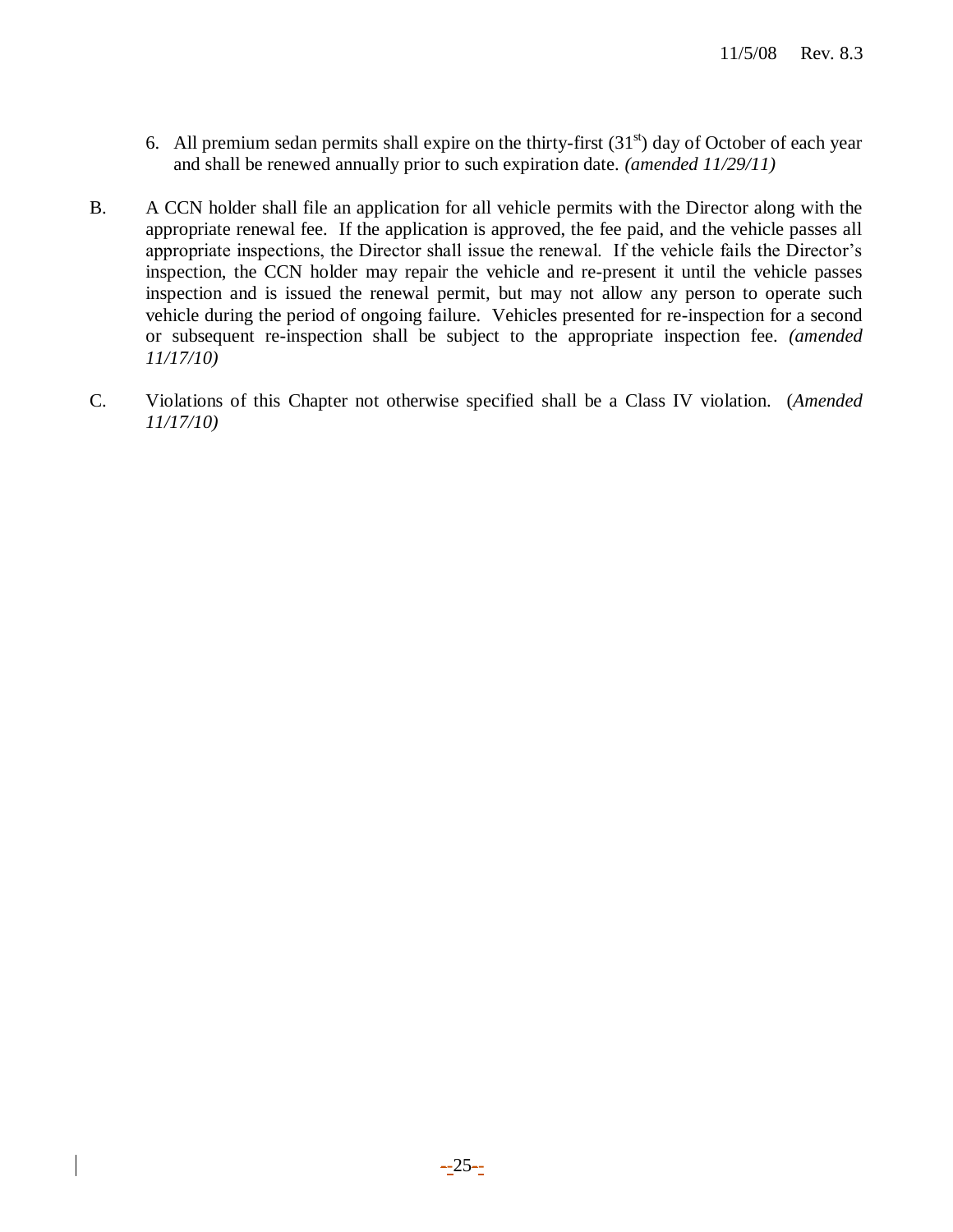## **CHAPTER 4 – DRIVER'S LICENSE REQUIREMENTS**

#### **401 Driver Licensing – Qualifications - Hearing on Denial of License.**

- A. No person shall operate a vehicle for hire in the county or the city without first obtaining a MTC driver's license authorizing the operation of that particular class of vehicle for hire.
	- 1. The applicant may apply for, and the Director may issue, a driver's license to an individual to be used for a specific CCN holder for the operation of an airport shuttle, an airport taxicab, an alternative transportation vehicle, a carriage, a commercial shuttle, a courtesy vehicle, a handicap accessible vehicle, a limousine, a non-emergency medical transport vehicle, an on-call taxicab or premium sedan, each license shall be issued for a specific driver.
	- 2. No transfer of a license for employment with another CCN holder shall be permitted under this code while the applicant has a pending charge before the MTC.
	- 3. No transfer of any license shall be permitted under this code without the authorization of the Director.
	- 4. The Director may issue a temporary MTC driver's license pending issuance of a permanent license.
	- 5. Violations of this section shall be a Class II violation.
	- B. Application for a driver's license shall be made to the Director. The applicant for the driver's license shall comply with the following requirements:
		- 1. Be at least eighteen (18) years of age.
		- 2. Be able to speak and understand directions, oral and written, in the English language.
		- 3. Be able to read and understand maps of the St. Louis metropolitan area.
		- 4. Be in possession of a valid class E chauffeur's license or higher as prescribed by the laws of the state of his/her residency and immediately report any administrative action or change in status of this license to the Director.
		- 5. Be in possession of current criminal background checks performed by the county police department, the city police department, and the Missouri Highway Patrol, or such other entity as the MTC may direct, and shall submit to fingerprint identification and any other criminal record check as required by the MTC showing the applicant has not been convicted of a felony and has no drug or alcohol related convictions involving the operation of a motor vehicle.
		- 6. Provide a statement from a physician licensed to practice in the area that applicant has taken a physical examination the results of which show that the applicant is physically capable of safely operating a vehicle for hire and providing reasonable assistance to disabled, elderly, or frail passengers. Specifically, the applicant must be satisfactorily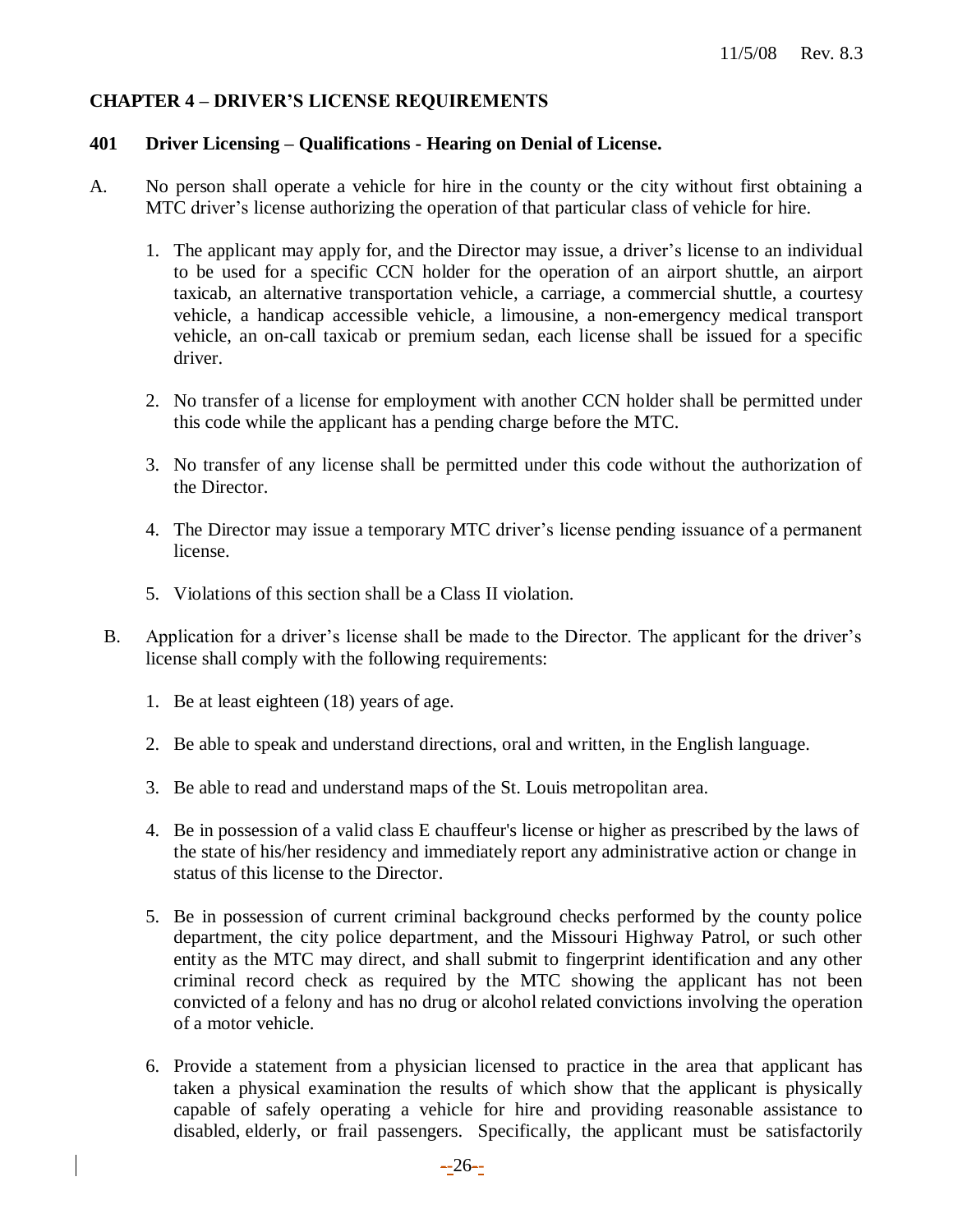ambulatory that he is able to assist carrying typical packages and luggage passengers may have with them in additions to any requirements pursuant to Rules Promulgated by the Director.

- 7. Provide with the application an intent to hire or engage letter from a CCN Holder.
- 8. Provide with the application a current (no older than 10 days) Missouri Department of Revenue Driver Record Report or if an Illinois resident, an abstract of driving record from the Illinois Secretary of State. The MTC will endeavor to provide these records at a fee to be published by the Director.
- 9. Pass an annual drug test the specifics of which shall be set out in the Director's Rules.
- 10. Furnish the full name and residential address of the applicant (post office box addresses will not meet this requirement), telephone land line and cell phone numbers as well as email addresses if available; the date and place of birth of the applicant; and proof of citizenship of the United States of America or, if not a citizen of the United States of America then a valid visa and work permit.
- 11. Furnish proof that the applicant is the lessee, subject only to obtaining a driver's license, of the type of vehicle for which a license is requested.
- 12. Furnish certification that the applicant will comply with all current and future rules and regulations promulgated by the MTC.
- 13. Specify the particular class of vehicle for hire to be indicated on the driver's license.
- 14. Furnish evidence that the applicant has completed a comprehensive driver training program that has been approved by the MTC. The curriculum shall include, at a minimum applicable government rules and regulations; geography and map reading of the licensing jurisdiction and surrounding jurisdictions; major points of interest in the jurisdiction; general familiarity with the jurisdiction and its surrounding area; driver safety and defensive driving; passenger safety; vehicle safety and maintenance/inspection checks; and customer service and relations, including guidelines for assisting disabled, frail, and elderly passengers.
- 15. Upon initial application only, furnish evidence that applicant has completed fingerprinting through the Missouri Highway Patrol's finger printing process as required by Section 67.1819 RSMo. Failure to complete fingerprinting through the Highway Patrol process shall result in the denial of a driver's license.
- 16. Acknowledge by signature at the time of original licensing and at any renewal the receipt of a copy of the current VHC and Director's Rules which shall include an acknowledgement that by accepting an MTC license the driver assumes the responsibility of becoming familiar with and adhering to each applicable section of the VHC and Director's Rules.
- C. The Director will deny (or revoke if appropriate) an application for a driver's license if the Director determines that: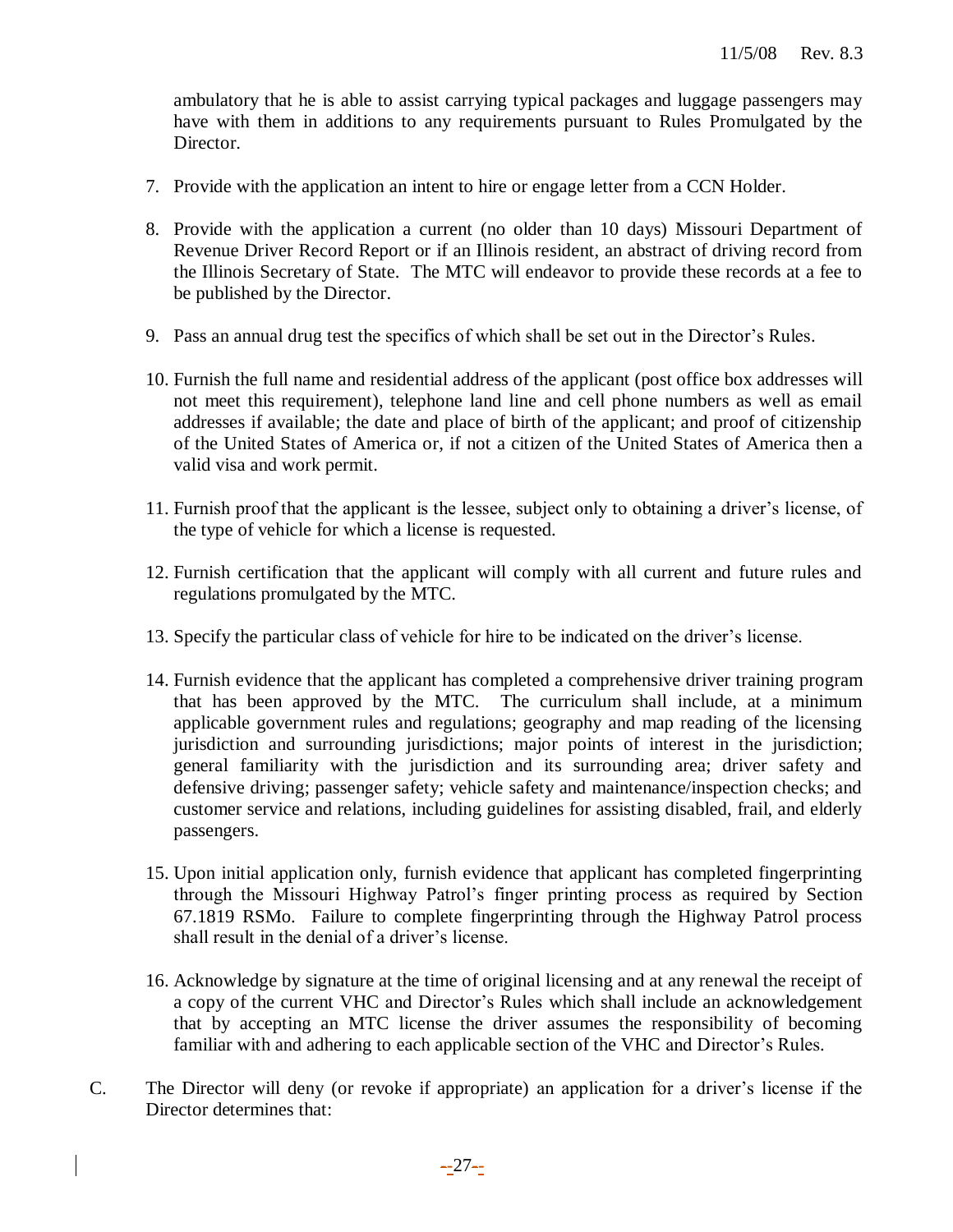- 1. The applicant has made any material intentional misstatement or misleading statement, or omission of fact in the application.
- 2. The applicant has been convicted of, pled guilty to or been proven guilty and received a suspended imposition of sentence for any one of the following:
	- a. A felony violation of any state or federal statute or law involving any crime against persons, including, but not limited to all forms of assault within ten (10) years of the application or within ten (10) years of release from prison for said felony convictions. *(amended 10/23/12)*
	- b. A felony violation of any state or federal statute or law of any crime involving moral turpitude within ten (10) years of the application or within ten (10) years of release from prison for said felony conviction. *(amended 10/23/12)*
	- c. Driving while his or her Missouri's driver's license was suspended or revoked within five (5) years of the date of the application.
	- d. Driving while intoxicated or some other drug or alcohol-related traffic offense within five (5) years of the application.
	- e. Criminal or driving activity which the Director determines may pose a risk of danger to the traveling public.
	- 3. The applicant has violated any provision of this code, including non-payment of administrative penalties. Violation of minor provisions of this code or non-payment of administrative penalties may be waived by the Director if he determines that a satisfactory plan of compliance is in place.
	- 4. If the Director determines that charges in the nature of the above-listed crimes or violations of this code are pending against the applicant in any forum, the Director may hold the application until the charges have been resolved to the Director's satisfaction and then may take whatever action deemed appropriate under this code. *Section amended 6/28/11)*
- D. Upon approval of the application for a MTC driver's license and payment of the appropriate fee, the Director shall issue a MTC driver's license to the applicant. The driver shall display the MTC driver's license issued as instructed by the Director during all times that such vehicle for hire is being operated a copy of such license shall also be clearly discernible to and can be read by the passengers in the rear seat. Violations of this subsection shall be a Class IV violation.
- E. The fee for a MTC driver's license shall be determined annually by the MTC and published by the Director. The MTC license shall be valid for one (1) year from date of issuance.
- F. The fee for any replacement license shall be determined annually by the MTC and published by the Director.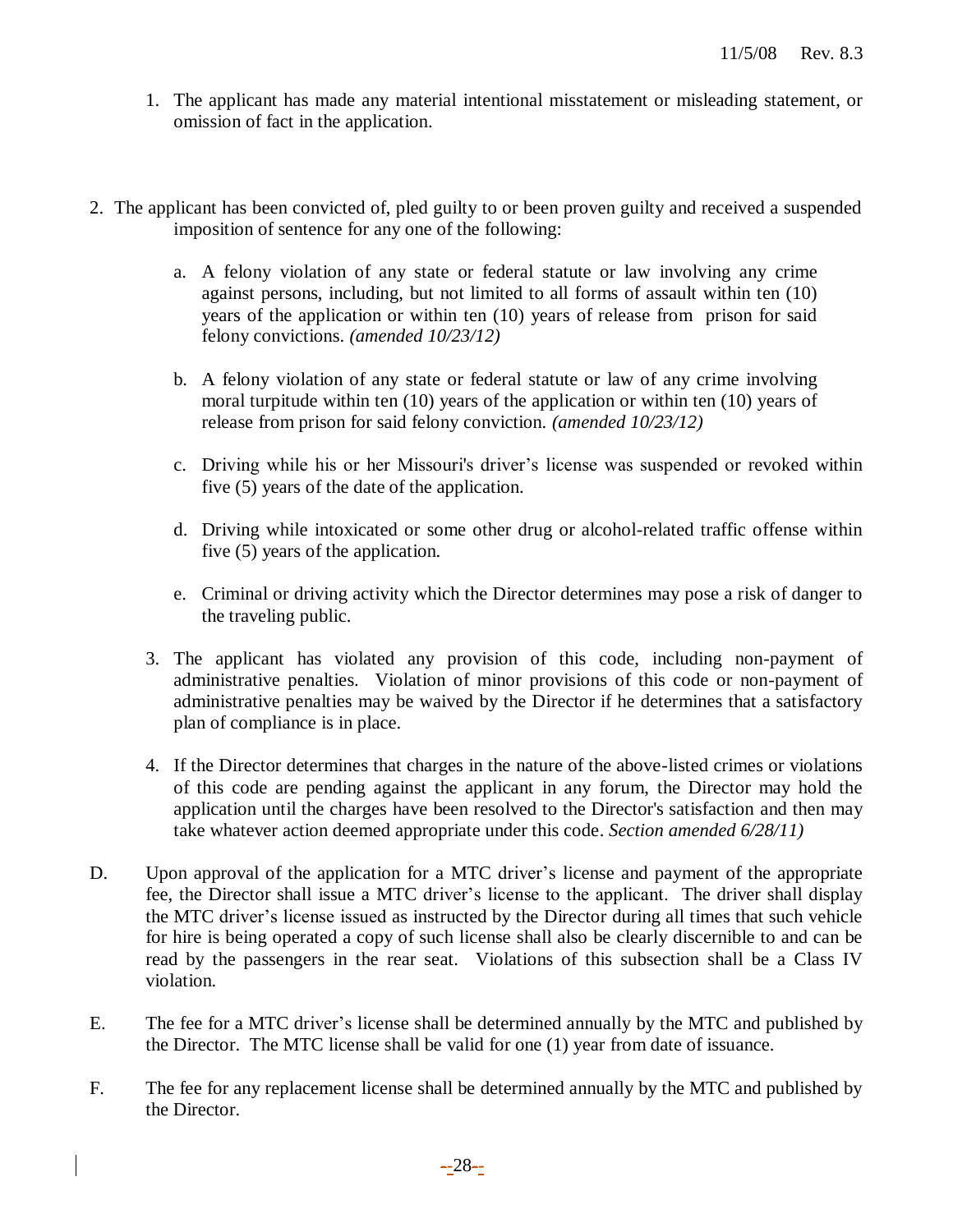- G. A fee of twenty-five dollars (\$25.00) per license will be assessed for failure to renew a MTC license prior to expiration. A fee of fifty dollars (\$50.00) per license will be assessed for failure to renew a MTC license more than then (10) days after expiration. The Director will determine the penalty under his rules promulgated, for the renewal of a license more than thirty (30) days after expiration. Licenses may be renewed up to sixty (60) days in advance of expiration. Licenses allowed to expire will require the licensee to begin the process as though applying for the first time including all tests, documentation and fees. (*amended 1/10/11)*
- H. If the Director denies a driver's license to an applicant or places the application on hold because of pending charges, the decision shall be in writing stating the reason for said action and the procedure for appeal pursuant to chapter 12 of this code and sent by certified or registered mail to the applicant.
	- I. Altering or forging a MTC driver's license is prohibited and shall result in revocation of such license.

## **402. Violations**

A. Unless otherwise specified, violations of this Chapter shall be Class IV violations. When a violation involves a CCN holder as opposed to a driver only the administrative penalty portion of the class of violation shall apply and not the points.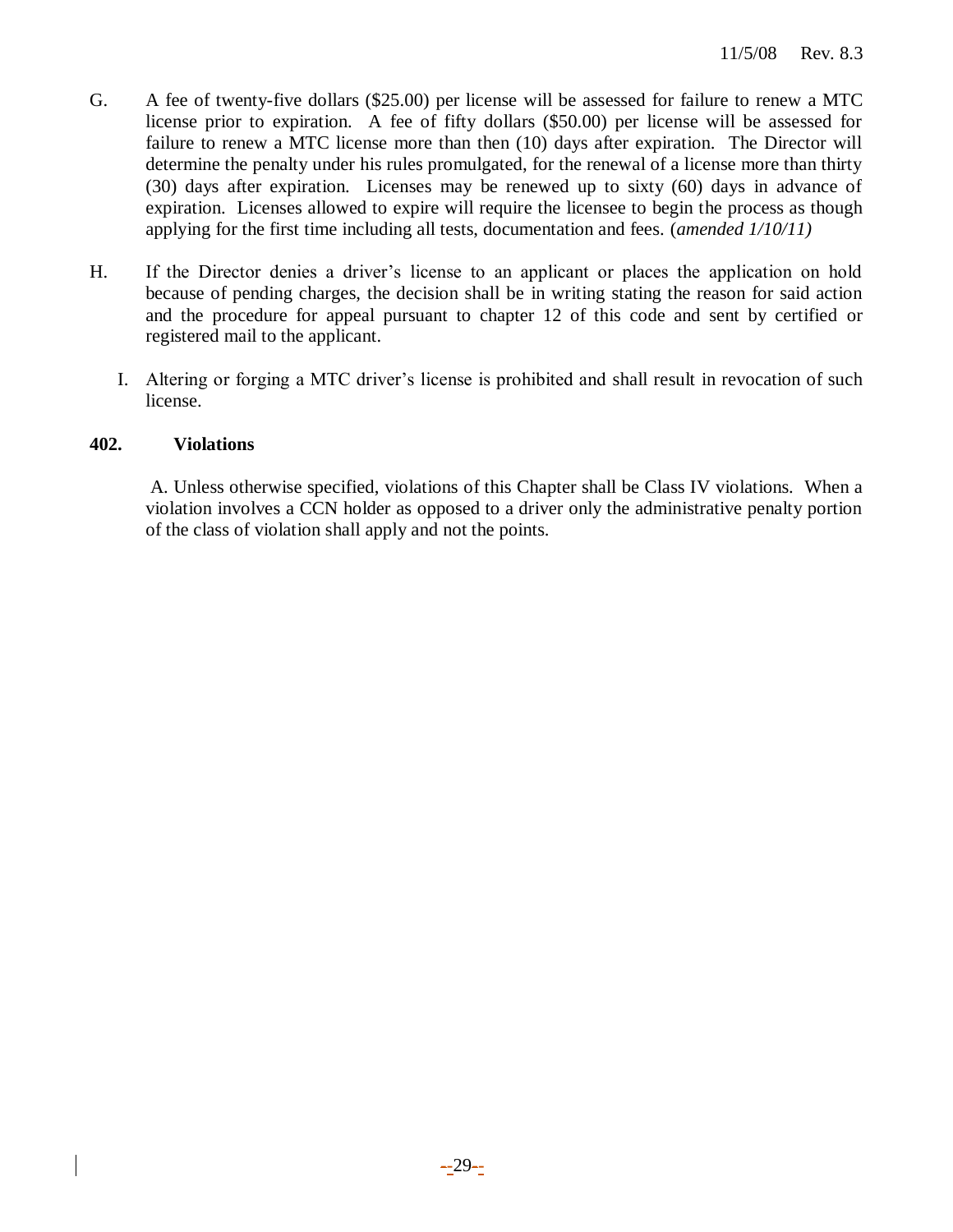## **CHAPTER 5 - GENERAL OPERATING REQUIREMENTS**

#### **501 Lettering and Signs Required - Taximeters - Correct Fares Charged.**

- A. Every airport taxicab, handicap accessible vehicle and on-call taxicab shall have printed, in colors contrasting that of the vehicle surface to which affixed, on the outside of one (1) door on each side of such vehicle in letters at least two and one-half  $(2 \frac{1}{2})$  inches high, permanently affixed to the door, the name of the vehicle license holder, the initial fare rate; in letters at least one (1) inch high, the rate graduations in 1/10th of a mile and the additional charge for extra passengers, if any, and the rate, if any, for return mileage from points beyond the geographical boundaries of the City and County.
- B. Every airport taxicab, handicap accessible vehicle and on-call taxicab shall have printed, in colors contrasting that of the vehicle surface to which affixed, on the outside of the front fender on each side of such vehicle and on the trunk lid visible in plain view from the rear of the vehicle, in numbers at least two and one-half (2 ½) inches high, permanently affixed, the Taxicab fleet number assigned to that vehicle by the MTC.
- C. All fleet vehicle markings shall be approved by the Director and shall be consistent among a given fleet.
- D. Every airport taxicab, handicap accessible vehicle and on-call taxicab shall have a rate card posted in a conspicuous manner on the inside of the vehicle prominently setting out the same information relative to fares and additional charges as required herein to be printed on the doors of the vehicle. All vehicles for hire shall display a notice which contains information that any complaint should be directed to the "Director of the Metropolitan Taxicab," with the applicable phone number clearly indicated, and posted in a conspicuous manner.
- E. Every airport taxicab, handicap accessible vehicle and on-call taxicab licensed by the MTC shall be equipped with a fare register or taximeter which shall indicate the fare charged per trip, in a manner which shall be made visible to the passenger and capable of generating a receipt, available upon request, handwritten or mechanically printed, containing such information.
- F. The display of a taximeter shall be programmed to the increment in uniform whole cent values, at one-tenth (1/10) of a mile intervals for distance, and at time intervals. The uniform intervals for distance and time apply to both the initial and subsequent intervals. All taximeters will be certified by the MTC at least once a year as set out in this code and pursuant to Rules Promulgated by the Director at a fee as authorized in section 304. CCN holders will be assigned a date for meter certification for each permitted vehicle. In the event that a CCN holder cannot comply with the date assigned the CCN holder shall seek an alternate from the Director who will grant one extension and may grant more for good cause shown. Failure to comply with an assigned inspection date without a valid extension shall be a Class I violation of this code and may be grounds for revocation of the permit involved. (*amended 4/23/13*)
- G. Drivers of airport taxicabs, handicap accessible vehicles and on-call taxicabs shall not use time meters except when waiting on a fare or where time is the non-moving or subordinate portion of the total fare calculated by the authorized and sealed taximeter.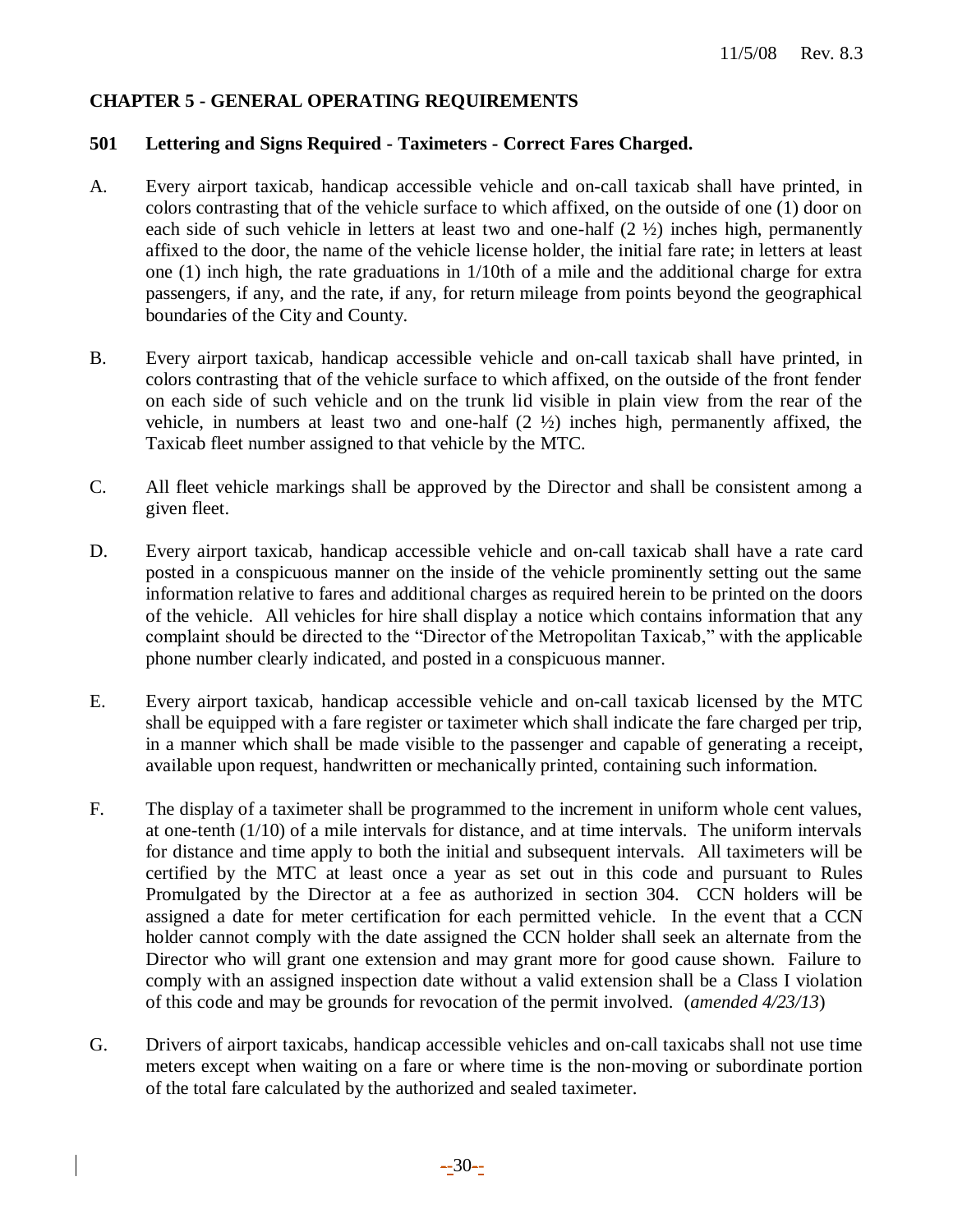- H. A top light shall be permanently affixed to the roof of all airport taxicabs, handicap accessible vehicles and on-call taxicabs facing the front of the vehicle, which may display either the name of the certificate holder or the word "taxi" or "cab". For on-call cabs a placard signifying availability and supplied by the MTC shall be displayed on the passenger side visor of the vehicle so as to be visible from the street when the vehicle is available for passengers.
- I. It shall be unlawful and a violation of this code to lease or drive an airport taxicab, handicap accessible vehicle or on-call taxicab which does not comply with the provisions of this code. Violation of subsections A through I of this section shall be a Class III violation.
- J. Unless otherwise provided in this code, it shall be a violation of this code to charge any greater amount than that indicated by the taximeter or fare register, plus additional charges for extra passengers, as indicated by the printing on the doors of the airport taxicab, handicap accessible vehicle or on-call taxicab as herein provided and any applicable airport fees. Any vehicle for hire containing a taximeter must run the meter on every trip without exception and if a flat fare is charged it must be less than the metered fare for any trip. In addition to any other penalties, fares charged in excess of the meter except for those mentioned herein shall require the entire fare including the metered fare to be refunded by the driver to the passenger.
- K. No taximeter rates shall exceed those indicated as follows:

| Initial Fare:                 | \$3.50            |
|-------------------------------|-------------------|
| Per Mile:                     | \$2.20            |
| <b>Additional Passengers:</b> | \$1.00 each       |
| <b>Waiting Time:</b>          | $$24.00$ per hour |

*(amended 11/29/11)*

- 1. Every vehicle for hire picking up passengers at Lambert St. Louis Airport shall pay a fee of \$1.00 per trip to the MTC upon exiting the airport parking area. Violation of this section will be a Class III violation.
- 2. All vehicles for hire picking up passengers at the airport must use a proximity card or similar device supplied by the MTC to exit the airport parking area and may not use a cash exit point unless the proximity card is not working. Using the cash line instead of the proximity card shall result in a ten dollar (\$10.00) administrative penalty per occurrence. *(Subsections added 2/11/11)*
- L. Rates for transportation services exceeding those published above or set by contractual agreements entered into by and between a certificate holder and any person, based on utilization of any or all of said certificate holder's vehicles for hire having vehicle licenses issued by the MTC, must be in writing and signed by the certificate holder or his authorized agent and the person with which the certificate holder proposes to contract. Violation of subsections J through L of this section 501 shall be a Class II violation.
	- 1. CCN holders may charge passengers fees for soiling the interior of the vehicle with bodily fluids. It is entirely within the discretion of the CCN holder as to whether to charge such a fee but such fee may not exceed any amount specified as a cap in the Director's Rules for this section. If the CCN holder elects to charge such a fee then the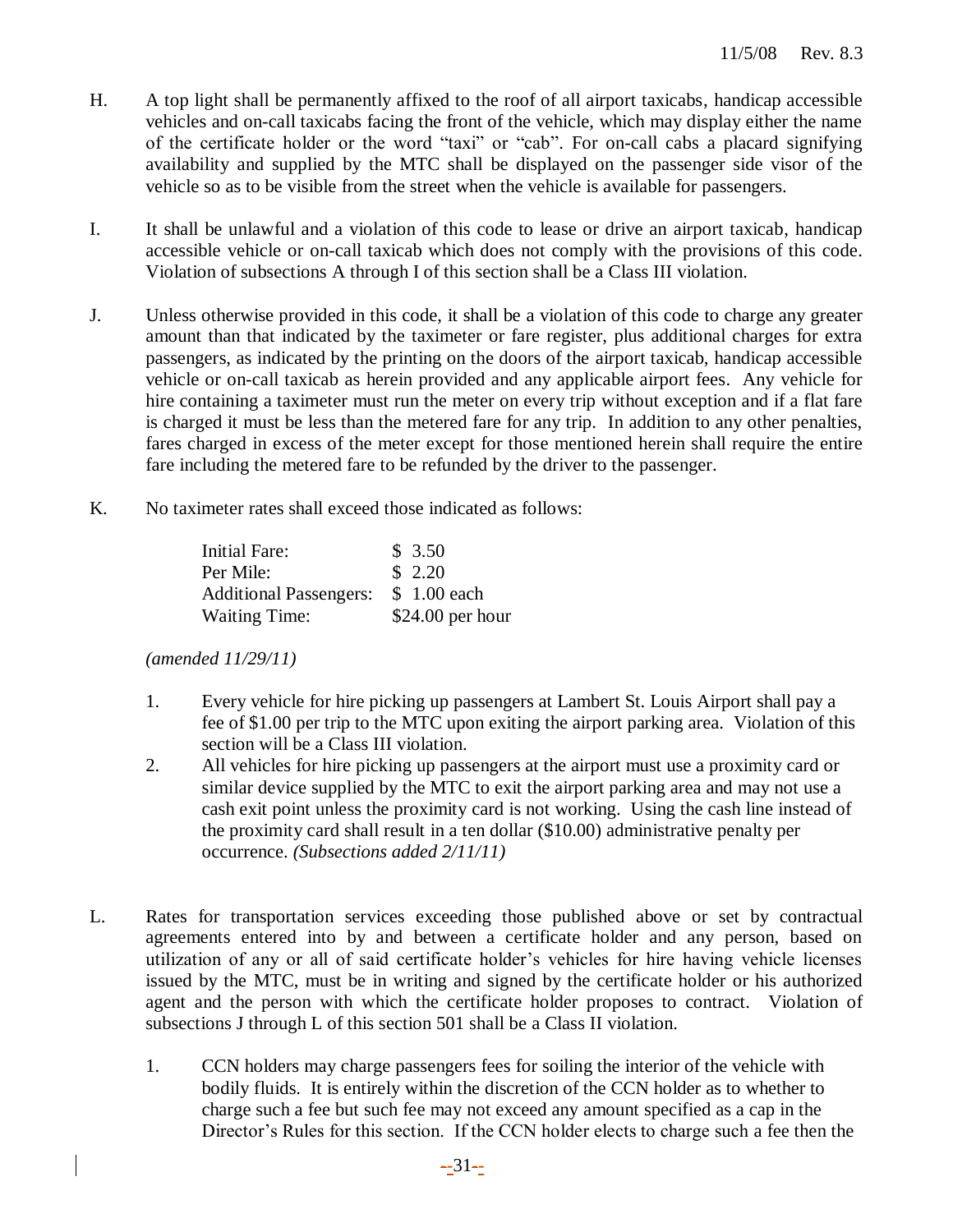amount and conditions of such charge must displayed prominently in the passenger compartment of the vehicle where it is easily in view of the passengers. The MTC must pre-approve the language of such notice. If such notice is not posted in the vehicle for hire as required, any fees charged must be refunded. Violation of this section shall be a Class III violation of the code. *(subsection added 8/21/13)*

- M. Drivers of vehicles for hire shall accept major credit cards for payment of fare. Failure or refusal to accept valid major credit card shall be a violation of this code. Certificate holders shall require all drivers operating under the authority of their certificates to accept major credit cards as payment of fares. The requirements of this section are limited to valid cards *(amended 8/28/12)*. Drivers, other than airport taxicab drivers shall not be required to accept payment from a third party. Credit card companies are not third parties for purposes of this section. Violation of subsection M of this section 501 shall be a Class IV violation.
- N. At a date to be determined by the Director, all processing of credit card charges shall be administered by the CCN holder or by a service with which the CCN holder shares a written contract for such administration, the records of which shall be maintained by the CCN holder for one year, in a form permitted by federal law, after the transaction is processed. These records must be made available for review by the Director upon request. Violation of subsection N of this section shall be a Class V violation.
- O. Drivers of Taxicabs shall use the most direct route to the passenger's destination or at the passenger's option, a route of their choosing. Failure to take a passenger by the most reasonably direct route or route of the passengers choosing shall be a Class III violation of this code. Any drivers found to have violated this section shall, in addition to any other penalty be required to refund the fare charged.

## **502 Vehicle for Hire Stands and Parking Spaces - Soliciting.**

- A. The Director, after consultation with the controlling municipal or county authority may designate appropriate stands or stopping places for vehicles for hire. No vehicle for hire except while boarding or discharging passengers, or waiting for time to depart, shall stop, stand or park on any street or place except as shall be designated by the Director.
- B. While a vehicle for hire is on a public street or place, passengers shall be solicited by no other means than by having permanently affixed printed signs on the vehicle stating that the same is for hire and the rate of fare and by displaying the placard as required by Section 501.H.
- C. The driver of any vehicle for hire shall not solicit passengers by repeatedly and persistently driving such vehicle for hire in and about a short space.
- D. Violation of this section 502 shall be a Class IV violation.

## **503 Vehicle Appearance.**

A. All vehicles for hire shall be clean and well maintained in appearance inside and out.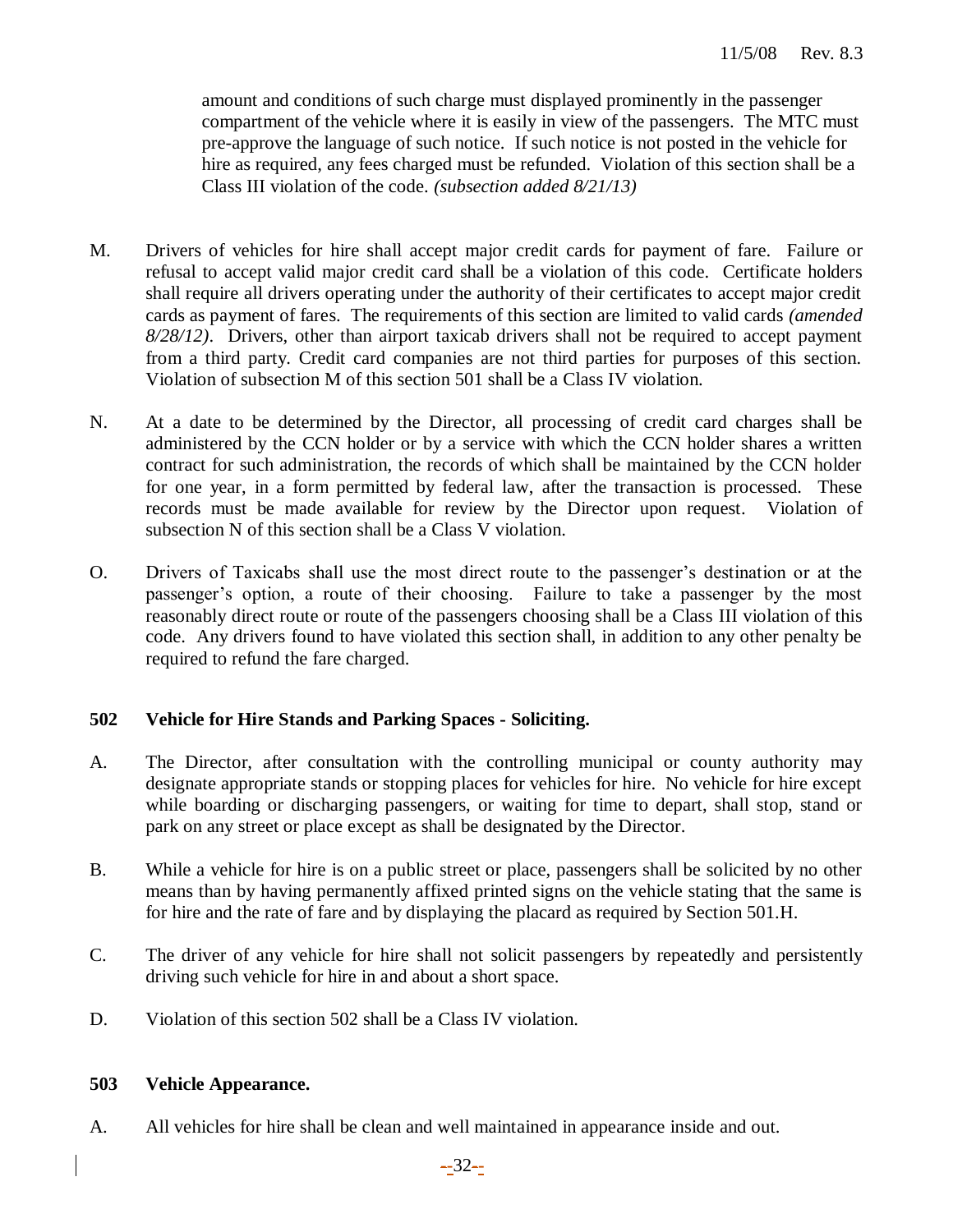- B. All vehicles for hire shall be comfortable for the passengers and free of debris.
- C. If the vehicle for hire has a trunk, it shall be kept clear of articles to allow for luggage storage.
- D. Vehicles for hire should have no offensive odors.
- E. All vehicle licenses and driver's licenses shall be displayed as well as the approved or required signage of the MTC.
- F. The Director may promulgate rules further specifying the standards which shall be required to meet the requirements of this section.
- G. Violation of this section 503 shall be a Class IV violation.

## **504 Driver Appearance and Conduct.**

- A. Drivers shall present a neat and orderly appearance and shall be clean in dress and in person.
- B. Upon application by a certificate holder, the Director may approve, which approval shall not be unreasonably withheld, an alternative attire for airport taxicab, handicap accessible vehicle and on call taxicab drivers as long as such approved alternative is used company wide by the CCN holder. Otherwise, such drivers shall wear the following:
	- 1. Black slacks, no jeans.
	- 2. Solid white, button up the front, collared, long or short-sleeved shirt.
	- 3. Solid black, closed toe shoes and socks.
	- 4. Baseball-style hat meeting the following requirements:
		- a. No writing or text shall appear on the hat except for the name and logo or insignia of the taxicab certificate holder employing the driver.
		- b. All hats worn by drivers of the same certificate holder shall have the same color scheme, except that, upon approval by the Director, special classes of drivers designated by the certificate holder may wear a hat of a different color.
		- c. All hats shall be worn with the visor forward.
	- 5. Solid black jacket or windbreaker. The only printing allowed is the name and logo of the certificate holder that employs the driver.
	- 6. Solid black or white sweater may also be worn.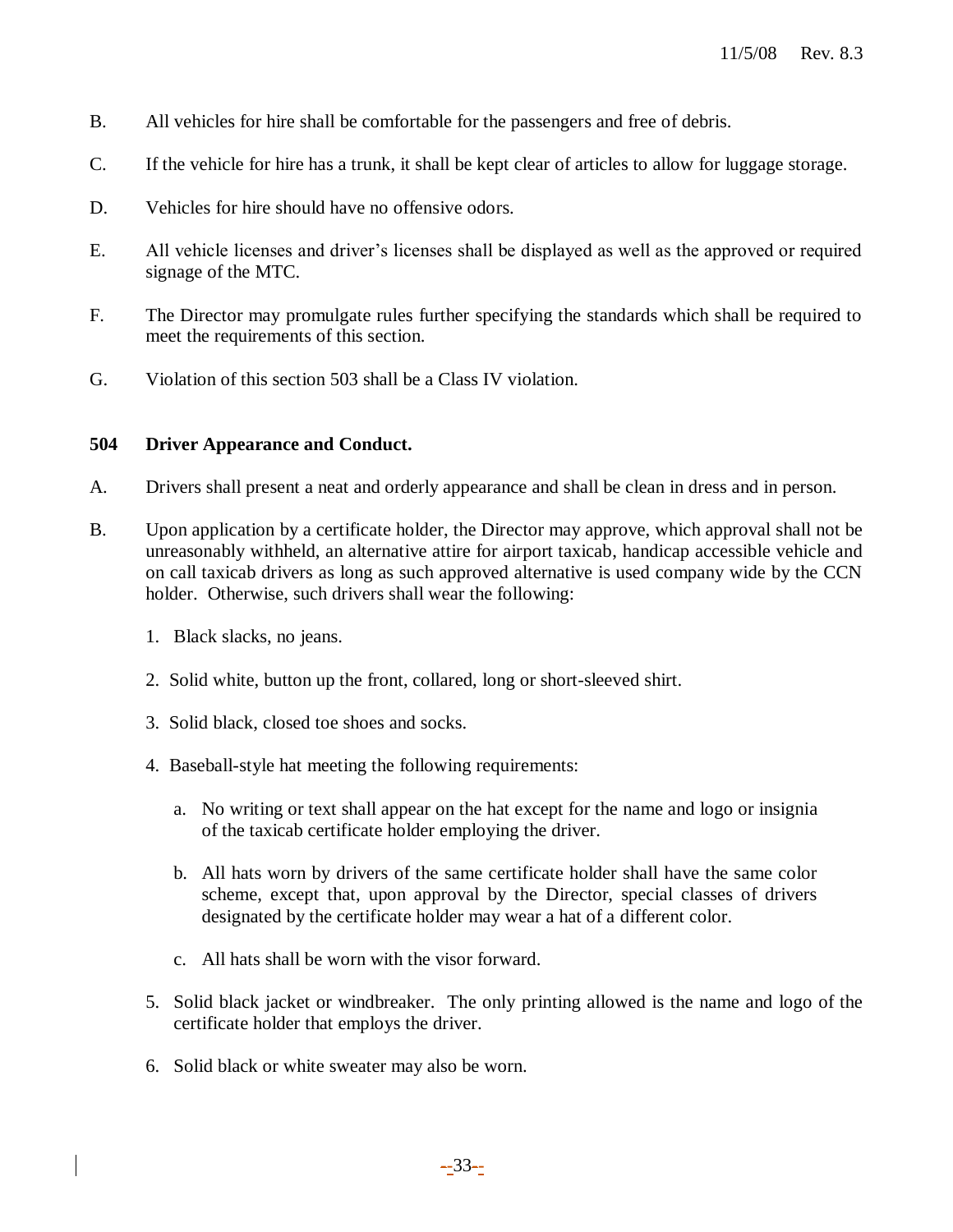- 7. During the period of May  $1<sup>st</sup>$  through October  $1<sup>st</sup>$  drivers may wear clean solid white shortsleeved collared polo type golf shirts. The only printing allowed is the name and logo of the taxicab certificate holder that employs the driver.
- 8. Courtesy vehicle drivers shall wear such uniforms as are approved by the Director after application by the certificate holder.
- 9. Premium sedan drivers shall wear a dark suit (or dark sport coat and slacks) with a white long-sleeved shirt and tie with plain, shined, closed-toe shoes and socks.
- C. Drivers shall not sleep in vehicles for hire.
- D. Drivers shall not use cellular or other portable telephones, or blue tooth headsets or devices, or hands free headsets or devices, or ear plugs of any kind while in the presence of passengers, whether loading, in the vehicle, or unloading, or while passengers are present and the vehicle is moving or otherwise upon a public thoroughfare. Drivers whose vehicles have broken down while on a public thoroughfare may use cell phones only to summon assistance. Cell phones may also be used to summon assistance in the event of illness or accident. Texting while operating the vehicle will result in a Class I violation.
- E. No driver may withdraw to a greater distance than ten (10) feet of his/her vehicle while on duty and parked at a taxicab stand or other authorized public place, the only exceptions being that a driver may withdraw to a greater distance than ten (10) feet during an emergency wherein the life or property of any individual is threatened; or only for a period not to exceed fifteen (15) minutes for a physical necessity.
- F. 1. Drivers shall display a professional demeanor, as defined in the Director's Rules or as set out below, at all times while on duty or in the presence of passengers or members of the public; failure to display a professional demeanor shall be a violation of this code as set out below. a. Stealing or theft of any sort or physical assault of any sort whether upon a passenger or other person shall be a Class I violation and shall result in license revocation. b. Verbal abuse, lewd, vulgar or obscene suggestions, threats or intimidation of any kind

directed at a passenger shall be a Class II violation of this code and may result in suspension or revocation of license. (*adopted 7/28/11)*

2. Public confrontations, as defined in the Director's Rules are prohibited and are a Class II violation of these rules and may result in suspension or loss of license.

- G. No driver of a vehicle for hire while on duty may possess on his person or in any vehicle for hire any scanner, radar detector, or other device designed or altered to permit interception of transmissions not specifically initiated by the vehicle license holder or certificate holder of the receiving vehicle and intended for its driver.Any scanner discovered in violation of this subsection shall be seized by the MTC and held through adjudication and it will be destroyed upon the citation being upheld or admitted. This shall be a Class I violation and result in immediate revocation.
- H. Smoking shall not be permitted in vehicles for hire or within five (5) feet of the vehicle at any time.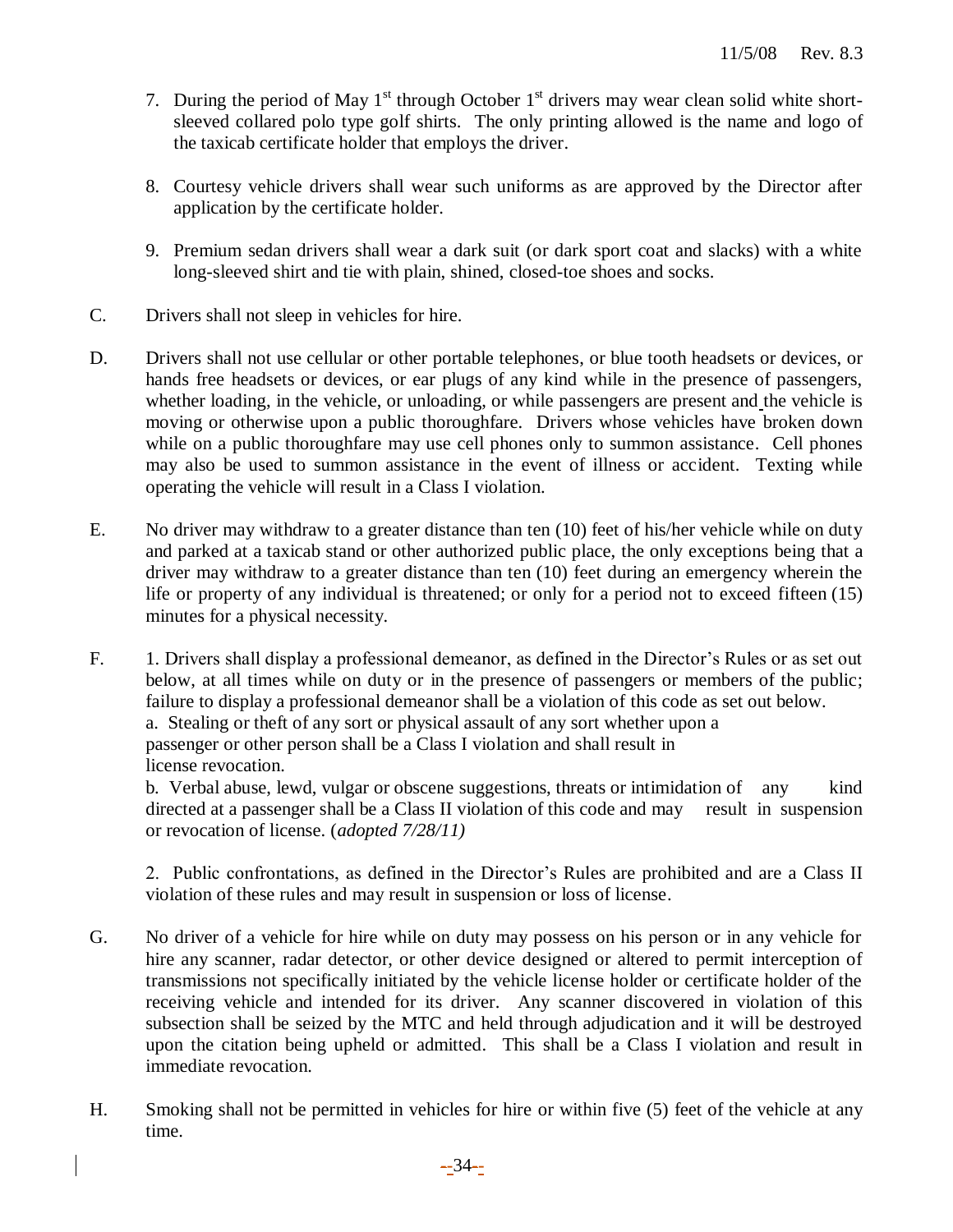- I. Drivers shall report immediately any known vehicular deficiencies to the CCN holder. The CCN holder shall keep a record of such reports for one calendar year from the date of the report and shall produce such on the request of the Director. The CCN holder shall repair such deficiencies as soon as reasonably possible.
- J. Drivers shall be required to comply with all Federal, State and local traffic laws and ordinances and shall operate any vehicle permitted under the authority of the MTC safely at all times. Drivers must carry their MTC license, appropriate State operator's license and proof of insurance for the vehicle and must surrender same on request to a MTC agent or law enforcement agent.
- K. Drivers shall be required to comply with the Lambert St. Louis International Ground Transportation Rules and Regulations Ordinance 64406 at all times while on Airport Property. Airport Property shall mean Lambert-St. Louis International Airport, which is owned and operated by the City of St. Louis, including, but not limited to its roads, ramps, curbs, parking facilities, terminals, concourses, buildings and other Airport facilities.
- L. A driver shall not dismiss, discharge, or otherwise require any passenger to leave the vehicle other than at the passenger's requested destination without cause. For this purpose, "cause" means the vehicle has become disabled, or the passenger has become disorderly or has refused to pay the authorized fare. A driver who requires a passenger to leave the vehicle other than at the passenger's requested destination shall do so only at a well-lighted public place, or (if the vehicle has become disabled) into another vehicle for hire, and shall immediately notify his or her affiliated company of all the details of the incident.
- M. A driver may not refuse a fare due to the gender, race, religion, sexual orientation or any protected status of a prospective passenger.
- N. Each vehicle driver shall, upon the request of the passenger making payment, and upon receipt of full payment for the authorized fare, give a receipt to the passenger making the payment.
- O. While on duty, only bonafide passengers shall be permitted to enter any MTC permitted vehicle. Drivers shall not allow non-passengers or un-authorized persons to enter the vehicle without the express written authorization of the CCN Holder as approved by the Director. Such authorization shall be presented to any enforcement personnel upon request.
- P. Any property left by a passenger in the vehicle shall be reported by the driver to his or her affiliated company within 30 minutes after its discovery. The CCN holder will make every effort to return to the passenger the property in question within 24 hours.
- Q. Drivers are responsible for keeping his or her current address and telephone number on file with the MTC. Changes in physical address, telephonic and electronic contact information must be furnished to the MTC, in writing, within seven (7) days of the change becoming effective.
- R. Drivers and their vehicles will be subject to random inspection by the Director and his agents at any time with or without prior notice.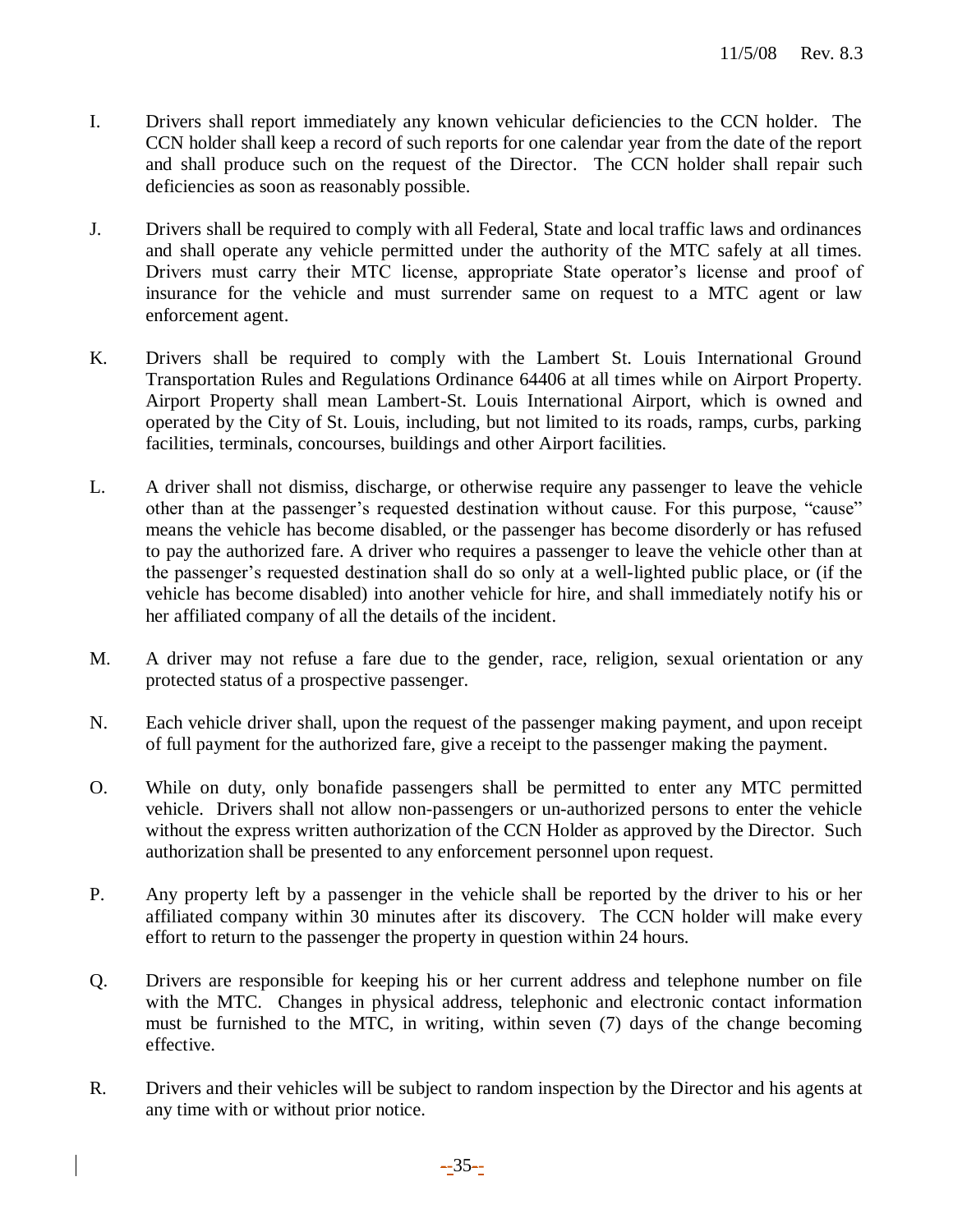- S. All Drivers shall display on their person at all times while on duty the MTC issued drivers license. Failure to wear the license shall be a violation of this section 504.
- T. Any driver failing a periodic drug test whether required by the CCN holder or the MTC shall be subject to immediate license revocation.
- U. The Director may promulgate rules further specifying the standards to meet the requirements of this section.
- V. Unless otherwise specified, violation of this section 504 shall be a Class III violation.

# **505 Animals in Vehicles for Hire.**

- A. Drivers of vehicles for hire shall allow passengers to be accompanied by service animals. Drivers shall also allow passengers to carry with them small animals, when such animals are securely enclosed in a box or cage designed for holding such animal and capable of being held on the lap of the passenger.
- B. Violation of this section 505 shall be a Class IV violation.

# **506 - Leases and advertising**

- A. Only a CCN holder may obtain a permit for and lease a vehicle to be operated as a vehicle for hire. Owners of vehicles operating on a permit with a CCN holder may not sublease the vehicle without first obtaining a CCN. Any vehicle for hire owner operating a sublease without a CCN will be operating in violation of the VHC as will any sub lessee. Any violation shall result in the revocation of the MTC license of said violator. CCN holders are responsible for keeping the MTC apprised of the names and addresses of their lessees and any changes must be updated within 24 hours. CCN holders which violate this subsection will be cited with a Class II violation of the VHC on the first violation. Subsequent violation of the same type will result in revocation of the CCN.
- B. An owner of a vehicle for hire who wishes to have the owner's vehicle operated during hours that the owner will not be driving the vehicle may arrange for the lease of the vehicle to another MTC licensed driver through the CCN holder under whose permit the vehicle is operated at a price agreed upon between the parties. The MTC must be apprised of all such leases as in section 506 A with the same penalties.
- C. An owner of a vehicle for hire may advertise that owner's service, however, in so doing the name of the CCN holder under whose permit the owner is operating must appear prominently in the advertising in 16 point type so that it is clear to the public that the CCN holder is the party responsible to the MTC for the supervision of the vehicle and its operator.
- D. Violations of this section shall be Class II violations. *(section added 11/17/10)*

# **507 – Electronic Payments**

A. This section applies to all types of taxicabs. In those categories each Vehicle For Hire shall be equipped to accept and process electronic payments to satisfy any fare, whether by ACH transaction,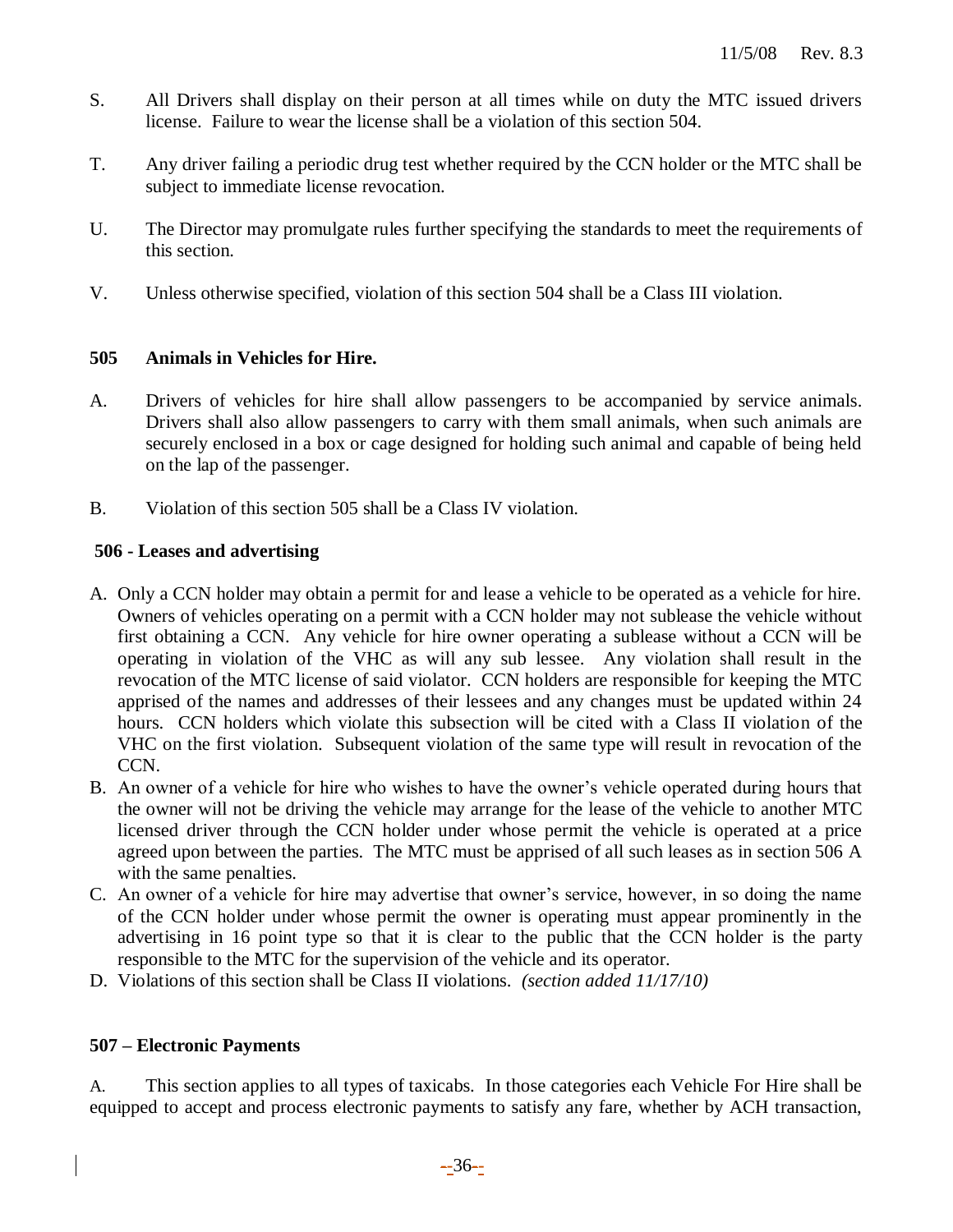prepaid card, debit card and/or credit card. Such payment systems shall meet the following minimum standards:

- 1. The processing system must be owned or leased by the CCN Holder, and no Driver shall operate a separate payment processing device within the Vehicle For Hire.
- 2. The processing system must comply with Payment Card Industry ("*PCI*") data security standards, as in effect from time to time.
- 3. The maximum fee, charge, tax or levy charged to the public by the CCN Holder or third party processor for receipt of electronic payment shall not exceed Two Dollars (\$2.00) per transaction; provided that such fee may be charged if, and only if, the following conditions are satisfied:
	- a. Clearly visible notice of such fee is posted both inside in the passenger area and outside of the Vehicle For Hire.
	- b. The payment system is located in the rear seat of the Vehicle For Hire and accessible to the passenger.
	- c. The third-party payment processor has been approved by the MTC.
- 4. The Driver shall promptly provide the passenger with a printed or electronic receipt. The option to pay for a fare via mechanical imprinted credit card processors shall continue to be permissible only as a secondary solution in the event of an unforeseeable equipment malfunction or defect. Such imprinted transactions must be processed by a Driver only through a merchant authorized by the MTC.
- 5. Any third party payment processing service must be approved by the Director.
- 6. The MTC shall have authority to inspect and approve the installation process and placement of any new electronic payment systems installed in a Vehicle For Hire.
- 7. The MTC shall have the authority to approve the placement and content of all signage related to any electronic payments technology installed in a Vehicle For Hire.
- 8. Violations of this section shall be Class II violations.

B. Each CCN holder must comply with the provisions of Section 507 by the time of the next annual renewal of it's vehicle for hire permit from the date of the adoption of this section by the MTC.

*(adopted 8/22/11)*

## **508 – Transfer of Currently Permitted Vehicles Between CCN Holders**

A vehicle for hire may be transferred by its owner from one CCN holder to another with the consent of the receiving CCN holder as long as the vehicle passes inspection at the time of transfer and is within the age requirement of the appropriate type of vehicle without regard to any age restrictions in this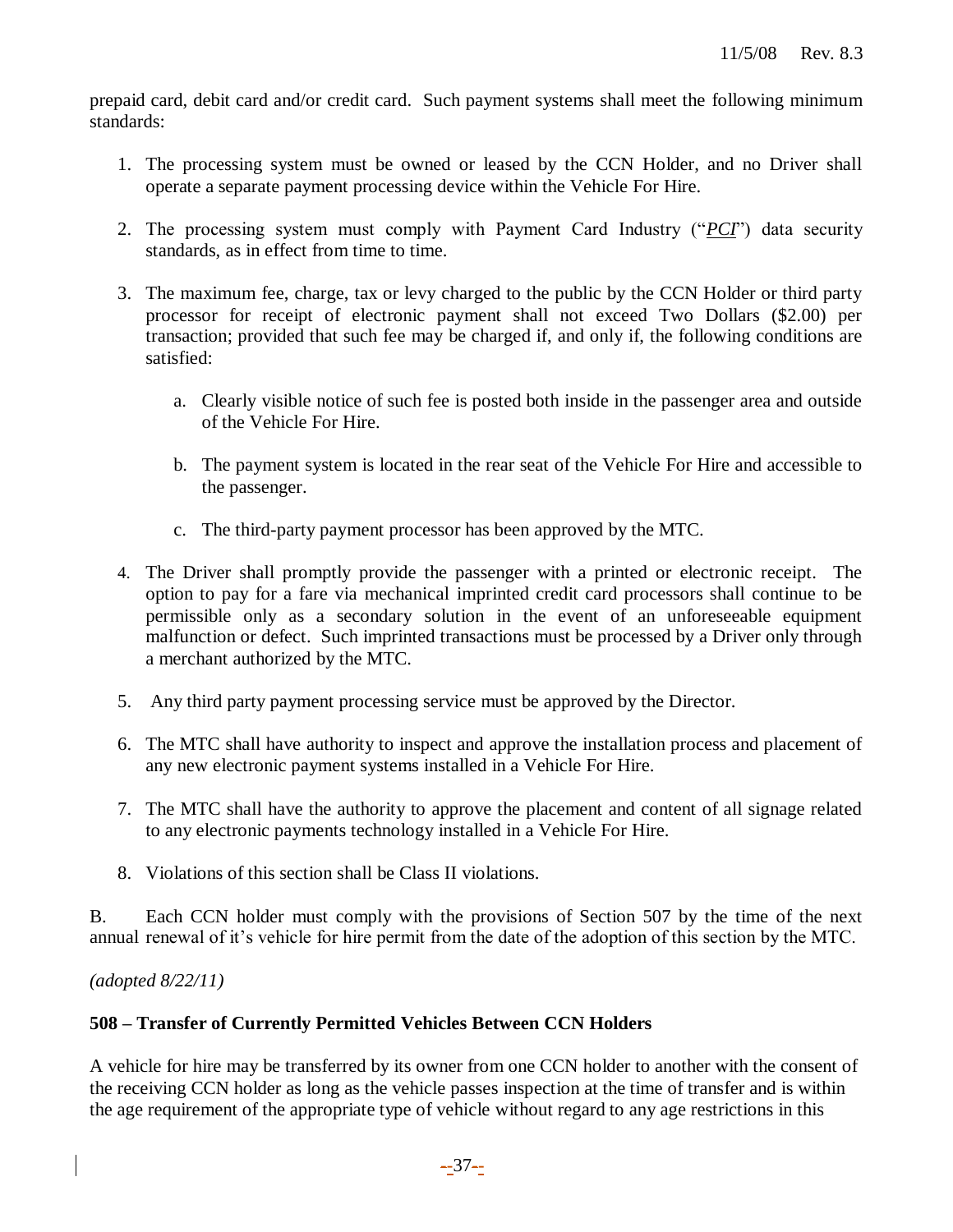code that are placed upon vehicle entering service for the first time. A vehicle within age requirement has only thirty (30) days to transfer from one CCN holder to another. (*adopted 8/12/12*)

 $\overline{\phantom{a}}$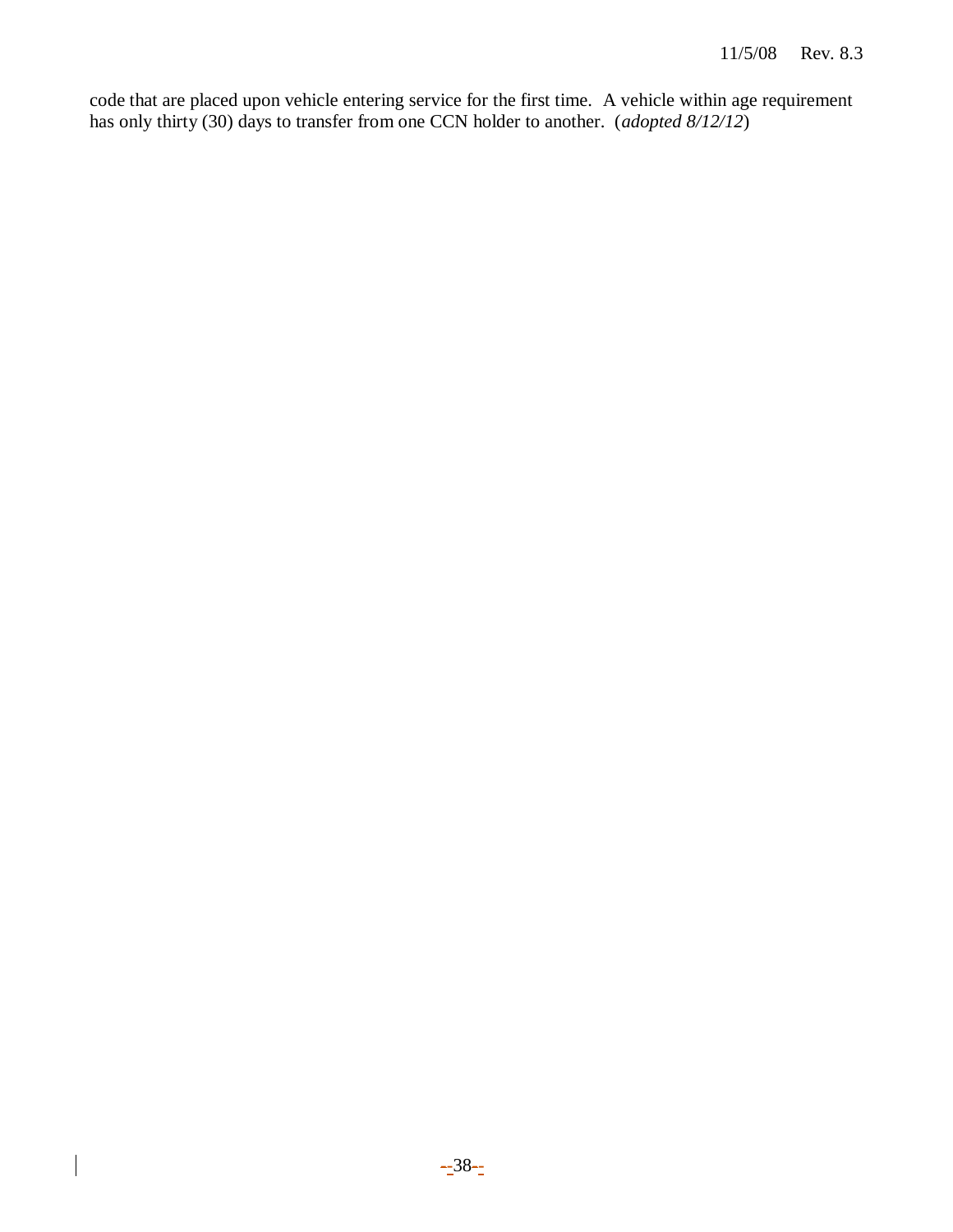## **CHAPTER 6 – SPECIAL REQUIREMENTS**

## **601 Director's Authority with Regard to Special Requirements**

A. The Director may enact specific rules for the enforcement of all the requirements of this chapter.

## **602 Special Requirements for Airport Taxicabs.**

- A. Airport Taxicabs shall be no older than nine (9) model years while in service.
- B. No Airport Taxicab shall be entered into service older than six (6) model years.
- C. No taxicab shall be entered into service without first registering the vehicle as a taxicab within the jurisdiction of the MTC through the Missouri Department of Revenue as assigned and directed by the MTC. Such registration shall be properly maintained, a copy of which shall be retained with the vehicle and the license plate properly displayed at all times while the vehicle is in service. Registration shall be the responsibility of the owner of record of the vehicle.
- D. No applicant shall be eligible to receive a CCN or a MTC driver's license or a permit for an airport taxicab unless such applicant has first been approved by the Lambert St. Louis Airport Authority in accordance with all of its rules and procedures which approval must be provided to the MTC; and has successfully completed a training class designated by the Director.
- E. No person who has been issued an airport taxicab permit by the Director may sublease or otherwise transfer such permit to any other person.
- F. Each person who holds a CCN for an airport taxicab shall be responsible that at least one airport taxicab permitted under that certificate is providing service to persons using the airport at all times. If the Director, after investigation, determines that any person has failed to comply with the provisions of this paragraph, the Director may take appropriate action, including initiation of CCN and vehicle permit revocation proceedings, against such person.
- G. No airport taxicab shall transport any passenger except those originating from or terminating at the airport. No airport taxicab shall stage at any hotel queue, cab stand, or any location other than the airport, provided, however, an airport taxicab may take a return fare to the airport if there is no other cab available at the drop off location or if specifically summoned by a passenger.
- H. Drivers of airport taxicabs shall accept airline transportation vouchers from inconvenienced airline passengers as payment for airport taxicab fares as outlined in Lambert - St. Louis Airport Ground Transportation Rules and Regulations.
- I. It shall be a Class II violation of this code for an airport taxicab holding the first position in the queue at the airport to refuse a fare.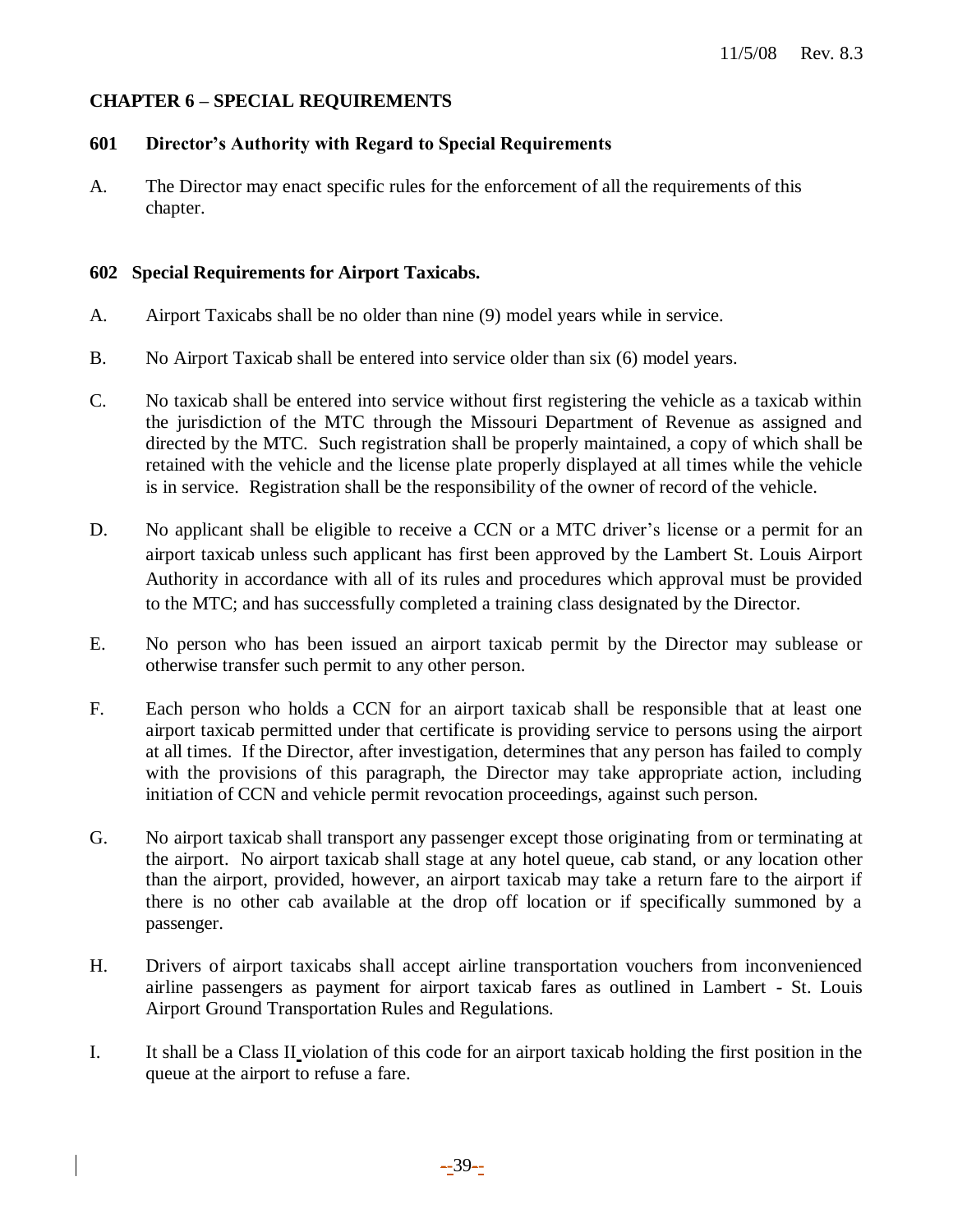- J. Drivers of airport taxicabs shall utilize the Proximity card issued by the Metropolitan Taxi Commission when picking up passengers at Lambert St. Louis International Airport. This proximity card shall be used each time that an airport taxi enters or exits an airport terminal. Drivers shall not avoid, circumvent or divert their on duty vehicle to a gate or toll facility to avoid the use of the Proximity card issued to the driver. An airport driver is also subject to rules and regulations imposed by the Lambert St. Louis Airport Commission. *(amended 12/19/13)*
- K. Violation of section 602 shall be a Class II violation unless otherwise specified. *(amended 12/19/13)*

# **603 Special Requirements for On-Call Taxicabs.**

- A. On-call taxicabs shall be no older than nine (9) model years while in service.
	- 1. No on-call taxicab shall be entered into service older than six (6) model years.
- B. No on-call taxicab shall be entered into service without first registering the vehicle as a taxicab within the jurisdiction of the MTC through the Missouri Department of Revenue as assigned and directed by the MTC. Such registration shall be properly maintained, a copy of which must be retained with the vehicle and the license plate properly displayed at all times while the vehicle is in service. Registration shall be the responsibility of the owner of record of the vehicle.
- C. Each person who holds a CCN for an on-call taxicab shall be responsible that at least one oncall taxicab licensed under that certificate is providing twenty-four (24) hour service.
- D. Each on-call taxicab certificate holder is required to have and maintain a separate nonresidential business office at which can be found at all times a responsible representative of that certificate holder and to which can be directed any reports of lost articles, complaints, inquiries, and related matters, and shall maintain a listing in at least one business directory as is commonly available to the public. A CCN holder must also have a telephone attended twenty four (24) hours a day, seven (7) days a week.
- E. It shall be a Class II violation of this code for an on-call taxicab holding the first position on a taxicab stand to refuse a fare.
- F. It shall be a Class II violation of this code for an on-call taxicab to station at the airport without first having been called for by a specific passenger, nor shall any on-call taxicab pick up any passenger other than the specific passenger, and guest of said passenger, for whom the on-call taxicab was dispatched.
- G. When waiting for a passenger at the airport as permitted under this code, an on-call taxicab driver shall display the surname of such passenger prominently in the rear, side window of the vehicle, or held by hand or otherwise as determined by the Director.
- H. Any on-call taxicab certificate holder that provides service between two points based on a flat rate or consistent rate must display such rates permanently affixed to, either the right rear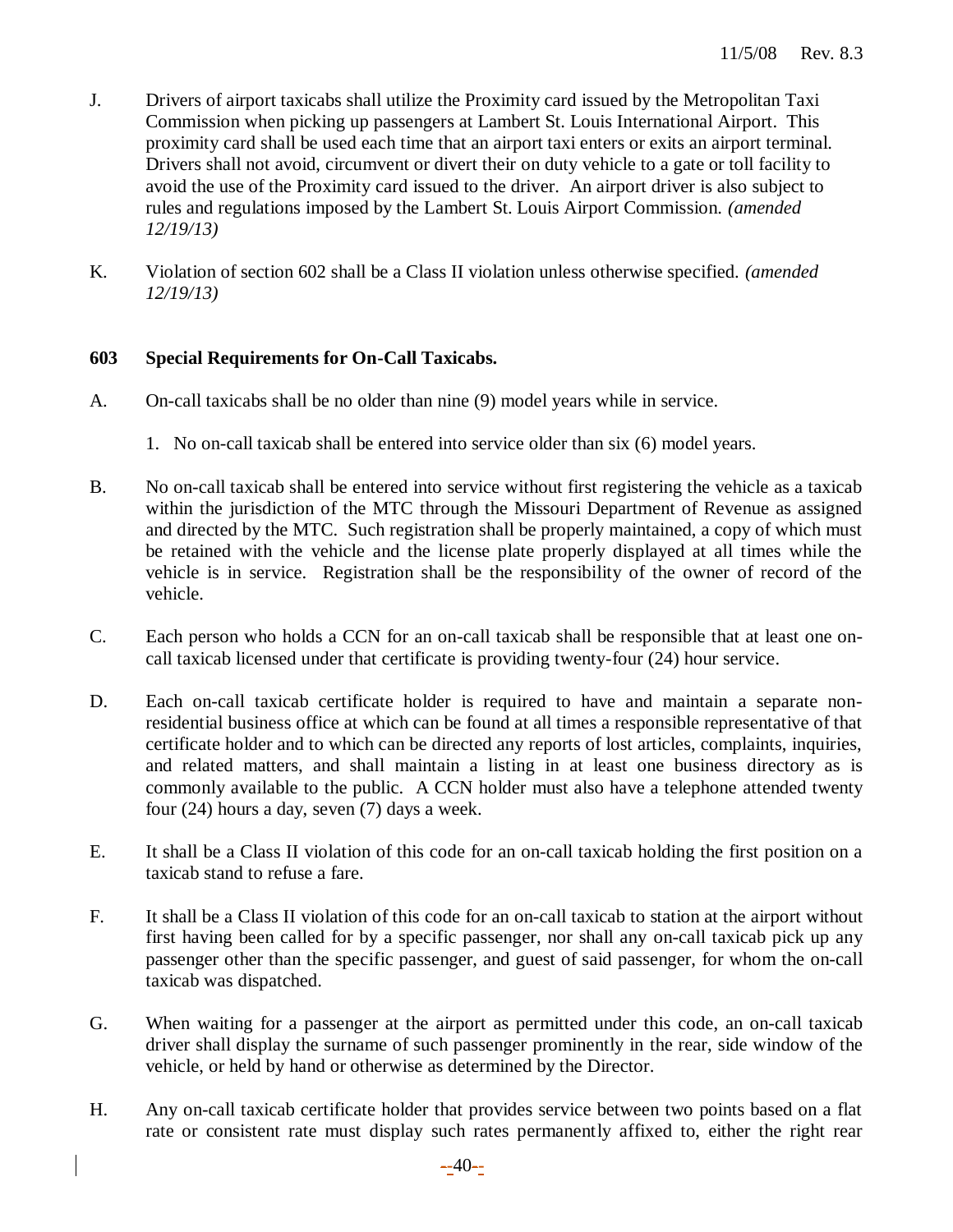quarter-panel of or prominently posted in the interior of, all on-call taxicabs authorized by that certificate holder's CCN. In no event may such a flat rate exceed the meter rate to any destination.

- I. If the Director, after investigation, determines that any person has failed to comply with the provisions of this section, and such failure is either repetitive or particularly egregious the Director may take appropriate action against such person, including revocation of the appropriate CCN and subject vehicle licenses.
- L. Drivers of on-call taxicabs shall utilize the Proximity card issued by the Metropolitan Taxi Commission when picking up passengers at Lambert St. Louis International Airport. This proximity card shall be used each time that an on-call taxi enters or exits an airport terminal. Drivers shall not avoid, circumvent or divert their on duty vehicle to a gate or toll facility to avoid the use of the Proximity card issued to the driver. An on-call driver is also subject to rules and regulations imposed by the Lambert St. Louis Airport Commission. *(amended 12/19/13)*
- J. Violation of section 603, other than the special penalty provision of section I, shall be a Class II violation unless otherwise specified. *(amended 12/19/13)*

## **604 Special Requirements for Premium Sedans.**

- A. Premium sedans shall be no older than five (5) model years while in service.
	- 1. No premium sedan shall be entered into service older than two (2) model years.
- B. Premium sedans shall bear a permit of the size, color, and other specification as determined by the Director, permanently affixed as specified by the Director. The car shall bear no other markings.
- C. The fact that a premium sedan driver is stationed on, or within twenty-five hundred (2,500) feet of, a hotel or business property, whether or not on private property, without a written trip ticket in the vehicle shall constitute prima-facie evidence that the driver is operating an illegal taxicab service.
- D. Premium sedan drivers must be summoned to hotels or businesses solely at the request of the passenger.
- E. Premium sedans are required to operate strictly by prearranged contract with the specific passenger being transported and his guests. Contracts must be arranged at least sixty (60) minutes prior to pick up.
- F. Any premium sedan parked on hotel, or business property or across the street from a hotel, or business property with or without consent of the property owner - must maintain written evidence in the vehicle (in the form of a trip ticket or written contract) of having been summoned to provide service for this specific date, time, and trip.
- G. Written evidence of having been summoned by the passenger, by MTC-authorized hotel personnel or by a representative of the business, must be available for inspection by the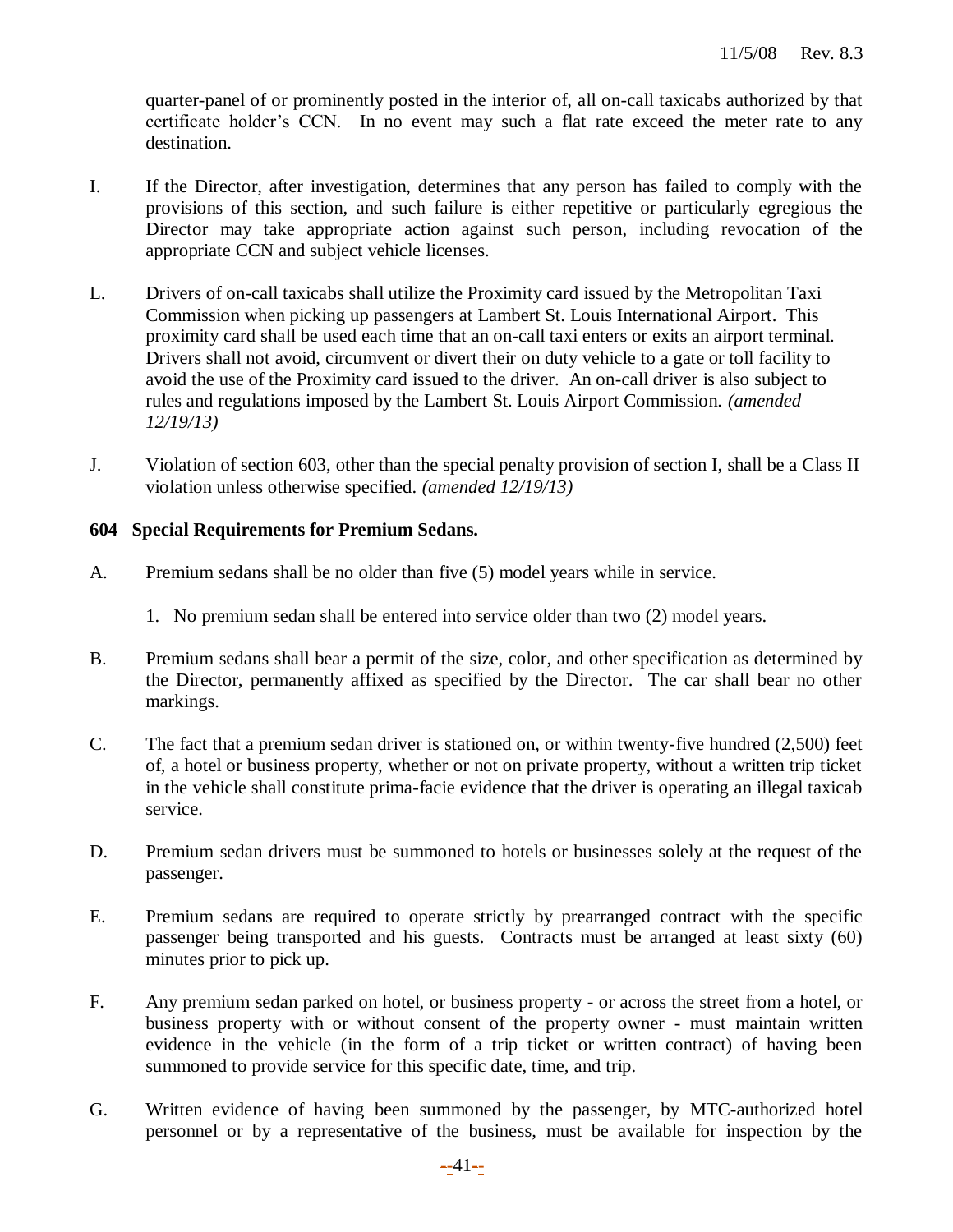Director or his designees. Lack of such written evidence shall constitute prima facie evidence that the driver is operating an illegal taxicab service.

- H. When waiting for a passenger at any designation, a premium sedan driver shall display the surname of the passenger prominently in the rear side window of the vehicle or held by hand or otherwise as determined by the Director.
- I. Violation of sub-sections B through H of this section 604 shall be Class II violations of this code.
- J. It shall be a Class II violation of this code for a premium sedan to station at the airport without first having been called for by a specific passenger.
	- 1. Nor shall any premium sedan pick up any passenger other than the specific passenger, and guest(s) of said passenger, for whom the premium sedan was called.
- K. Drivers, their vehicles as well as company offices and trip records will be subject to random inspection by the Director and his Agents at any time with or without prior notice.
- L. Vintage premium sedans shall meet the qualifications set forth in the definition. An application for vintage status must be made on an individual vehicle basis to the Director and granting of vintage status shall be at the sole discretion of the Director. Vintage premium sedans are exempt from the in-service and aging requirements of this section.
- M. In order to qualify for a CCN for premium sedans, the proposed CCN holder must have a minimum of three (3) premium sedans ready for operation at the time the CCN goes into effect.
- N. Unless otherwise specified, violation of this section 604 shall be a Class III violation.

## **605 Special Requirements for Commercial Shuttles**

- A. Commercial shuttles are limited to designated locations as pre-filed with the Director.
- B. Commercial shuttles may not "stage" or stand in the area for more than ten (10) minutes for the purposes of boarding or disembarking passengers unless otherwise approved by the Director.
- C. It shall be a Class II violation of this code for a commercial shuttle to enter a taxicab stand.
- D. The fact that a commercial shuttle driver is stationed in front of or across the street from a hotel or motel, or within twenty-five hundred (2,500) feet of a recognized taxicab stand shall constitute prima-facie evidence that the driver is operating an illegal taxicab service which shall be a Class II violation of this code.
- E. Unless otherwise specified violation of this section 605 shall be a Class IV violation.

## **606 Special Requirements for Non-Emergency Medical Transport Vehicles.**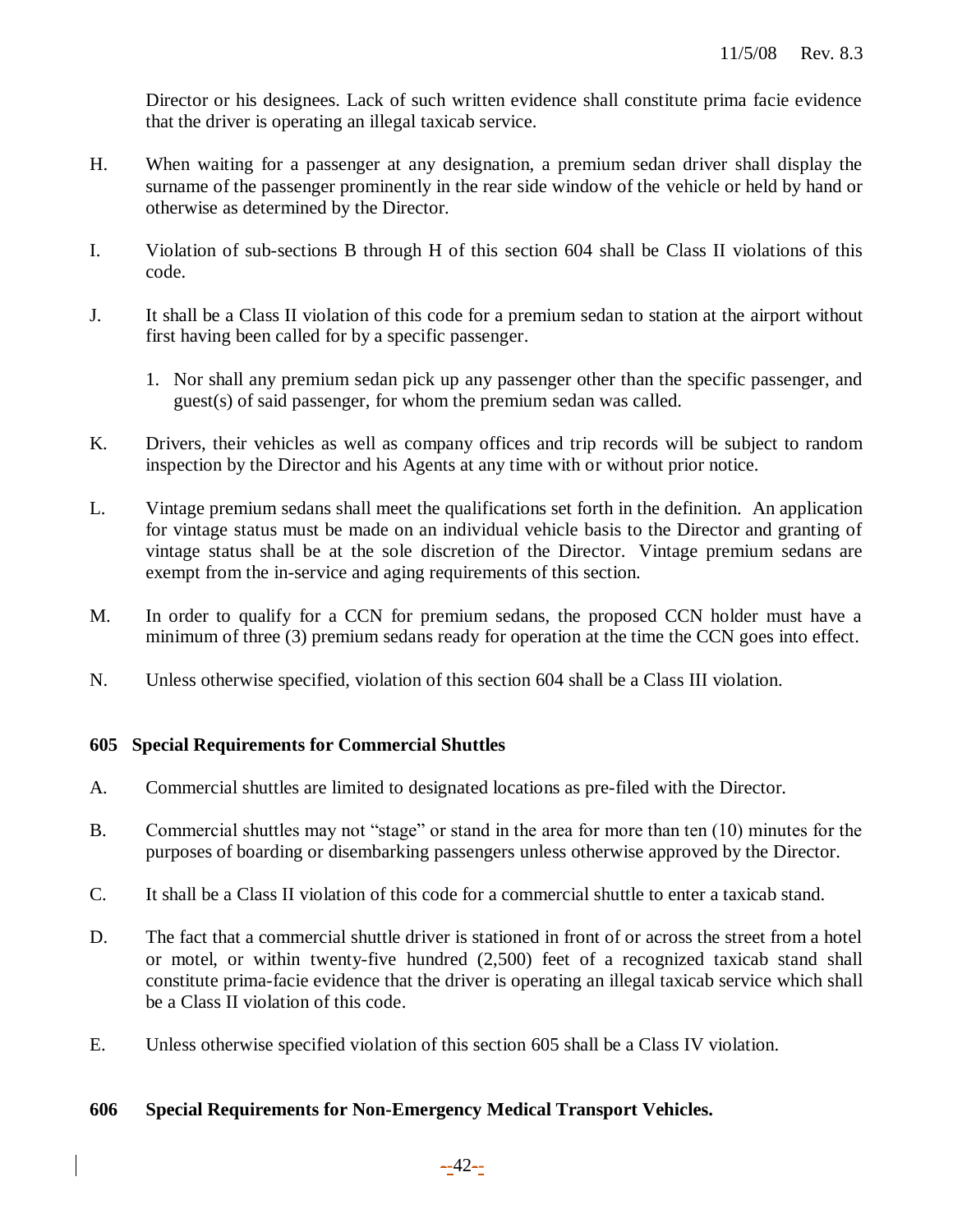- A. As of September 30, 2010, any non-emergency medical transport vehicle that is not wheelchair accessible shall not be entered into service older than nine (9) model years. All vehicles presently in service shall be phased out as follows:
	- 1. As of September 30, 2010, no vehicle shall be older than nine (9) years.
- B. Non-emergency medical transport vehicles shall bear identifying marking(s) of content, size, color, and other specification as determined by the Director, permanently affixed as specified by the Director. The car shall bear no other markings except for precautionary signage.
- C. Drivers shall wear such uniforms as determined by the Director.
- D. It is the non-delegable responsibility of each non-emergency medical transport vehicle driver to ensure and make certain that passengers properly utilize safety restraints (seat belts).
- E. All wheelchair accessible vehicles shall be no older than twelve (12) model years while in service.
- F. A stretcher van shall not transport a passenger that, in the opinion of a licensed medical professional, would require medical care or monitoring during such transport. Violation of this subsection shall be a Class II violation.
- G. Unless otherwise specified, violation of this section 606 shall be a Class IV violation.

## **607 Special Requirements for Airport Shuttles**.

- A. Airport shuttles are limited to designated locations outside the airport grounds as pre-filed with and approved by the Director. These shuttles may not "stage" or stand in the area for more than ten (10) minutes for the purposes of boarding or disembarking passengers unless approved by the Director.
- B. It shall be a violation of this code for an Airport shuttle to enter a taxicab stand. The fact that an Airport shuttle driver is stationed in front of or across the street from a hotel or motel, or within five hundred (500) feet of a recognized taxicab stand shall constitute prima-facie evidence that the driver is operating an illegal taxicab service.
- C. Violation of this section 607 shall be a Class II violation.

# **608 Special Requirements for Horse-Drawn Carriages**.

- A. All restrictions and requirements for motorized vehicles contained in the Revised Statutes of Missouri shall apply to carriages except those which by nature could have no application.
- B. All restrictions and requirements for animal-driven vehicles and slow-moving vehicles contained in the Revised Statutes of Missouri or the Code of State Regulations shall apply to carriages except those which by nature could have no application.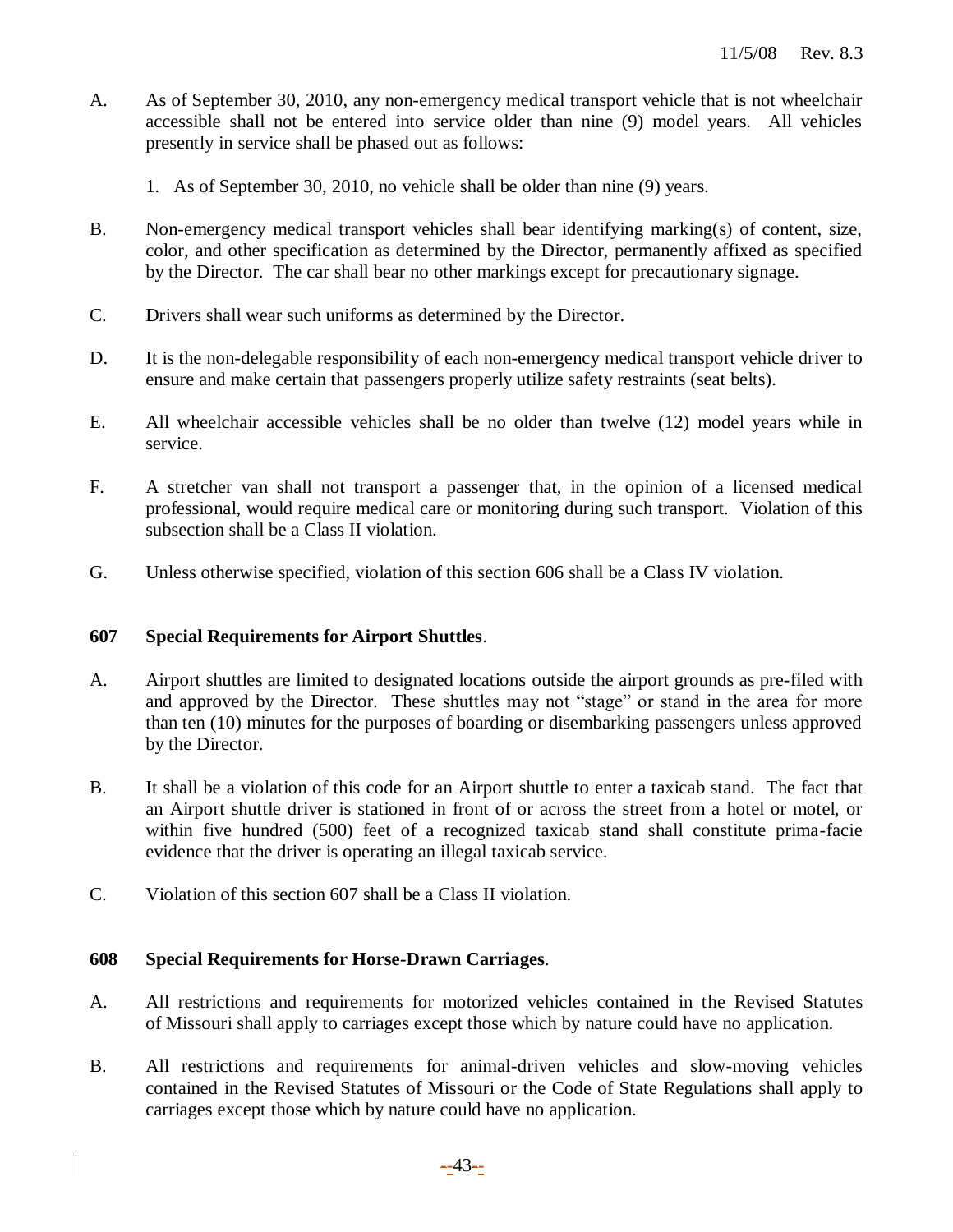- C. Carriages shall abide by any ordinance pertaining to slow-moving or animal-driven vehicles within the respective political subdivision of which they are specifically operating and concurrently within the boundaries of the MTC's jurisdiction.
- D. Safety and Health:
	- 1. All horse or other animals used to draw vehicles for hire in the MTC's jurisdiction must have been examined by an appropriately licensed doctor of veterinary medicine within seven (7) days of application for a license or renewal and be certified by the examining veterinarian to be able to perform the tasks it will called upon to perform.
	- 2. Such animals shall also be made available for examination by a veterinarian upon fortyeight (48) hours' notice.
	- 3. The MTC may inspect the stabling facilities, feed supply and health records of such animals at its discretion.
	- 4. Permit holders must also provide to the MTC the address where its animals are to be stabled. This information must be kept current and any changes of address must be supplied to the MTC within seven (7) days of becoming effective.
	- 5. Failure to allow such examination or inspection or the failure of such an examination or inspection by an operator shall be grounds for suspension of the operating permit issued hereunder.
	- 6. Each harness shall be equipped with a leather diaper. Each operator of a horse-drawn vehicle shall ensure that any feces deposited on the public right-of-way or any private property within the City is cleaned up immediately after such deposit or as soon thereafter as is reasonable.
	- 7. Each CCN holder is required to maintain stopping areas which will be free of feces and which must be regularly sprayed with disinfectant to prevent stench from urine.
	- 8. A horse may not be used for work if it has any open or unhealed cuts or wounds.
	- 9. Horses or other animals will not be allowed to work in dangerous or extreme weather conditions.
	- 10. The driver shall at all times be responsible for the proper and humane care and treatment of the horse under his or her direct supervision and control.
- E. Operation:
	- 1. All carriage drivers shall obey all traffic laws while operating on public streets.
	- 2. The carriage shall not operate during the weekday rush hours of 7:00 a.m. to 9:00 a.m. and 4:00 p.m. to 6:00 p.m. on public streets.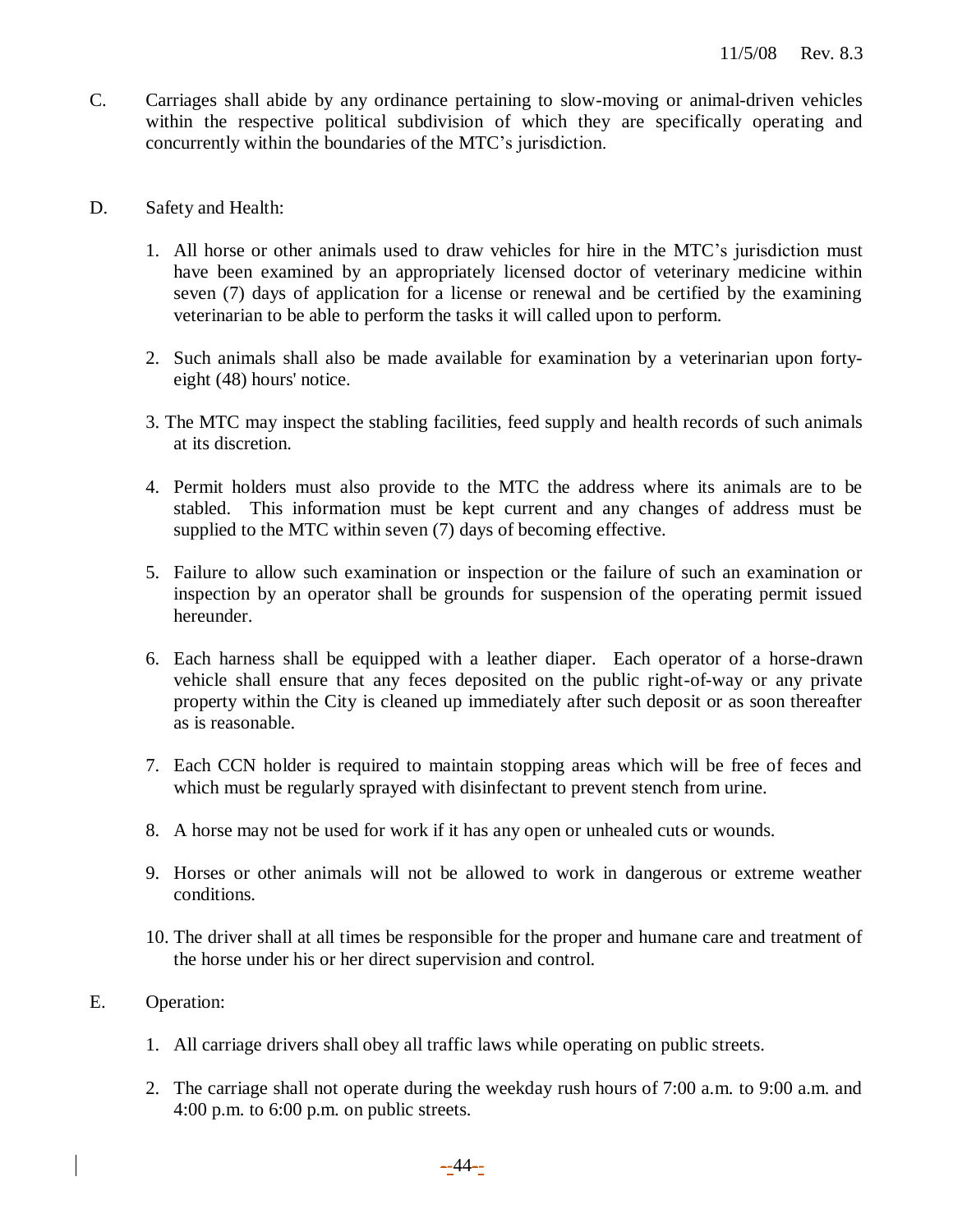- 3. Any person who operates any such animal-driven vehicle during the hours between sunset and one-half hour before sunrise, and at all other times as conditions of poor visibility exist, shall cause the front and rear lights of the carriage to be in operation.
- 4. Carriages are hereby prohibited from use of limited access highways.
- 5. For the purpose of taking on and discharging passengers, a horse-drawn vehicle shall stop at the far corner of all intersections, and while so stopped shall keep as close to the right-hand curb as practicable, and shall take on and discharge passengers as quickly as possible, so as not to unreasonably interfere with traffic.
- 6. The carriage drivers shall not permit the speed at which any horse drawn carriage is driven to exceed a walk.
- 7. Drivers must display their MTC license at all times on the rear of the driver's seat between the center and the right side of seat, in clear view from the rear seating area.
- 8. Drivers must have his or her valid, state-issued driver's license in his or her possession at all times while operating a carriage.
- 9. No one shall unbridle a horse while the horse is connected to any horse-drawn vehicle.
- 10. No driver shall abandon his carriage, permit another to drive for him or her, except an apprentice, or permit any passenger to ride in the driver's seat.
- 11. No driver shall permit more passengers in a carriage than it has been designed to carry.
- 12. No person shall be permitted to stand or ride on any part of the carriage while in motion, except seated inside the carriage.
- 13. Drivers shall take all necessary precautions to prohibit such activity, including safely bringing the carriage to a stop until the situation has been corrected.
- 14. All passengers must remain seated except when loading or unloading.
- 15. No carriage operation will be conducted within twenty-five hundred (2,500) feet of or from one hour before until one hour after any major sporting or public event which requires police assistance to monitor traffic congestion or traffic flow.
- 16. No carriage operation will be conducted when ordered by any emergency services or public safety official.
- F. Training:
	- 1. New drivers must successfully complete a driver training program to be developed and implemented by the respective company and approved by the Director. The driver training program must include, but is not limited to, the following topics: grooming the horse; cleaning the harness and padding; fitting the bridle, bit, and harness to the horse; hitching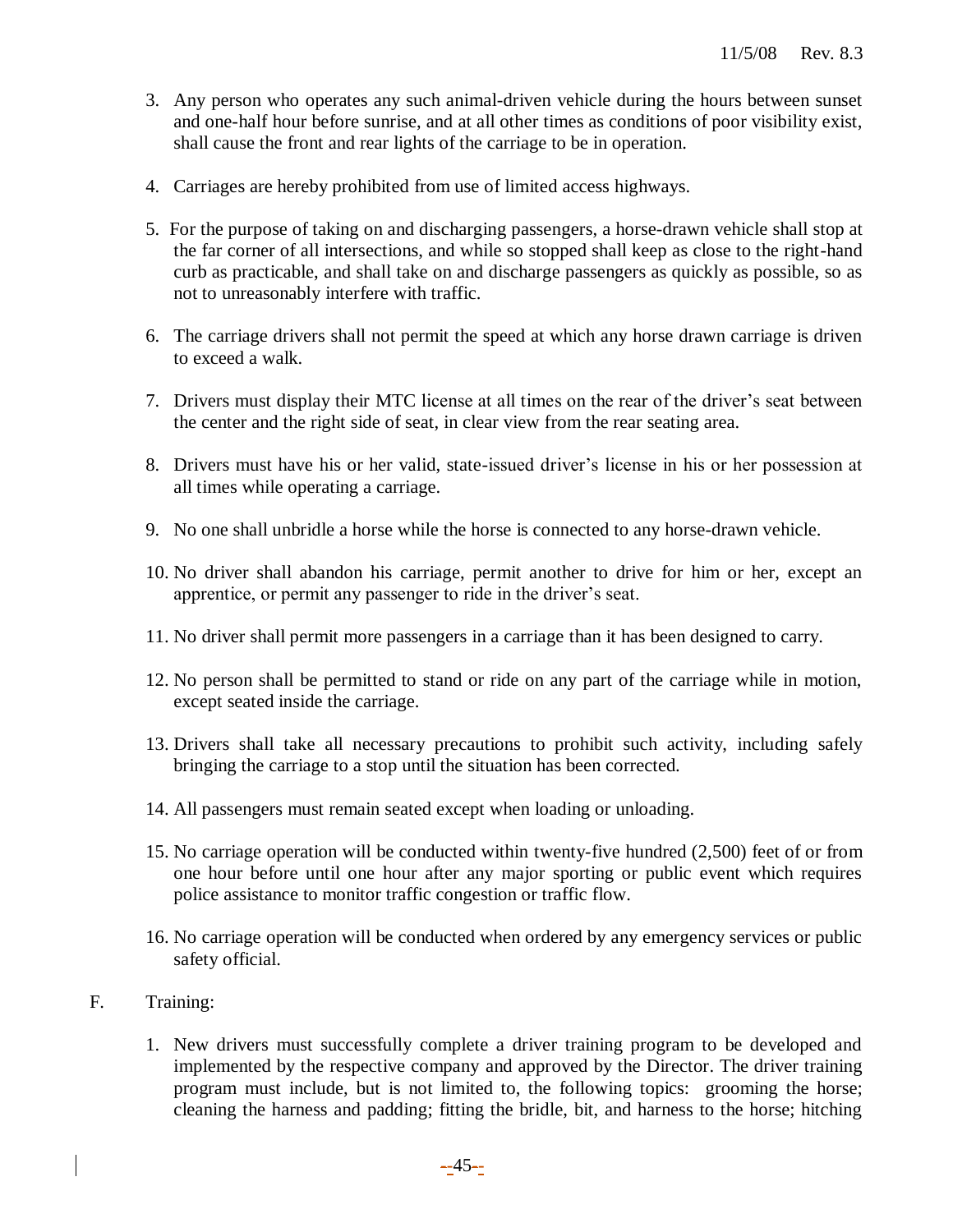the horse to the carriage; applicable laws and rules for carriage operation; and the safe and humane operation of the carriage on public streets.

- 2. The driver training program must include a practical examination demonstrating proficiency in the curriculum.
- 3. After completion of the training program, each new driver must then serve as an apprentice with an experienced driver for a minimum of thirty-two (32) hours. During the apprenticeship, the new driver shall observe the proper handling and driving of a carriage as well as the methods of handling emergency situations for unexpected animal behavior.
- 4. The new driver will operate the carriage under the direct supervision of the experienced driver for a minimum of 16 hours of the apprenticeship.
- 5. The certificate holder must maintain records of the completion of the driving training program, examinations, and apprenticeships for all new drivers for a minimum of one year after the employee separates from the company.
- 6. Violation of this section 608 subsections D through G shall be Class II violations. Violation of all other subsections shall be Class IV violations.

## **609 Special Requirements for Courtesy Vehicles.**

- A. Courtesy and Promotional vehicles shall be a no-charge or otherwise complimentary service and the vehicles employed in the service shall be no older than allowed by the rules promulgated by the Director for this class of vehicle. *(amended June 17, 2013*)
- B. Courtesy and Promotional vehicles shall be permanently marked on each side of the vehicle with the name of the CCN holder for which the transportation is being made and shall display a fleet number on each front fender and the rear of the vehicle and shall display all other signage or markings as required by the Director. *(amended June 17, 2013)*
- C. Violation of this section 609 shall be a Class IV violation.

## **610 Special requirements for Limousines**.

- A. Limousines shall be no older than ten (10) model years while in service.
- B. No limousine shall be entered into service older than four (4) model years.
- C. Unless otherwise specified, violation of this section 610 shall be a Class III violation
- **611 Special Requirements for Alternative Transportation Vehicles.** *(added 3/28/11)*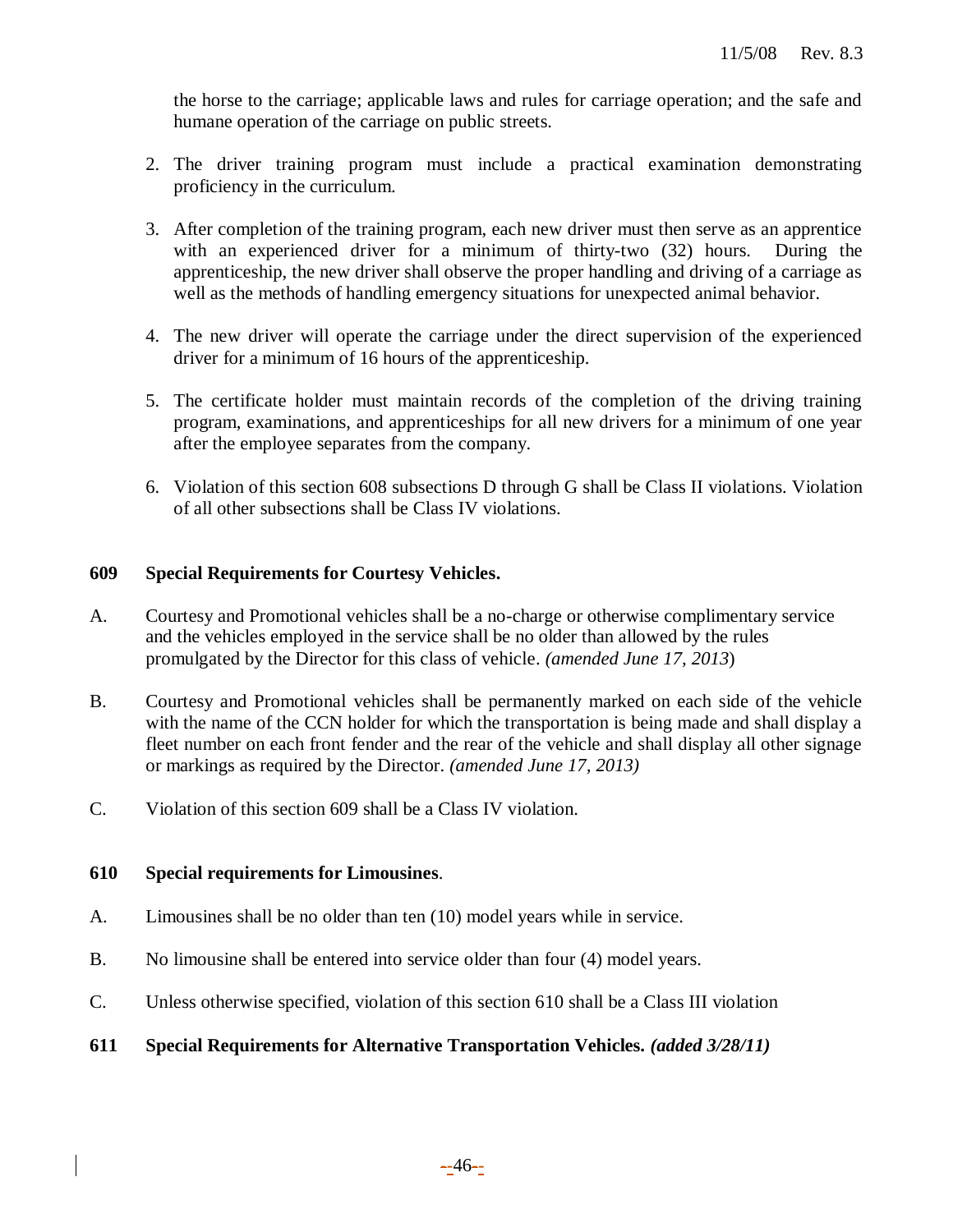- A. All restrictions and requirements for motorized vehicles contained in the Revised Statutes of Missouri shall apply to Alternative Transportation Vehicles except those which by nature could have no application.
- B. All restrictions and requirements for slow-moving vehicles contained in the Revised Statutes of Missouri or the Code of State Regulations shall apply to Alternative Transportation Vehicles except those which by nature could have no application.
- C. Alternative Transportation Vehicles shall abide by any ordinance pertaining to slow-moving vehicles within the respective political subdivision of which they are specifically operating and concurrently within the boundaries of the MTC's jurisdiction.

## D. Operation:

- 1. All Alternative Transportation Vehicles drivers shall obey all traffic laws while operating on public streets.
- 2. The Alternative Transportation Vehicles shall not operate during the weekday rush hours of 7:00 a.m. to 9:00 a.m. and 4:00 p.m. to 6:00 p.m. on public streets except by approval of the Director in advance or as specified by Director rules.
- 3. Any person who operates any such vehicle shall at all times while the vehicle is in motion or conveying passengers display at least one amber or yellow flashing light visible under normal atmospheric conditions from a distance of five hundred feet in all directions.
- 4. Any person who operates any such vehicle during the hours between sunset and one-half hour before sunrise, and at all other times as conditions of poor visibility exist, shall cause the front and rear lights of the vehicle to be in operation.
- 5. Alternative Transportation Vehicles are hereby prohibited from use of limited access highways.
- 6. For the purpose of taking on and discharging passengers, Alternative Transportation Vehicles shall stop at the far corner of all intersections by safely passing through the intersection as directed by traffic control device, and while so stopped shall keep as close to the right-hand curb as practicable, and shall take on and discharge passengers as quickly as possible, so as not to unreasonably interfere with traffic.
- 7. Drivers must display their MTC driver license at all times on the rear of the driver's seat between the center and the right side of seat, in clear view from the rear seating area.
- 8. Drivers must have his or her valid, state-issued driver's license in his or her possession at all times while operating an Alternative Transportation Vehicle.
- 9. No driver shall permit more passengers in an Alternative Transportation Vehicle than it has been designed to carry. Design capacity shall be posted in the vehicle.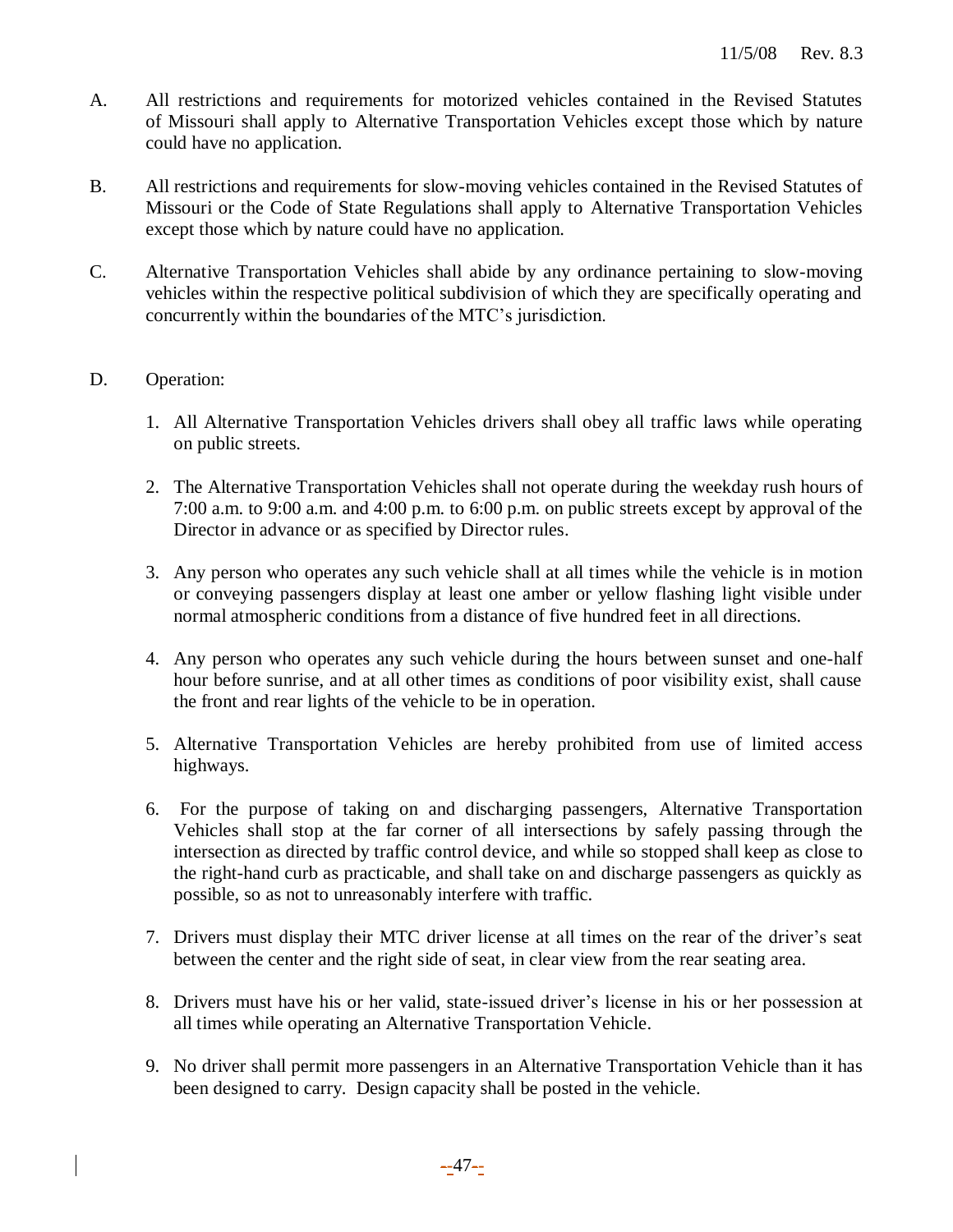- 10. No person shall be permitted to stand or ride on any part of an Alternative Transportation Vehicle while in motion, except seated inside the vehicle.
- 11. Drivers shall take all necessary precautions to prohibit such activity, including safely bringing the vehicle to a stop until the situation has been corrected.
- 12. All passengers must remain seated except when loading or unloading.
- 13. No Alternative Transportation Vehicle operations will be conducted when so ordered by any emergency services or public safety official.
- 14. Violations of this section 611 subsection D shall be Class II violations. Violations of all other subsections shall be Class IV violations.
- E. The Director may set specific rules and enact special orders which establish geographic boundaries and hours of operations for Alternative Transportation Vehicles and may modify those limits at his discretion in the interest of the safety, welfare and convenience of the public.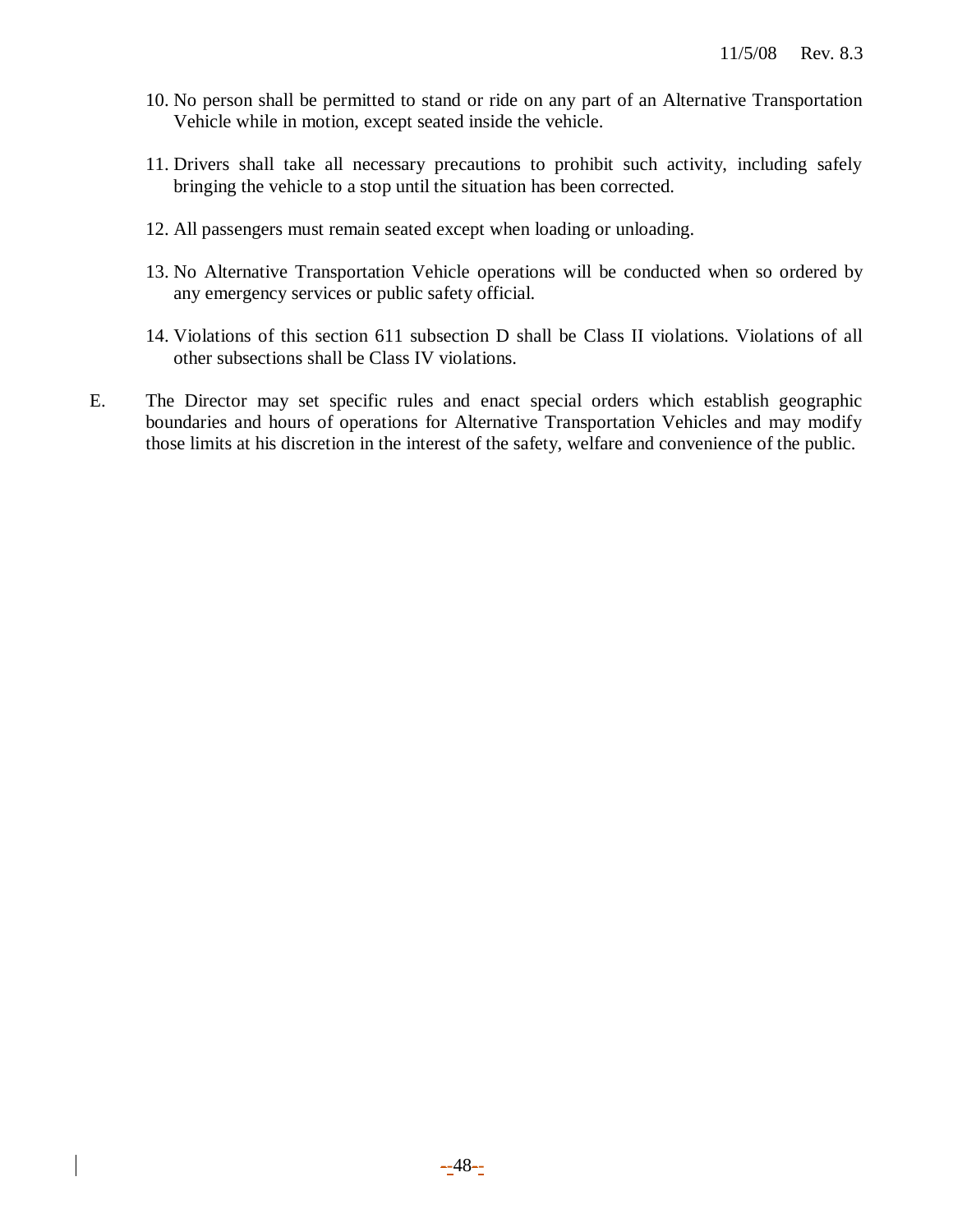## **CHAPTER 7 – HOTEL RULES**

## **701 Hotel Rules.**

- A. No doorman, bellman or hotel employee shall solicit or accept payment from any driver of a vehicle for hire for securing passengers for that driver or any other driver. Violation of this sub-section shall be a Class I violation for all participants individually.
- B. Drivers regulated by this code shall not offer nor give payment for securing or the prospect of securing any fare or trip. Violation of this subsection shall be a Class I violation.
- C. Every doorman, bellman, hotel employee and driver regulated by this code shall display a professional demeanor in the presence of passengers; public confrontations will be considered a Class II violation of this code and may also result in suspension or loss of license.
- D. Hotel employees shall direct customers to the lead on-call taxicab as long as that taxicab conforms to these rules. Any cab not meeting these standards shall be waived on by the hotel employee and reported to the Director.
- E. Vehicles for hire other than on-call taxicabs, picking up passengers at hotels, must have been summoned by the passenger or the concierge at the request of the passenger and may not pick up anyone other than the passenger or the passenger's guests.
- F. The driver of the vehicle for hire, other than the driver of an on-call taxicab, shall place a card in the rear side window of the vehicle prominently displaying the surname of the passenger until the passenger boards the vehicle or use such other name display as the Director may require.
- G. Drivers of on-call taxicabs waiting in hotel queues that are next up must be alert and ready for the fare when called.
- H. Taxicabs must use the hotel queue and not pull in front of the hotel searching for fares. No other vehicle for hire may use the hotel queue.
- I. All on-call taxicabs should arrive at the hotel entrance with the heat or air conditioning running. The lead on-call taxicab in the hotel queue should idle the taxicab at the proper temperature of air-conditioning at 75 degrees and heat at 65 degrees. Drivers should follow the instructions of the passenger as to their personal comfort level.
- J. Unless otherwise specified violation of this section 701 shall be a Class III violation.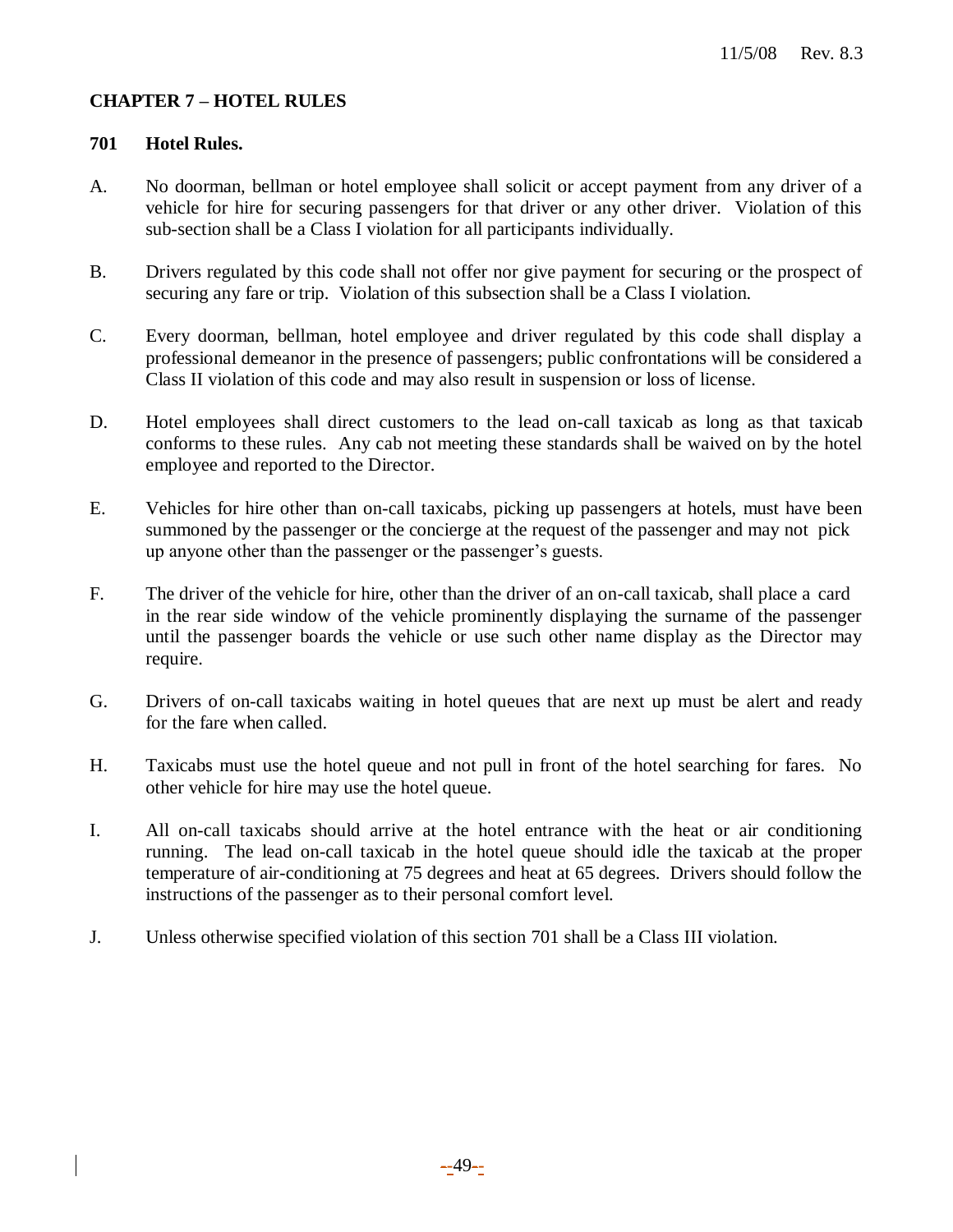#### **CHAPTER 8 – SOLICITATION PROHIBITED - ABUSE AND FORCE PROHIBITED**

#### **801 Solicitation Prohibited – Abuse and Force Prohibited.**

- A. No gift shall be accepted by, or solicited by the Director, any member of the MTC, or any agent, appointee, employee or any other person acting under the employ or direction of the MTC, from any person directly affected by this code or any person acting on the behalf of or for the benefit of such person.
- B. No person shall bribe, attempt to bribe, or proffer any gratuity whatsoever to the Director, any member of the MTC, or any employee or other person acting on behalf of or at the direction of the MTC, in return for favorable or preferential treatment.
- C. No person shall physically or verbally assault, threaten, harass, intimidate or attempt to intimidate, or otherwise abuse the Director, any member of the MTC, any employee, agent or other individual acting on behalf of or at the direction of the MTC, any passenger, public official or any other individual publicly or privately whether in person, electronically, by written correspondence or by any other means.
- D. Violation of this section 801 shall be a Class I violation.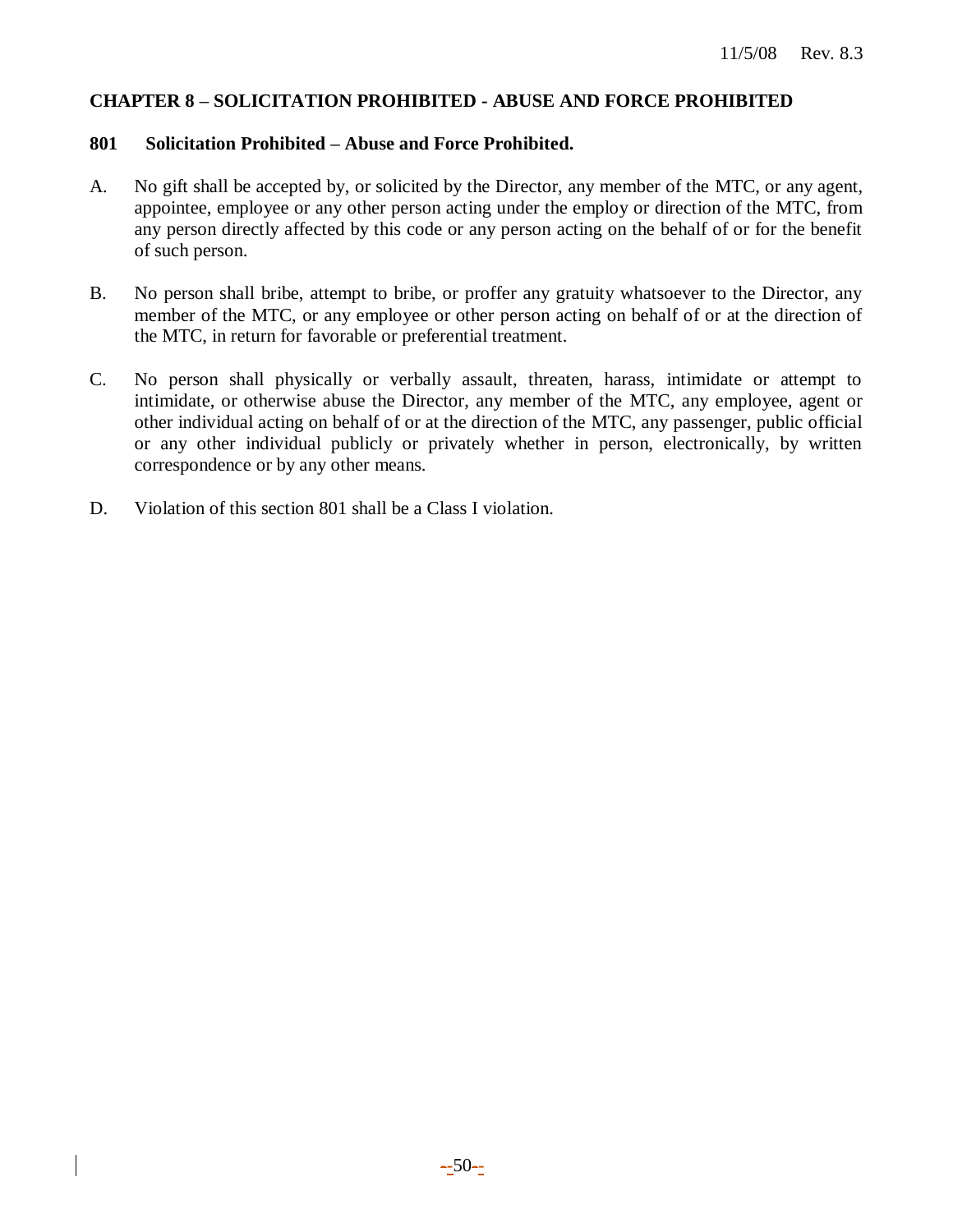## **CHAPTER 9 – AMENDMENTS – RULES PROMULGATED BY THE DIRECTOR - SURCHARGES**

#### **901 Amendments – Rules Promulgated by the Director – Surcharges.**

- A. The MTC shall have the power to amend this code as provided by section 67.1812 RSMo.
- B. The Director shall impose reasonable measures in the form of Director's Rules intended to ensure compliance with the VHC as approved by the MTC. Notices of such measures shall be posted on the MTC website and clearly labeled as Director's Rules. Violations of such Rules shall be treated as any other violation of this code. The Director may modify the Director's Rules on his own initiative without MTC approval. The MTC may modify or revoke any Director's Rules upon a finding that the measure is generally excessive or excessive in light of all of the facts of a particular case. The Director shall file a copy of all such rules and any amendments thereto with the MTC. Unless disapproved by the MTC a Director's Rule will become effective 10 days after it is filed with the MTC.
- C. The Director, with the approval of the MTC, may approve surcharges as necessary.
- D. The Director may destroy records, reports, and other related documents at any time if such records, reports, and other related documents have been photographed, micro photographed, electronically generated, electronically recorded, photocopied, reproduced on film or other process capable of producing a clear, accurate and permanent copy of the original. Such film or reproducing material shall be of durable material and the device used to reproduce the records, reports, returns, and other related documents on film or material shall be such as to accurately reproduce and perpetuate the original records, reports, returns and other documents in all details. Such reproduction shall be valid and admissible as though it was in the original paper format for all purposes of the MTC.
	- E. In the event that a state of emergency is declared by national, state or local government officials, the Director may issue emergency directives to all CCN holders which must be followed or the CCN will be revoked.
- F. All vehicles operating under this code must comply with the rules promulgated by the Director, as approved by the MTC, but not limited to, compliance with all local, state and federal laws, vehicle design and markings, vehicle inspection standards, driver training, uniforms and record keeping.
- G. It shall be a violation of this code as set out in the Director's Rules for any person to fail to obey such rules promulgated by the Director.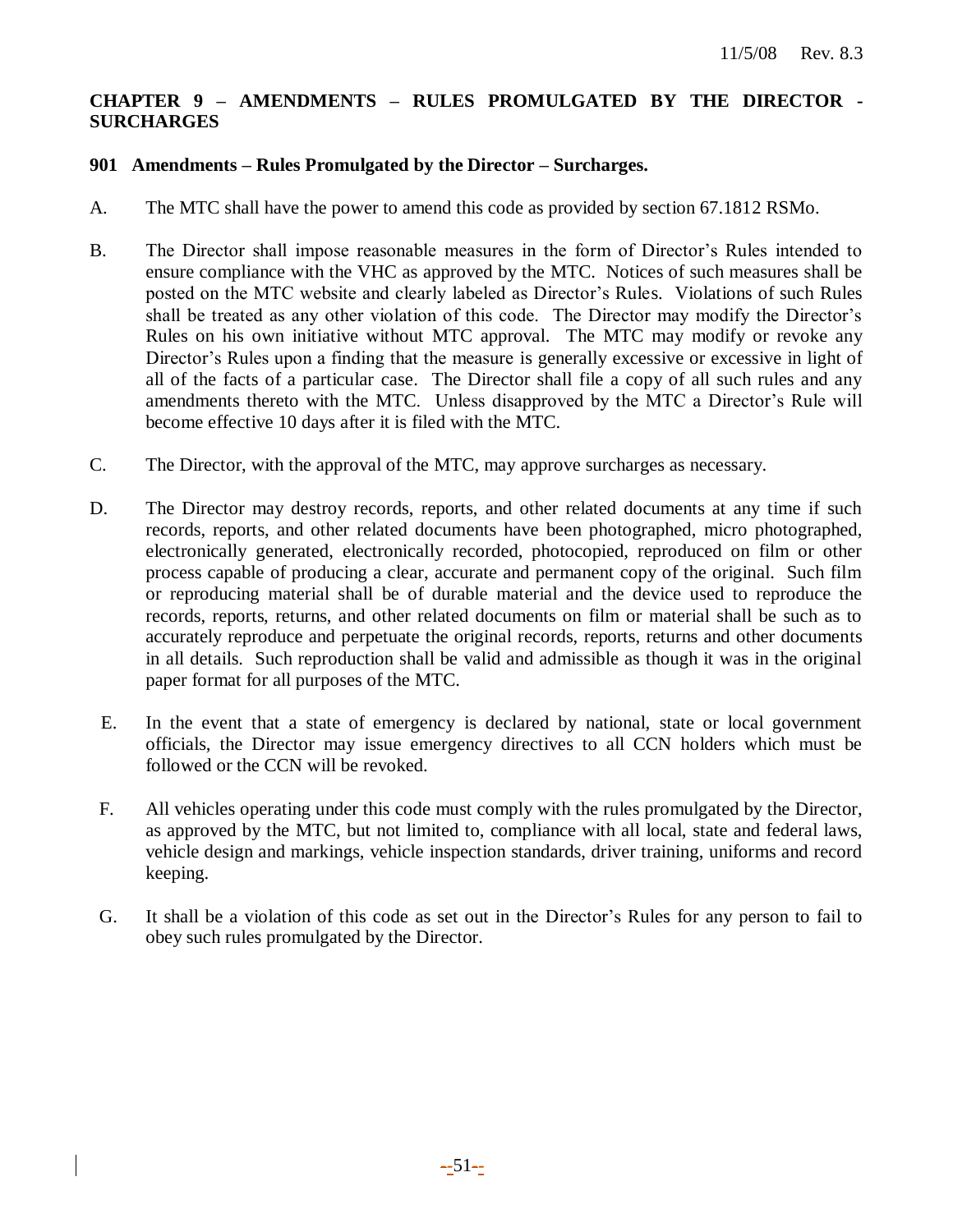#### **CHAPTER 10 – ENFORCEMENT**

#### **1001 Enforcement.**

- A. The Director shall maintain constant vigilance over all vehicles for hire regarding quality, cleanliness, appearance, and general operational fitness, as well as over all drivers of vehicles for hire to insure compliance with this code.
- B. The MTC, through the Director and its agents, shall have full authority to enforce this code. Failure to comply with any lawful instruction of the MTC, its Director, or MTC enforcement agents shall be a Class III violation here under and may also be the subject of suspension or revocation depending on the seriousness of the violation. If a driver or CCN holder feels that the actions or instructions of an MTC agent are unauthorized or unlawful they should report the actions to the Director who will initiate an investigation and report to the MTC. Direct confrontations or arguments by drivers with MTC agents are never appropriate.
	- 1. From time to time the MTC may authorize other governmental or private organizations to act as enforcement officers for the enforcement of the Vehicle for Hire Code. The Director shall keep a list of those authorized entities in the Director's Rules for this section. *(Adopted 2/23/12)*
	- 2. Any assault, verbal abuse, threats, threatening conduct or any attempt at such or any act or any conduct that a reasonable person could deem threatening or abusive directed at an employee or commissioner of the MTC by a driver or CCN holder whether in person or by telephone, text or any other means shall be grounds for immediate revocation of all MTC privileges, licenses or permits. Such revocation shall not be suspended pending appeal as it is regarded as inherently dangerous conduct and if upheld such a revocation will be permanent. *(adopted 9/20/12)*
	- 3.
- C. The MTC through the Director and his agents shall have full authority to inspect all classes of vehicles for compliance with all rules, regulations, laws and ordinances including inspection of MTC driver's licenses, appropriate State driver's licenses and vehicle evidence of insurance to ensure that all operators are adhering to same. Any compartments, trunks, and interior or exterior spaces will be subject to this inspection.
- D. Points and penalties in this code are meant to be a deterrent and are, therefore, cumulative despite the class of violation within any contiguous twenty-four (24) month period. For example, if a driver received a Class II violation, a Class III violation and a Class IV violation, the Class IV violation would be considered the third violation within a contiguous twenty-four (24) month period and would result in two (2) points and a \$50 administrative penalty. However, the MTC is concerned that efforts to comply with the code be rewarded so any contiguous twelve (12) month period without a violation of any class will result in a reduction of accumulated points by fifty percent (50%). Twenty-four (24) contiguous months without a violation will result in all points accumulated to that time being reduced to zero.
- E. The Missouri legislature has authorized the MTC at Section 67.1818 to impose "…administrative penalties not to exceed two hundred dollars…" (\$200.00) and to "…develop a schedule of penalties which shall be available to the public and provided to all owners and operators of taxicabs." The MTC is a fee based agency supported by the vehicle for hire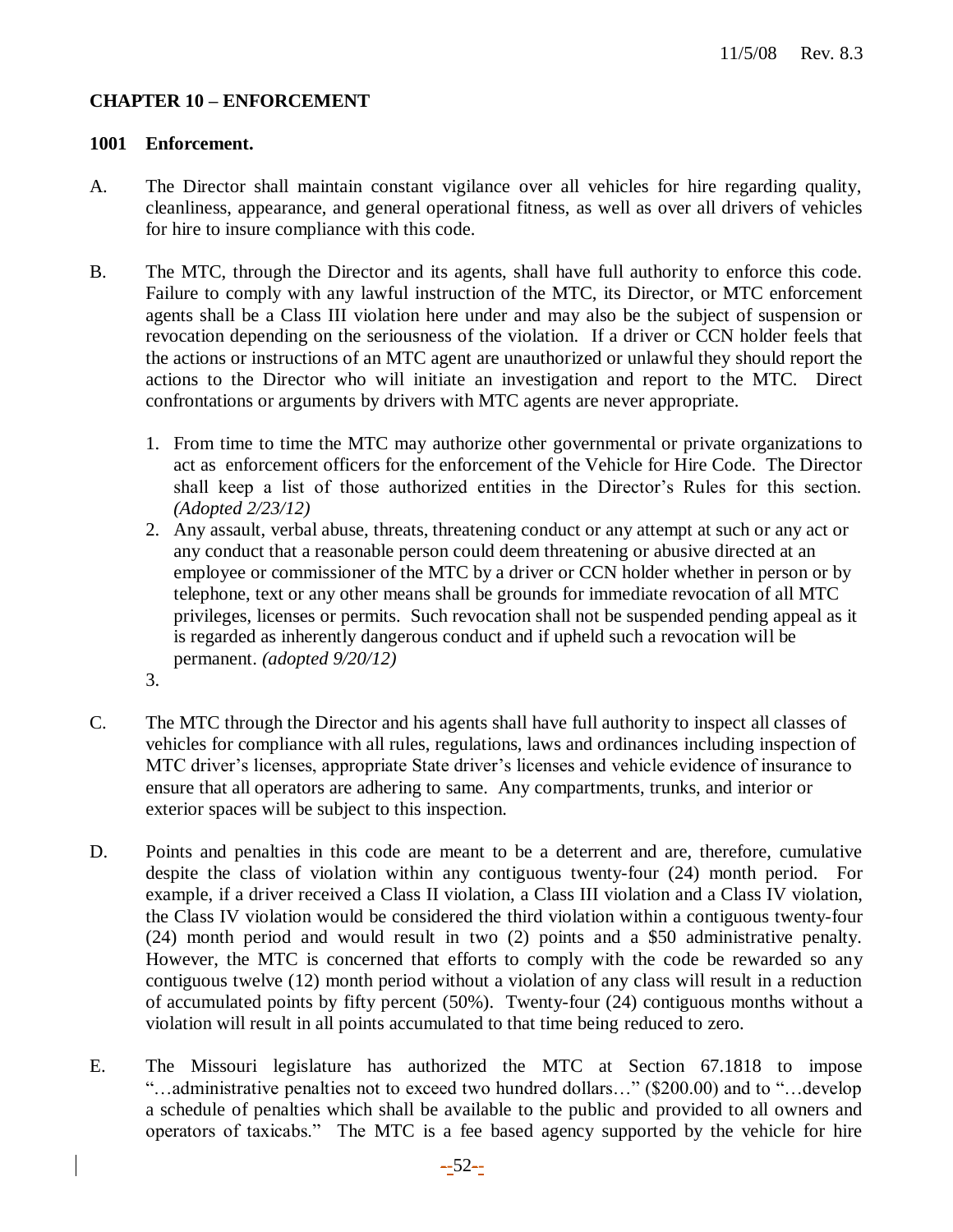industry. The costs of enforcing this code constitute a significant element in the overall fees levied on the vehicle for hire industry. In order that the costs of enforcement be borne in larger proportion by those who violate this code rather than be borne by the greater part of the industry that strives to operate within the code, the MTC has adopted a schedule of administrative penalties to be borne by violators of the code which is set out in subsection P of this chapter.

- F. The Director shall memorialize the schedule of violations and penalties in this Chapter for each appropriate section of the code and distribute them to the enforcement officers, the hearing officers, general counsel and post them on the MTC's website. These shall additionally be distributed to all owners and operators of taxicabs and vehicles for hire, and shall also be available from the MTC upon request.
- G. As soon as is practical the Director shall create a citation book or form, which may be electronic, for enforcement officers which shall act as a method for issuing violations of the code and advising of the subsequent court dates with respect to the violation issued.
- H. A citation shall be issued when an enforcement officer has witnessed an action or actions which he believes reasonably constitutes one or more violations of the code; or after interviewing witnesses based upon whose observations and testimony, the officer believes that a violation of the code has occurred; or if an outside law enforcement agency has cited a MTC licensed owner or operator with alleged ordinance violations of any jurisdiction, which if true, the officer believes would warrant a citation under the VHC code.
- I. Citations shall be reviewed by the Director for compliance with rules and the VHC and general conformity with standards of law and equity and may be dismissed in whole or in part or reduced to a lower category (*amended 8/28/12)* by the Director for failure in any area. Otherwise, the Director will sign the citation as having been reviewed and notify the person cited of the nature and class of the violation. Such notification shall contain the appropriate information concerning the appeal procedure pursuant to Chapter 12 of this code.
- J. Upon appeal, a representative of the MTC's office of General Counsel will present evidence supporting all citations written by the MTC's enforcement agents. General Counsel may dismiss any citation or charge in whole or in part or reduce to a lower category of violation (*amended 8/28/12)* if counsel believes the citation does not state a violation of the code or if there is otherwise insufficient evidence upon which to proceed or the citation violates basic standards of equity.
- K. A person receiving a citation may choose to pay the administrative penalty. Upon payment of the penalty the appropriate number of points according to the published schedule will be assessed against the MTC driver's license of the person cited of which a permanent record will be kept. The points will be reduced by one-half if no other citations are received in the ensuing contiguous twelve (12) month period and will be reduced to zero if no further points are received in the next contiguous twelve (12) month period
- L. All violations of the VHC will carry a point penalty in addition to any administrative penalty unless issued to a CCN holder in which case the violation will be confined to an administrative penalty and an additional suspension or revocation if appropriate.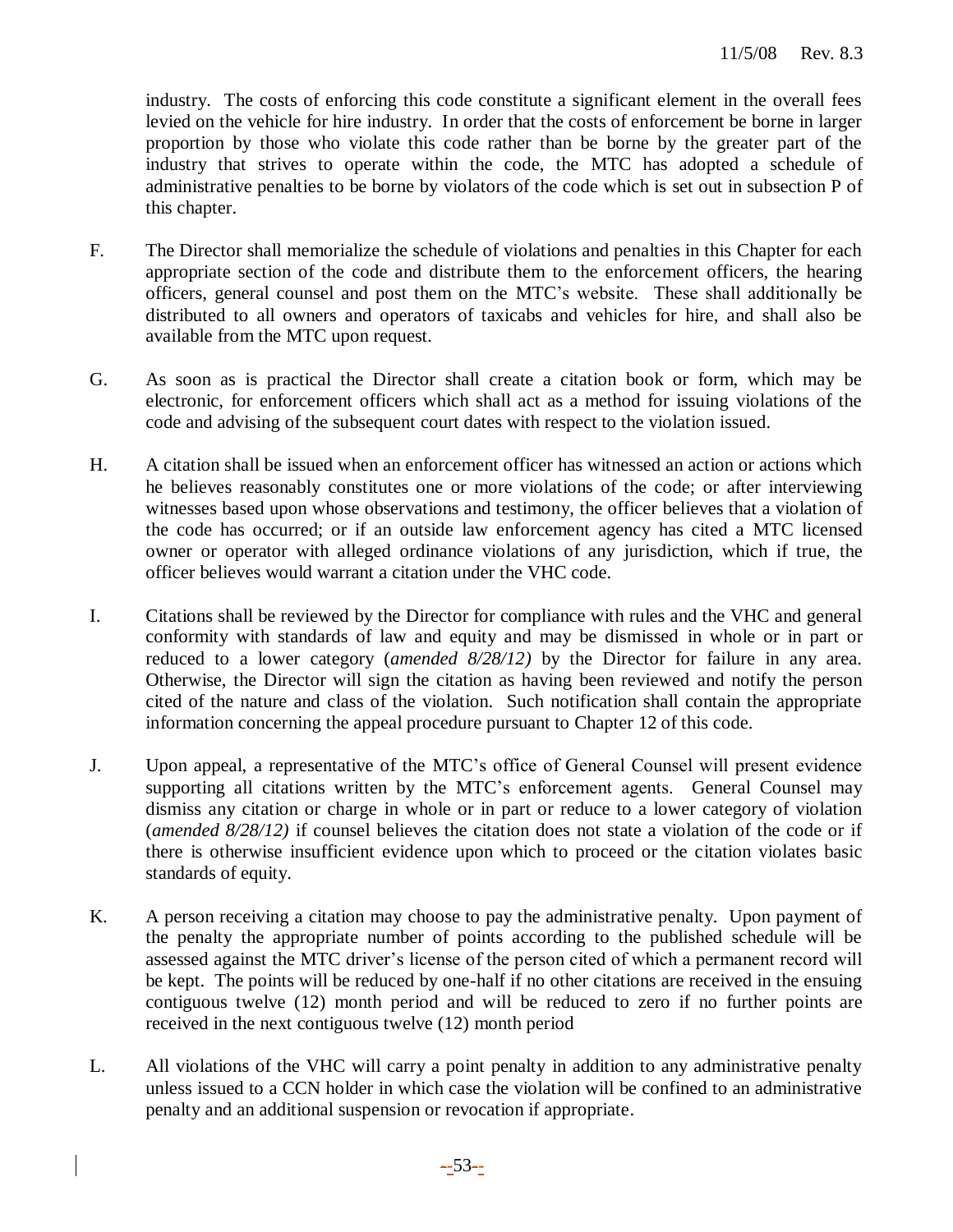- M. CCN holders will be regularly informed of citations issued to their personnel and the disposition of same. It shall be a violation of this code for a CCN holder to allow the operation of a vehicle for hire under the CCN holder's control by a person not holding a valid MTC driver's license which would be a license that has expired or is suspended or revoked. A violation of this section will result in an administrative penalty of \$100 for the first offense, \$200 for the second offense, suspension for the third offense and revocation for any subsequent offense within a contiguous forty-eight (48) month period.
- N. Citations directed toward CCN holders will be presented to the CCN holder by the enforcement officer if appropriate and then will be reviewed by the Director and the General Counsel. If the Director believes that a violation of the VHC exists, he will so inform the CCN holder in writing within 30 days of the issuance date of the citation addressed to the office address on file with the MTC by first class mail. The Director will, at that same time, inform the company of its right to appeal pursuant to Chapter 12. The Director may also cite a CCN holder for violation of the VHC and shall notify the certificate holder of the particulars of the violation as above and of the right to appeal pursuant to Chapter 12 of this code.

## O. POINT PENALTIES:

- 1. Class I Violation:
	- a. The  $1<sup>st</sup>$  violation shall result in twelve (12) points against the drivers' license, an administrative penalty of two hundred dollars (\$200) and a twelve (12) month suspension.
	- b. The  $2<sup>nd</sup>$  violation within a twenty four (24) month period will result in license revocation.
- 2. Class II Violation:
	- a. All Class II violations shall result in five (5) points charged against the driver's license for each violation and, in addition in any contiguous twenty-four (24) month period:
		- i. The  $1<sup>st</sup>$  violation shall result in a one hundred dollar (\$100) administrative penalty.
		- ii. The  $2^{nd}$  violation shall result in a one hundred fifty dollar (\$150) administrative penalty.
		- iii. The  $3<sup>rd</sup>$  violation shall result in a two hundred dollar (\$200) administrative penalty.
		- iv. The  $4<sup>th</sup>$  violation shall result in revocation, not withstanding the schedule set out in subsection 6.
- 3. Class III Violation: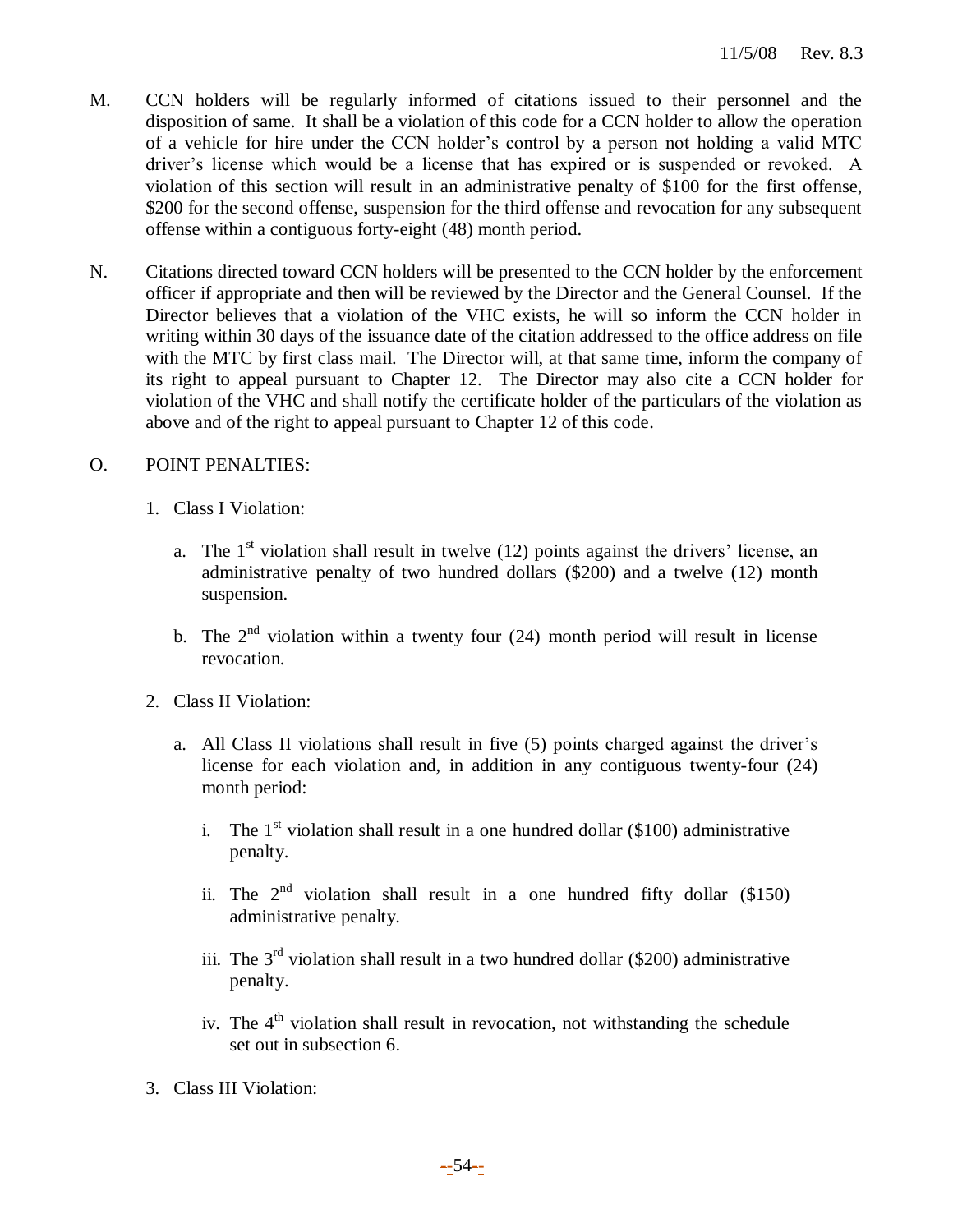- a. All Class III violations shall result in three (3) points charged against the driver's license for each violation and, in addition within any contiguous twenty-four (24) month period:
	- i. The  $1<sup>st</sup>$  violation shall result in a fifty dollar (\$50.00) administrative penalty.
	- ii. The  $2<sup>nd</sup>$  violation shall result in a one hundred dollar (\$100) administrative penalty.
	- iii. The  $3<sup>rd</sup>$  violation shall result in a one hundred fifty dollar (\$150) administrative penalty.
	- iv. The  $4<sup>th</sup>$  and subsequent violations shall result in a two hundred dollars (\$200) administrative penalty and a five (5) day suspension in addition to any suspension that may occur otherwise due to point accumulation.
- 4. Class IV Violation:
	- a. All Class IV violations shall result in two (2) points charged against the driver's license for each violation and, in addition, within any contiguous twenty-four (24) month period:
		- i. The  $1^{st}$  &  $2^{nd}$  violations shall result in a twenty-five dollar (\$25) administrative penalty.
		- ii. The  $3<sup>rd</sup>$  violation shall result in a fifty dollar (\$50) administrative penalty.
		- iii. The  $4<sup>th</sup>$  violation shall result in a seventy-five dollar (\$75) administrative penalty.
		- iv. The  $5<sup>th</sup>$  violation shall result in a one hundred dollar (\$100) administrative penalty.
		- v. The  $6<sup>th</sup>$  and subsequent violations shall result in a two hundred dollar (\$200) administrative penalty and a five (5) day suspension in addition to any suspension that may occur otherwise due to point accumulation.
- 5. Class V Violation Default:
	- a. Any violation of the Directors Rules or the VHC not specifically set out therein shall result in one (1) point charged against the driver's license for each violation and, in addition, within any contiguous twenty-four (24) month period unless such points are waived under sections 1001.I or 1001.J*(amended 8/28/12)*:
		- i. The 1<sup>st</sup> & 2<sup>nd</sup> violation shall result in a twenty-five dollar (\$25) administrative penalty.
		- ii. The  $3<sup>rd</sup>$  violation shall result in a fifty dollar (\$50) administrative penalty.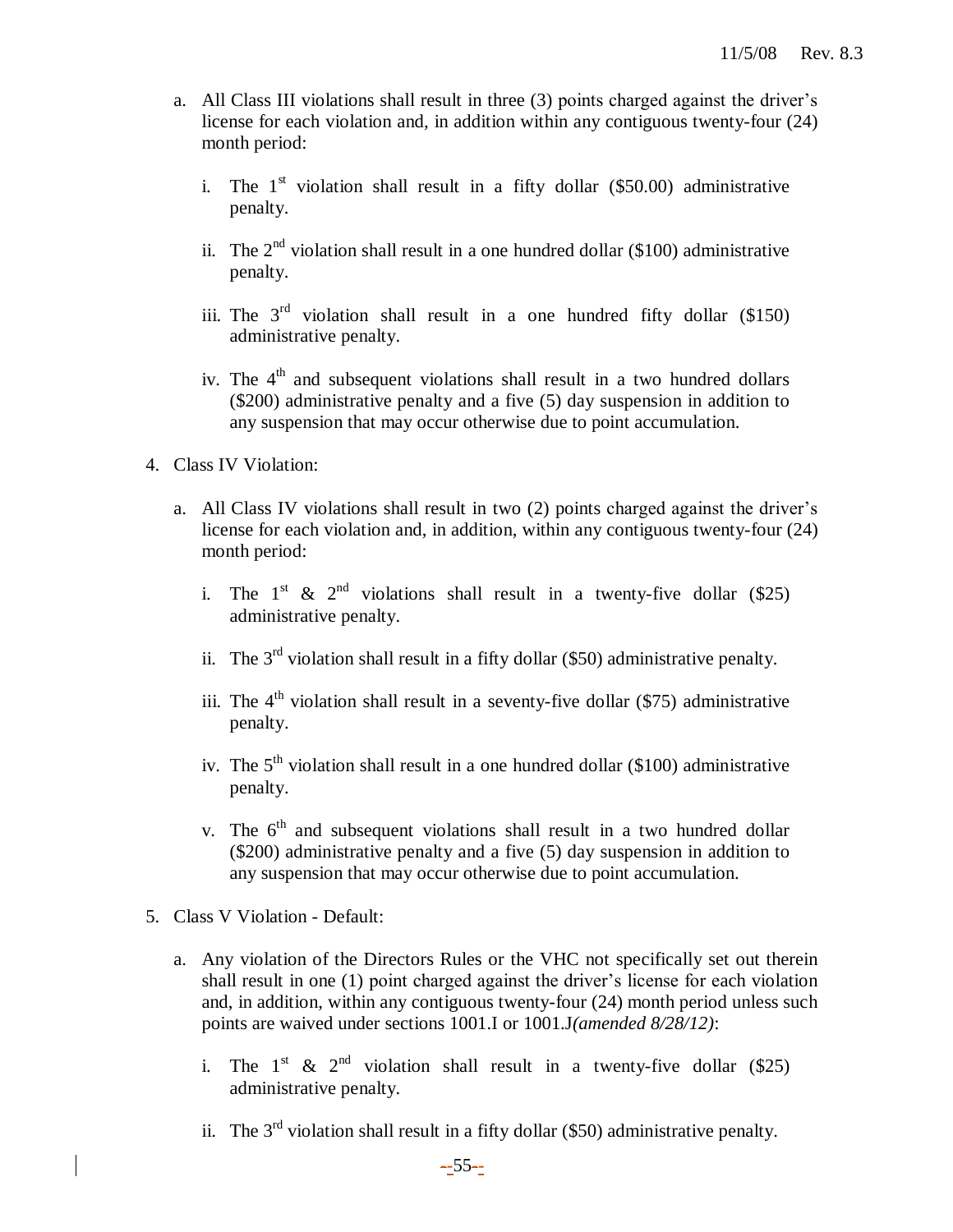- iii. The  $4<sup>th</sup>$  violation shall result in a seventy-five dollar (\$75) administrative penalty.
- iv. The  $5<sup>th</sup>$  violation shall result in a one hundred dollar (\$100) administrative penalty.
- v. The  $6<sup>th</sup>$  and subsequent violations shall result in a two hundred dollar (\$200) administrative penalty and a five (5) day suspension in addition to any suspension that may occur otherwise due to point accumulation.
- 6. Sufficient accumulation of point penalties against the driver's license shall result in a suspension.
	- a. The accumulation of twelve (12) points within a contiguous twelve (12) month period shall result in a thirty (30) day suspension.
	- b. The accumulation of eighteen (18) points within a contiguous twenty-four (24) month period shall result in a ninety (90) day suspension.
	- c. Any further suspensions in a contiguous forty-eight month (48) period shall result in a license revocation.

7. When a violation carrying a point penalty is appealed to a hearing officer and is subsequently upheld, the points will be assessed as of the issuing date of the violation and not as of the date of adjudication.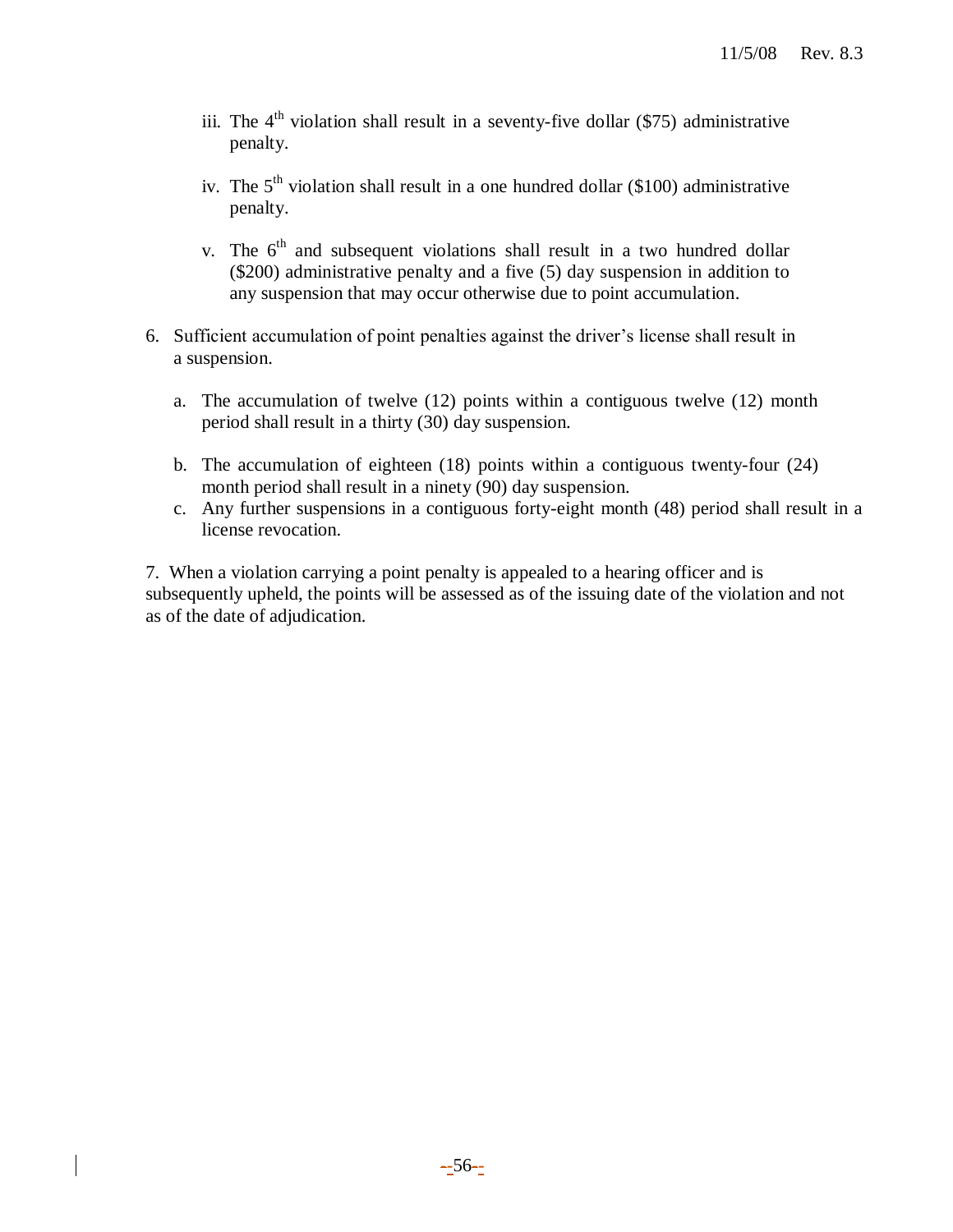## **CHAPTER 11 - MEASURES TO ENSURE COMPLIANCE - SUSPENSIONS OR REVOCATION OF LICENSE**

#### **1101 Suspension or Revocation for Non-Compliance.**

- A. For any CCN holder the 1<sup>st</sup> through  $6<sup>th</sup>$  violation in any twelve (12) month period shall result in an administrative penalty and upon a  $7<sup>th</sup>$  violation in the period the company's certificate of convenience and necessity shall stand suspended. Notice of such suspension shall be given by the Director as soon as is practical after the occurrence of the  $7<sup>th</sup>$  violation. CCN holders shall have the same rights of appeal pursuant to Chapter 12 as any other person subject to this code.
	- 1. Any CCN holder who permits or causes any person acting under the authority of a CCN, including any person acting as an independent contractor under a CCN to violate or fail to comply with any of the provisions of this code, may in addition to any administrative penalty, be subject to suspension or revocation of such person's CCN.
	- 2. Any CCN holder who allows persons acting under the authority of a CCN to incur excessive violations of the VHC shall violate this code by failing to supervise.
	- 3. More specific rules concerning the requirements and enforcement of this section may be enacted by the Director.
- B. No driver shall be permitted to hold a MTC drivers license who has by any class of violation suffered three (3) license suspensions within a contiguous forty-eight (48) month period. Any driver having suffered three (3) license suspensions within any contiguous forty-eight (48) month period shall have their license revoked.
- C. Any person operating a vehicle for hire without a Missouri or Illinois driver's license or while such driver's license is suspended commits a Class I violation of this code and may also be subject to revocation.
- D. The Director may suspend for a period up to one hundred eighty (180) days or revoke the MTC vehicle permit of any vehicle for hire or may suspend or revoke a MTC driver's license if the Director finds one (1) or more of the following:
	- 1. That the driver has an overall recent driving history that indicates that he could be a danger to the safety of traveling public.
	- 2. That the owner, lessee or driver made an intentional misstatement or misleading statement of fact in the application not discovered until after the issuance of said license.
	- 3. That any owner, lessee or driver has been convicted of or pled guilty to one (1) or more of the following:
		- a. A felony violation of any state or federal statute or law involving any crime against persons, including, but not limited to all forms of assault within ten (10) years of the application or within ten (10) years of release from prison for said felony convictions. *(amended 10/23/12)*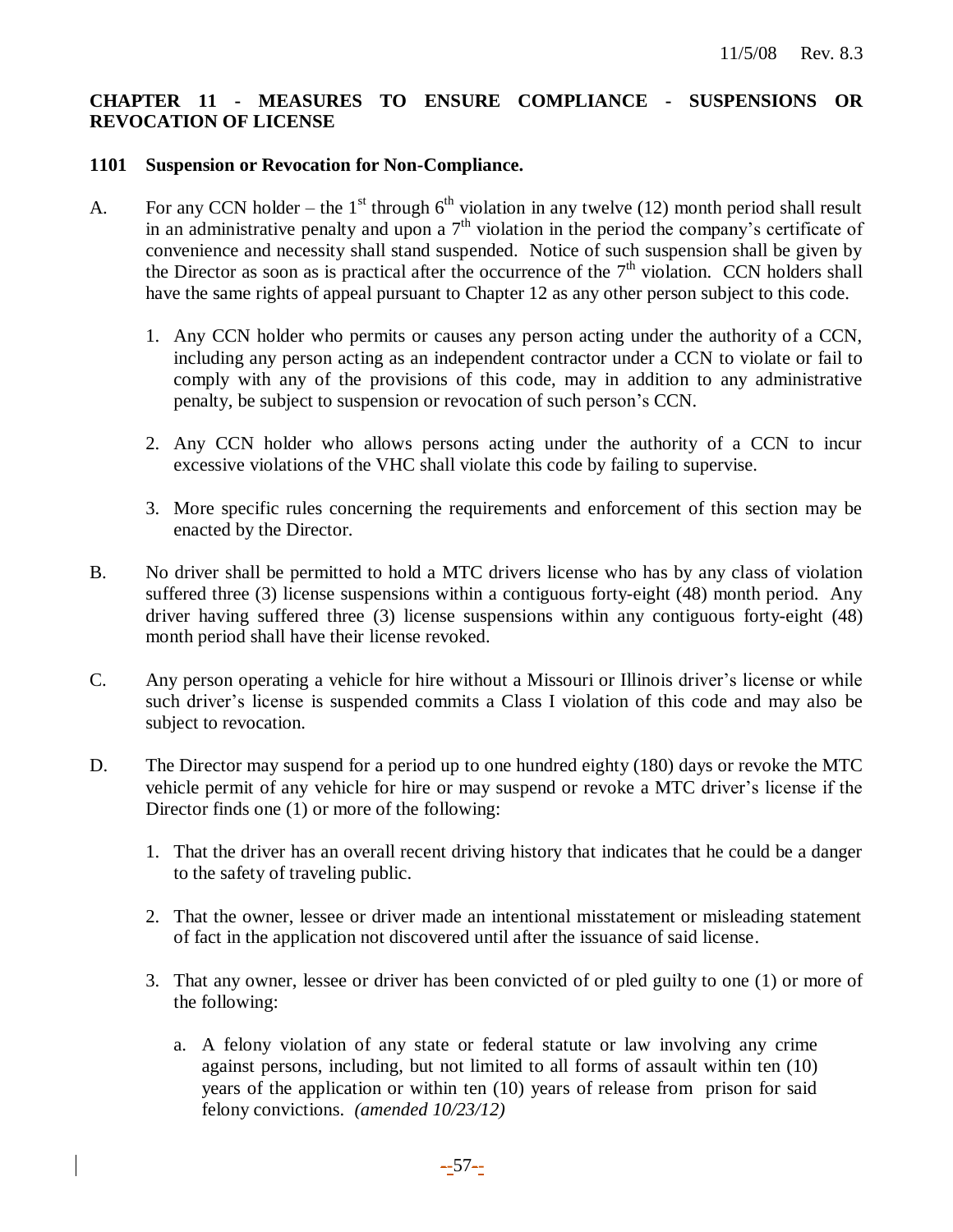- b. A felony violation of any state or federal statute or law of any crime involving moral turpitude within ten (10) years of the application or within ten (10) years of release from prison for said felony conviction. *(amended 10/23/12)*
- c. A violation of any federal or state statute involving terrorism or terrorist activity.
- d. Any failure of periodic random drug tests administered by the Director.
- E. In the event that the Director suspends or revokes a CCN or a MTC vehicle permit or MTC driver's license the Director shall notify the appropriate party and the CCN holder in each case by certified, registered or priority mail of the suspension or revocation and state the reason for the action and the procedure for appeal pursuant to chapter 12 of this code. Suspension shall take effect after ten (10) days' notice to the driver, except as otherwise provided herein.
- F. If the Director determines that there appears to be an immediate threat to the health, safety or welfare of the public, any suspension or revocation shall take effect immediately. In the event of an immediate suspension or revocation the driver may request a hearing pursuant to Chapter 12 which will be scheduled as soon as practicable. The suspended or revoked driver shall bear the burden of going forward with evidence to refute the Director's determination of the appearance of an immediate threat to the health, safety or welfare to the public. (*amended 10/23/12)*
- G. If charges are pending against a driver in another forum involving substantially the same facts as the incident upon which the Director made his suspension decision, then the Director may continue to suspend the MTC driver's license until the charges have been resolved to the Director's satisfaction in that other forum. Otherwise, the Director may suspend a MTC driver's license because of pending felony charges or Class A misdemeanor charges involving assault. The suspension or revocation shall be in writing stating the reason for said suspension and the procedure for appeal pursuant to chapter 12 of this code and sent by registered or certified mail to the driver. Whenever charges are pending in another forum which, if a conviction were obtained, would render the driver ineligible to possess a MTC driver's license under the provisions of this code, the Director may suspend any pending action under this code pending the outcome of the charges in that other forum.
- H. Conviction of or a plea of guilty to an alcohol related offense while operating a vehicle including, but not limited to Driving While Intoxicated shall result in immediate revocation of a MTC driver's license.

1. Whenever any license of any sort is revoked under this code the Director, in his order of revocation shall state the length of the revocation and if the revocation is permanent the Director shall so state in the order of revocation. If Director denies the issuance of any license then he shall state in his order of denial the length such denial shall stay in effect. *(added 11/29/11)*

I. Complaints concerning breaches of conduct of the VHC may be filed with the Director by any person. The complaint must be in writing and information as to the address and telephone number of the complainant sufficient to allow the Director to contact the complainant so that evidence to support the complaint may be obtained must be supplied with the filing of the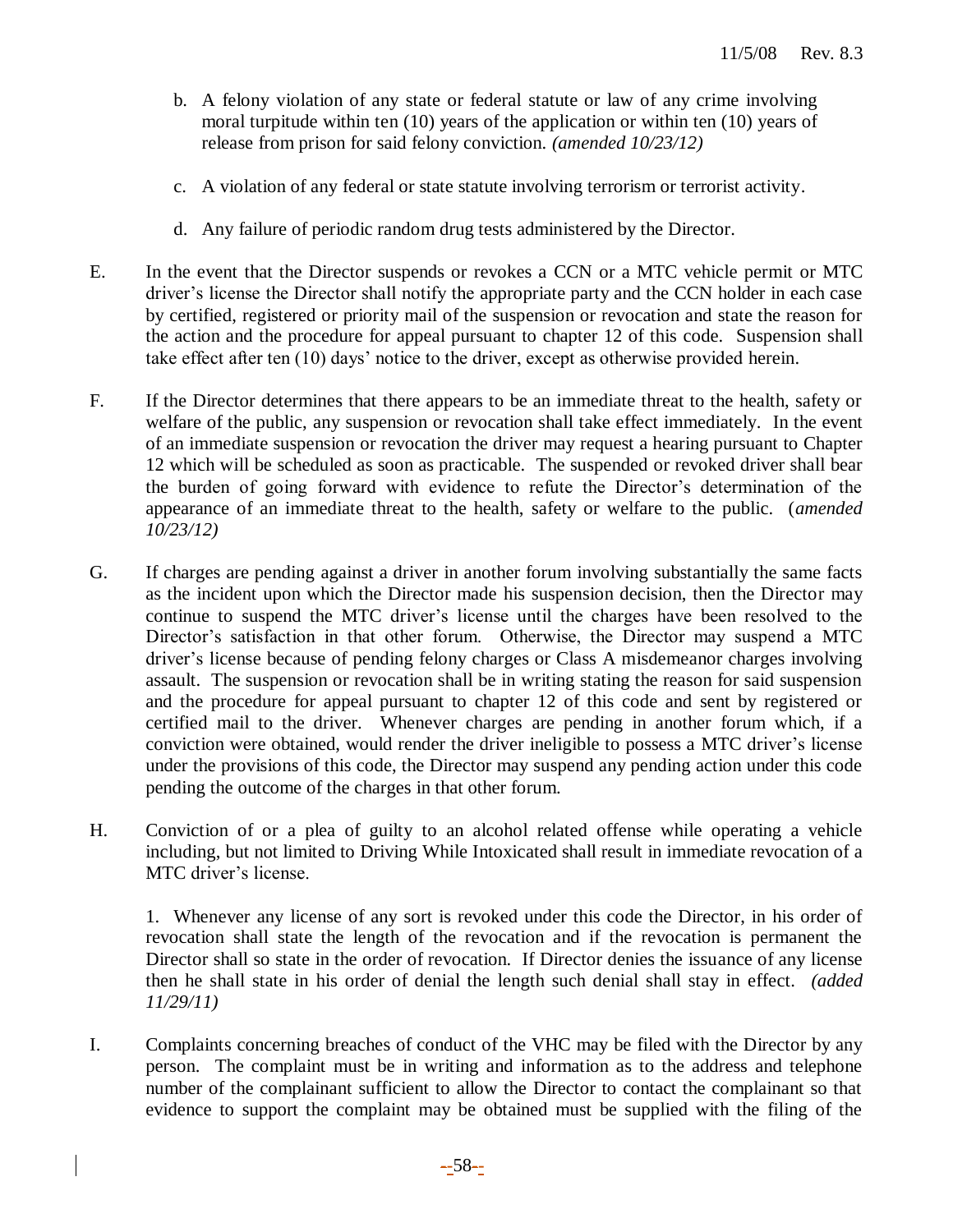complaint. Complaints not in writing or not containing contact information will not be pursued.

- 1. All complaints shall allege the nature of the code violation.
- 2. If the allegation is of a serious nature, the Director will take immediate steps to obtain and preserve the testimony of the complainant.
- 3. If the complainant's statement is preserved under oath, every effort will be made to pursue the complaint without requiring a personal appearance by the complainant if the complainant is not a resident of the State of Missouri or does not live within fifty (50) miles of the jurisdiction of the MTC.
- 4. If a complaint is filed in person, complainants may be accompanied by counsel.
- 5. If a complaint is filed in person and it appears that the complainant is under the influence of an intoxicant or drugs, suffering from a mental disorder, or exhibits any other behavior or condition bearing on the complaint's credibility, these conditions shall be noted with the complaint at the time the complaint is filed with the signature of the observer.
- 6. If the complainant filing in person alleges any manner of physical abuse or injury to their person, the person receiving the complaint should encourage them to contact law enforcement authorities immediately.
- 7. Citizen complaints may be dismissed by the Director if the Director believes that the statements made in the complaint do not constitute a violation of the VHC.
- 8. Citizen complaints may be dismissed by General Counsel if General Counsel believes that there is insufficient evidence available to successfully pursue the complaint or that the allegations of the complaint do not constitute a violation of the VHC.
- J. A citation that is not appealed or a citation that is appealed but is upheld without further appeal must be paid within thirty (30) days of the failure to appeal date or the date of the decision upholding the citation or the MTC license of the driver who has received the citation shall be suspended. If such citation remains unpaid for an additional 30 days the MTC license shall be revoked. Administrative penalties unpaid after sixty (60) days resulting in revocation shall be doubled not to exceed \$200.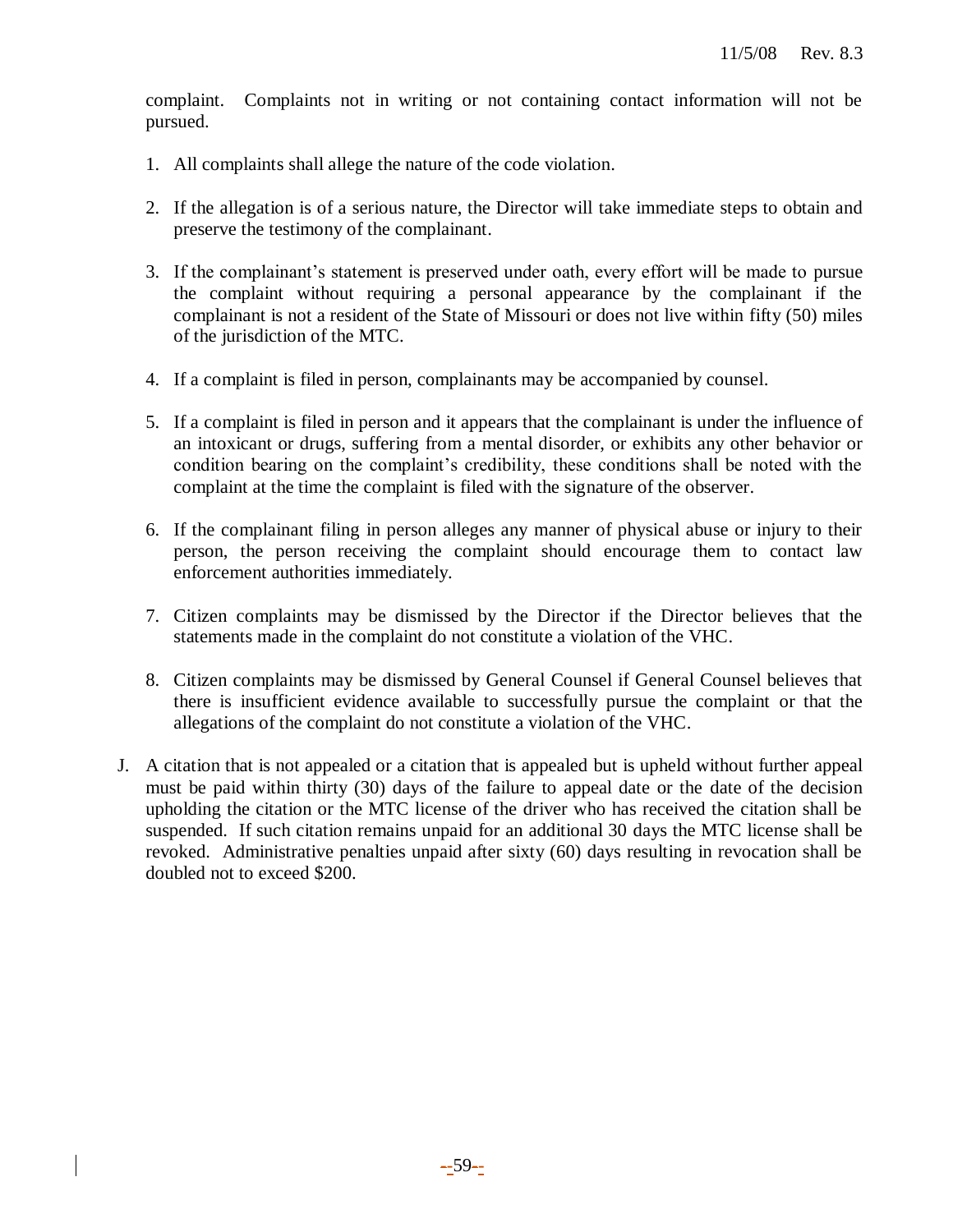## **CHAPTER 12 – ADMINISTRATIVE PENALTIES AND APPEAL PROCESS**

#### **1201 Hearing Date**.

A. The Director will set up a docket as needed for appeals. The docket will establish a court date for all citations written prior to that docket cut-off date or for a longer period if volume dictates. At the docket cut-off date, enforcement officers will switch to the next pre-set docket date if one has been established. In no event will an appeal be delayed for longer than one hundred fifty (150) days. *[adopted 8/18/10]* Failure to appear at a scheduled hearing officer date will be an automatic Class V violation.

#### **1202 Continuance**.

A. Anyone charged with a code violation may obtain one continuance from the Director for good cause shown. Any further continuances must be obtained from the hearing officer before whom the person is scheduled to appear prior to the date of appearance. Since the MTC believes that continuances put an undesirable strain on the enforcement system and are unfair to the charged party, continuances are to be discouraged and additional court costs of \$100.00 *[adopted 8/18/10]* will be imposed for the continuance unless the hearing officer determines otherwise.

#### **1203 Setting Docket Dates**.

A. The Director will work with the hearing officers in rotation where possible to establish docket dates if the volume of appeals so justify which will be assigned to each hearing officer over the calendar year. The docket will indicate whether it will be heard electronically or physically. The docket dates will be posted on the MTC website and at the MTC offices. Whether a docket will be heard physically with the hearing officer, counsel, all parties and witnesses physically present will be determined by the hearing officer and submitted to the Director for posting. Any electronic hearing must allow all parties to view and communicate with one another and the hearing officer and must allow counsel, or the parties to question and cross examine all witnesses.

## **1204 Procedure for Appeal to a Hearing Officer**.

- A. Any person regulated by this code receiving a citation alleging a violation thereof has the right to appeal that citation to an independent hearing officer provided by the MTC. In addition, a CCN holder will also have standing to appeal a citation given to one of the CCN holder's drivers. When that person is notified by the Director of the alleged violation, the Director will also send notification of this right to appeal. The right to appeal must be exercised by notice to the Director only on a form provided by the Director. Such notice must be served on the Director within ten (10) days of receipt.
	- 1. A person receiving a citation may choose to present his case to a hearing officer at which time he is free to be represented by counsel or to appear pro-se. In order to present his case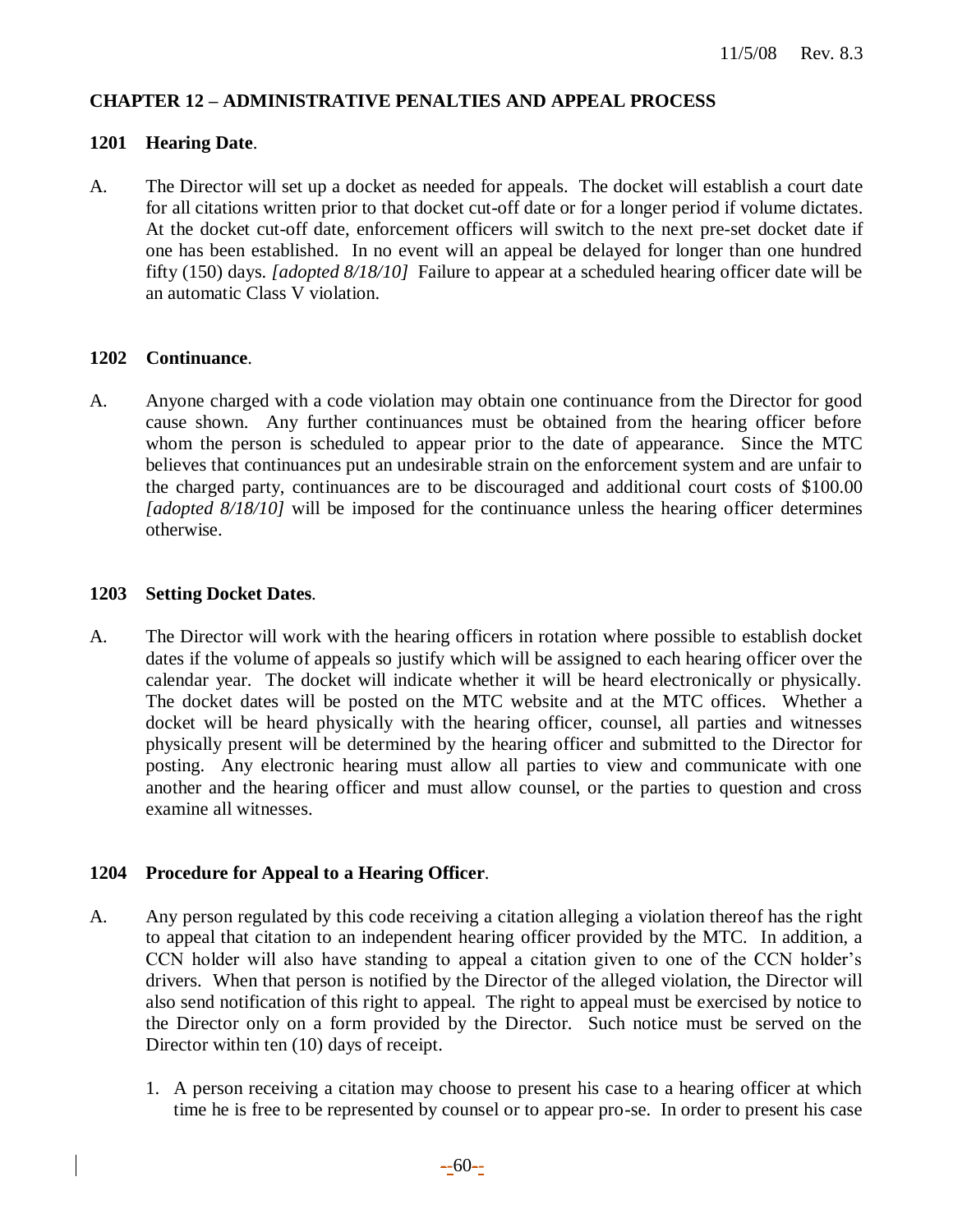to a hearing officer, it is only necessary for the person to appear at the hearing date assigned on the citation or by the Director.

- 2. If there is sufficient time the person will be heard at the time and date so assigned. If there is not sufficient time, then the person will be heard at the next available date set by the Director or as designated by the hearing officer.
- 3. If the person presenting his case to the hearing officer prevails, then all charges and any attendant costs will be dismissed, including any record thereof.
- 4. If the person presenting his case is found by the hearing officer to have committed all or any of the cited violations of the VHC then, in addition to any other appropriate penalty and points that person will be responsible for court cost in the amount of one hundred dollars (\$100.00).*[adopted 8/18/10]* This amount may be adjusted from time to time by the MTC through the Director and any such adjustments will be communicated to all owners and drivers and posted on the MTC's website and at the MTC's offices.
- B. All hearings may be conducted electronically at the election of the hearing officer. Notice of electronic hearings, if not otherwise noticed, will be given at least one (1) week in advance of the hearing but, if at all possible, at the time the docket date is originally established. Arrangements will be made by the MTC for participants unable to attend electronically.
- C. At an electronically conducted hearing the attorneys and witnesses, the court reporter and the hearing officer may all appear remotely by camera with sound and the hearing may be conducted in that manner.
- D. Any electronic hearing must allow all parties to view and communicate with one another and the hearing officer and must allow counsel or the parties to question and cross examine all witnesses.

## **1205 Hearing and Decision on Appeal**.

A. The hearing shall be conducted in the manner set forth in Chapter 536 RSMo. A record of the hearing shall be made. The hearing officer may issue a decision immediately or, as soon as practicable after the hearing, he may issue a decision and order, including findings of fact and conclusions of law. Subpoenas may be issued as provided in Chapter 536 RSMo.

## **1206 Appeal from Hearing Officer Decision**.

*(Repealed 8/28/12)*

# **1207 Appeal to the Circuit Court.**

A. Under no circumstances will there be an appeal to the MTC. Upon completion of the MTC's administrative hearing process, appeals are to the Circuit Court of the City of St. Louis. The time limitations for court review shall run from the date of mailing of the order of the appellate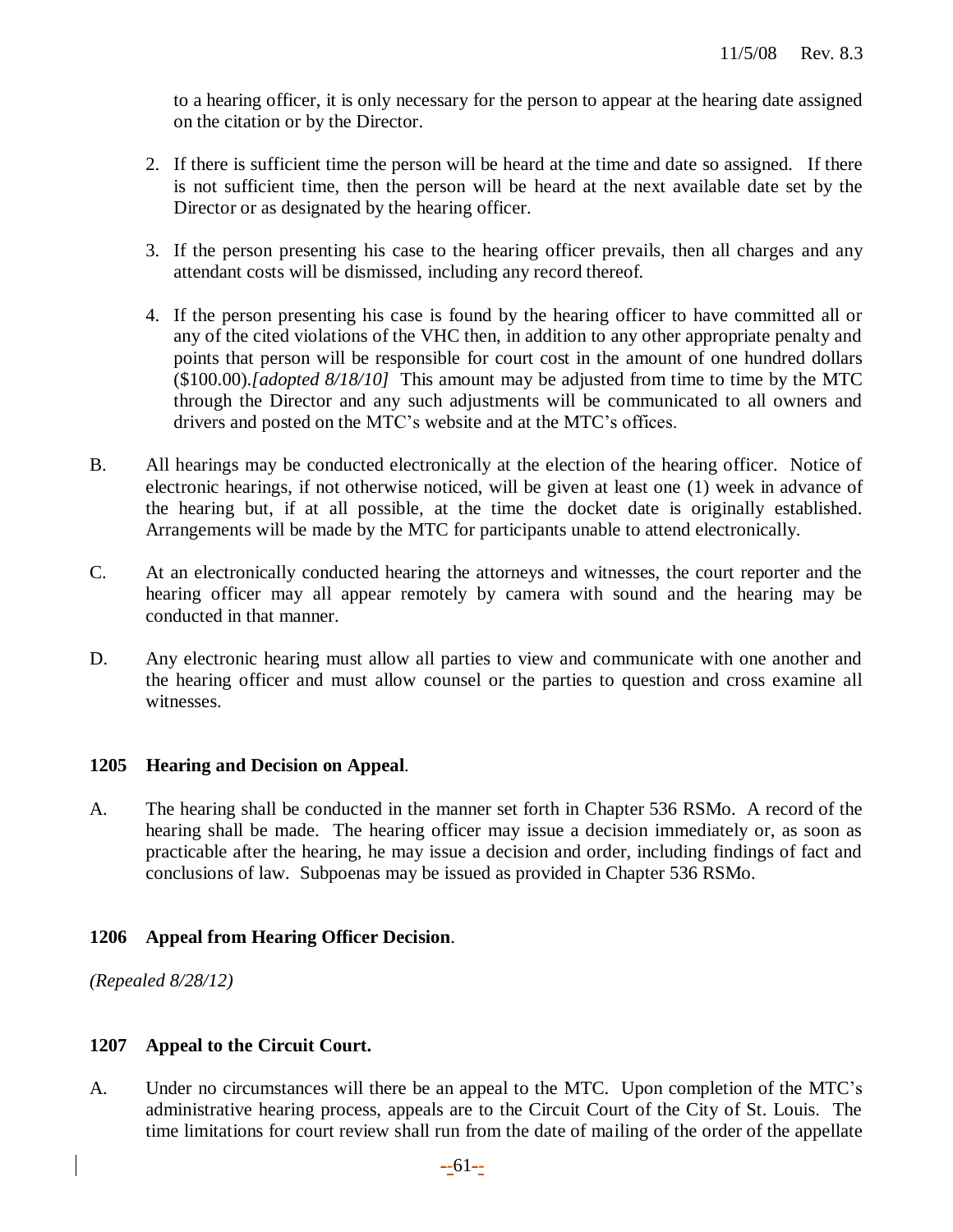hearing officer's decision or from the date of the hearing if the appellate hearing officer's decision is rendered from the bench or from the date of the mailing of the appellate hearing officer's decision if no ruling is made from the bench and shall be the same as those set out in Chapter 536 RSMo for appeals to the circuit court.

#### **1208 Stay of Proceedings**.

A. The Director, when notified, may stay proceeding in any case which also involves an alleged breach of the law in the jurisdiction of another law enforcement agency until such time as the charges so pending have been resolved. In some circumstances a suspension of driving privileges could result in the interim if it appears that a genuine threat to the public health, safety or welfare exists. Appeals from such a decision of suspension are under this Chapter.

#### **1209 Appeal of Citation for CCN Holders**.

A. The CCN holder may pay the administrative penalty and receive any other penalties involved with a citation or may appeal to the hearing officer by filing a notice of appeal as required by this Chapter. The certificate holder may be represented by counsel or appear pro-se. The appeal process set out herein shall also apply to all alleged CCN holder code violations.

#### **1210 Hearing Officers**.

- A. Hearing officers appointed by the MTC shall be familiar with this code and possess the ability to conduct a fair and impartial hearing in accordance with the hearing procedures set forth in chapter 536 RSMo., and to render a fair and impartial decision including findings of fact and conclusions of law where appropriate.
- B. A hearing officer shall not be a member or employee of the MTC, or employed by or own a substantial interest in any hotel or restaurant located in the city or county or any business entity engaged in the business of carrying persons for hire on the streets of the city or county. Substantial interest means ownership by any member of the hearing officer's immediate family, directly or indirectly, of ten (10) percent or more of any business entity. Immediate family means the hearing officer and his or her spouse and their parents, children, brothers, sisters and spouses thereof. To the extent possible the MTC will endeavor to use retired or former judges as its hearing officers.
- C. The compensation of hearing officers shall be established by the MTC and implemented by the Director.
- D. The hearing officer shall be the judge of his or her own qualification to hear a case, but for good cause shown, may order a change of hearing officer in which event the Director may assign a new hearing officer as soon as is reasonably practical.
- E. Anyone charged with a code violation shall be entitled to one change of hearing officer for good cause shown. The request for change of hearing officer should be presented to the Director at least ten (10) days prior to any hearing.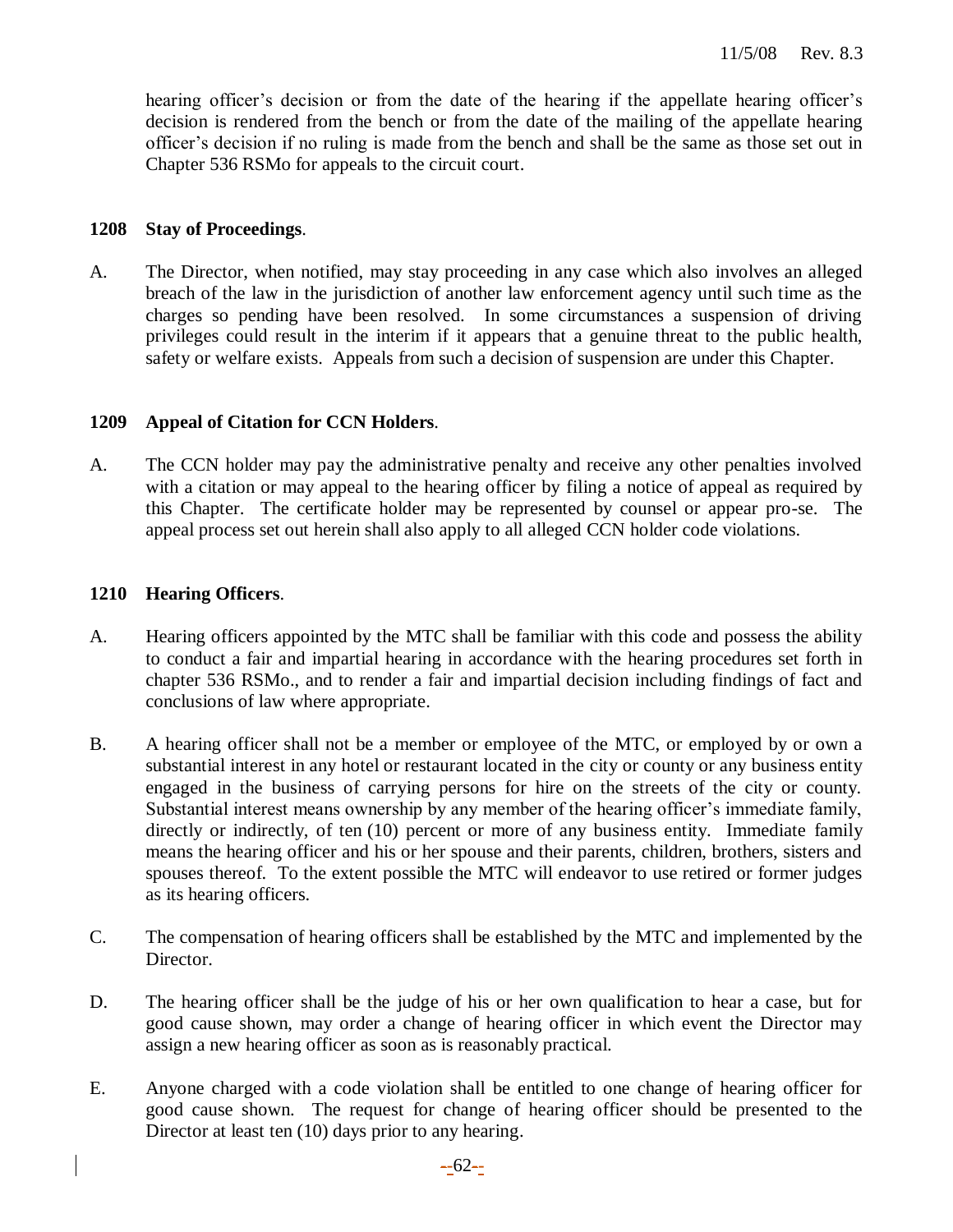#### **1211 Court Reporters**.

A. The Director will work with the office of General Counsel to establish a procedure for procuring and compensating court reporters used for hearings and appeals. Court reporters may bill the MTC directly for their services.

#### **1212 Hearing Premises**.

A. Normal venue for all hearings and appeals will be the offices of the MTC unless otherwise notified. If the offices of the MTC are for any reason unavailable, the Director will work with the office of General Counsel to procure adequate facilities in which to hold hearings and appeals. The location of these premises will be posted at the MTC's offices and on the MTC's website and will be made known to anyone affected.

## **Chapter 13 - COMPLIANCE WITH THE AMERICANS WITH DISABILITIES ACT**

## **1301 Certificate of Convenience and Necessity for Specially Designed Handicap Accessible Vehicles (***Added 3/28/11 amended 4/8/11***)**

- A. There is hereby created a special CCN category to operate handicap accessible vehicles only.
- B. Vehicles permitted under this category must be handicap accessible vehicles by design and fully compliant with all qualifications of the ADA including driver training at a training course designated by the Director.
- C. No permit granted under this category of CCN may ever be used for any other type vehicle than a handicap vehicle.
- D. Vehicles permitted under this type of CCN must be dispatched and otherwise comply with all requirements of the Code for on call taxicabs.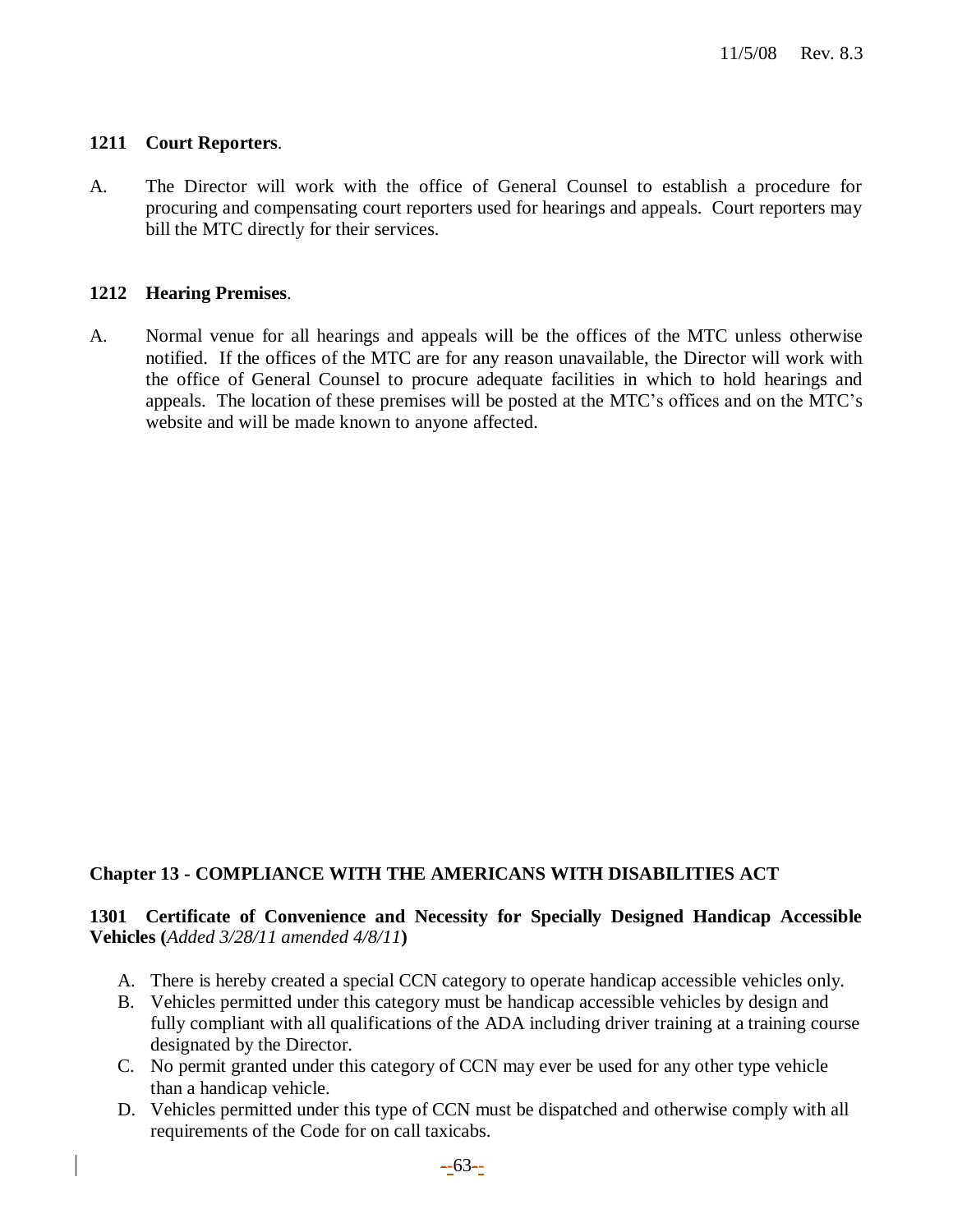- E. A CCN holder operating under this type of CCN will be subject to all of the provisions relevant to on call taxicabs.
- F. Vehicles permitted under this type of CCN may not enter service when they are more than 6 years old and must be taken out of service when they are 9 years old.
- G. CCN holders operating under this type of CCN may make arrangements with other CCN holders to provide handicap vehicle access service for them on a contract basis. They may also provide handicap access service under contract for other agencies or companies but all contracts must be on file with the MTC within ten (10) days of being signed.
- H. Any CCN holder operating under this type of certificate may pick up non-handicap as well as handicap passengers but the primary duty of this type of CCN will be to serve the handicap market.
- I. In order that the MTC may determine the extent of the demand for handicap vehicles in its market area, all vehicles operating under this type of CCN shall keep a written log in each permitted vehicle in which every trip shall be recorded indicating clearly whether or not it was a handicap trip. Such reports are to be submitted to the MTC weekly for a period of 18 months from the inception period of the CCN or for such longer period as the Director may provide in his Rules. Failure to accurately document a trip shall be a Class II violation. Operations pursuant to a CCN under this chapter of the Code will be considered a pilot program for the first 18 months and permits initially issued may be increased or reduced as a result of the data collected under this program.
- J. Any CCN holder choosing to replace an exiting taxicab or premium sedan with a handicap accessible vehicle must follow all rules for handicap accessible vehicles including reporting weekly the number of handicap trips taken for each vehicle, however, such a handicap vehicle may be replaced by a regular fleet vehicle if it is not being operated under a handicap CCN.
- K. Refusal to provide transport for a handicap passenger by a handicap accessible vehicle shall be a Class I violation and in addition to other penalties under this code may result in suspension or revocation of the driver's license and permit involved as well as the handicap CCN.

# **DIRECTOR'S RULES PROMULGATED**

# **Director Rules revised 2/18/2011**

# **Director Rules Chapter 2,**

# **Section 201 A**:

Every CCN holder must supply the MTC with the form in which it does business, for example, a corporation, a limited liability company, a partnership, sole proprietorship, etc. Every CCN holder must supply the MTC with its filing with the Secretary of State of Missouri. Every CCN holder must supply the MTC with a resolution of its corporation, Limited Liability Company or partnership showing the officers of the company and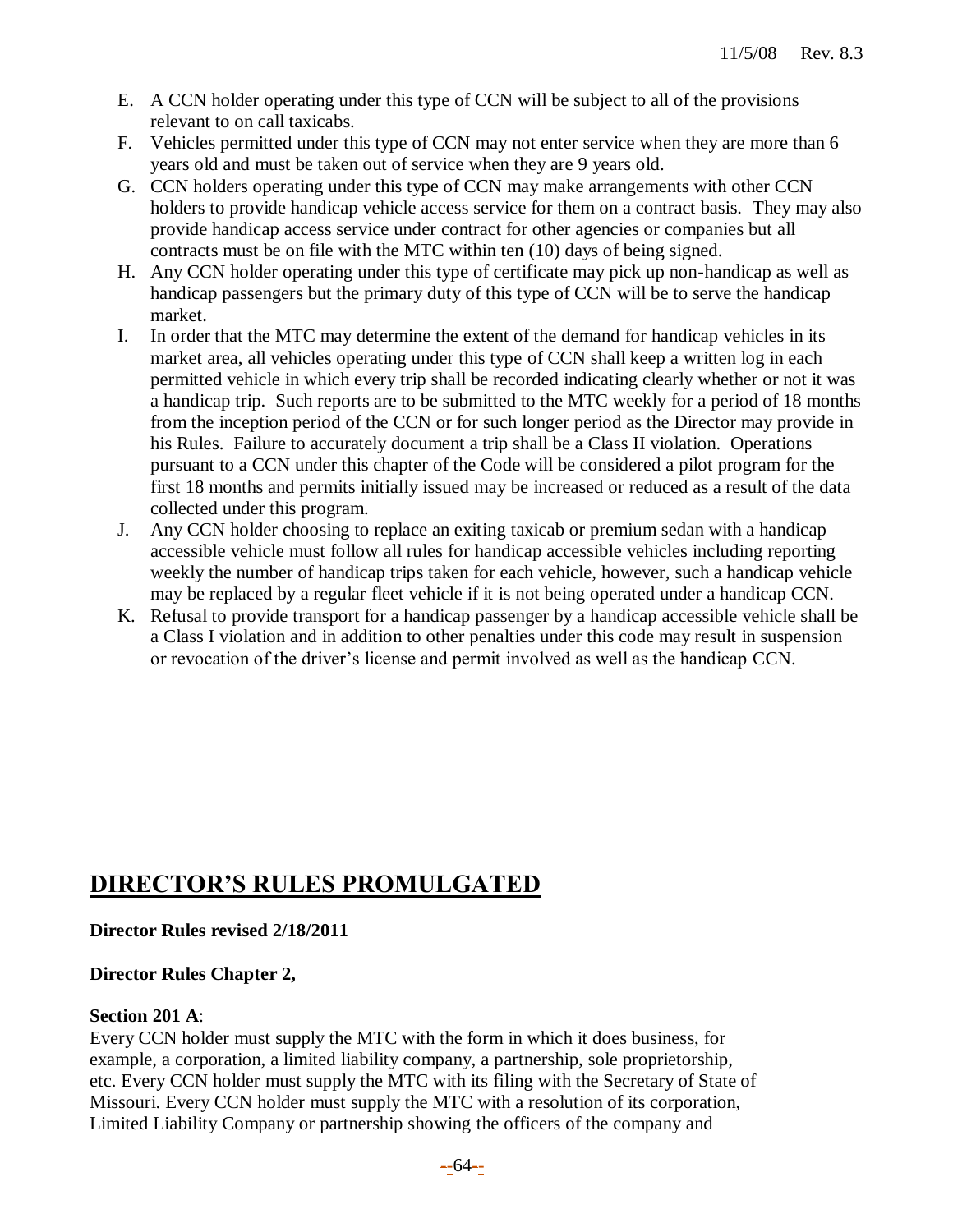stating that these persons have the authority to speak for the company and to bind the company. Each CCN holder must supply the MTC with a copy of its by-laws if a corporation or limited liability company which by-laws must indicate clearly which officers have the authority to bind the company. The by-laws of each corporation or limited liability company each company's by-laws must clearly state the foregoing or they will be rejected and if not amended to clearly state the foregoing, the CCN will be revoked.

## **Section 201.A.1**

Any person seeking to purchase any assets from a vehicle for hire service to be used in the conduct of a similar service under the same CCN must first obtain approval from the MTC. When such a minority interest in a CCN holder is being acquired the transfer will be considered after an application of transfer, approved by the managing agent of the CCN holder is submitted to the MTC. A fee for such application for approval shall be two hundred fifty dollars (\$250.00) and the information that must be provided to the MTC when seeking such approval shall be a fully executed contract of sale as well as the same information that must be provided under section 202.B.3.b, d, e, f, g, I, j, m, p and q as well as section 202.B.4. Upon approval of the application by the MTC the CCN holder must submit a revised ownership list in a form required by the Director within five (5) working days of such approval. *[amended 9/28/10]* 

Only CCN holders shall lease vehicles for hire. The MTC must be able to determine who is driving any vehicle for hire so that it can make sure those persons are properly licensed, have clean criminal records and are not security risks among other considerations. Concealed sub leases make this impossible to accomplish and so are prohibited. *(added 11/17/10)*

#### **Chapter 2, section 202 B:**

Application for a new CCN shall be accompanied by a non-refundable application fee of \$150.00; a merger, acquisition, transfer of ownership or sale involving a CCN must be accompanied by a non-refundable application fee of \$2,500.00; upon approval of the application an additional fee of \$100 for each permit proposed to be transferred will be due.

1. An application for a CCN or any modification thereof shall be addressed to the MTC on forms provided by the MTC. Any material required in the application process may be submitted as an appendix to the application form. 2. This application shall be in writing, verified by the affidavit of the applicant, or if the applicant be a corporation, a limited liability company or an association of persons of any kind, by its duly authorized officer or agent. 3. The application must contain:

a. If for a new CCN: The full name and business address, telephone numbers and email addresses of the applicant, and if a partnership, the same information for all partners; if a corporation, limited liability company or association of persons, the same information for all principals or stakeholders and all officers and directors thereof and a fictitious name registration if any.

b. If for a merger or acquisition or transfer or sale of ownership then: the full names and business addresses, telephone numbers and email addresses of the current owners of record and the proposed new owners or if a partnership or partnerships the same information for all partners in all entities involved and if a corporation, limited liability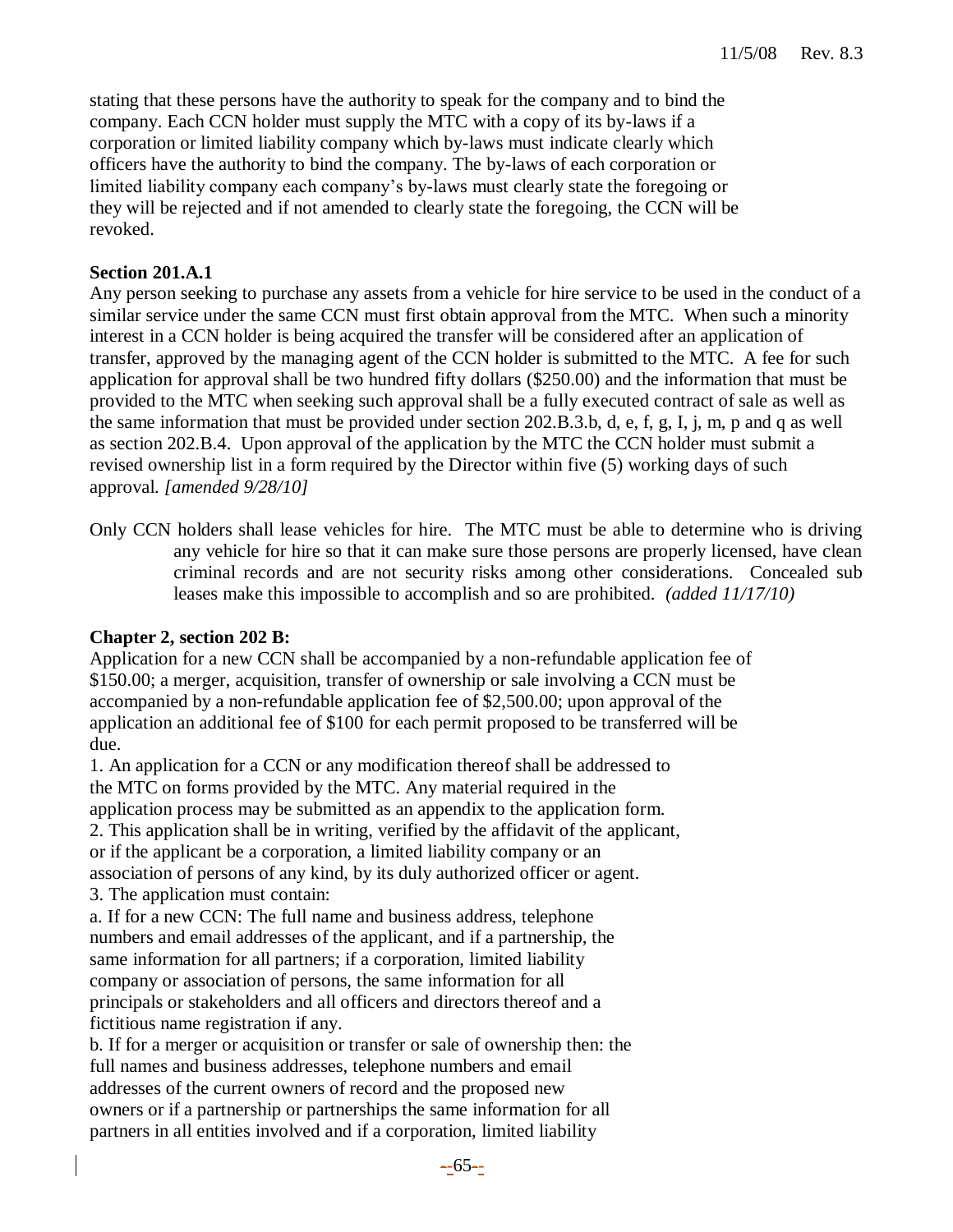company or association of persons the same information for all principals, or stakeholders and all officers and directors thereof and a fictitious name registration if any on both sides of the proposed transaction.

c. If for a new CCN: The full name, address and full contact information of the managing officer who shall be designated as the person to whom all correspondence from the MTC shall be addressed and who shall be the official representative in dealing with the MTC.

d. If for a merger or acquisition or transfer or sale of ownership then: the same information as in "c" above for the proposed surviving entity.

e. The service category under which the applicant is proposing to provide service or is providing service.

f. What, if any, previous experience the applicant has had, or if the applicant is a partnership, the partners therein have had, or if the applicant is a corporation or other association of persons, the officers and directors have had, in the service category for which application is made.

g. The number of vehicles the applicant desires to operate.

h. The color scheme proposed to be used or currently being used.

i. The passenger capacity of each vehicle according to manufacturer's rating.

j. The type, model and description of vehicle for hire to be used or being used, engine horsepower or identification and description of other means of motivation, and name of the manufacturer as well as the age of each vehicle.

k. The applicant must agree that the applicant will provide operational oversight for its services to include the training of company drivers, the monitoring of driver compliance with this code and the general fitness and continuing maintenance of vehicles in operation under each certificate and must submit a plan for how this will be accomplished.

l. A detailed description of what the applicant is proposing to undertake including any merger or acquisition of any assets to be used in the operation of a new or existing CCN and the way in which those assets will be used or deployed, whether it is anticipated that such merger or acquisition will give rise to a need for further permits either immediately or in the reasonably foreseeable future.

m. The applicant must give permission for an FBI background check on all principals involved in the proposed CCN holder.

n. In the event of an acquisition, the applicant must provide a plan for continuing to serve the community which the acquired or merged company has historically served.

o. The applicant must provide a plan and a timetable for upgrading the acquired fleet so that the vehicles will provide electronic credit card capability.

p. All units must have their meters re-certified prior to operation if a merger or sale is approved.

q. Applicant must provide a list of all drivers proposed to be working for the applicant after the merger or acquisition to the extent available.

4. The Director shall have a public hearing on any proposed new CCN for public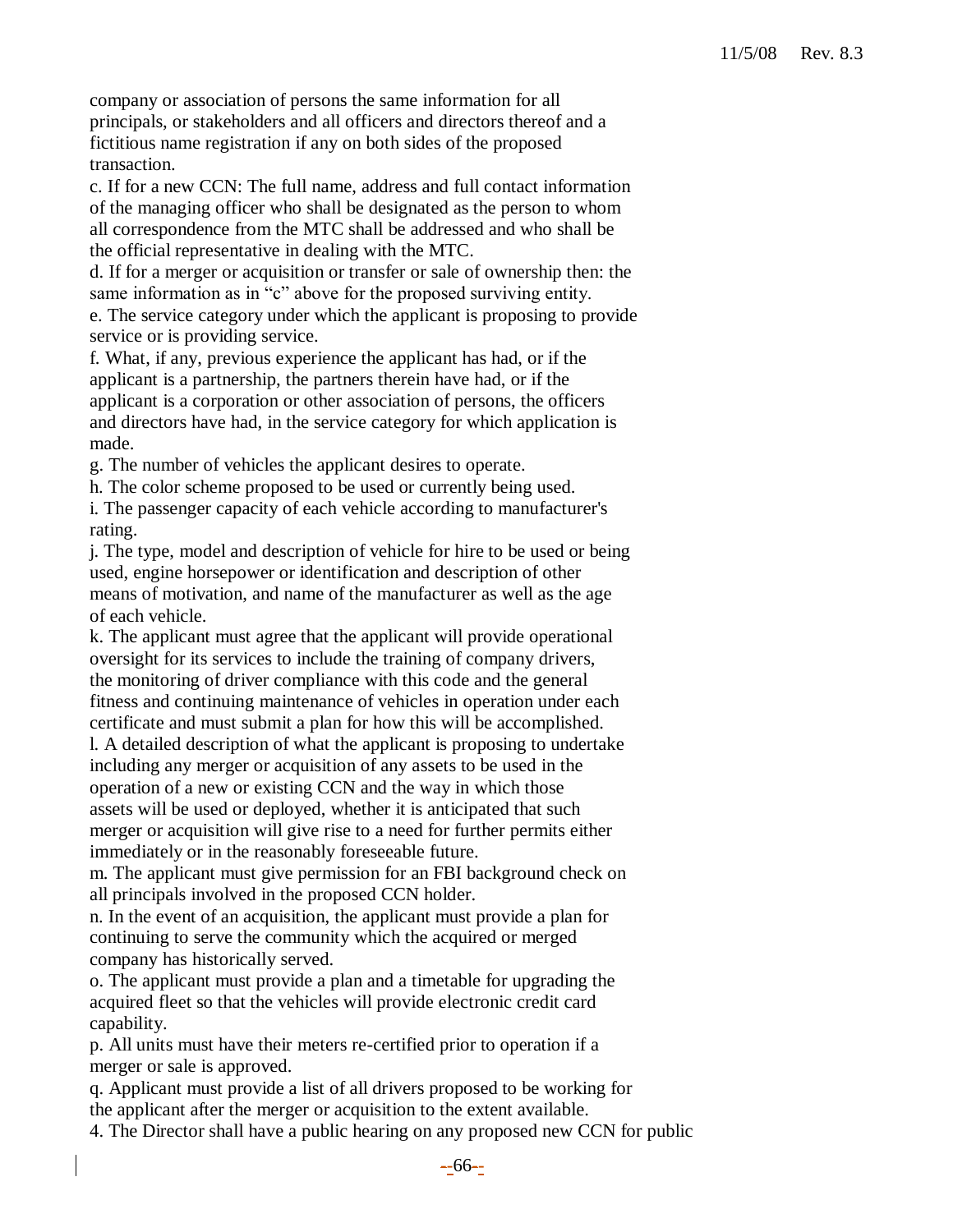comment prior to submitting his recommendations to the MTC and applicant will, in addition to other fees, be responsible for the cost of the hearing and for any legal fees incurred by the MTC in performing its due diligence in connection with the application. An applicant may request a good faith estimate of these costs from the Director but the estimate notwithstanding the applicant will be responsible for the actual costs.

5. The Director will not conduct a public hearings on applications for merger, acquisition or transfer of ownership prior to submitting his recommendations to the MTC and applicant will, in addition to other fees, be responsible for the all costs of the of processing the application and for any legal fees incurred by the MTC in performing its due diligence in connection with the application. An applicant may request a good faith estimate of these costs from the Director but the estimate notwithstanding the applicant will be responsible for the actual costs.

## **Chapter 2, section 207 A**.

The time period for filing a notice of appeal to a hearing officer from a decision of the Director or the MTC which impacts a CCN is ten (10) days from the date of Notice of the decision.

**Chapter 2, section 209**: the level of insurance required by each class of CCN holder shall be as follows:

Taxicabs: \$ 200,000.00 Combined single limit for any one (1) accident.

Premium Sedans: \$ 200,000.00 Combined single limit for any one (1) accident.

Vintage Premium Sedans: \$ 200,000.00 Combined single limit for any one (1) accident.

Limousines: \$ 200,000.00 Combined single limit for any one (1) accident.

Airport Shuttles: \$ 200,000.00 Combined single limit for any one (1) accident.

Courtesy Vehicles: \$ 200,000.00 Combined single limit for any one (1) accident.

Carriages & Horse drawn vehicles: \$ 1,000,000.00 Combined single limit for any one (1) accident.

Non-Emergency Medical Transport Vehicles: \$ 300,000.00 Combined single limit for any one (1) accident.

Alternative transportation vehicles: \$ 1,000,000.00 Combined single limit for any one (1) accident.

The method for filing a proof of insurance with the MTC:

Proof of insurance must come to the MTC from the insurer not from a broker or agent. It must have a telephone contact number and an email contact address. If insurance is frequently allowed to lapse by a CCN holder, pre-payment of premiums will be required.

The method of achieving reinstatement for lapsed insurance with

the MTC: If insurance coverage is found to have lapsed for any reason, the CCN holder must produce proof of insurance as required under these rules immediately. CCN holders will not be allowed to operate without valid insurance so operations may be suspended until valid insurance is obtained by the CCN holder. If insurance is frequently allowed to lapse by a CCN holder, pre-payment of premiums will be required.

## **Chapter 2, Section 209 E:**

In the event that a CCN holder is notified by its insurance carrier that any specific driver is excluded from insurance coverage, The CCN holder must immediately remove the driver from service and notify the MTC within 24 hours. Failure to do either of these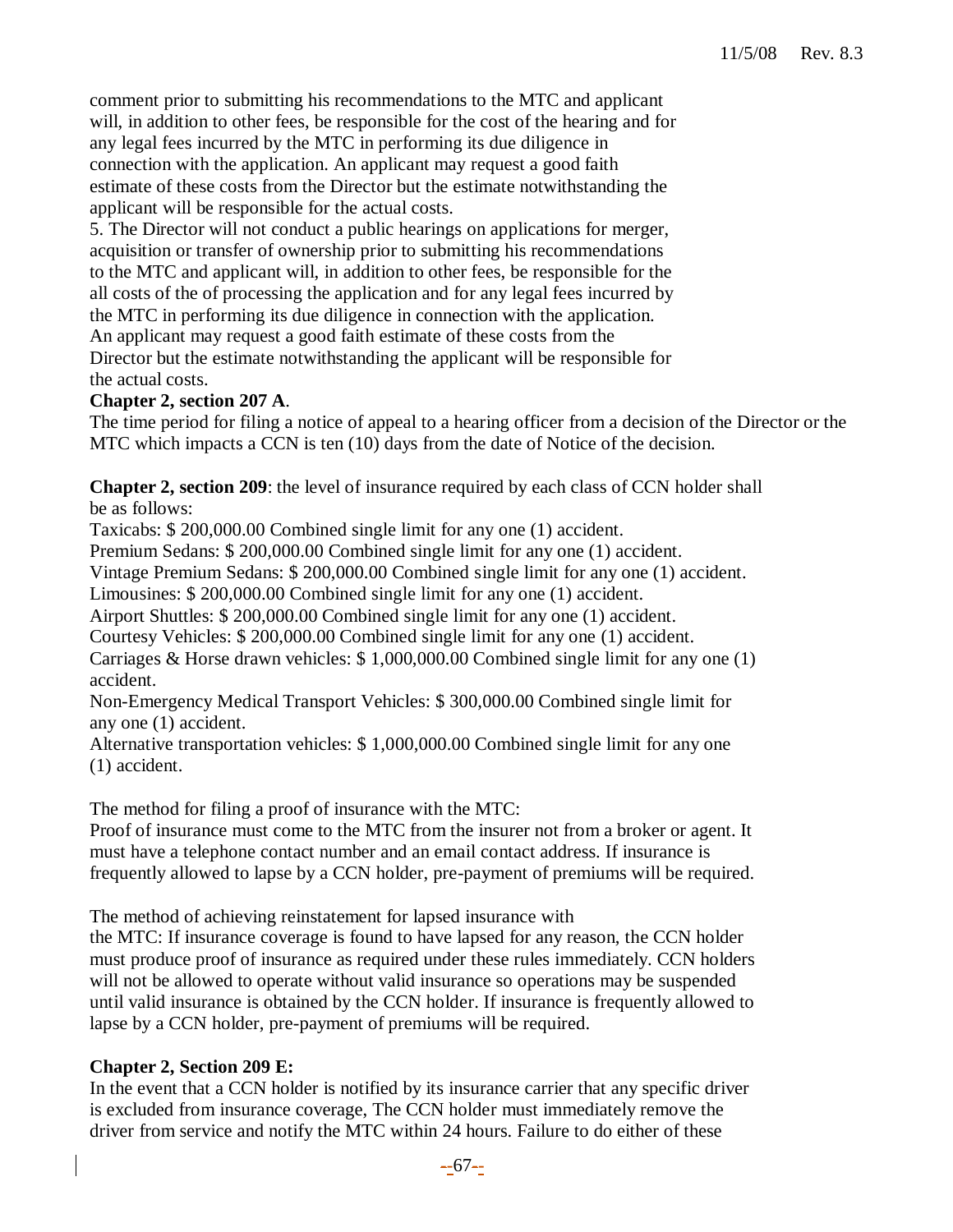shall result in and administrative penalty of not to exceed \$200 and repeated violations may result in revocation of the CCN.

**Chapter 2, section 210,** the form in which CCN holders are to provide the Director with their office address, business telephone number and electronic mail address Page 2 of the MTC Application for CCN.

**Chapter 2, section 210A**, the types of telephone equipment that will comply with this section shall include any telephone equipment being capable of accepting and recording live voice messages.

**Chapter 2, section 211A**, the requirements of a training program to be offered to employees by the CCN holder:

Driver Training — Each CCN holder must provide to drivers or certify that drivers have attended and passed a comprehensive driver training program, whose curriculum and delivery shall be approved by the MTC. The curriculum shall include, at a minimum, applicable government rules and regulations; geography and map reading of the licensing jurisdiction and surrounding jurisdictions; major points of interest in the jurisdiction, general familiarity with the jurisdiction and its surrounding area; driver safety and defensive driving; passenger safety; vehicle safety and maintenance/inspection checks; and customer service and relations, including guidelines for assisting disabled, frail, and elderly passengers and familiarity with the Vehicles for Hire Code and the Director's Rules.

From time to time the Director may obtain access to training programs offered by private or public entities such as the Convention and Visitors Commission (CVC). When these programs are offered at no cost and designated by the Director, attendance for drivers will be mandatory. Failure to attend a designated mandatory training session without an excuse approved by the Director will result in a Class II violation of the Code. Driver's will not be allowed to renew their licenses until all administrative penalties are discharged and the training program has been attended. CCN holders who are notified of the unexcused failure of one of their drivers to attend mandatory training for the second time will themselves be guilty of a Class II violation if the driver fails to attend a third and subsequent mandatory training session. *(amended 12/8/10)*

The method for gaining approval of its training program from the MTC: Details of the program curriculum must be submitted to the Director for approval or the name, address and curriculum of the course to which the drivers of any CCN holder are being sent.

The requirements for a training manual for drivers: A training manual should contain a written version of the material which is covered in the company's driver training program.

The procedure for having a training manual approved by the MTC: Training manuals should be submitted to MTC at the time that the driver program is submitted for approval and will dealt with along with the driver training program. Training manuals from any outside driver's training program may also be submitted at the same time that the MTC's approval of that outside program is sought. **Chapter 2, section 214**, the contents of the application of re-certification by the CCN holder, the time limits for same and method of submission to the MTC: The application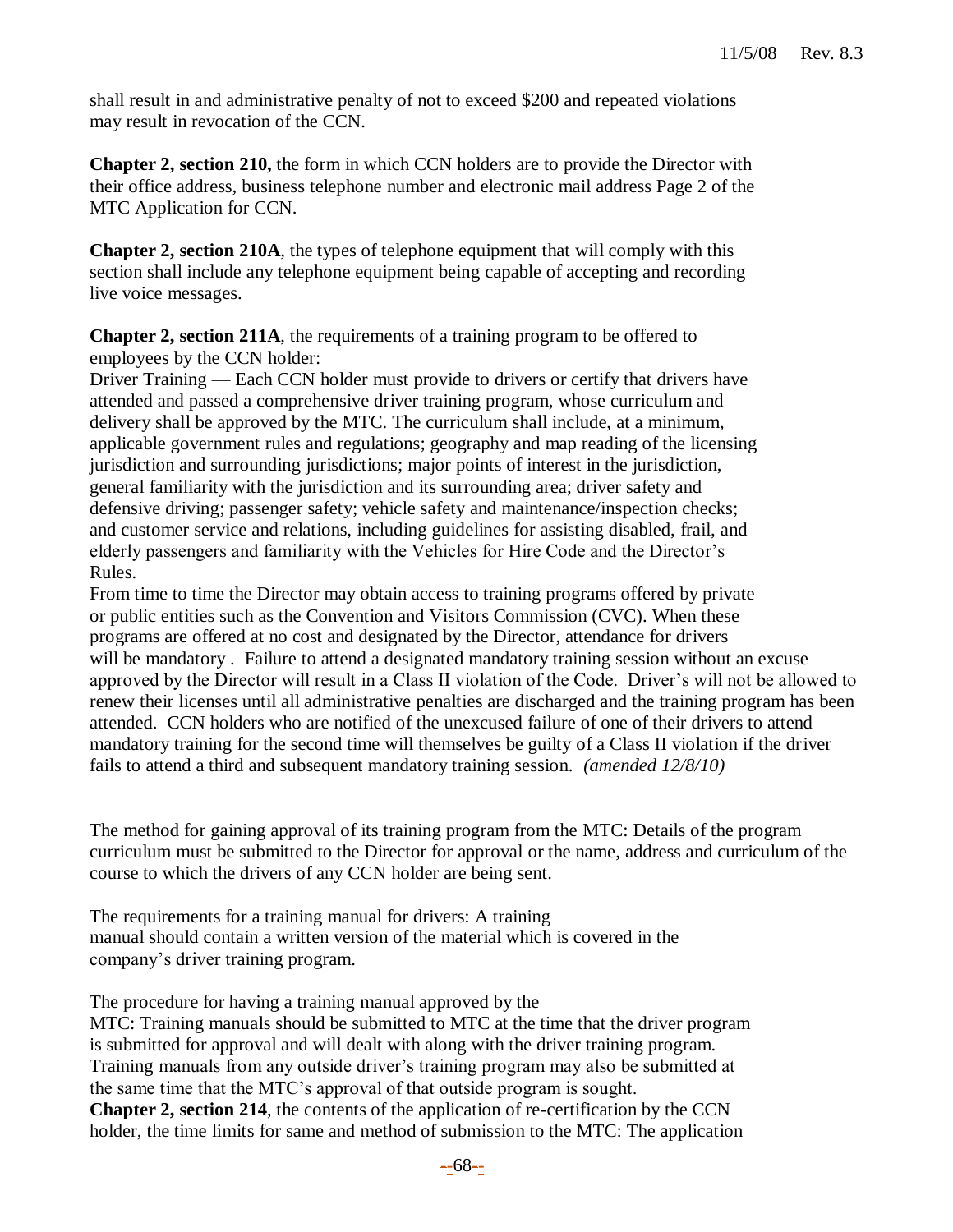for re-certification shall contain the same information as an application for a new CCN and must be completed and returned to the MTC within 60 days from the date received. If additional time is needed a written request from the CCN holder will be submitted to the Director. The Director may extend the filing period by one (1) 30 day period.

## **Director's Rules Chapter 3**

## **Chapter 3, section 301.A:**

Each CCN Holder shall be responsible for the completion and submission of the proper MTC removal from service forms ( form 205) and "new in service" letters to the MTC bearing the signature of Managing Officer when requesting to remove a vehicle from service and enter into service a substitute or replacement vehicle. The Managing Officer must deliver to the MTC either by FAX or by hand the form 205 on the same date that the form 205 is signed if it deals with a vehicle of an Owner Operator. All form 205s for company owned vehicles must be delivered within five (5) business days of being signed by the Managing Officer. All required documentation must be received and approved by the MTC prior to the issuance of any authorization for license plates or permits.

The owner of the replacement vehicle shall be required to submit to the Commission all additional forms necessary to complete the replacement within five (5) business day of the company's submission of form 205 or "new in service" letters. Failure to file all required documentation within the proper time periods will result in a One hundred dollar (\$100.00) late fee for each occurrence which will increase to Two Hundred dollars (\$200.00) after ten (10) days. No replacement vehicle will be permitted to operate until the foregoing has been completed. *(amended 9/29/10)*

**Chapter 3, section 301.B** non-operator owners must be CCN holders in order to obtain a permit.

**Chapter 3, section 302.B.1** for the purposes of this section to be a valid lease such lease must be *with* the holder of a valid CCN. A valid lease cannot be with any other person. *(amended 11/17/10)*

**Chapter 3, section 302.E**: for the purposes of this section a vehicle permit shall be a decal posted on the exterior of vehicle's lower left rear glass or if the vehicle has no rear window in a suitable similar location as determined by the MTC's Inspector. Temporary permits shall be similarly posted, but may also be in the form of a rear view mirror hang tag or other posting as determined by the Director on a case by case basis.

**Chapter 3, section 304** for purposes of this section any inspections required on a particular vehicle may be scheduled at the same time by making an appointment for such with the MTC.

**Chapter 3, section 304 D** inspection fees shall be as follows for each class of vehicle for hire: Taxi cabs of all classes: \$55.00 Premium Sedans: \$240.00 Vintage Premium Sedans: \$240.00 Limousines: \$240.00 Airport Shuttles: \$240.00 Courtesy Vehicles: \$240.00 Carriages & Horse drawn vehicles: \$55.00 Alternative transportation vehicles: \$55.00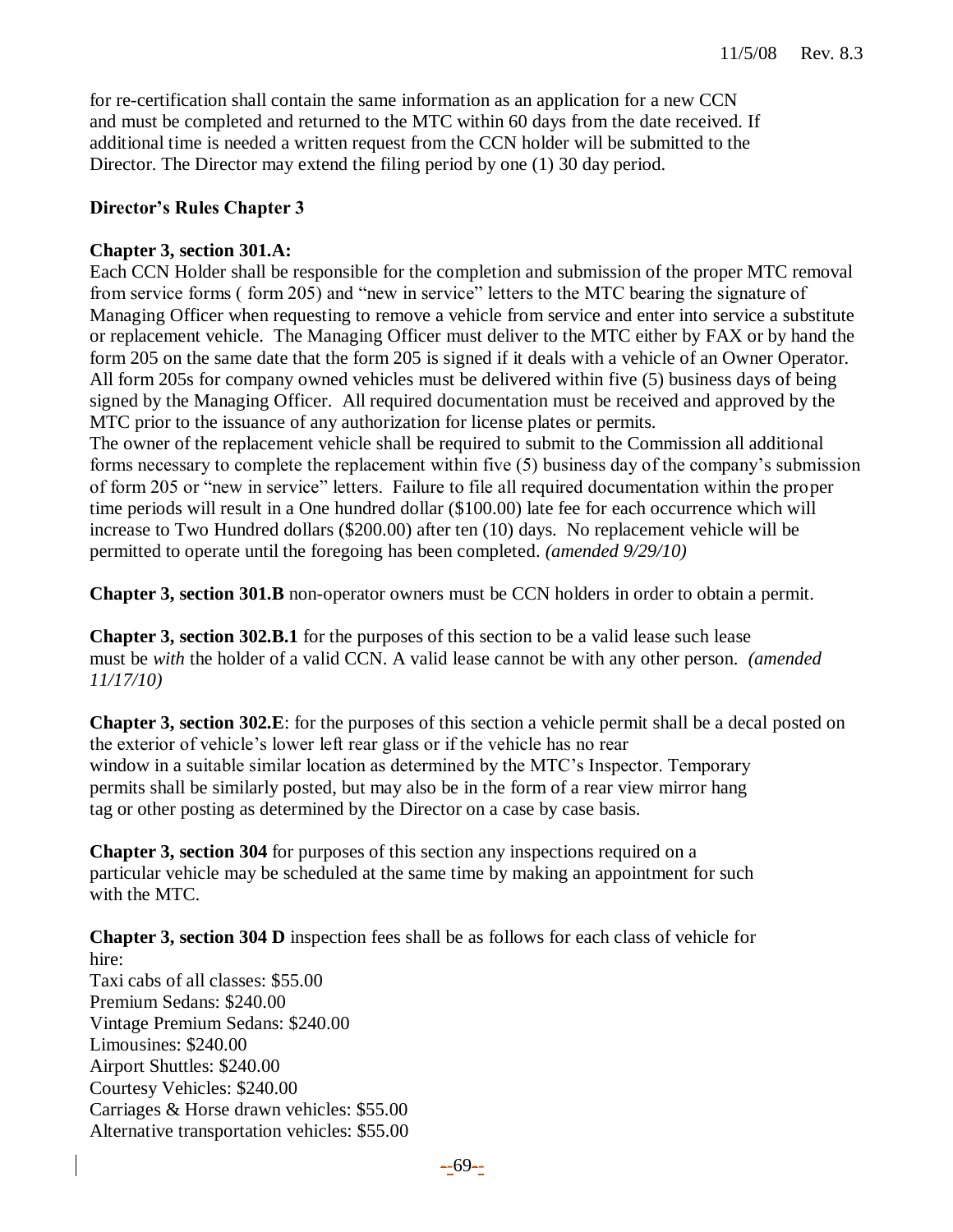# **Inspection standards**

Vehicles for hire shall be maintained as complete and without defect as equipped and shall not have any broken, loose or inoperable parts or systems while in service. All systems and instruments shall be fully functional including; all internal and external lights and light switches, wipers and wiper blades, horns, air-conditioning, ventilation and heating. All steering, braking, acceleration and suspension systems shall function properly and shall not make excessive noise. The vehicle's exhaust systems shall not make excessive noise or exhaust and shall not have leaks of any kind. The chassis shall be free of leaks and shall have in place all seals, trim and gaskets.

There shall be no missing, cracked or broken glass or mirrors. Two external side mirrors and one internal rearview mirror are required. All windows and doors shall open and close properly. Window tinting shall not exceed the legal limits and no aftermarket tinting may be applied to the windshield or front side windows. Tires and wheels must meet the manufacturers recommendations for size and all wheels and wheel covers shall match in form and finish. Emergency spare tires or wheels may not be used while transporting passengers. No spinning wheels or covers may be used on vehicles for hire. Wheels shall not display any unprofessional or vulgar images or symbols. Tires must have proper tread depth as indicated by the tires wear indicators and shall not have any tears, gouges or exposed belt material. Spare tires shall be properly covered and stored only in the location intended by the manufacturer.

The interior of the vehicle shall be free of odors and shall be free of dirt, stains, tears and debris or hazards. Headliners shall be clean and free of holes or tears and be properly affixed to the vehicle. All door handles and locks and seat belts shall be present and fully operational. All required signage, permits and license plates shall be properly fastened and displayed on the exterior and interior. No unauthorized advertisements, stickers or decals shall be display on or in the vehicle. Taxicab meters shall be properly mounted and sealed and shall be fully operational.

All paint shall match in color and finish and shall be consistent with the company's fleet. No excessive chipping or peeling paint is allowed. No single dent larger than 3"inches in diameter is allowed. No excessive dents smaller than 3"inches or hail damage is allowed. Bumpers requiring paint shall be painted to match the vehicle. Bumpers not requiring paint shall be factory black in color only or otherwise have Director approval. No convertible roofs or padded tops shall be permitted on a taxicab.

Non-Emergency Medical Transportation Vehicles shall be equipped with; Emergency first aid kit, fire extinguisher (ABC Rated), Blood borne pathogen spill kit, spare electrical fuses, flashlight, ice scrapper, Reflective triangles (3 minimum) or similar emergency warning device. High profile or tall vehicles shall additionally be required to be equipped with; Stepping Aid that is sturdy, less than 12" inches high, non-skid surface at least 8"inches by 12"inches, supports minimum 300 pounds. Paralift vehicles shall additionally be required to have a minimum overhead clearance between the top of the door opening and raised lift platform or highest point of ramp of 56"inches. The lift or ramp must have a minimum load design of 600 pounds and meet ADA guidelines. Paralift vehicles shall be equipped with tie downs and or straps that meet ADA guidelines.

## **Chapter 3, section 306.A**

A. Vehicle permits shall expire as follows:

1. All airport taxicab permits shall expire on the thirty-first day of April of each year, and shall be renewed annually prior to such expiration date.

2. All on-call taxicab and handicap accessible permits shall expire on the thirtieth day of June of each year and shall be renewed annually prior to such expiration date.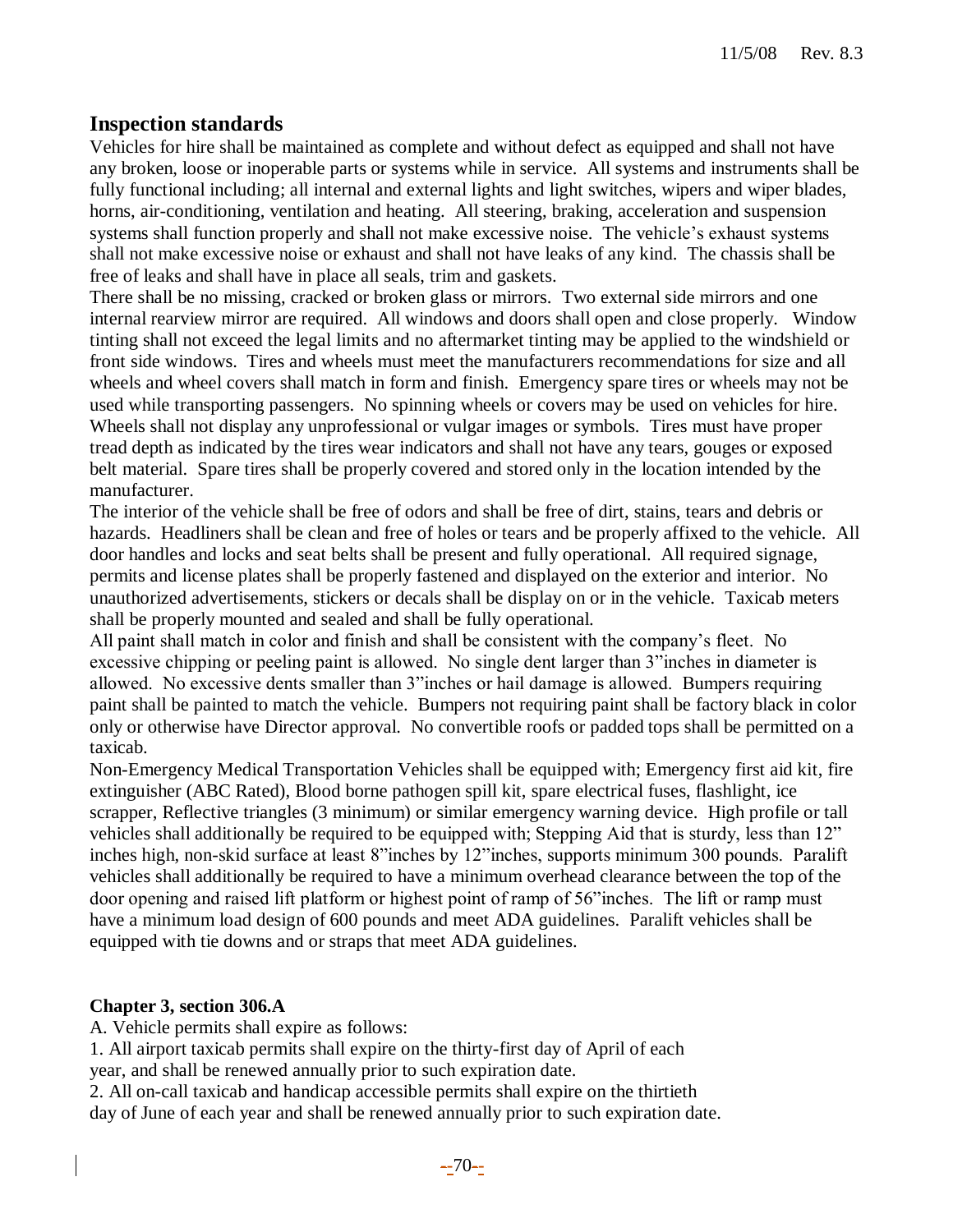3. All courtesy vehicle permits shall expire on the thirty-first day of July of each year and shall be renewed annually prior to such expiration date. 4. All premium sedan permits shall expire on the thirty-first day of October of each year and shall be renewed annually prior to such expiration date. 5. All non-emergency medical transport vehicle permits shall expire on the thirty-first day of August of each year and shall be renewed annually prior to such expiration date. 6. All carriage and alternative transportation vehicle permits shall expire on the thirty-first (31st) day of April of each year and shall be renewed annually prior to such expiration date. (*Amended 11/29/11*)

## **Chapter 4 Director's Rules**

**Chapter 4, section 401.A.3** transfer of an MTC license by a driver may only be from one CCN holder to another. The driver seeking such a transfer should contact the MTC's offices and request a form for transfer. If the transfer is within the same type of service, e.g., taxicab to taxicab no new examinations will be required. If the transfer is between different classes of service, e.g., from a taxicab to a horse drawn carriage or to a premium sedan, the driver seeking such transfer must be able to demonstrate a minimum level of competency in handling the new vehicle and a familiarity with the requirements for such vehicle type both by the State of Missouri and the VHC.

**Chapter 4, section 401.A.4** a temporary MTC license may be obtained after regular application for an MTC license is completed and approved by requesting a temporary license from the director until such time as a permanent license may be issued.

**Chapter 4, section 401.B.4** any holder of a MTC driver's license the status of whose state driver's license changes, for example the state license is suspended, must report this status change to the director immediately. An in person verbal report or an email report will suffice and a written memorial of the status change will be provided to the driver by the director. A status change like a suspension may result in a similar suspension of the driver's MTC license pending the reinstatement of the driver's state license but failure to report a status change will result in revocation of the driver's MTC license.

**Chapter 4, section 401.B.6** the physician supplying the statement of physical condition must be a D.O. or M.D. holding a valid, current license to practice medicine and the statement must state that the physician has personally examined the driver.

**Chapter 4, section 401.B.8** fees for obtaining a Department of Revenue Driver Record Report for the  $1/1/10$  to  $1/1/11$  shall be \$ 5.00.

**Chapter 4, section 401.B.14** currently all drivers training is provided by the CCN holder. As soon as other training courses are available and approved, they will be listed here. 1. Courses offered by the Convention and Visitors' Commission designated by the Director are approved courses.

**Chapter 4, section 401.B.15** failure comply with the fingerprinting requirements of this section will result in suspension of a driver's MTC license which suspension will last until compliance is had.

**Chapter 4, section 401.B.16** copies of the current VHC and Directors Rules will be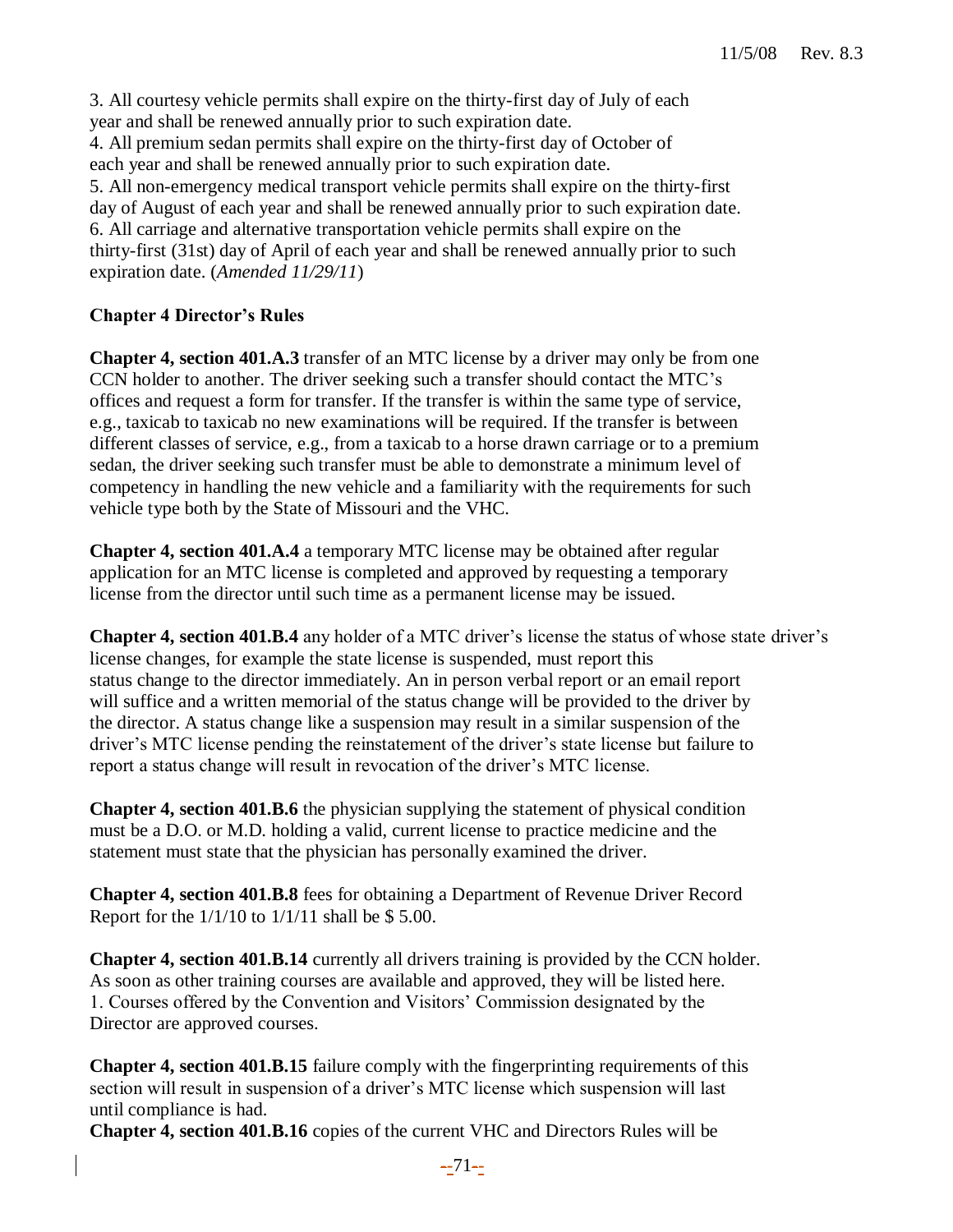posted on the MTC website at http://www.stl-taxi.com/ and MTC driver's license holders and CCN holders may obtain printed copies from the director. All others seeking copies from the director may obtain them by paying a fee of \$5.00 for the VHC and \$5.00 for the Director's Rules.

**Chapter 4, section 401.C.2.e** under this section criminal activity involving any crime to the person of another or any crime that could have posed a risk of injury to another or which indicates dishonesty as an element shall be a disqualifying factor. A driving record that shows tickets for careless and reckless or imprudent driving, multiple speeding tickets or tickets issued in connection with accidents can be disqualifying factors.

**Chapter 4, Section 401.D** all drivers shall display their MTC license while on duty in the following manner: Drivers shall display their MTC licenses either worn around their necks or clipped to the breast pocket of a shirt.

**Chapter 4, section 401.E** the fee for and MTC drivers license for the period 1/1/10 to 1/1/11 shall be \$100.00.

**Chapter 4, section 401.F** the fee for a replacement for an MTC license for the period 1/1/10 to 1/1/11 shall be \$10.00 per piece.

**Chapter 4, section 401.G** any MTC driver's license holder applying for renewal of an MTC more than 30 days after the expiration of that license will be treated for all purposes as a new applicant including appropriate fees.

**Chapter 4, section 401.H** the chapter 12 appeal mentioned in this section is available only to current holders of a MTC license who are denied renewal and not to new applicants who have not previously been licensed or applicants who failed to renew their MTC license for a year or more. If the Director denies a driver's license to an applicant on a renewal application or places **[**the**]** said application on hold because of pending charges, the decision shall be in writing copied to the CCN holder stating the reason for said action and the procedure for appeal pursuant to chapter 12 of this code and sent by certified or registered mail to the applicant**.** If the Director denies a new application the denial shall be in writing with a copy to the CCN holder. **No appeal shall be provided.**

# **Chapter 5, Director's Rules**

# **Chapter 5, section 501.D**

Only Director approved signage may be displayed in any vehicle for hire. Rate and charge information posted in a vehicle for hire must contain only language which has been reviewed and approved by the Director prior to being posted on or in the vehicle. *(added 8/11/12)*

## **Chapter 5, section 501.F**

Taxi meters shall be certified pursuant to the following procedure: The Director shall assign an MTC inspector who will manage the vehicle and taxi meter inspection process by the creation of a schedule for all taxicab company vehicles. For all permit or fleet renewal inspections, the inspector will notify each taxicab company of said appointments no later than seven business days in advance of the inspection time. The inspector will create the schedule and have full control of all inspection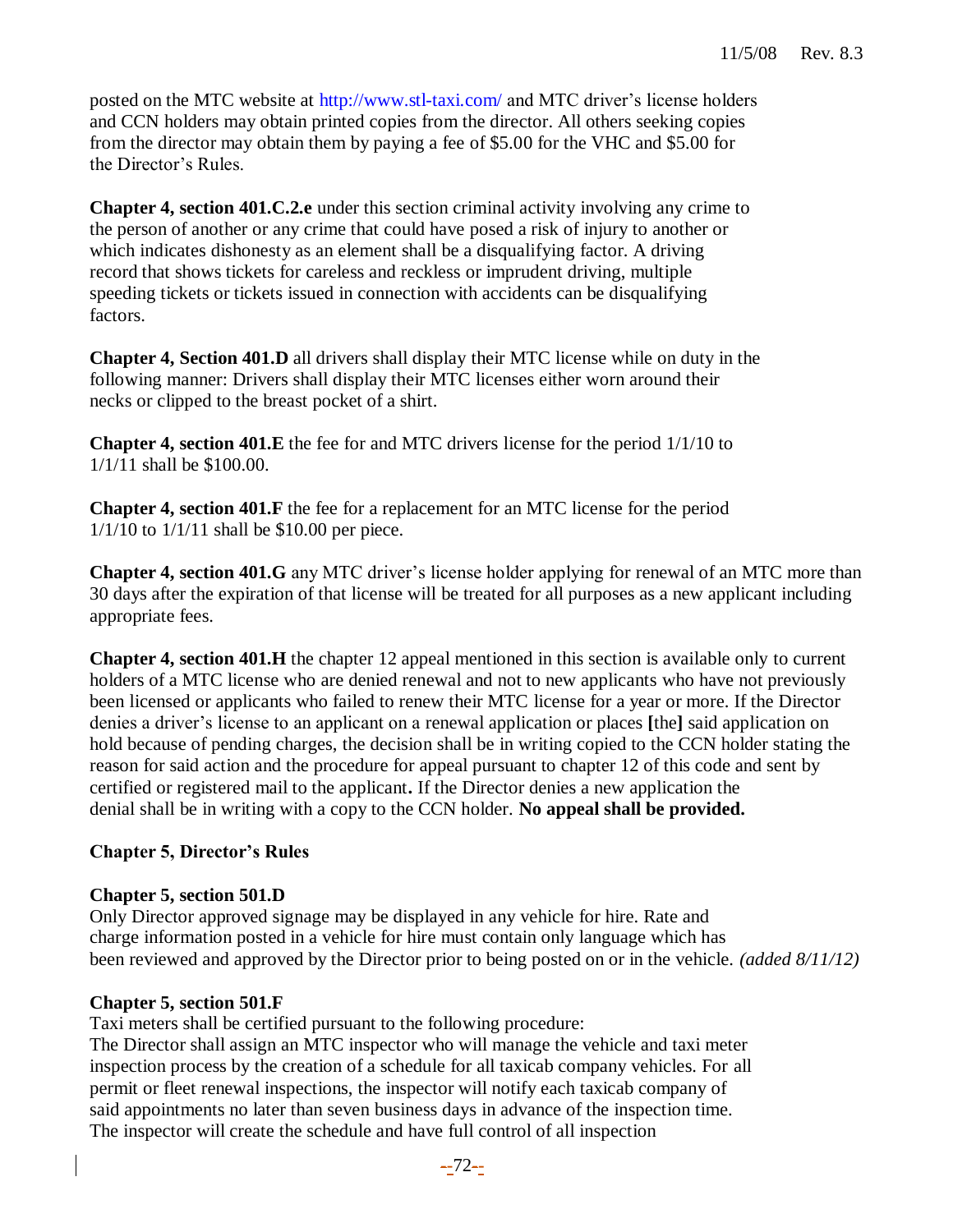appointments including all re-inspections conducted due to mechanical malfunctions, repairs or code violations. If a CCN holder cannot comply with the assigned inspection date the CCN holder shall request, in writing an extension prior to the assigned date and the Director will grant one extension. Further extensions may be requested in writing prior to an assigned date and may or may not be granted by the Director for good cause shown. Failure to comply with an assigned inspection date without a valid extension may result in revocation of the permit for the vehicle involved.

#### **Chapter 5, section 501. K**

Fares charged under this section shall be implemented beginning at license renewal 2012. Where it appears appropriate to accomplish a timely meter adjustment, the Director may authorize meters to be reset up to thirty (30) days in advance of renewal. *(added 11/29/11)*

#### **Directors Rule: Chapter 5, section 501.K.2**

No vehicle for hire, subject to the jurisdiction of the Metropolitan Taxi Commission shall exit an airport parking facility through the cash exit lanes while on duty. All vehicles for hire shall use the Metropolitan Taxi Commission issued proximity card for presentation upon departure from an airport parking facility. Exit lanes will be monitored by the airport parking authority and any vehicle for hire exiting through the cash or credit exit lanes shall be reported to the Taxi Commission. Penalty shall be imposed pursuant to chapter 602 and 603 of the Vehicle for Hire code. *(amended 12/19/13*

#### **Chapter 5, section 501.K.3**

Any vehicle for hire, driver or CCN holder must immediately notify the Metropolitan Taxi Commission of any failure, damage or loss of an issued proximity card. *(added 12/19/13)*

#### **Chapter 5, section 501.L.1**

Any fee charged pursuant to the authority of Section 501.L,1 of the VHC may not exceed \$200.00. *(effective 8/31/13)*

## **Chapter 5, section 501.M**

For the purpose of this section major credit cards shall be as follows: American Express, Discover, Master Card and VISA

**Chapter 5, section 502** approved and authorized taxicab stands in St. Louis City are located: As designated by the City of Saint Louis Department of Streets. St. Louis County: As designated by St. Louis County Government. Municipalities: As designated by each municipality's authorized department.

**Chapter 5, section 503.A** the vehicle may not have mud, oil other stains or visible dirt or tears in the interior. Windows must be clean and free of smears at the beginning of the work day. The vehicle must be washed unless there has been rain within the last 24 hour period. No body damage will be tolerated on vehicles for hire.

**Chapter 5, section 503 B** the interior of the vehicle must be free of food or other litter, only a reasonable amount of personal reading material such as a book or newspaper or both will be permitted. A notebook computer, personal digital assistants (PDA), or mobile global positioning system may be permitted in the passenger compartment provided that all associated wiring, cradles and/or accessories do not create a hazard for or interfere with the driver's safe operation of the vehicle and those devices do not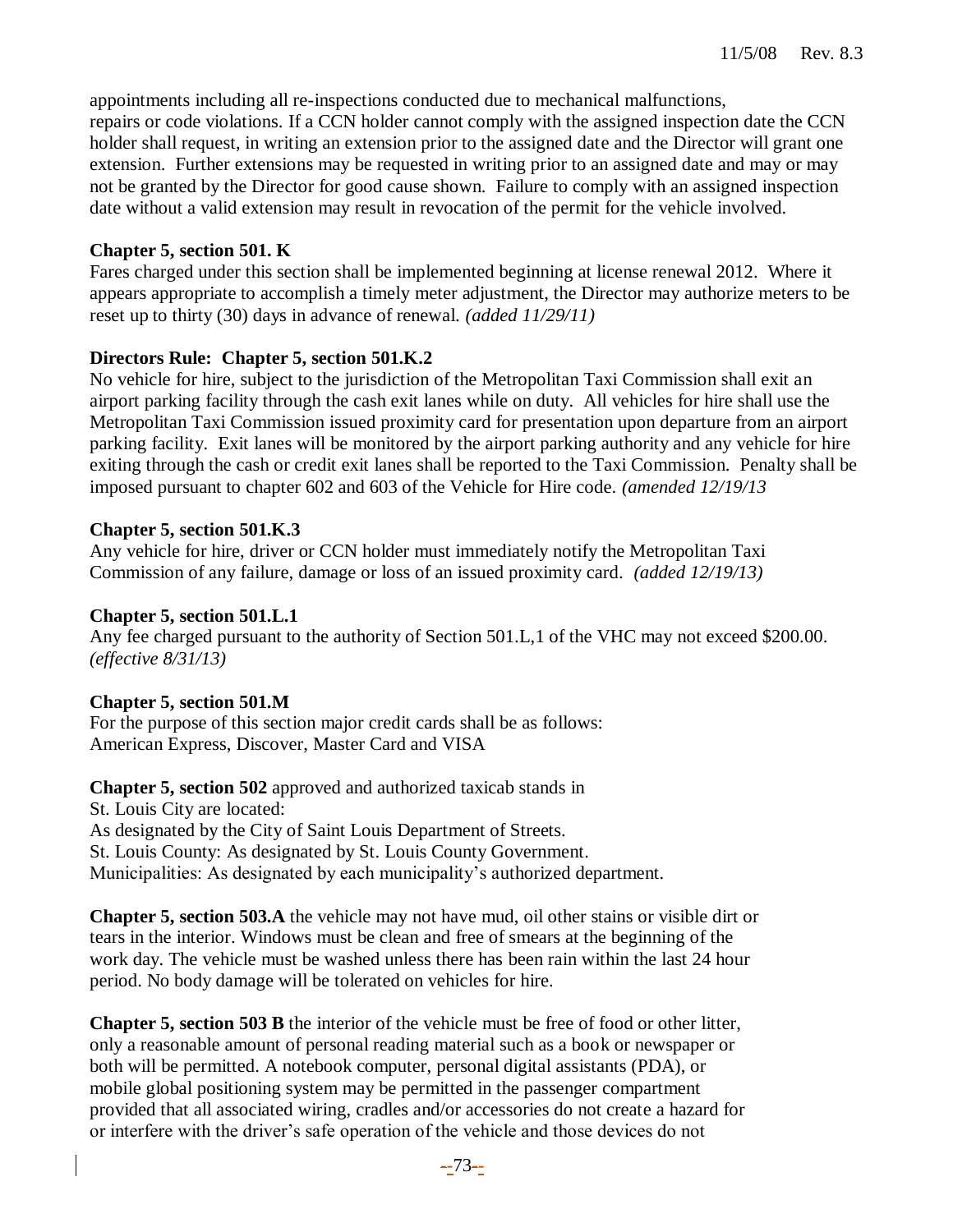interfere with passenger safety or comfort. No litter or debris of any kind may be left in the passenger compartment. Seats must have all springs intact and the seat covering must be clean with no tears or visible dirt.

**Chapter 5, section 503.C** if the vehicle has a trunk it may contain only a spare tire and a jack and tire tool stored as specified by the manufacturer in the vehicle handbook.

**Chapter 5, section 504.B** a CCN holder may submit to the director a scheme of dress for those drivers operating vehicles of the CCN holder which is unique for that CCN holder's drivers. The director will not unreasonably withhold approval of such alternate attire but it should be remembered that the purpose of uniform dress for operators of vehicles for hire is so that the public can readily identify the driver as the operator of a vehicle for hire and all alternate attire schemes must also accomplish this.

**Chapter 5, section 504.B.4.b** CCN holders may submit to the director color photos of a prototype cap for their drivers and the director will review it the same manner as alternate attire.

**Chapter 5, section 504.B.10** A driver may submit to the Director alternative attire which complies with the driver's sincerely held religious beliefs and practice. Form 504.B is available from the Commission for this purpose. A driver must provide an explanation as to how the current appearance code conflicts with the driver's sincerely held religious beliefs and practice. The Director will not unreasonably withhold approval of such alternative attire but it should be remembered that the purpose of uniform dress for operators of vehicles for hire is so that the public can readily identify the driver as the operator of a vehicle for hire and all alternative attire must also accomplish this. The Director will not approve alternative attire that results in an undue hardship on the conduct of the MTC's or CCN holder's business or the purpose for establishing the code of appearance. Nor will the Director approve alternative attire that interferes with the safe operation of a motor vehicle or otherwise jeopardizes the driver's or others' safety or health.

Each request will be reviewed based upon its own unique facts and circumstances. In reviewing each request the Director may consult with and may require documentation from an expert in that driver's religion or with the leader of the driver's religious group. The sincerity of the driver's beliefs may be considered as a factor in determining whether to approve the driver's request.

The driver must submit a request for religious accommodation before wearing such attire or no later than within ten (10) days the driver's first receipt of a citation showing a violation of the appearance code. Untimely requests for religious accommodation of the driver appearance code will be denied.

Approval will only be granted for religious reasons and will not be granted when the request is made for personal, cultural, social, political or other similar reasons.

Upon approval by the Director, the driver and the CCN holder for which the driver operates will be notified of the approved attire in the same manner as any other approval of alternative attire and the driver will be exempt from citations arising out of the proper wearing of the approved attire. Any modification to the attire that was not previously approved must be submitted to the Director before it is worn.

Should the Director deny the driver's request the Director will provide notice to the driver and shall set forth the reasons for the denial.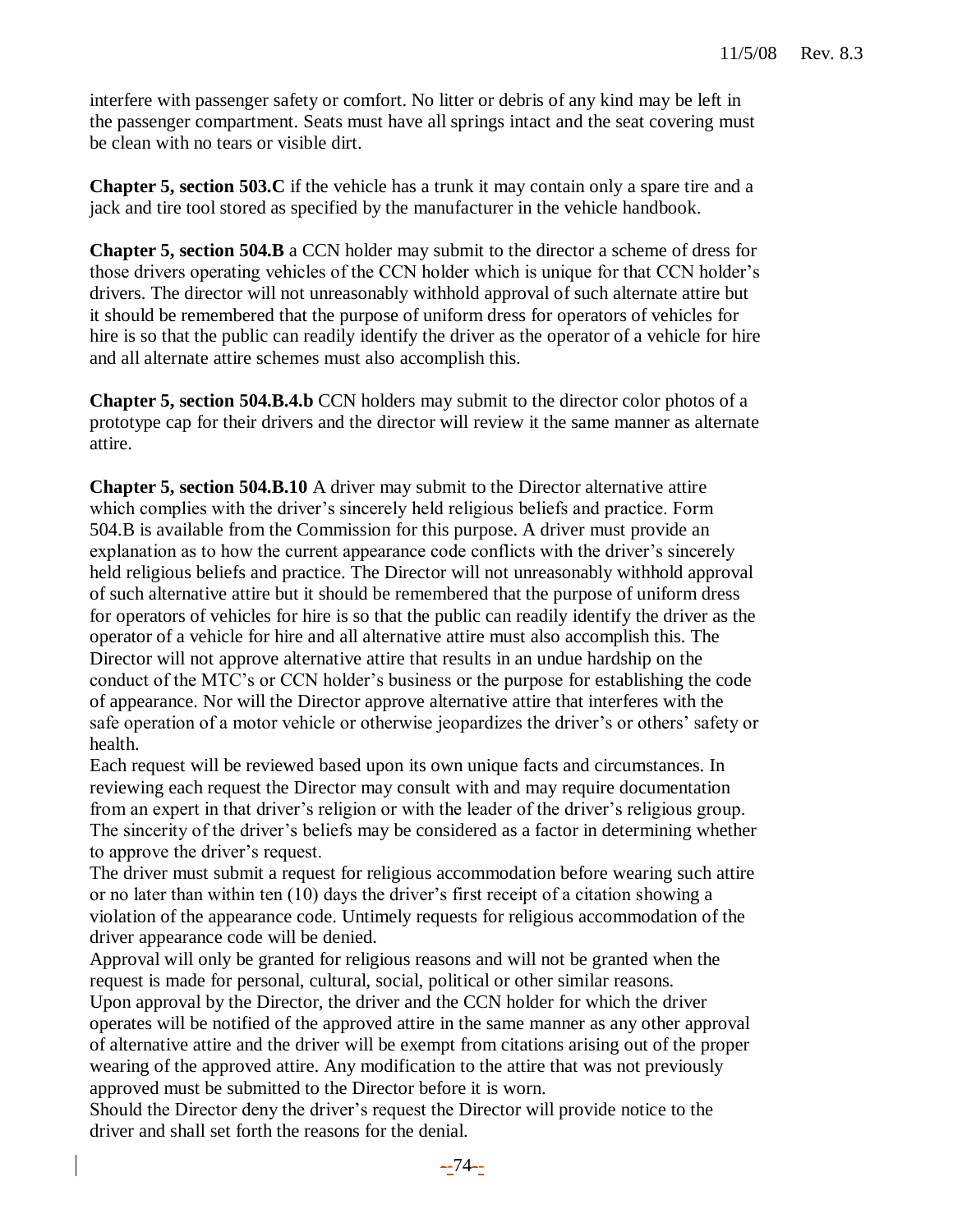Appeals of the Director's decision must be filed within 10 (ten) days after receipt of the Director's decision and shall follow the process set forth in Section 12 of the Vehicle for Hire Code for requesting an Appeal to a Hearing Office (Section 1204).

# **Request for Alternative Attire Because of Religious Beliefs Form**

This form provides the opportunity for an employee to request reasonable accommodation from the Appearance requirements under the Vehicle for Hire Code for religious purposes. The purpose of the grievance process is to secure at the lowest administrative level an equitable, prompt and satisfactory solution. Complaints relating to discrimination or harassment will be resolved in accordance with policy AC. Driver Information Name: Date: CCN Number or Name of CCN holder for whom you drive: Date of Hire: Home Mailing Address: Work Mailing Address: Portions of the Driver Appearance and Conduct Code (504) for which that you are seeking accommodation: Religion or religious practice that conflicts with the Appearance and Conduct Code (504) Detailed description or photo of the proposed alternative attire: Local leader of your religious group: You should retain a copy of this form for his/her records. The signature below indicates that you are filing a Request for Religious Accommodation from the Appearance requirements of Section 504 of the Driver Appearance and Conduct provisions of the Metropolitan Taxicab Commission and any information on this form is truthful. Employee Signature Date Received by Date Directors Decision: \_\_\_\_\_\_\_\_\_\_\_\_\_\_\_\_\_\_\_\_\_\_\_\_\_\_\_\_\_\_\_\_\_\_\_\_\_\_\_\_\_\_\_\_\_\_\_\_\_\_\_\_\_\_\_\_\_\_\_\_\_\_\_\_\_\_\_\_\_\_\_\_\_\_\_\_\_\_ \_\_\_\_\_\_\_\_\_\_\_\_\_\_\_\_\_\_\_\_\_\_\_\_\_\_\_\_\_\_\_\_\_\_\_\_\_\_\_\_\_\_\_\_\_\_\_\_\_\_\_\_\_\_\_\_\_\_\_\_\_\_\_\_\_\_\_\_\_\_\_\_\_\_\_\_\_\_

Director Date *(added 5/19/12)*

**Chapter 5, Section 504.D** Electronic video devices may not be used in the presence of passengers. The viewing of pornographic videos or other sexually oriented materials on video devices is strictly prohibited at all times. Violations will result in a Class II violation. *(effective 6/17/13)*

\_\_\_\_\_\_\_\_\_\_\_\_\_\_\_\_\_\_\_\_\_\_\_\_\_\_\_\_\_\_\_\_\_\_\_\_\_\_\_\_\_\_\_\_\_\_\_\_\_\_\_\_\_\_\_\_\_\_\_\_\_\_\_\_\_\_\_\_\_\_\_\_\_\_\_\_\_\_ \_\_\_\_\_\_\_\_\_\_\_\_\_\_\_\_\_\_\_\_\_\_\_\_\_\_\_\_\_\_\_\_\_\_\_\_\_\_\_\_\_\_\_\_\_\_\_\_\_\_\_\_\_\_\_\_\_\_\_\_\_\_\_\_\_\_\_\_\_\_\_\_\_\_\_\_\_\_ \_\_\_\_\_\_\_\_\_\_\_\_\_\_\_\_\_\_\_\_\_\_\_\_\_\_\_\_\_\_\_\_\_\_\_\_\_\_\_\_\_\_\_\_\_\_\_\_\_\_\_\_\_\_\_\_\_\_\_\_\_\_\_\_\_\_\_\_\_\_\_\_\_\_\_\_\_\_ \_\_\_\_\_\_\_\_\_\_\_\_\_\_\_\_\_\_\_\_\_\_\_\_\_\_\_\_\_\_\_\_\_\_\_\_\_\_\_\_\_\_\_\_\_\_\_\_\_\_\_\_\_\_\_\_\_\_\_\_\_\_\_\_\_\_\_\_\_\_\_\_\_\_\_\_\_\_ \_\_\_\_\_\_\_\_\_\_\_\_\_\_\_\_\_\_\_\_\_\_\_\_\_\_\_\_\_\_\_\_\_\_\_\_\_\_\_\_\_\_\_\_\_\_\_\_\_\_\_\_\_\_\_\_\_\_\_\_\_\_\_\_\_\_\_\_\_\_\_\_\_\_\_\_\_\_ \_\_\_\_\_\_\_\_\_\_\_\_\_\_\_\_\_\_\_\_\_\_\_\_\_\_\_\_\_\_\_\_\_\_\_\_\_\_\_\_\_\_\_\_\_\_\_\_\_\_\_\_\_\_\_\_\_\_\_\_\_\_\_\_\_\_\_\_\_\_\_\_\_\_\_\_\_\_ \_\_\_\_\_\_\_\_\_\_\_\_\_\_\_\_\_\_\_\_\_\_\_\_\_\_\_\_\_\_\_\_\_\_\_\_\_\_\_\_\_\_\_\_\_\_\_\_\_\_\_\_\_\_\_\_\_\_\_\_\_\_\_\_\_\_\_\_\_\_\_\_\_\_\_\_\_\_

**Chapter 5, section 504.F .1** requires that a driver display a professional demeanor in the presence of passengers and members of the public. A professional demeanor means that a driver may not argue loudly with a passenger or another driver in public; may not curse a passenger or use foul or abusive language directed at a passenger under any circumstances; may not curse or use foul language directed at another driver in public; may not use obscene gestures directed toward a passenger; may not use obscene gestures directed toward another driver in a public place. Professional demeanor also requires that a driver may not refuse to follow the directions of an airport taxi starter, a MTC enforcement officer or police officer nor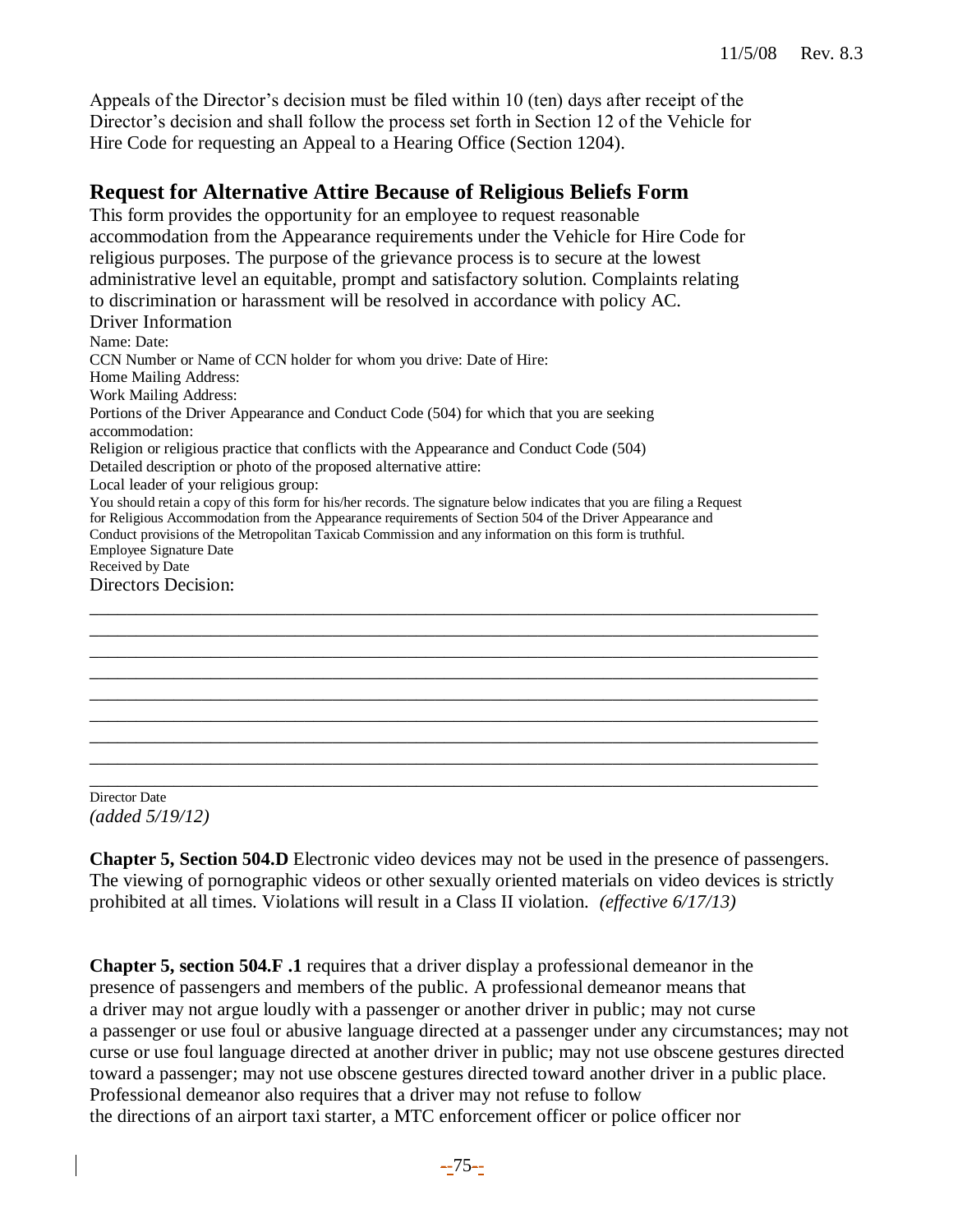may a driver argue with those aforesaid concerning any directions given or citations issued in public. Professional demeanor requires airport taxi starters, MTC personnel and police officers to be treated as passengers for the purposes of this section.

a. Stealing or theft of any sort or physical assault of any sort will be considered as violations of professional demeanor.

2. Public confrontation means heated or loud argument in a public place, obscene or combative gestures in a public place, loud vulgar or obscene language in a public place, fighting, shoving and threats in a public place directed at anyone. *(adopted 7/28/11)*

**Chapter 5, section 504.H** prohibits cigarettes of any kind, cigars or pipes.

**Chapter 5, section 504.I** no CCN holder shall require a driver to operate a vehicle that has safety deficiencies or physical damage. If a CCN holder allows or requires such a vehicle to be operator it will be viewed as a violation of the VHC by the CCN holder.

**Chapter 5, section 504.K** shall apply to all MTC licensed drivers in all categories.

**Chapter 5, section 504.O** drivers can get authorization to carry a non-passenger by contacting the MTC office and obtaining MTC Agent approval on a form provided by the CCN holder bearing the signature of the CCN holder's authorized agent, describing the full name of the non-passenger, the purpose for which authorization is requested and the dates the non-passenger will occupy the vehicle.

**Chapter 5, section 504.Q** for the purposes of this section email notification will also be acceptable.

**Chapter 5, section 504.S** for the purposes of this section MTC driver's licenses may be displayed by the driver wearing such license around his neck or clipped to shirt breast pocket.

**Chapter 5, section 504.U** further rules governing driver conduct are as follows: This Section is reserved for future use by the Director as needed.

## **Chapter 5, Section 506 C: Director's Rules**

1. A vehicle owner advertising a vehicle for hire must not only identify the CCN holder under which the vehicle is being operated but may not hold out that the vehicle for hire is a separate or independent company. A violation of this section shall be a Class II violation.

2. A vehicle owner advertising a vehicle for hire may not accept or enter into contracts that cover the provision of drivers other than himself except through the CCN holder. A violation of this section shall be a Class II violation.

**Chapter 5, section 507** In addition to the minimum standard for electronic payment processing systems contained in the VHC, the following standards shall be observed: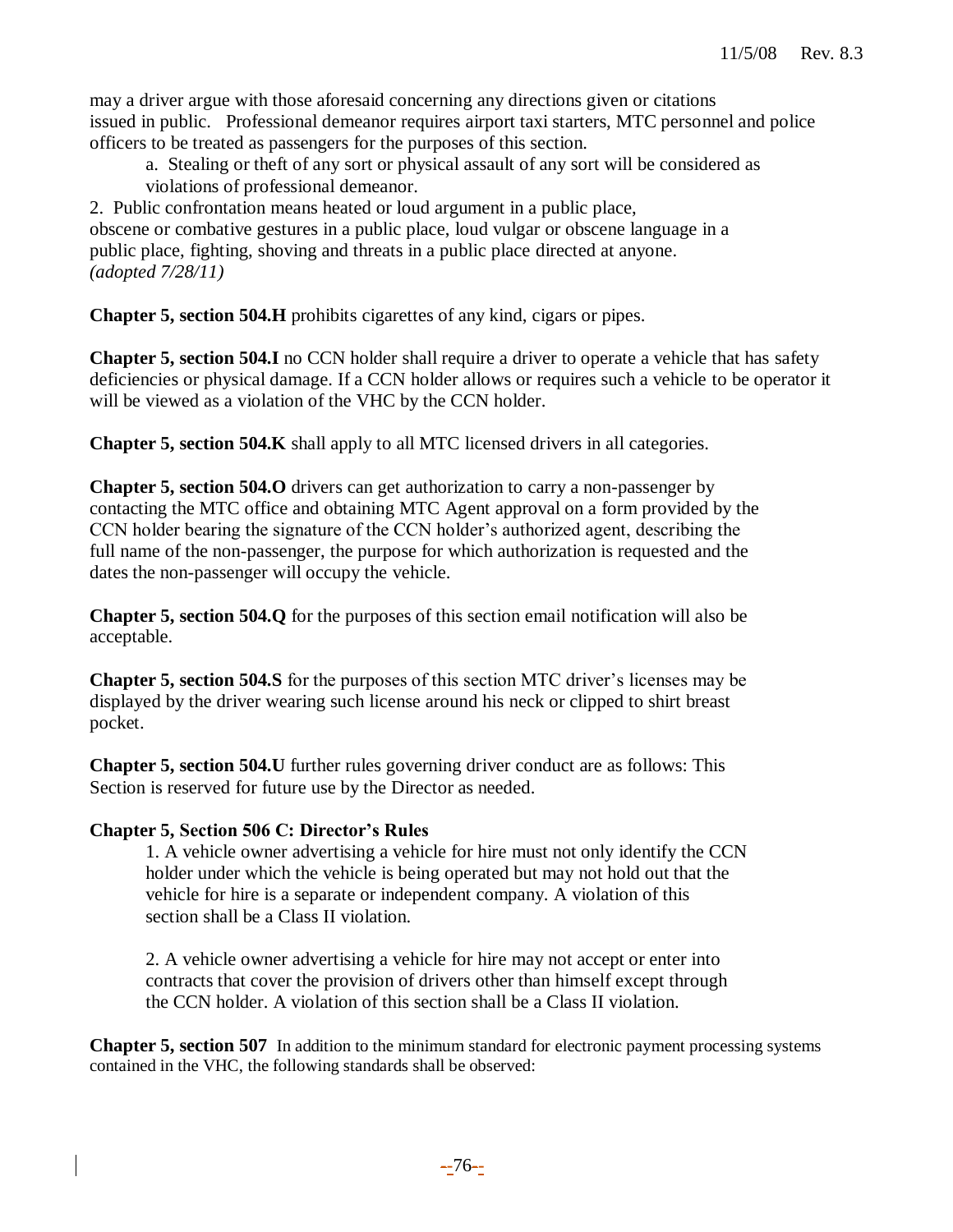- 1. Any and all newly installed electronic payment processing systems shall be in an area easily accessible to the rear seat of a Vehicle For Hire or easily accessible to passenger if there is no rear seat, except in a premium sedan or limousine if payment is made in advance.
- 2. The payment system, or associated hardware and/or software provider, shall be equipped to produce all data required by the Director including without limitation, the number of trips processed and the location of pickup and drop off for such trips. Such data shall be provided, without redaction, to the MTC upon written request.
- 3. The CCN holder shall be responsible for reporting any defective or non-operational payment systems promptly (within 24 hours at the latest) upon learning of the same.
- 4. Ensuring compliance with the provisions of this Section 507 shall be the responsibility of the applicable CCN holder.
- 5. Each CCN holder shall provide the MTC with written notice of any proposed changes to its payment processing equipment, third-party payment processing provider, and/or charges to be imposed for use of its electronic payment system prior to implementation.
- 6. Each CCN holder shall ensure that its MTC Driver's License holders shall be fully informed of all directions, if any, necessary to operate the electronic payment system.
- 7. The amount of suggested tip to be placed on the electronic payment device shall be determined in the approval process of the vendors and shall be standard for all vendors. *(adopted 8/22/11)*

**Director's Rule: 508A** any vehicle for hire transferring from one CCN holder to another has a maximum of thirty (30) days to complete the transfer including any necessary inspection. If this time period is exceeded, the vehicle in question will be red tagged and removed from service. The Director will then have to approve any further action on the proposed transfer. *(adopted 7/22/13)*

## **Chapter 6 Director's Rules**

**Chapter 6, section 602 D** the Director will from time to time designate certain training courses offered by different organizations which will the be mandatory to attend for all drivers.

**Chapter 6, section 602.J** airport taxis failing to use proximity cards on entering or exiting any airport parking will receive a One Hundred Fifty Dollar (\$150) administrative penalty per occurrence and will also be a Class II violation. (*amended 02/19/14)*

**Chapter 6, section 603 G** the name of the passenger for which the on-call taxi is waiting must be displayed in the curb side rear window of the taxi or held in the hand of the driver facing the curb.

**Chapter 6, section 603 H** the meter must be operated even if the taxi is charging a flat fee and such flat fee may not exceed the meter rate. Any violation of this section in addition to any other penalty shall result in a full refund of the fare charged the passenger.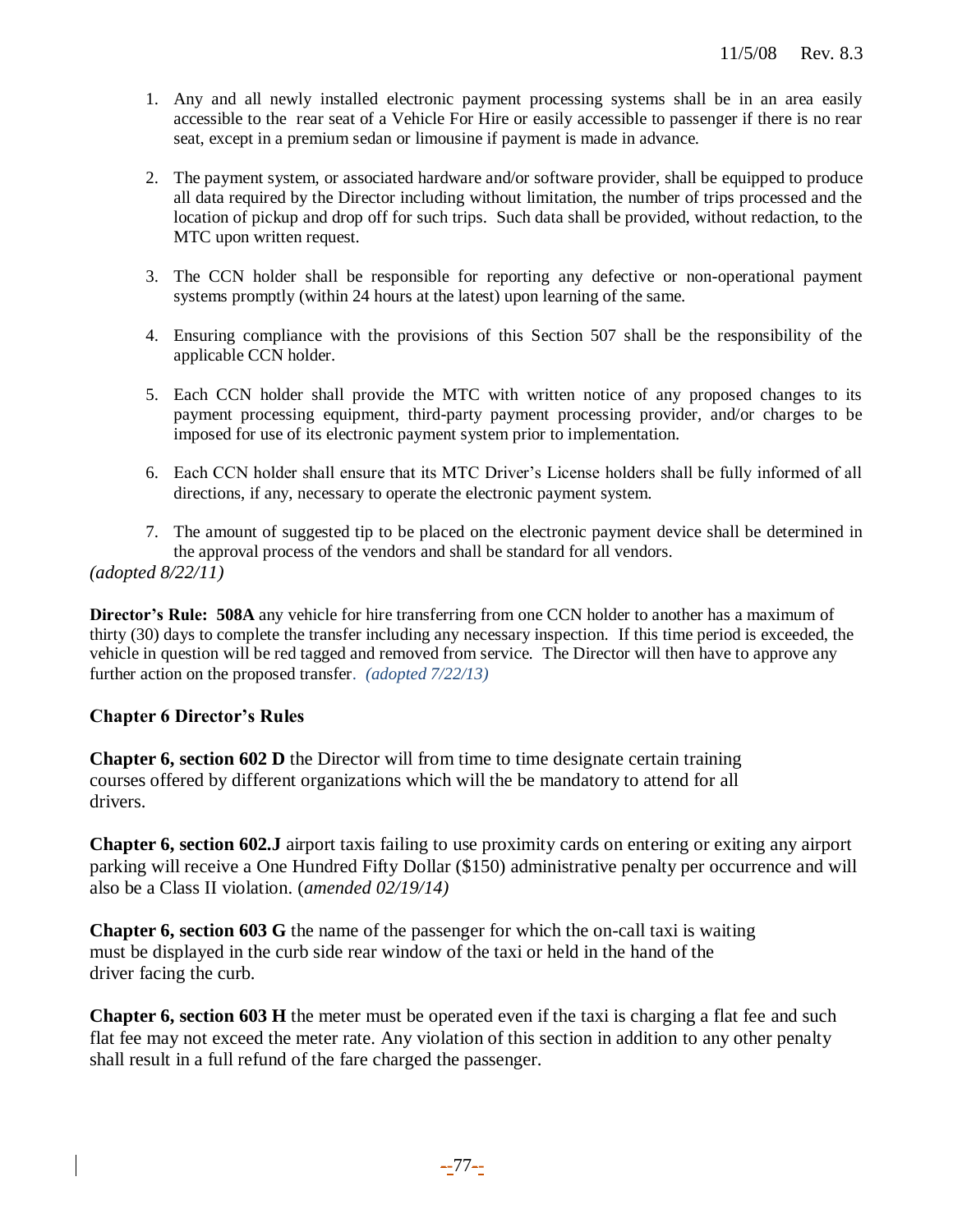**Chapter 6, section 603.J** on-call taxis failing to use proximity cards on entering or exiting any airport parking will receive a One Hundred Fifty Dollar (\$150) administrative penalty per occurrence and will also be a Class II violation. (*amended 02/19/14)*

**Chapter 6, section 604 B** premium sedans shall bear a permit supplied by the MTC which shall be affixed to the lower left rear glass of the vehicle.

**Chapter 6, section 604 D** hotel concierge services may summon a premium sedan for a passenger but such summons must be at the specific direction of the passenger.

**Chapter 6, section 604 H** the name of the passenger for which the on-call taxi is waiting must be displayed in the curb side rear window of the taxi or held in the hand of the driver facing the curb.

**Chapter 6, section 604 L** a "premium vintage sedan" shall be any of the listed premium sedans which are 25 years old or older. This list may be augmented by the addition of other exotic autos as they may be presented to the MTC for consideration. To have a vehicle considered for placement on the "vintage" list the CCN holder must submit photos and details on the vehicle to the Director and present same for inspection when required.

**Chapter 6, section 605 A** shuttle stops shall be submitted annually to the Director for approval. New stops may be submitted from time to time to the Director.

**Chapter 6, section 606 B** NEMT vehicles shall bear a permit supplied by the MTC which shall be affixed to the lower left rear glass of the vehicle

**Chapter 6, section 606 C** NEMT drivers shall wear uniforms as approved by the Director after application by the certificate holder.

**Chapter 6, section 606 G** NEMT drivers and vehicles must be covered by commercial insurance in order to be licensed by the MTC. A driver's personal, private insurance card will not be considered proof of commercial insurance. Personal vehicle policies do not cover the commercial, for-hire operation of a vehicle for hire.

**Chapter 6, section 607 A** shuttle stops shall be submitted annually to the Director for approval. New stops may be submitted from time to time to the Director.

## **Chapter 6, Section 608.C**

Horse-Drawn Carriages are required to travel and remain in the far right hand lane of traffic. Horse-Drawn Carriages shall not occupy or travel in any other lane of traffic unless and until a left turn is being made. *(added 8/11/12)*

**Chapter 6, section 608.D.1** CCN Holders under this class are required to provide written notification and documentation to the MTC of all changes made to their stock of animals within seven (7) days. This includes all animals purchased and/or included with the CCN holders current population of animals, as well as animals sold or removed from the population, including those animals requiring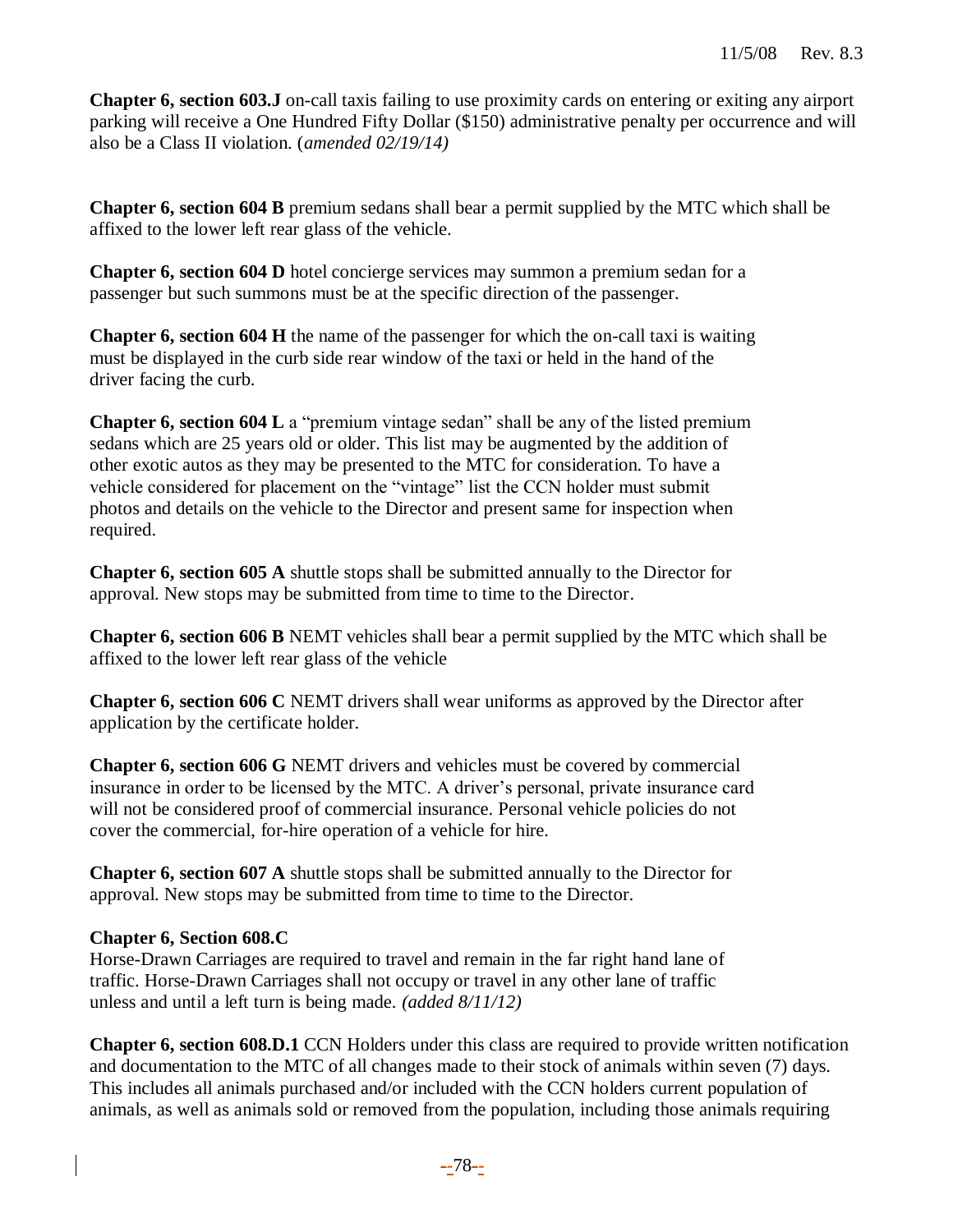euthanization or are otherwise deceased, along with the reason for said purchase, sale or death. All horses are required to be electronically tagged for identification purposes. *(Amended 12-22-11)*

**Chapter 6, Section 608.D.3** CCN Holders under this class are required to provide sufficient feed to all animals used as working animals in their business and shall maintain adequate supplies of feed on hand and available to these animals at all times. A reasonable amount of feed shall be kept on hand or stored in the same general location as the animal is sheltered and or stabled at all times which standard shall generally be a seven (7) day supply for each animal at every location.

The standard for each stabled horse shall generally be one (1) pound of pelleted or textured ten percent (10%) sweet feed mix for each one hundred pounds of animal weight and one sixteenth  $(1/16<sub>th</sub>)$  of a standard sized, quality hay bale for each one hundred pounds of animal weight per day.

Pastured animals shall be given continuous access to quality forage which shall be supplemented by access to quality long stem hay as provided under this section. Mineral block and clean water shall be made available on a continuous basis for both stabled and pastured animals along with any additional dietary supplements needed to maintain the health of each individual animal.

CCN holders will supply to the MTC documentation from a certified veterinarian who must deem each animal physically capable of the work demanded of them. CCN holders will also supply the MTC with a schedule of horses who are sick, are injured or are otherwise unable to work and what actions the CCN holder has taken or will take, to treat or correct the illness or injury. *(Amended 12-22-11)*

**Chapter 6, section 608 D.10** in the event a driver reports a violation of this code or a safety or health problem with an animal which report is determined to be factually accurate and a CCN holder takes any adverse action against such a driver, such action may be considered as grounds for revocation of the CCN.

**Chapter 6, section 608 E.8** MTC drivers licenses must be displayed either worn around the neck or clipped to a breast pocket and plainly visible.

**Chapter 6, section 609 A** courtesy or promotional vehicles may not be entered into service older than 3 model years and may not remain in service older than 10 model years, however a CCN holder for either of these classes of vehicles may apply for an exemption from this age restriction if they can provide service records showing that, in the Director's discretion it appears that the vehicle in question has been maintained so as to render it safe for passengers and is mechanically reliable. Any vehicle qualifying for this exemption will be subject to two annual inspections. Any such vehicle found to be physically deteriorated, in poor mechanical condition or unsafe shall be replaced. *(effective 6/27/2013)*

**Chapter 6, section 609 B** courtesy or promotional vehicles shall bear the following markings: The Name of the CCN holder shall be prominently and permanently displayed on both sides of the vehicle, and a CCN holder issued, non-repeated fleet number shall be displayed on both sides of the vehicle in numbers at least 3 inches in height. *(effective 6/27/2013)*

#### **Chapter 6, section 611.C**

Alternative transportation vehicles are required to travel and remain in the far right hand lane of traffic. Alternative transportation vehicles shall not occupy or travel in any other lane of traffic unless and until a left turn is being made.*(added 8/11/12)*

**--**79**--**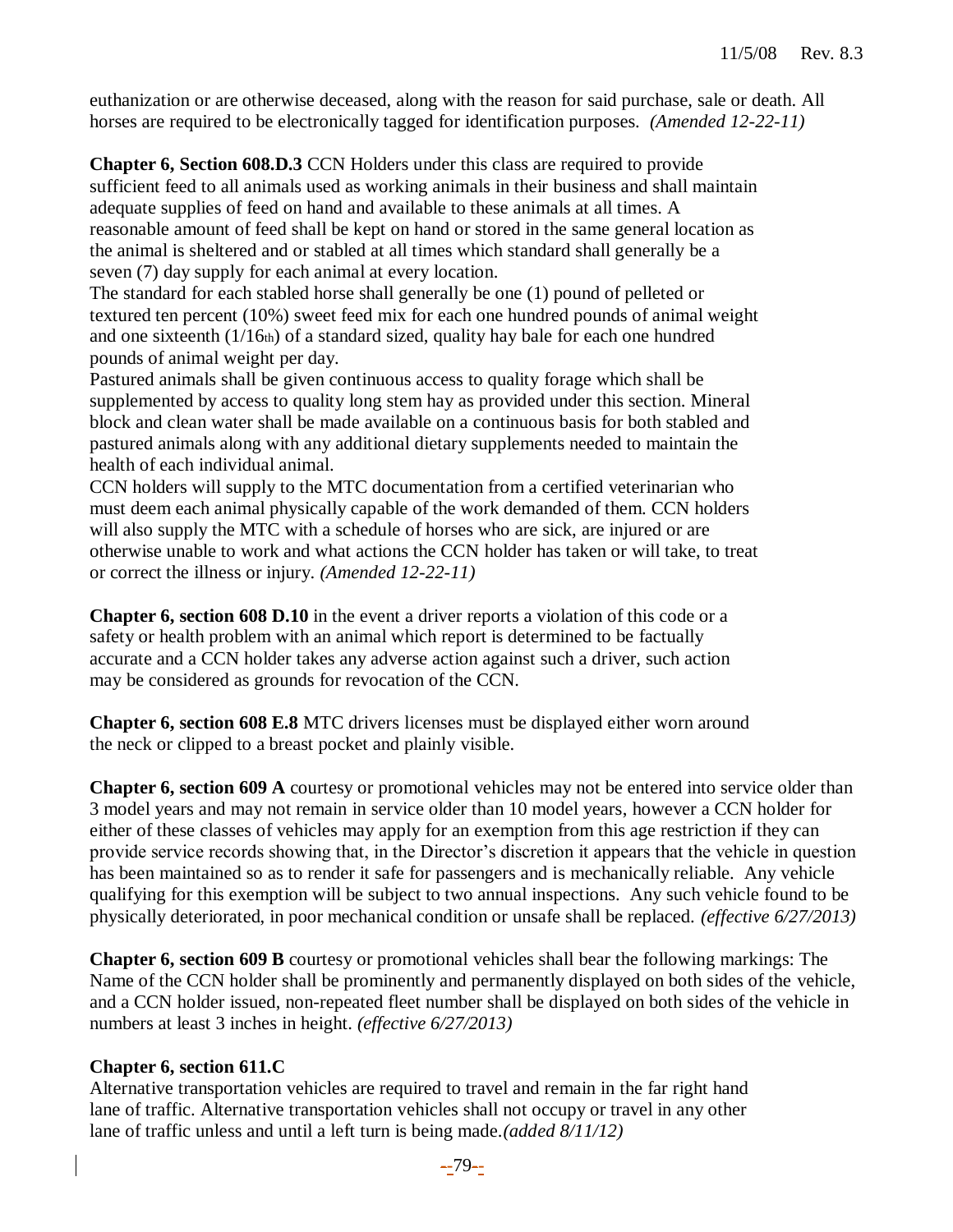# **Chapter 7 Director's Rules**

**Chapter 7, section 701 F** the name of the passenger for which the on-call taxi is waiting must be displayed in the curb side rear window of the taxi or held in the hand of the driver facing the curb.

**Chapter 7, section 701 G** sleeping in the cab or absence from the cab will, in addition to any other section violation of the VHC will be considered a violation of this section.

# **Chapter 8 Director's Rules**

**None**

## **Chapter 9 Director's Rules**

**Chapter 9, section 901. B.** The Director shall impose reasonable measures in the form of Director's Rules intended to ensure compliance with the VHC as approved by the MTC. Notices of such measures shall be posted on the MTC website and clearly labeled as Director's Rules. Violations of such Rules shall be treated as any other violation of this code. The Director may modify the Director's Rules on his own initiative without MTC approval. The MTC may modify or revoke any Director's Rules upon a finding that the measure is generally excessive or excessive in light of all of the facts of a particular case. The Director shall file a copy of all such rules and any amendments thereto with the MTC. Unless disapproved by the MTC a Director's Rule will become effective 10 days after it is filed with the MTC.

**Chapter 9, section 901. C.** A Fuel or Gas Surcharge of no more than \$1.00 per trip may be imposed by taxicab companies as approved by the Director. Any company seeking to impose this charge must first submit a written request to do so to the Director. Companies which impose or allows drivers to impose this charge must do so on a fleet wide basis and all taxicabs in the fleet must have the approved rates properly posted inside the vehicle. *(Amended 11/14/11)*

**Chapter 9, section 901 E** in the event of a state of emergency the Director will notify all CCN holders who will be responsible for notifying all of their drivers promptly of whatever requirements that the Director may have in regard to the emergency. Whatever directions the Director issues drivers are still subject to the directions of police, fire or other emergency personnel working at the scene of any emergency

## **Chapter 10 Director's Rules**

**Chapter 10, section 1001 A** there will be ongoing unannounced inspections of vehicles and drivers to insure compliance with this section.

CCN holders must report any incident where a driver is arrested for a felony to the MTC within 24 hours of learning of the incident. The Director is not asking for any conclusions as to the guilt or innocence of the driver just a report of the fact of the felony arrest. (*added 9/13/11)*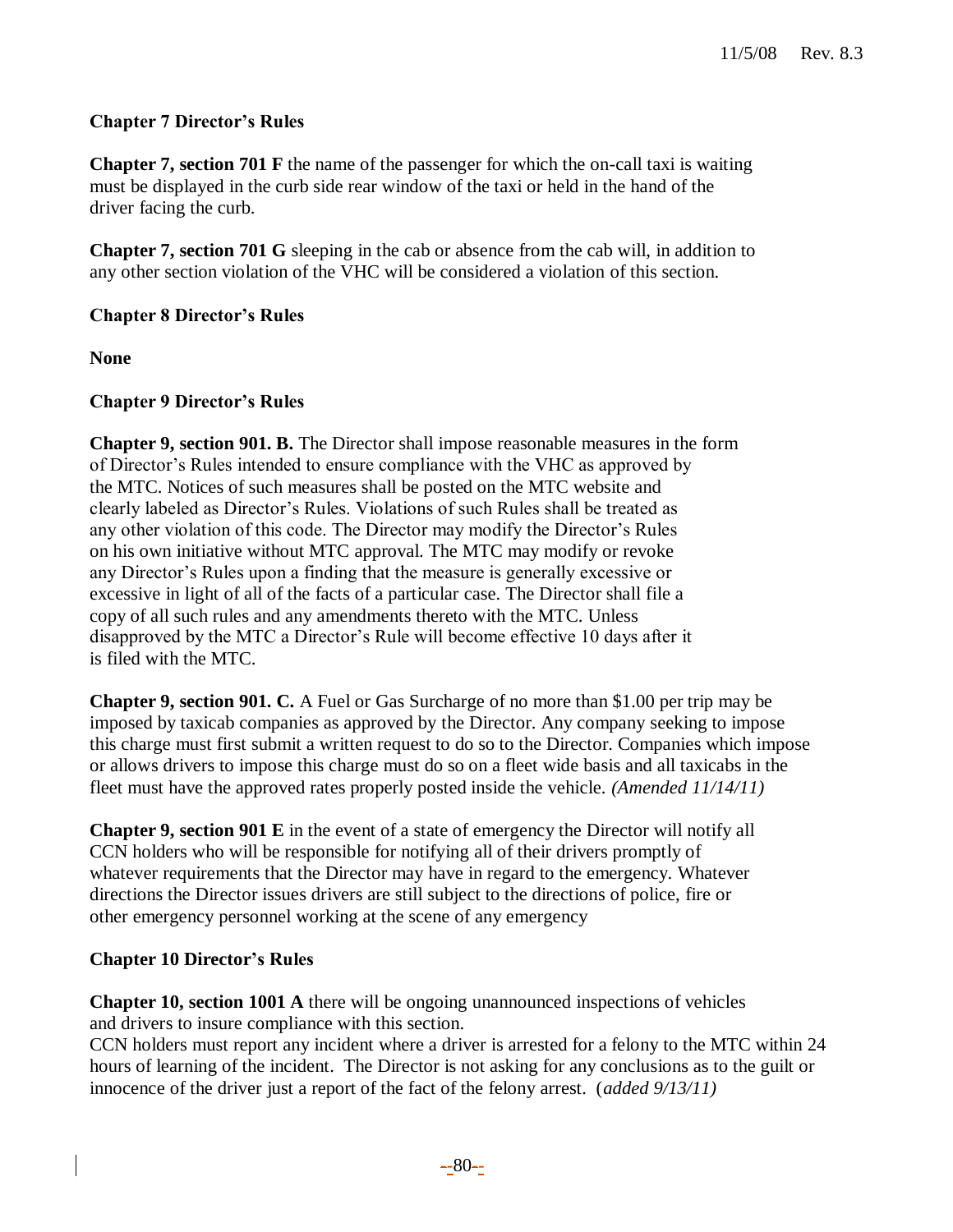**Chapter 10, section 1001 B** direct confrontations between drivers or CCN holders and agents of the MTC are never appropriate and will be considered serious violations of the VHC code. If a driver or CCN holder has a disagreement concerning an agent's attitude or authority if should be dealt with by filing a complaint in writing with the Director.

#### **Chapter 10, section 1001 B.1**

Current entities authorized to enforce the VHC on behalf of the MTC: Airport police and security; St. Louis City Police; Washington University Police;

**Chapter 10, section 1001 C** insurance cards which reflect a driver's personal auto insurance for any class of vehicle for hire under this code will never be considered adequate proof of insurance to operate a vehicle for hire. Only proof of valid commercial vehicle insurance will be considered adequate.

# **Chapter 11 Director's Rules**

**Chapter 11, section 1101.A.1** pursuant to the authority under section 1101.A.3 examples of actions that will be considered violations of section 1101.A.1, which section applies to all classes of CCN holder, are as follows:

Where the CCN holder or its management allows a vehicle that is damaged or unsafe to be operated;

Where the CCN holder allows or tolerates a subcontractor or independent contractor to operate a damaged or unsafe vehicle;

Where a CCN holder allows an animal drawn vehicle to be operated by a sick, undernourished or injured animal;

Where any type of vehicle is permitted to be operated without adequate or valid insurance;

Where a driver or independent contractor is allowed to operate a vehicle with a suspended or otherwise invalid MTC license or no MTC license;

Where a driver or independent contractor is allowed to operate a vehicle which is not properly and currently permitted or licensed;

Where a driver or independent contractor is allowed to operate a vehicle within the jurisdiction of the MTC which, while exempt from MTC licensure is not properly licenses with any agency which does have jurisdiction over it.

These examples are meant to be illustrative and the foregoing does NOT comprise a full list of violations of this section.

**Chapter 11, section 1101.A.2** for the purposes of the "failure to supervise" provisions of this section "excessive violations" of the VHC shall mean once 5% (5 percent) of the drivers of any CCN holder have been suspended for violations of the VHC which have either not been appealed or have been upheld on appeal.

**Chapter 11, section 1101.C** a valid state operator's license for the appropriate class of vehicle is essential for operating a MTC licensed vehicle. If the driver's state operating license is suspended then the MTC license will be suspended for the same period. If a driver is operating a vehicle for hire with a suspended state license then his MTC license will be revoked.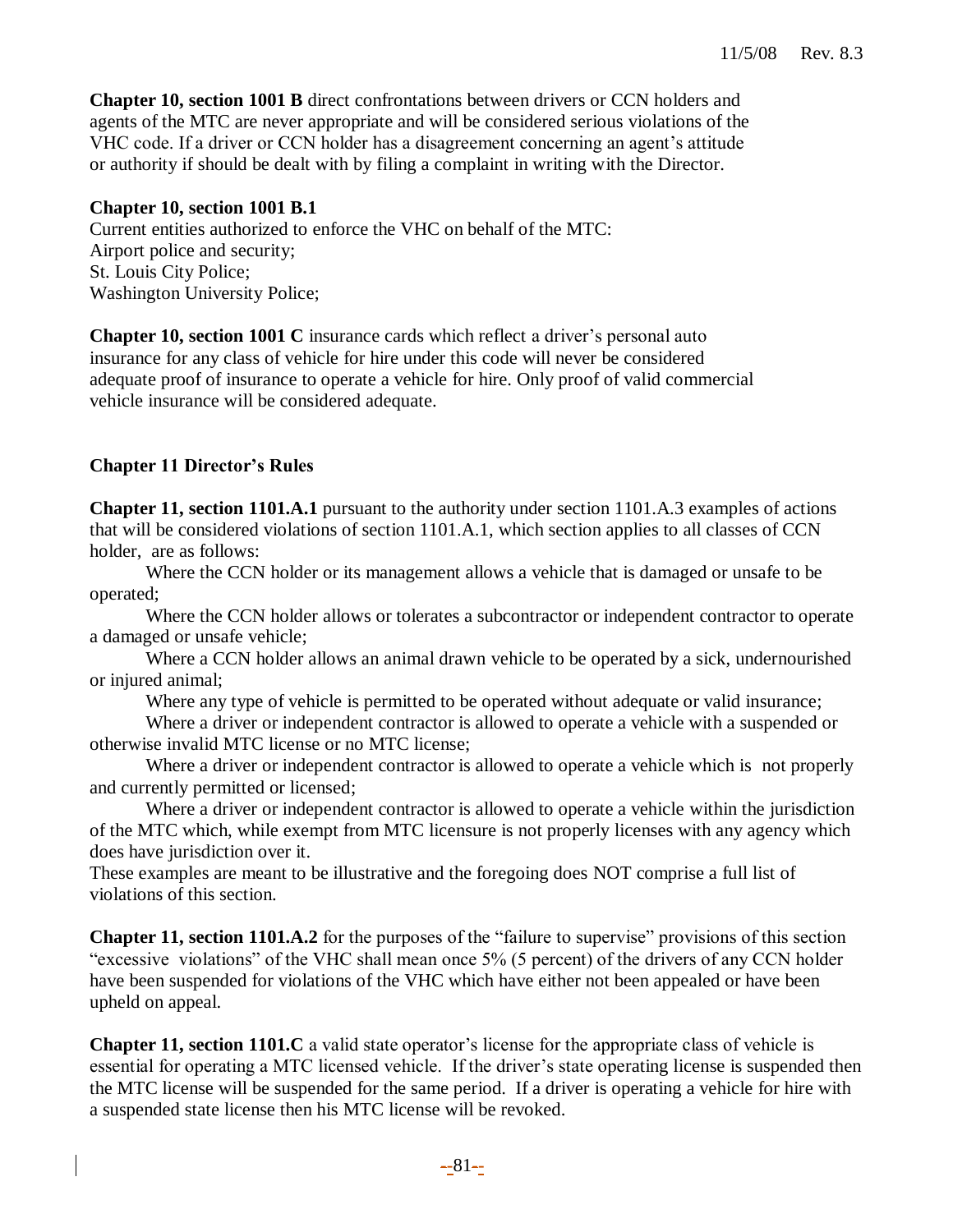**Chapter 11, section 1101.D.1** an example of a dangerous driving record would be state convictions for careless driving, D.U.I, D.W.I or an at fault accident involving any of the foregoing.

**Chapter 11, section 1101.D.3.b** for purposes of this section **moral turpitude** mean a violation of standards of moral conduct, vileness, such that an act involving moral turpitude is intentionally evil, making the act a crime in the jurisdiction where committed such as rape, sodomy, child molestation, murder and similar offenses.

**Chapter 11, section 1101.E** notices shall be sent to the last known address on file with the MTC.

**Chapter 11, section 1101.F** hearings under this section will go to the merits of suspension itself not just to the question of immediate danger to the public.

**Chapter 11, section 1101.H.1** Suspensions under the VHC shall be for periods of one (1) year or less. Revocations shall be for periods in excess of one (1) year. While the Code prohibits the consideration of a felony conviction in barring an application for an MTC license after ten (10) years, the VHC does not prohibit the Director from considering the circumstances of the felonious acts and whether they create an attendant risk to the traveling public when the Director is making licensing or permitting decisions. Nothing in the VHC precludes a permanent revocation if the facts of a particular case are sufficiently egregious. *(added 11/29/11)*

**Chapter 11, section 1101.I** anonymous complaints will never be considered.

## **Chapter 12 Director's Rules**

**Chapter 12, section 1201**.A failure to appear will also result in the assessment of court costs for the hearing date in question. The substance of the appeal will be disposed of at the hearing officer's discretion.

## **Chapter 12, section 1202 Continuance**.

A. Anyone charged with a code violation may obtain one continuance from the Director for good cause shown. Any further continuances must be obtained from the hearing officer before whom the person is scheduled to appear prior to the date of appearance. Since the MTC believes that continuances put an undesirable strain on the enforcement system and are unfair to the charged party, continuances are to be discouraged and additional court costs of \$100.00 will be imposed for the continuance unless the hearing officer determines otherwise.

## **Chapter 12, section 1204 A.4 Procedure for Appeal to a Hearing Officer**.

Although this section is couched in terms of citations for code violations, the time provisions for notice of appeal shall apply to any appealable action under the VHC. *(added 9/13/11)* If the person presenting his case is found by the hearing officer to have committed all or any of the cited violations of the VHC then, in addition to any other appropriate penalty and points that person will be responsible for court cost in the amount of one hundred dollars and  $0/100$  (\$100.00). This amount may be adjusted from time to time by the MTC through the Director and any such adjustments will be communicated to all owners and drivers and posted on the MTC's website and at the MTC's offices.

## **Chapter 12, section 1206.A (***withdrawn 8/28/12)*